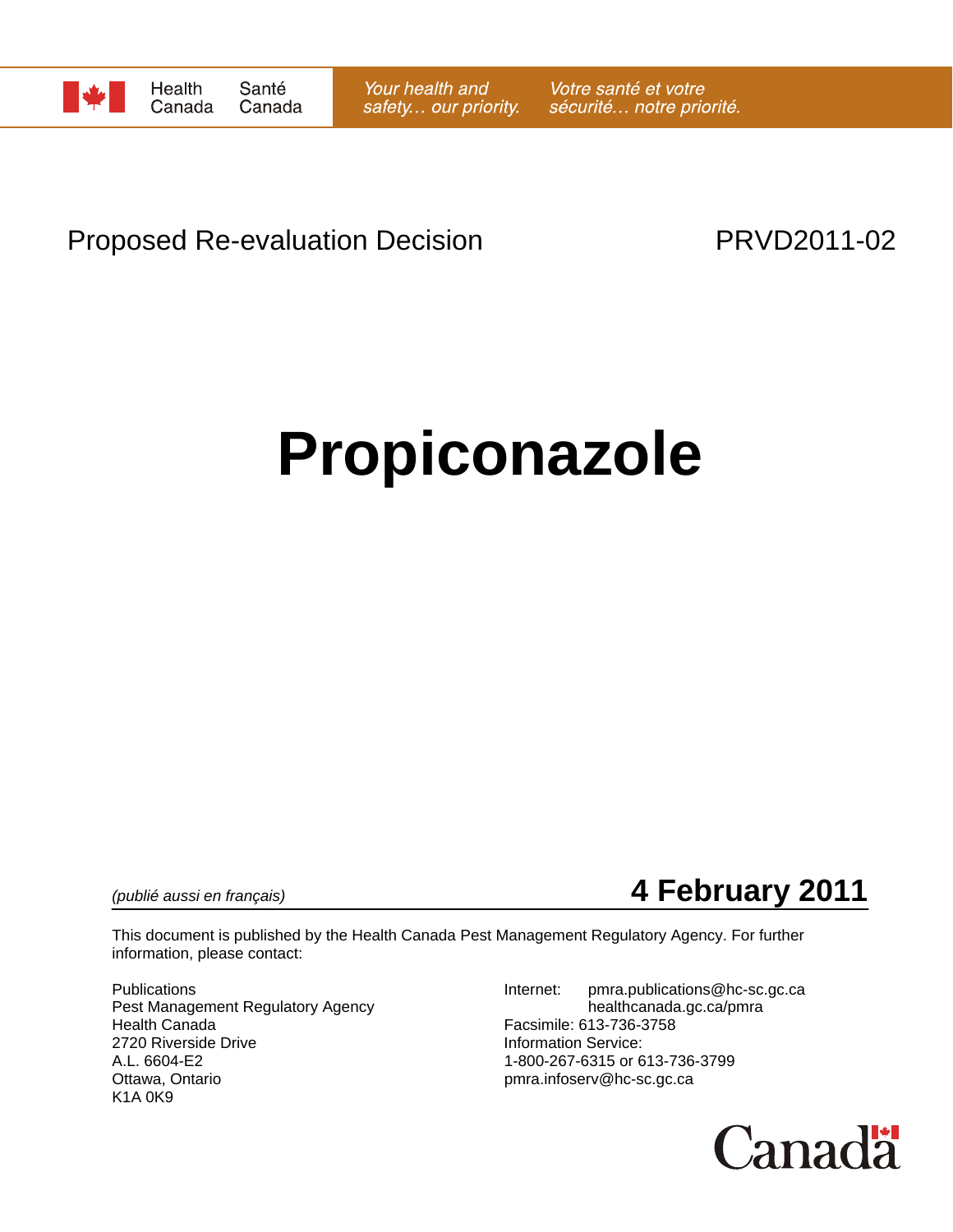ISSN: 1925-0959 (print) 1925-0967 (online)

Catalogue number: H113-27/2011-2E (print) H113-27/2011-2E-PDF (PDF version)

#### **© Her Majesty the Queen in Right of Canada, represented by the Minister of Health Canada, 2011**

All rights reserved. No part of this information (publication or product) may be reproduced or transmitted in any form or by any means, electronic, mechanical, photocopying, recording or otherwise, or stored in a retrieval system, without prior written permission of the Minister of Public Works and Government Services Canada, Ottawa, Ontario K1A 0S5.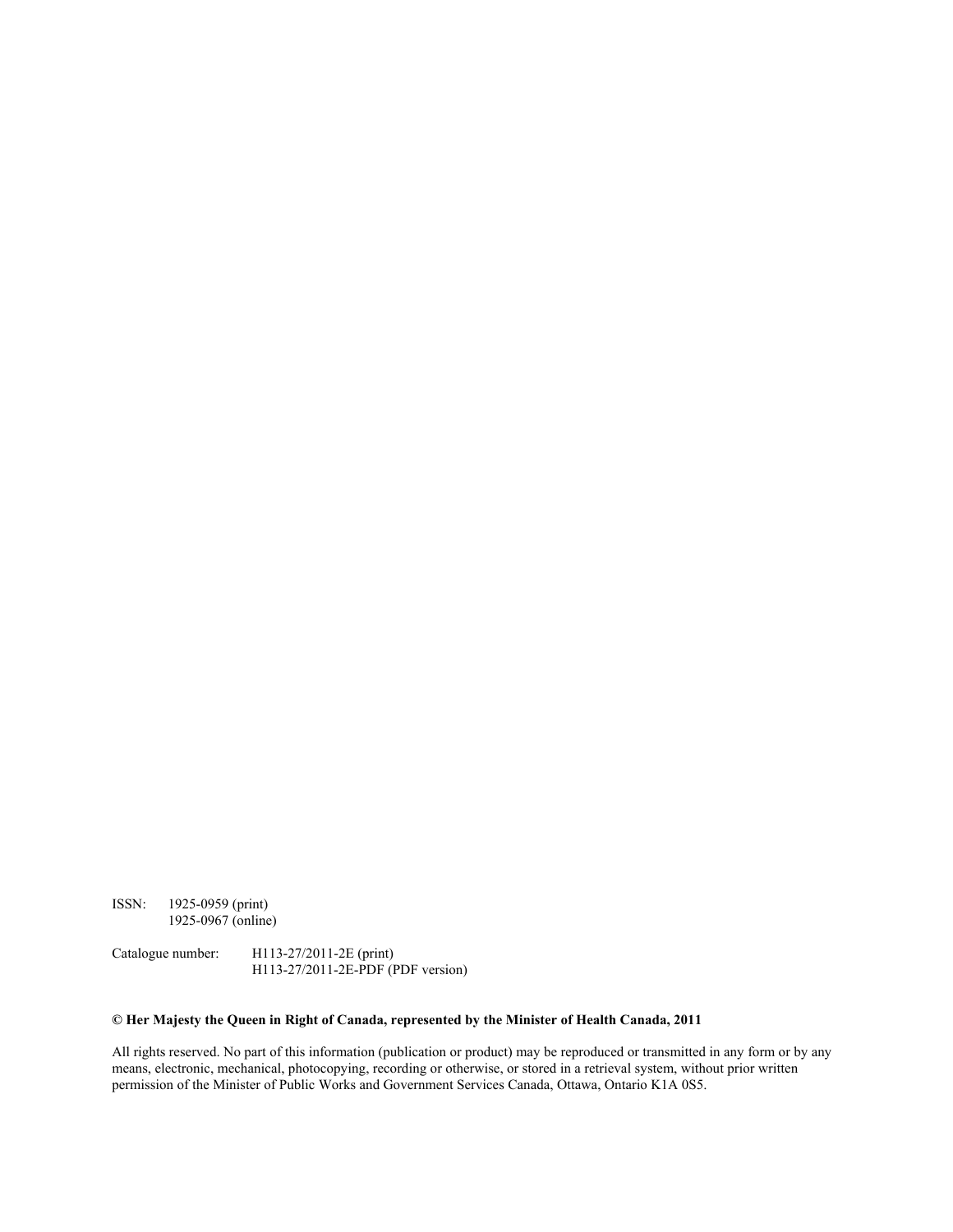# **Table of Contents**

| What Does Health Canada Consider When Making a Re-evaluation Decision? 1                  |  |
|-------------------------------------------------------------------------------------------|--|
|                                                                                           |  |
|                                                                                           |  |
|                                                                                           |  |
|                                                                                           |  |
|                                                                                           |  |
|                                                                                           |  |
|                                                                                           |  |
| 1.0                                                                                       |  |
| 2.0                                                                                       |  |
| 2.1                                                                                       |  |
| 2.2                                                                                       |  |
| 2.3                                                                                       |  |
| 3.0                                                                                       |  |
| 3.1                                                                                       |  |
| 3.1.1                                                                                     |  |
| 3.1.2                                                                                     |  |
| 3.1.3                                                                                     |  |
| Toxicological Endpoint Selection for Occupational and Non-Occupational<br>3.1.4           |  |
|                                                                                           |  |
| 3.1.5                                                                                     |  |
| 3.2                                                                                       |  |
| 3.2.1                                                                                     |  |
| 3.2.2                                                                                     |  |
| 3.3                                                                                       |  |
| 3.3.1                                                                                     |  |
| 3.3.2                                                                                     |  |
| 3.4                                                                                       |  |
| 3.5                                                                                       |  |
| 3.6                                                                                       |  |
| 4.0                                                                                       |  |
| 4.1                                                                                       |  |
| 4.2                                                                                       |  |
| 4.2.1                                                                                     |  |
| 4.2.2                                                                                     |  |
| 4.2.3                                                                                     |  |
| 5.0                                                                                       |  |
| 5.1                                                                                       |  |
| 5.2                                                                                       |  |
| Organization for Economic Co-operation and Development Status of Propiconazole  40<br>6.0 |  |
| 7.0                                                                                       |  |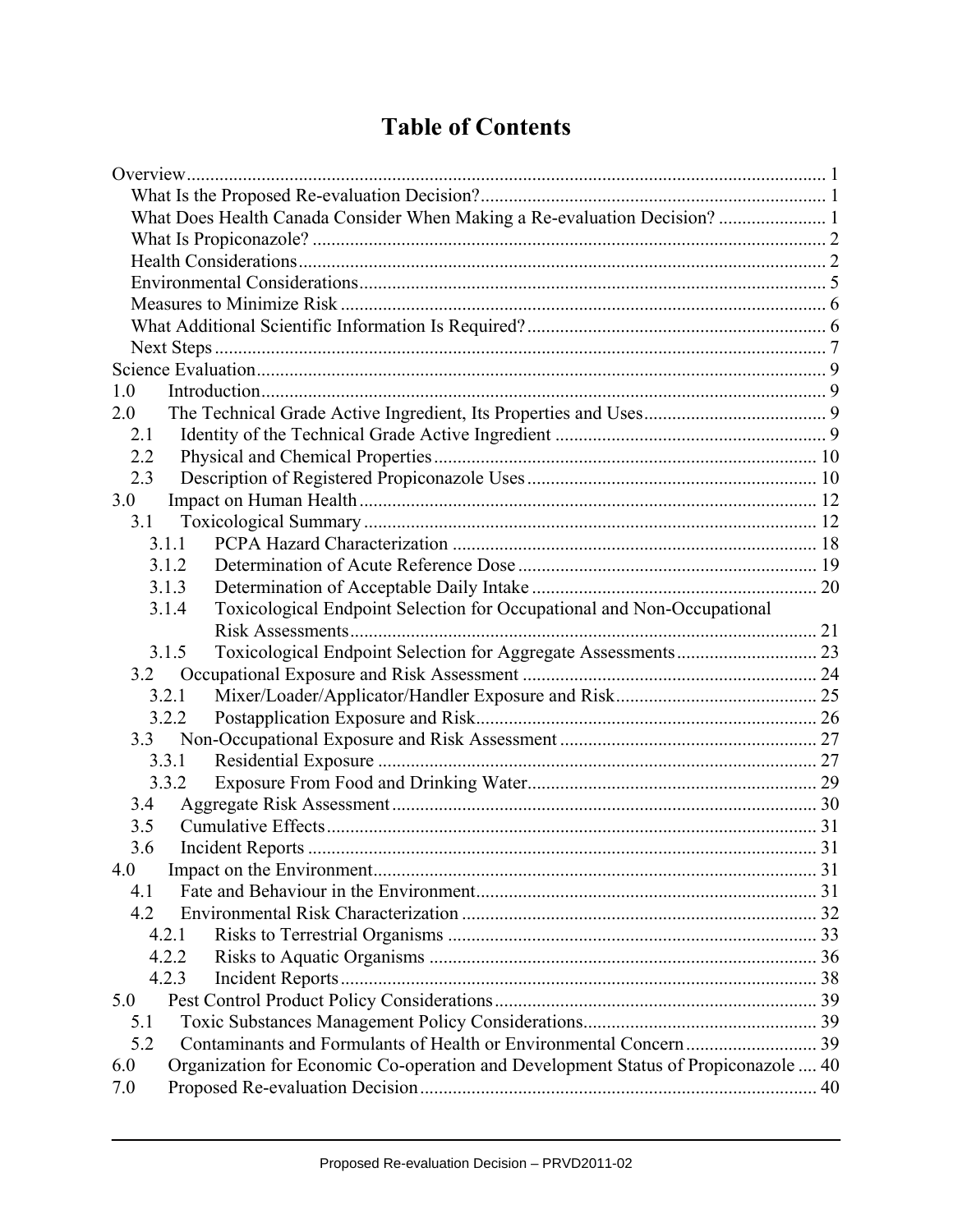| 8.0          |                                                                                 |  |
|--------------|---------------------------------------------------------------------------------|--|
|              |                                                                                 |  |
| Appendix I   | Registered Products Containing Propiconazole as of 28 March 2010 47             |  |
| Appendix II  | Toxicological Endpoints for Propiconazole Health Risk Assessments  49           |  |
| Appendix III | Occupational and Non-Occupational PMRA Risk Assessments for                     |  |
|              |                                                                                 |  |
| Table 1      | Short-/Intermediate-Term Dermal and Inhalation Mixer/Loader/Applicator          |  |
|              |                                                                                 |  |
| Table 2      | Agricultural and Turf Acute or Short-/Intermediate-Term Dermal                  |  |
|              | Postapplication Occupational and Residential Exposure Estimates and MOEs for    |  |
|              | Canadian Worst-Case Scenarios, Based on Chemical-Specific Residue Data as       |  |
|              |                                                                                 |  |
| Table 3      | Short-/Intermediate-Term Dermal and Inhalation Handler Exposure Estimates       |  |
|              | and MOEs for the Domestic Ready-to-Use Remedial Wood Preservative.  56          |  |
| Table 4      | Acute and Chronic Dietary Exposure and Risk Estimates of Propiconazole          |  |
|              |                                                                                 |  |
| Table 5      |                                                                                 |  |
| Table 6      | Aggregate Risk Assessments for PYO Operations (strawberries chosen as the       |  |
|              |                                                                                 |  |
| Appendix IV  | The USEPA tolerances, Canadian and Codex MRLs for Propiconazole 61              |  |
| Appendix V   |                                                                                 |  |
| Table 1.1    |                                                                                 |  |
| Table 1.2    |                                                                                 |  |
| Table 1.3    |                                                                                 |  |
| Table 2.1    |                                                                                 |  |
| Table 2.2    |                                                                                 |  |
| Table 3.1    |                                                                                 |  |
| Table 3.2    |                                                                                 |  |
| Table 3.3    | The refined risks of propiconazole to birds for applications at 925, 1612, and  |  |
|              | 1612 g a.i./ha followed by a 3224 g a.i./ha (estimated with mean residue values |  |
|              |                                                                                 |  |
| Table 3.4    | The refined risks of propiconazole to small wild mammals for applications at    |  |
|              |                                                                                 |  |
| Table 3.5    | Risks of propiconazole to aquatic organisms for applications at 925, 1612, and  |  |
| Table 3.6    |                                                                                 |  |
|              | Risks of propiconazole to aquatic organisms for an application rate two times   |  |
| Table 3.7    | Toxic Substances Management Policy Considerations-Comparison to TSMP            |  |
|              |                                                                                 |  |
| Appendix VI  |                                                                                 |  |
| Table 2.2.1  | Level 1 aquatic ecoscenario modelling EECs ( $\mu$ g a.i./L) for propiconazole  |  |
|              |                                                                                 |  |
| Table 2.2.2  | Level 1 aquatic ecoscenario modelling EECs ( $\mu$ g a.i./L) for propiconazole  |  |
|              |                                                                                 |  |
| Table 2.2.3  | Level 1 aquatic ecoscenario modelling EECs ( $\mu$ g a.i./L) for propiconazole  |  |
|              |                                                                                 |  |
|              |                                                                                 |  |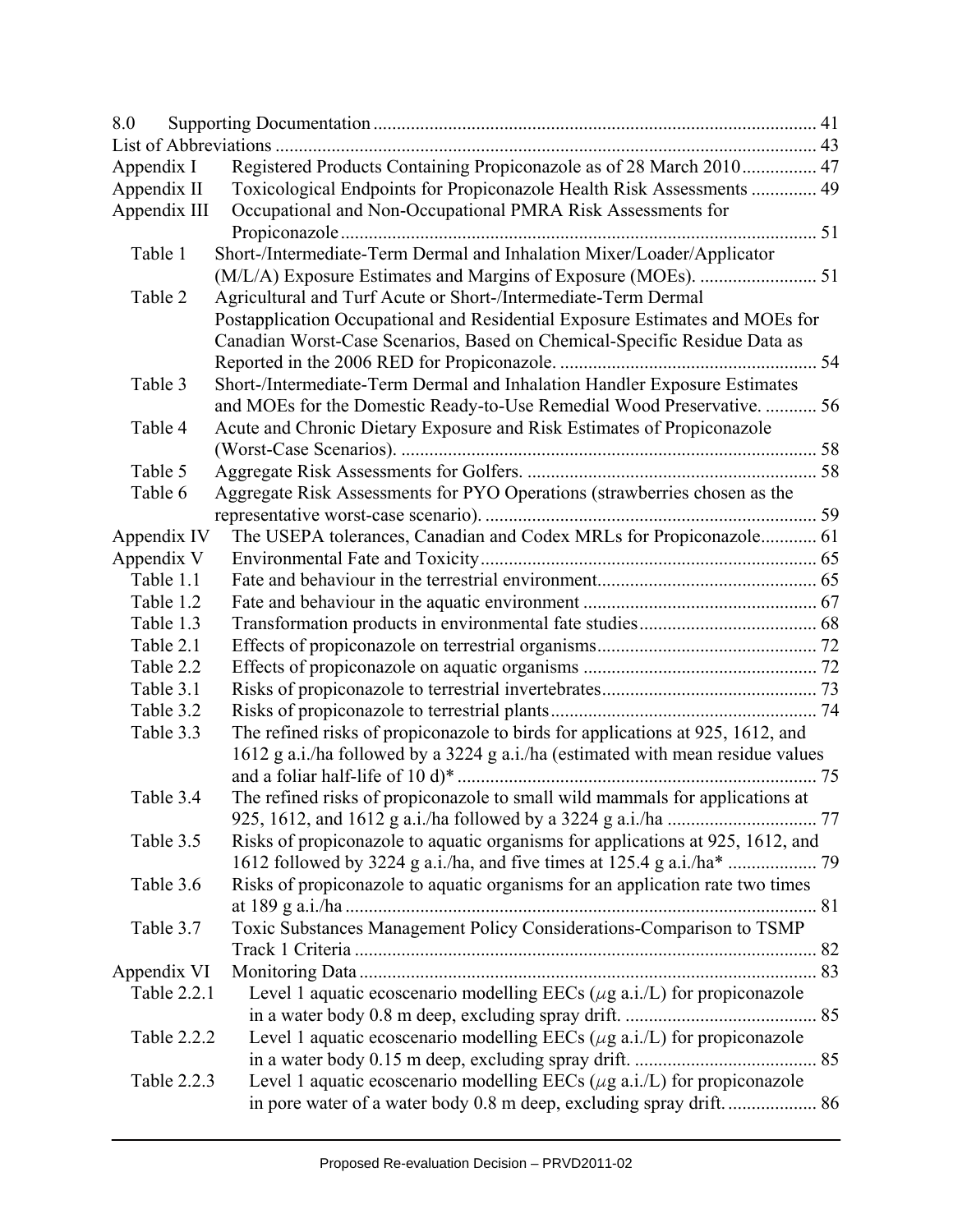| Table 2.2.4  | Level 1 aquatic ecoscenario modelling EECs ( $\mu$ g a.i./L) for propiconazole |  |
|--------------|--------------------------------------------------------------------------------|--|
|              |                                                                                |  |
| Appendix VII |                                                                                |  |
|              |                                                                                |  |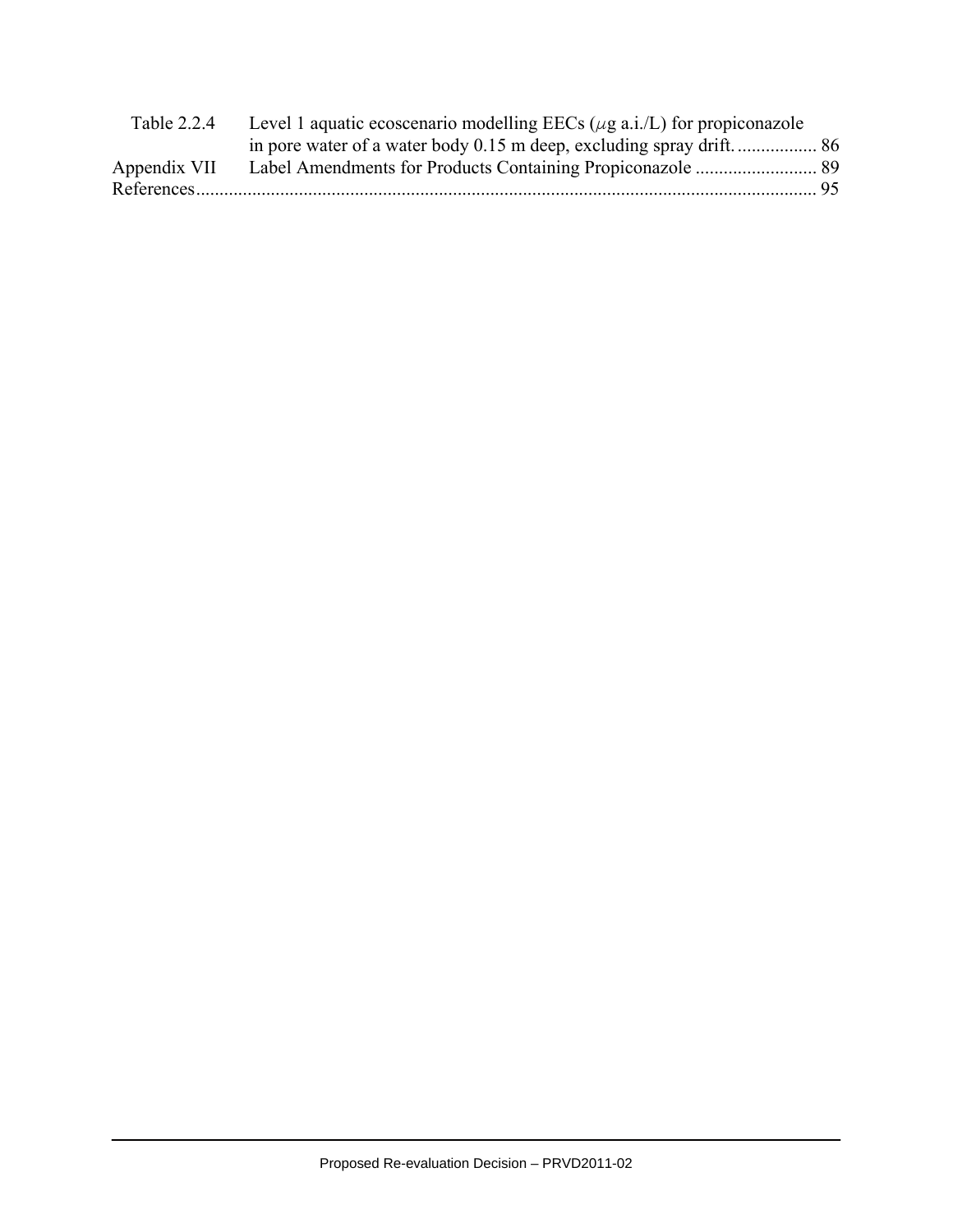# **Overview**

## **What Is the Proposed Re-evaluation Decision?**

After a re-evaluation of the agricultural, turf and remedial wood preservative uses of the fungicide propiconazole, Health Canada's Pest Management Regulatory Agency (PMRA), under the authority of the *Pest Control Products Act* and Regulations, is proposing continued registration for the sale and use of products containing propiconazole in Canada.

An evaluation of available scientific information found that products containing propiconazole do not present unacceptable risks to human health or the environment when used according to label directions. As a condition of the continued registration of propiconazole uses, new risk-reduction measures must be included on the labels of all products. No additional data are being requested at this time.

It should be noted that for end-use products containing more than one active ingredient under re-evaluation, registration status might change as a result of the re-evaluation of the remaining affected active ingredients.

This proposal affects all end-use products containing propiconazole registered for agricultural, turf and remedial wood preservative uses in Canada. Once the final re-evaluation decision is made, the registrants will be instructed on how to address any new requirements.

This Proposed Re-evaluation Decision is a consultation document<sup>1</sup> that summarizes the science evaluation for propiconazole and presents the reasons for the proposed re-evaluation decision. It also proposes additional risk-reduction measures to further protect human health and the environment.

The information is presented in two parts. The Overview describes the regulatory process and key points of the evaluation, while the Science Evaluation provides detailed technical information on the assessment of propiconazole.

The PMRA will accept written comments on this proposal up to 45 days from the date of publication of this document. Please forward all comments to Publications (please see contact information indicated on the cover page of this document).

# **What Does Health Canada Consider When Making a Re-evaluation Decision?**

The PMRA's pesticide re-evaluation program considers potential risks, as well as value, of pesticide products to ensure they meet modern standards established to protect human health and the environment. Regulatory Directive DIR2001-03, *Pest Management Regulatory Agency Re-evaluation Program*, presents the details of the re-evaluation activities and program structure.

 $\overline{a}$ 1

 <sup>&</sup>quot;Consultation statement" as required by subsection 28(2) of the *Pest Control Products Act.*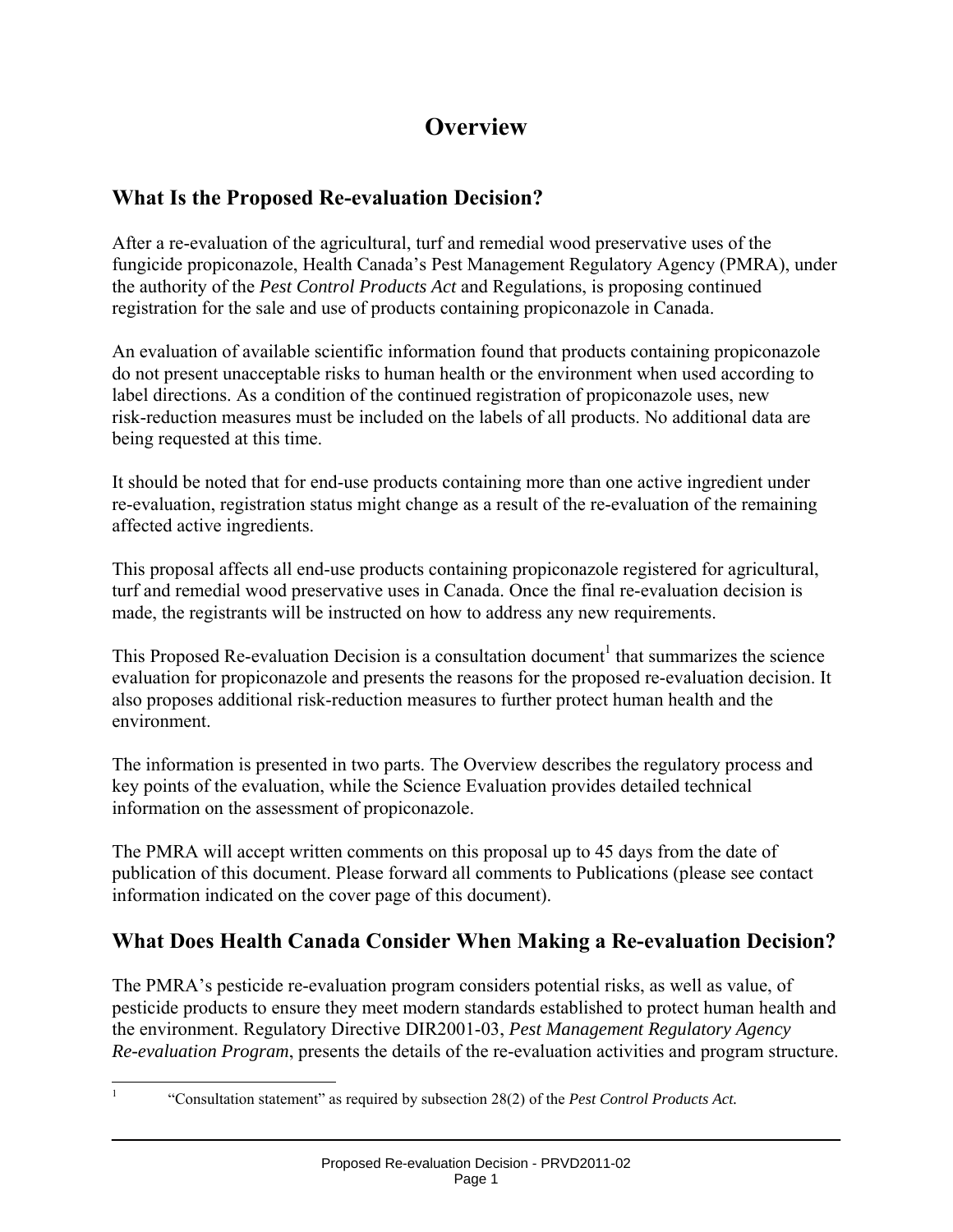To reach its decisions, the PMRA applies hazard and risk assessment methods as well as policies that are rigorous and modern. These methods consider the unique characteristics of sensitive subpopulations in both humans (for example, children) and organisms in the environment (for example, those most sensitive to environmental contaminants). These methods and policies also consider the nature of the effects observed and the uncertainties present when predicting the impact of pesticides. For more information on how the PMRA regulates pesticides, the assessment process and risk reduction programs, please visit the Pesticides and Pest Management portion of Health Canada's website at healthcanada.gc.ca/pmra.

The current re-evaluation of propiconazole addresses all agricultural, turf and remedial wood preservative uses. Antisapstain and wood joinery uses of propiconazole are not included in this re-evaluation because they are being reviewed with other antisapstain active ingredients under a separate initiative within the PMRA. The PMRA conducted updated human health and environment assessments using all available information, including recent assessments of propiconazole from the United States Protection Agency (USEPA) Reregistration Eligibility Decision (RED) documents. Based on the use patterns and formulations of propiconazole registered in the United States, the USEPA RED was considered relevant to the Canadian situation.

For more details on the information presented in this overview, please refer to the Science Evaluation of this consultation document.

#### **What Is Propiconazole?**

Propiconazole is a triazole-based fungicide that is used to control fungi in agriculture (food/feed and non-food/non-feed crops), on turf and wood. The mode of action is by inhibition of fungal ergosterol biosynthesis that is essential for cell wall formation. Propiconazole is applied using aerial, ground boom, airblast or handheld equipment, by farm workers or professional applicators. Greenhouse uses are not specified on current propiconazole labels. Home owners can apply propiconazole using a brush for remedial wood treatment.

#### **Health Considerations**

#### **Can Approved Uses of Propiconazole Affect Human Health?**

#### **Additional risk-reduction measures are required on propiconazole labels. Propiconazole is unlikely to affect your health when used according to the revised label directions.**

People could be exposed to propiconazole by consuming food and water, working as a mixer/loader/applicator, by entering treated sites or through non-occupational exposure at golf courses and pick your own (PYO) operations (such as commercial farms or orchards that allow public access for harvesting fruits or vegetables).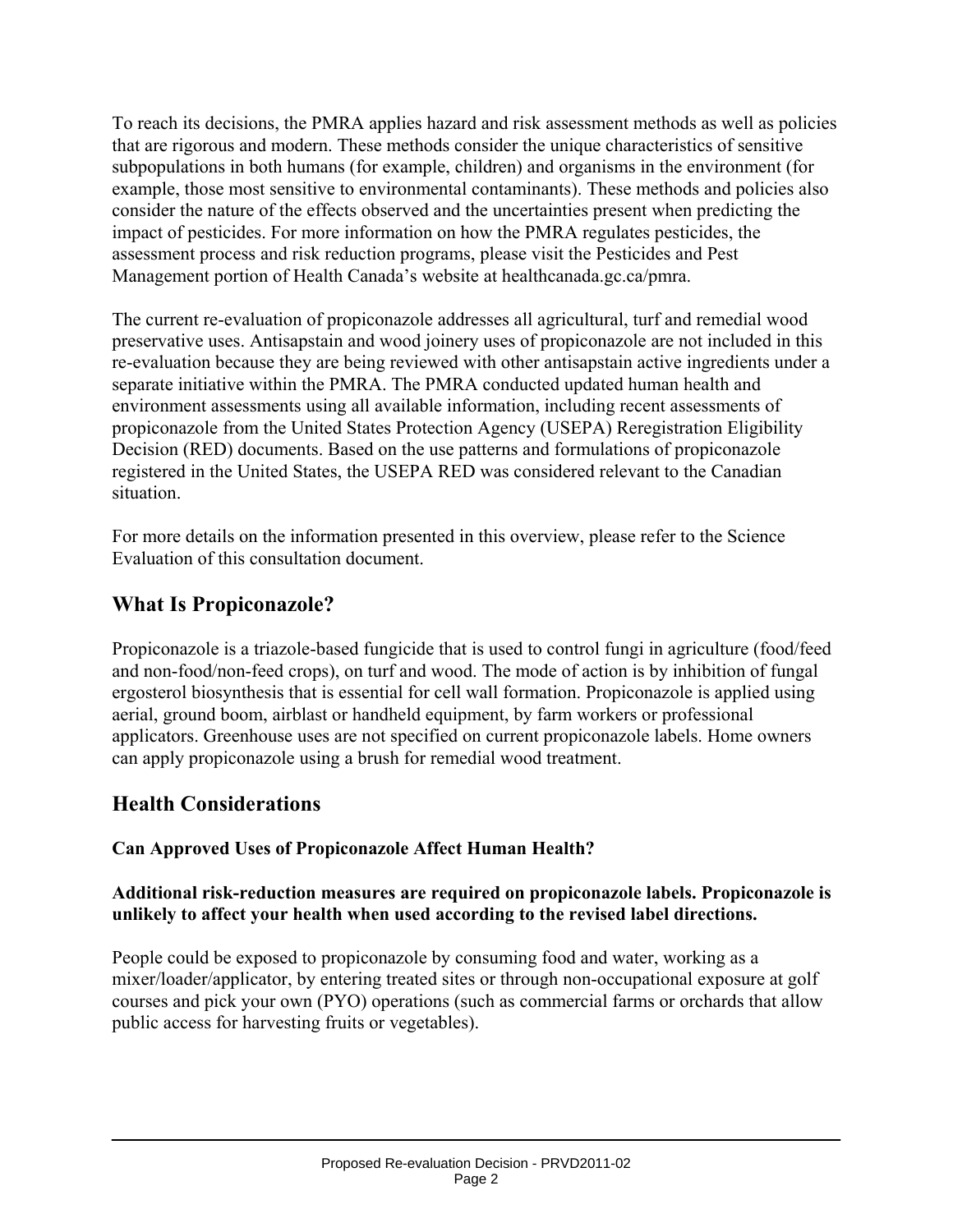The PMRA considers two key factors when assessing health risks: the levels at which no health effects occur and the levels to which people may be exposed. The dose levels used to assess risks are established to protect the most sensitive human population (for example, children and nursing mothers). Only uses for which exposure is well below levels that cause no effects in animal testing are considered acceptable for continued registration.

#### **Residues in Water and Food**

#### **Dietary risks from food and water are not of concern.**

Reference doses define levels to which an individual can be exposed over a single day (acute) or lifetime (chronic) and expect no adverse health effects. Generally, dietary exposure from food and water is acceptable if it is less than 100% of the acute reference dose or chronic reference dose (acceptable daily intake). An acceptable daily intake is an estimate of the level of daily exposure to a pesticide residue that, over a lifetime, is believed to have no significant harmful effects.

Dietary exposure to propiconazole was estimated for the most highly exposed subpopulations (for example, children 1–2 years old and females 13–49 years old). The aggregate acute and chronic exposure estimates represented between 11% and 46% of the reference doses; thus, are below the PMRA's level of concern.

#### **Maximum Residue Limits**

The *Food and Drugs Act* prohibits the sale of food containing a pesticide residue that exceeds the established maximum residue limit (MRL). Pesticide MRLs are established for *Food and Drugs Act* purposes through the evaluation of scientific data under the *Pest Control Products Act*. Each MRL value defines the maximum concentration in parts per million (ppm) of a pesticide allowed in/on certain foods. Food containing a pesticide residue at the established MRL does not pose an unacceptable health risk.

Propiconazole is currently registered in Canada for use on a variety of food/feed crops and could be used in other countries on crops that are imported into Canada. MRLs are currently established on registered domestic and import agricultural uses and published in Health Canada's List of MRLs Regulated under the *Pest Control Products Act* on the Maximum Residue Limits for Pesticides webpage. Where no specific MRL has been established, a default MRL of 0.1 ppm applies, which means that pesticide residues in a food commodity must not exceed 0.1 ppm. However, changes to this general MRL will be implemented in the future, as indicated in the December 2009 Information Note, *Progress on Minimizing Reliance on the 0.1 Parts per Million as a General Maximum Residue Limit for Food Pesticide Residue*. No modification of the MRLs was proposed during the course of this re-evaluation.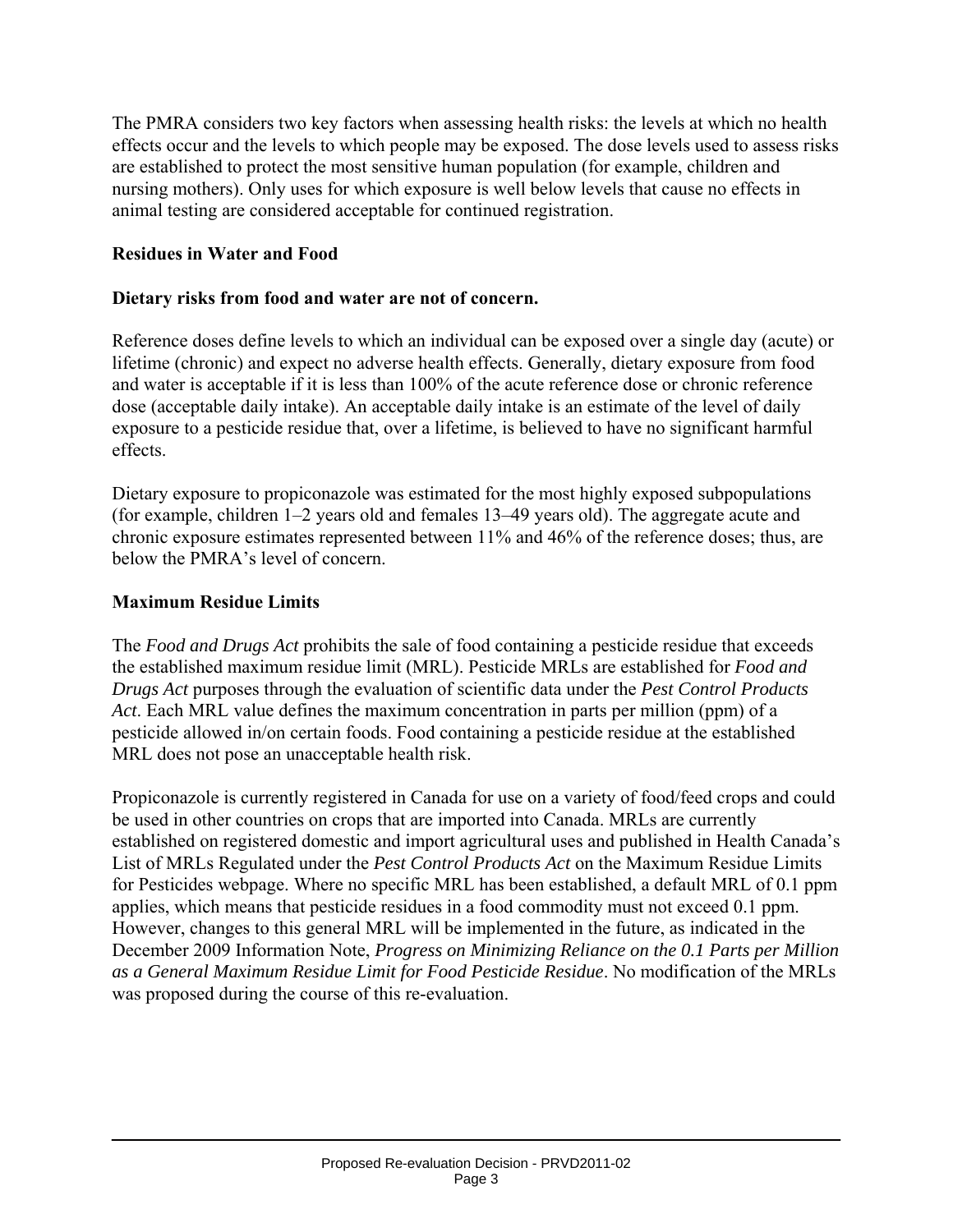#### **Triazole metabolites**

Dietary exposure to triazolyl-1-alanine (TA) and triazolyl-1-acetic acid (TAA) may occur from the use of propiconazole on food commodities. Residues of TA in plant commodities are regulated in Canada not to exceed 2.0 ppm. These metabolites are common to all triazole fungicides, including propiconazole. The cumulative risks from TA and TAA will be addressed in a separate document.

#### **Risks in Residential and other Non-Occupational Environments**

#### **The two registered products for residential use are being proposed for discontinuation due to risk concerns. Other non-occupational scenarios were not of concern.**

There is currently one registered residential use of propiconazole for remedial wood treatment. A quantitative assessment of the potential risk to residential handlers applying the ready-to-use domestic product by brush was conducted. The resulting dermal margins of exposure (MOEs) were below the target MOE, and therefore represented a risk of concern for the PMRA. It is proposed that registration of the domestic end-use products be discontinued.

A quantitative assessment of the potential risk of exposure incurred by the public at "Pick-Your-Own (PYO)" operations or at public golf courses was conducted to ensure that there was no risk of concern for the public from acute exposure to propiconazole.

Aggregate exposure estimates were calculated to determine the risk of exposure for the public from all known potential sources: diet, drinking water and non-occupational exposure events. The combined exposures of diet, drinking water and golfing or PYO activities resulted in MOEs greater than the target MOE and are not of concern.

#### **Occupational Risks from Handling Propiconazole**

#### **Occupational mixer/loader/applicator risks are not of concern provided proposed mitigation measures are followed.**

Quantitative assessments for workers handling propiconazole for agricultural, turf or remedial wood treatment in mushroom houses were conducted. Dermal and inhalation MOEs for all scenarios were above the target MOE, with the implementation of mitigation measures, except for use of a high pressure sprayer in mushroom houses. Overall, it is proposed that additional personal protective equipment (PPE) be required for workers handling more than 78 kg propiconazole per day for turf uses, and that the use of high pressure sprayers for remedial wood treatment in mushroom houses be prohibited.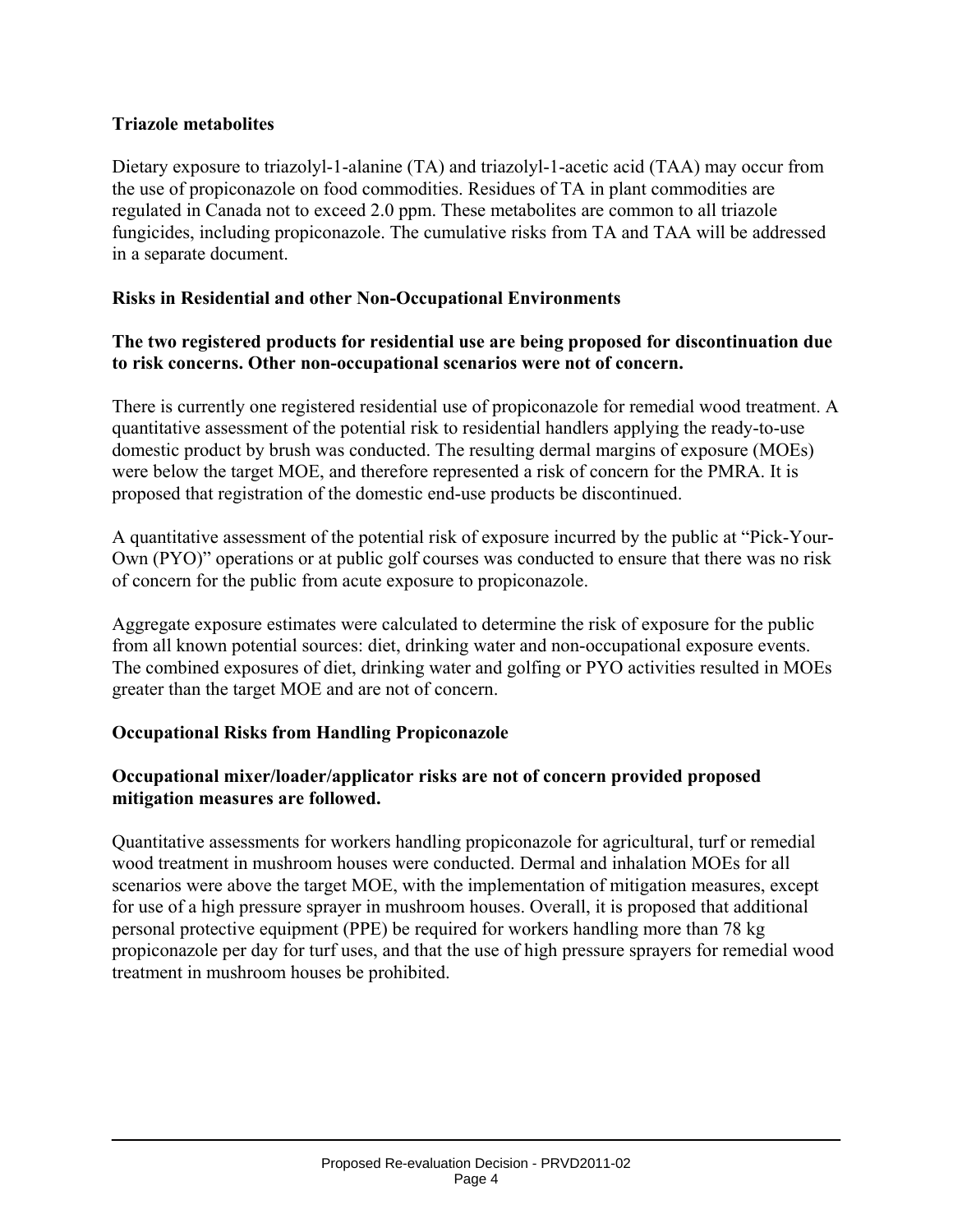#### **Postapplication risks are not of concern provided proposed mitigation measures are followed.**

Postapplication occupational risk assessments were conducted to estimate exposures to workers entering treated sites based on the current product label directions for use. Occupational postapplication dermal MOEs were above the target MOE for all scenarios, and are not of concern when proposed protective measures are followed. It is proposed that restricted-entry intervals (REIs) be required for detasseling and hand harvesting corn, and for hand pruning highbush blueberries. The minimum 12-hour REI is proposed for the remaining scenarios and uses. Postapplication exposure is not of concern for golf course workers, and a standard label statement is proposed for workers to wait until the area is dry before re-entry.

#### **Environmental Considerations**

#### **What Happens When Propiconazole Is Introduced Into the Environment?**

#### **Additional risk-reduction measures are required on propiconazole labels. Propiconazole is unlikely to affect non-target organisms when used according to the revised label directions.**

Propiconazole enters the terresterial environment when it is used as a fungicide on a variety of crops and on golf courses. In the terresterial environment, propiconazole is expected to be slightly persistent to persistent. Biotransformation is an important route of transformation for propiconazole with major transformation products being 1,2,4-triazole and compounds hydoxylated at the dioxolane moiety. Phototransformation on soil or in air is not expected to be an important route of transformation for propiconazole. Propiconazole appears to have medium to low mobility in soil. An assessment of leaching potential based on a variety of criteria indicates that propiconazole has the potential to reach ground water through leaching, especially in soils with low organic matter contents. Available field studies indicate that propiconazole is typically detected in the upper soil layers, but the transformation products were detected deeper in the soil profile.

Propiconazole can enter the aquatic environment through spray drift and run-off. Propiconazole is very soluble in water, and appears to phototransform slowly and to be stable to hydrolysis. In the aquatic environment, propiconazole is expected to be moderately persistent to persistent. Biotransformation is an important route of transformation with major transformation products being two compounds hydroxylated at the dioxolane moiety. Propiconazole partitions from water to soil or sediment quickly, where it is expected to be persistent under anaerobic conditions. Therefore, propiconazole may contaminate aquatic ecosystems through off-site runoff under heavy rainfall when soil erosion occurs. Limited water monitoring information indicates that propiconazole is detected but with a low detection frequency. Propiconazole depurates rapidly, thus bioaccumulation is not expected to be a major concern for propiconazole.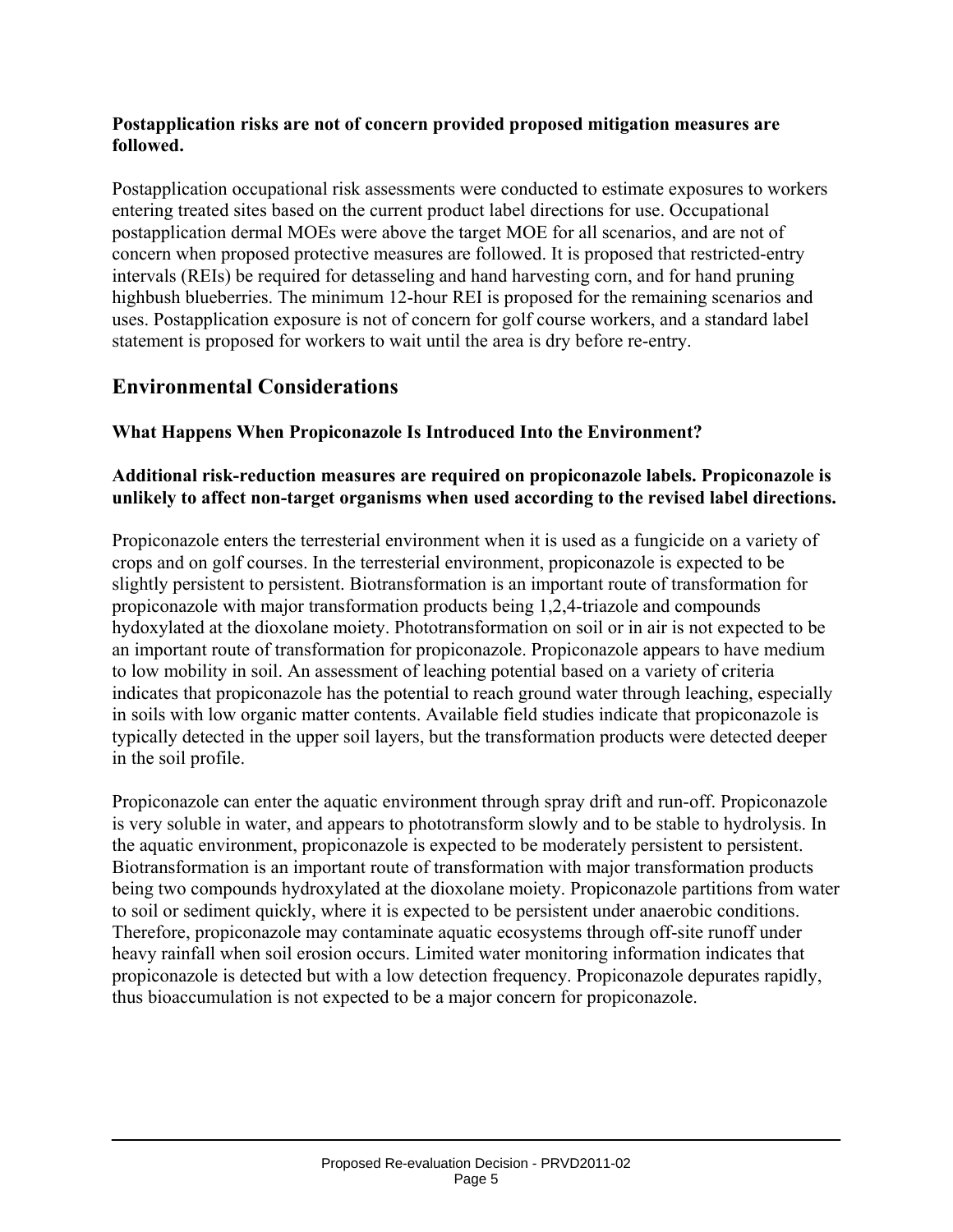#### **Measures to Minimize Risk**

Labels of registered pesticide products include specific instructions for use. Directions include risk-reduction measures to protect human health and the environmental. These directions must be followed by law. As a result of the re-evaluation of propiconazole, the PMRA is proposing further risk-reduction measures for product labels.

#### **Human Health**

- Additional protective equipment to protect mixers/loaders/applicators.
- Restricted-entry intervals to protect workers re-entering treated sites.
- Prohibition of the use of high pressure sprayers for remedial wood preservative uses in mushroom houses.
- Discontinuation of the domestic ready-to-use remedial wood preservative products.
- Additional label statements regarding the use of propiconazole in greenhouses and around residential areas.

#### **Environment**

- Risks of propiconazole to non-target terrestrial plants and aquatic organisms are identified. The risks to non-target beneficial insects vary depending on the end-use product being tested. Appropriate hazard/precautionary statements are required on the product label.
- Spray buffer zones are required to mitigate the risks identified for non-target terrestrial plants and aquatic organisms resulting from spray drift.
- Runoff or discharge of propiconazole to aquatic environments should be avoided and hazard/precautionary statements are required on the product label.
- Propiconazole poses a potential risk of groundwater contamination in certain soils. A precautionary groundwater leaching statement is required on the product label.
- The label statement for cranberry uses is required on the product label to minimize the surface water contamination.

A submission to implement label revisions will be required within 90 days of finalization of the re-evaluation decision.

#### **What Additional Scientific Information Is Required?**

No additional scientific information related to human health or the environment is required.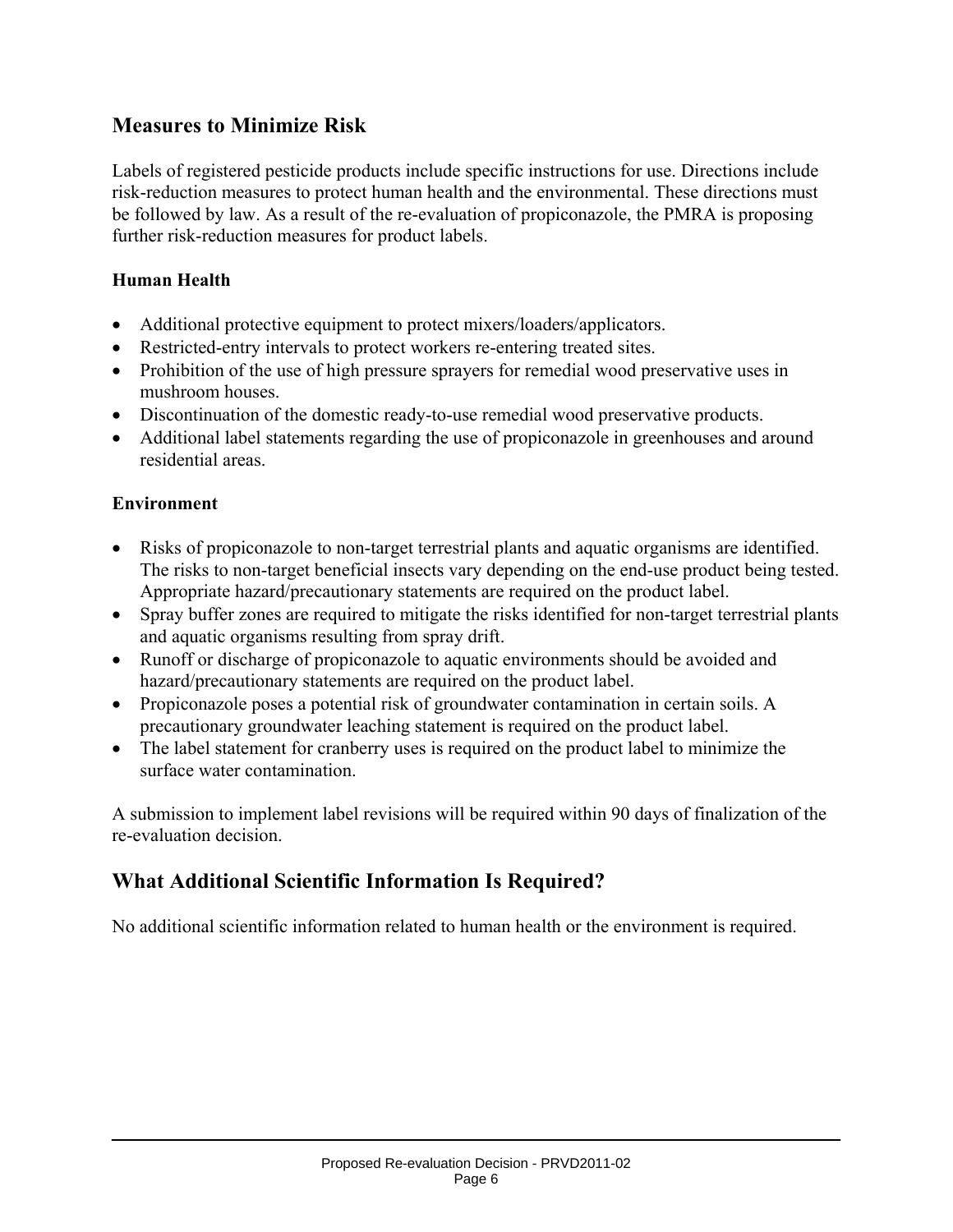#### **Next Steps**

Before making a final re-evaluation decision on propiconazole, the PMRA will consider all comments received from the public in response to this consultation document. The PMRA will then publish a Re-evaluation Decision<sup>2</sup> that will include the decision, the reasons for it, a summary of comments received on the proposed decision and the PMRA's response to these comments.

 $\frac{1}{2}$ 

 <sup>&</sup>quot;Decision statement" as required by subsection 28(5) of the *Pest Control Products Act*.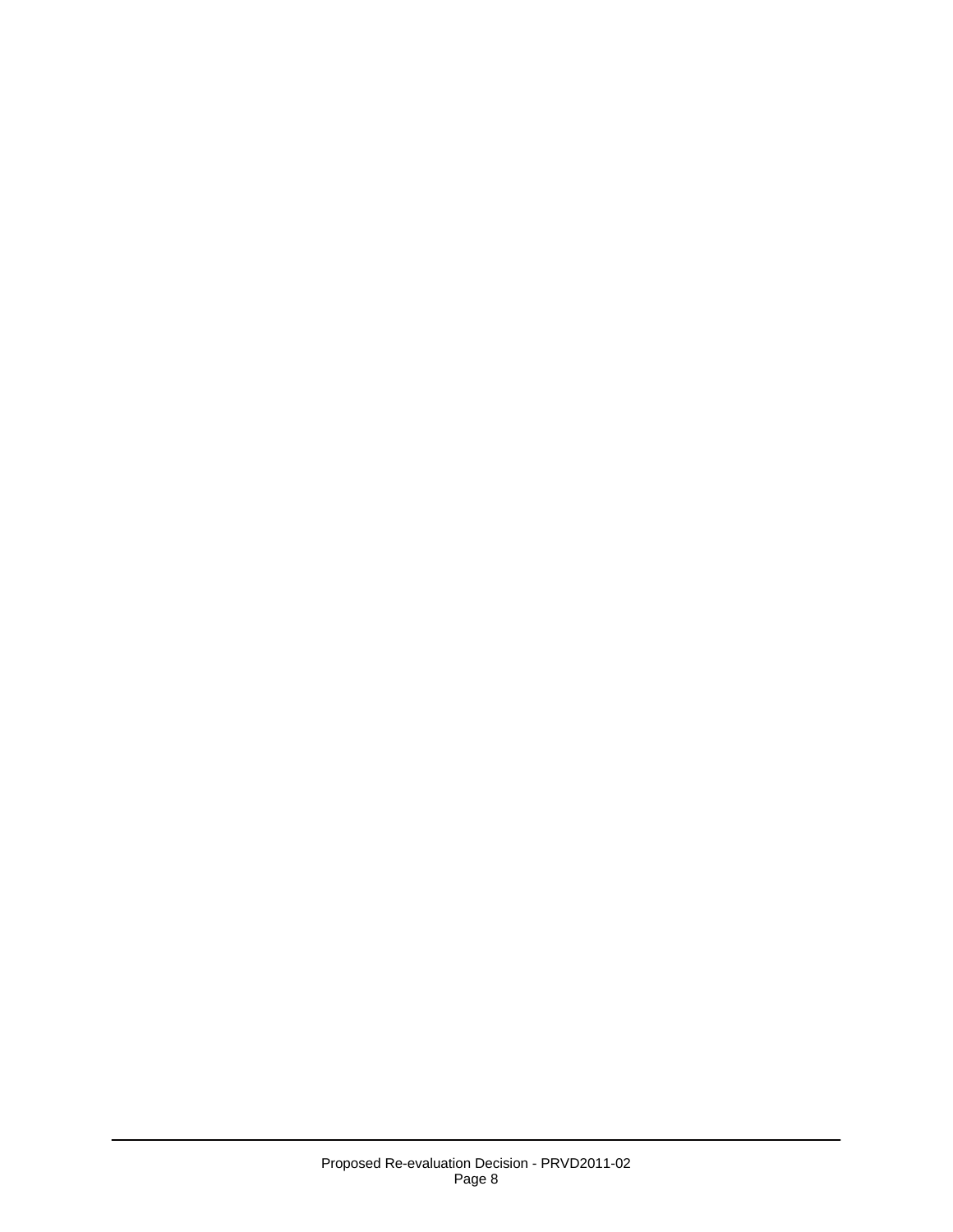# **Science Evaluation**

#### **1.0 Introduction**

Propiconazole is a triazole-based fungicide which targets plant pathogens and spoilage agents by inhibiting an enzyme involved in ergosterol biosynthesis that is critical to the formation of cell walls in fungi. Propiconazole is used in agriculture (including turf) and as a wood preservative (antisapstain, wood joinery, and remedial wood treatment).

Following the re-evaluation announcement for propiconazole, the registrants of the technical grade active ingredient in Canada indicated that they intended to provide continued support for all uses included on the labels of manufacturing concentrate, commercial and domestic class end-use products in Canada. Antisapstain and wood joinery uses of propiconazole are not included in this re-evaluation because they are being reviewed with other antisapstain active ingredients under a separate initiative within the PMRA.

The current re-evaluation of propiconazole is primarily based on risk assessments conducted by the PMRA. When necessary, additional assessments from the United States Environmental Protection Agency (USEPA) were used. The USEPA Reregistration Eligibility Decision (RED) document for propiconazole, dated 18 July 2006, as well as other information on the regulatory status of propiconazole in the United States can be found on the USEPA Pesticide Reregistration Status page at www.regulations.gov.

#### **2.0 The Technical Grade Active Ingredient, Its Properties and Uses**

#### **2.1 Identity of the Technical Grade Active Ingredient**

| Common name                                                                 | Propiconazole                                                                             |
|-----------------------------------------------------------------------------|-------------------------------------------------------------------------------------------|
| <b>Function</b>                                                             | Fungicide                                                                                 |
| <b>Chemical family</b>                                                      | Triazole                                                                                  |
| Chemical name                                                               |                                                                                           |
| <b>International Union of Pure</b><br>1<br>and Applied Chemistry<br>(IUPAC) | $(RS)-1-[2-(2,4-dichloropheny)]-4-propyl-1,3-$<br>$dioxolan-2-ylmethyl-1H-1,2,4-triazole$ |
| $\mathcal{L}$<br><b>Chemical Abstracts Service</b><br>(CAS)                 | $1-[2-(2,4-dichloropheny)]-4-propyl-1,3-$<br>$dioxolan-2-y1$ ]methyl]-1H-1,2,4-triazole   |
| <b>CAS Registry Number</b>                                                  | 60207-90-1                                                                                |
| Molecular formula                                                           | $C_1$ <sub>5</sub> $H_1$ <sub>7</sub> $C_1$ <sub>2</sub> $N_3O_2$                         |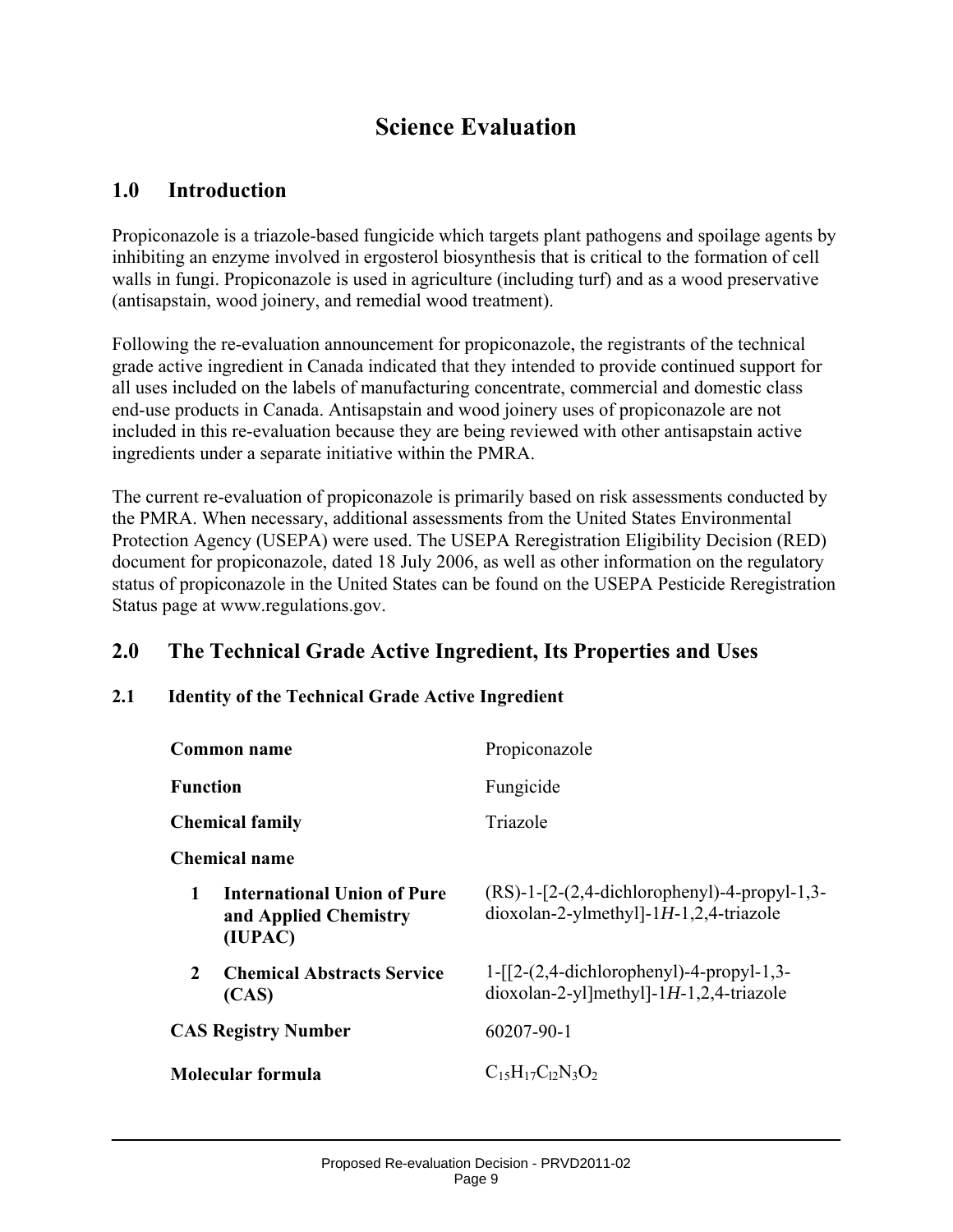#### **Structural formula** Cl



| Molecular weight                                                                   | 342.22 amu       |
|------------------------------------------------------------------------------------|------------------|
| <b>Registration Numbers and Purity of</b><br>the technical grade active ingredient | $22434 - 95.0\%$ |
|                                                                                    | $27530 - 93.0\%$ |
|                                                                                    | 22474 - 93%      |

Based on the manufacturing process used, contaminants of human health or environmental concern as identified in the Canada Gazette, Part II, Vol. 142, No. 13, SI/2008-67 (2008-06-25), including TSMP Track 1 substances, are not expected to be present in the product.

#### **2.2 Physical and Chemical Properties**

#### **Physical and Chemical Properties of the Technical Grade Active Ingredient**

| <b>Property</b>                               | <b>Result</b>                                                         |
|-----------------------------------------------|-----------------------------------------------------------------------|
| Vapour pressure                               | $5.6 \times 10^{-2}$ mPa                                              |
| UV-visible spectrum                           | Not expected to absorb at $\lambda$ > 300 nm (maximum at<br>$269$ nm) |
| Solubility in water at 20°C                   | $100$ ppm                                                             |
| <i>n</i> -Octanol-water partition coefficient | Log $K_{\text{ow}} \geq 3$                                            |

#### **2.3 Description of Registered Propiconazole Uses**

Propiconazole is a fungicide registered in Canada to control a variety of fungi (for example, mould, rust, blight, rot). Currently registered uses included in this re-evaluation are as follows: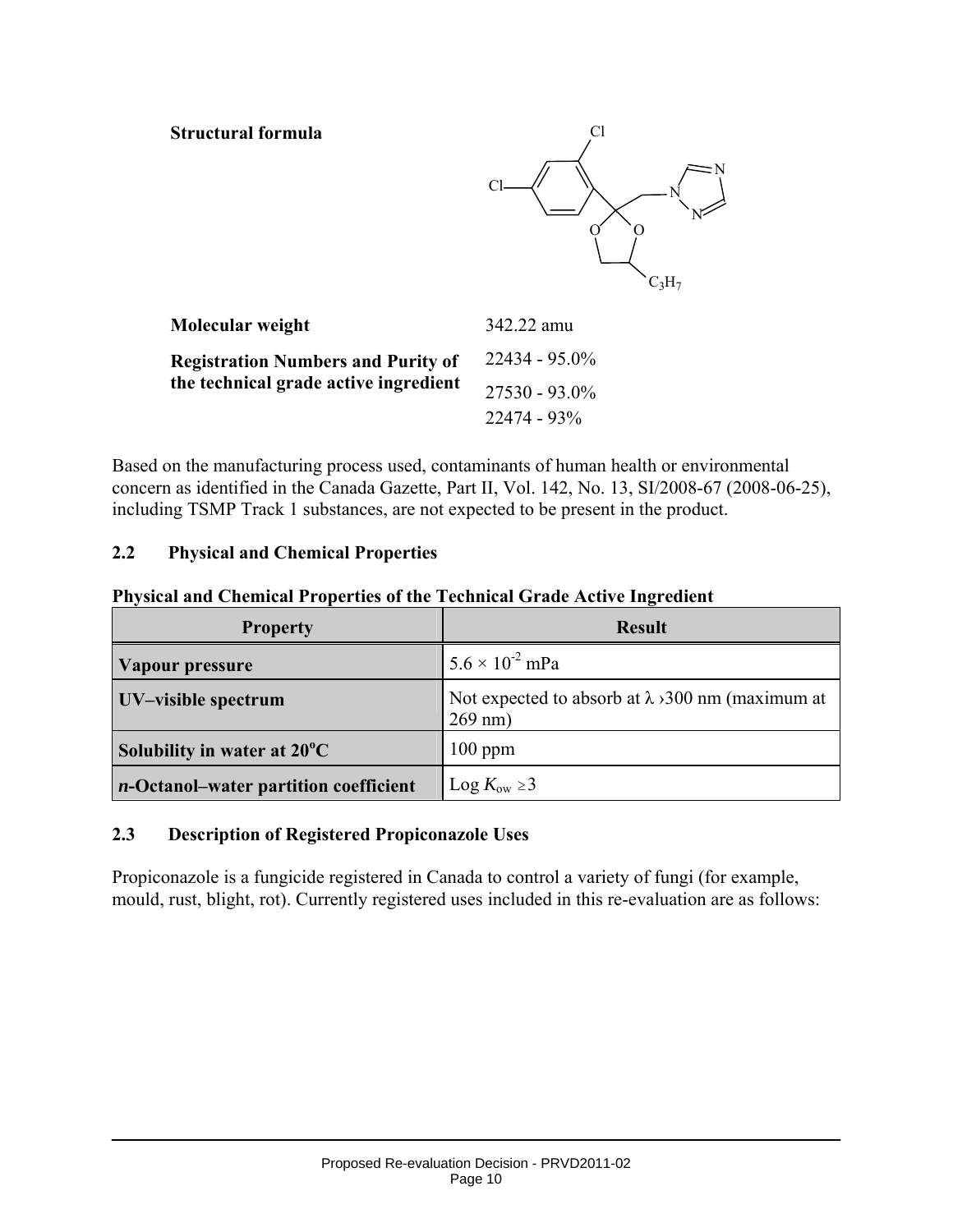#### **Agricultural food/feed uses**

• asparagus, berries (blueberries, caneberries, cranberries, strawberries, Saskatoon berries, loganberries), canary seed, canola, cereals (wheat, barley, buckwheat, millet, triticale, rye, oat, proso, timothy, teosinte, sorghum), corn (field corn, sweet corn, corn for seed, popcorn), legumes (edible podded legume vegetables, dried shelled and succulent shelled beans and peas, soyabeans), rice, wild rice, rutabagas, stone fruits (cherries, nectarines, peaches, apricots, plums), sugar beets. For these uses, propiconazole is applied using groundboom, airblast and/or aerial equipment at a maximum single application rate of 190.2 g a.i./ha (commercial use).

#### **Agricultural non-food uses**

- Non-bearing fruit trees (crabapple) and ornamentals/nursery (dogwood maple, azalea, roses, rhododendron, pyracanthus) – maximum application rate of 0.055 g a.i./L;
- Kentucky bluegrass seed production applied using groundboom or aerial equipment at a maximum rate of 125.4 g a.i./ha;
- Turf (golf courses, sod farms) applied using groundboom equipment at a maximum single application rate of 3.2 kg a.i./ha;
- Western red cedar applied using groundboom equipment at a maximum single application rate of 125.4 g a.i./ha (commercial use).

#### **Remedial wood preservative uses**

- Wood benches and timber trays in mushroom houses applied via large droplet sprayer at a maximum application rate of 0.30 g a.i./ $m^2$  (commercial use);
- Exterior wood applied by brush as a ready-to-use 1% a.i. solution (domestic use).

Greenhouse uses are not specified on current propiconazole labels, therefore the standard label statement prohibiting greenhouse use is proposed. The end-use products are formulated as emulsifiable concentrates, solutions, liquids or suspensions.

All current uses are being supported by the registrants and were, therefore, considered in the reevaluation of propiconazole. Appendix I lists all propiconazole products that are registered for agricultural, turf or remedial wood treatment uses of 28 March 2010, under the authority of the *Pest Control Products Act*.

In addition, the PMRA reviewed all available information, including recent assessments of propiconazole from the United States Protection Agency (USEPA) Reregistration Eligibility Decision (RED) documents. Based on a comparison of American and Canadian registered use patterns, the PMRA concluded that for certain scenarios the USEPA RED for propiconazole provided sufficient supplemental information for the re-evaluation of uses of propiconazole in Canada.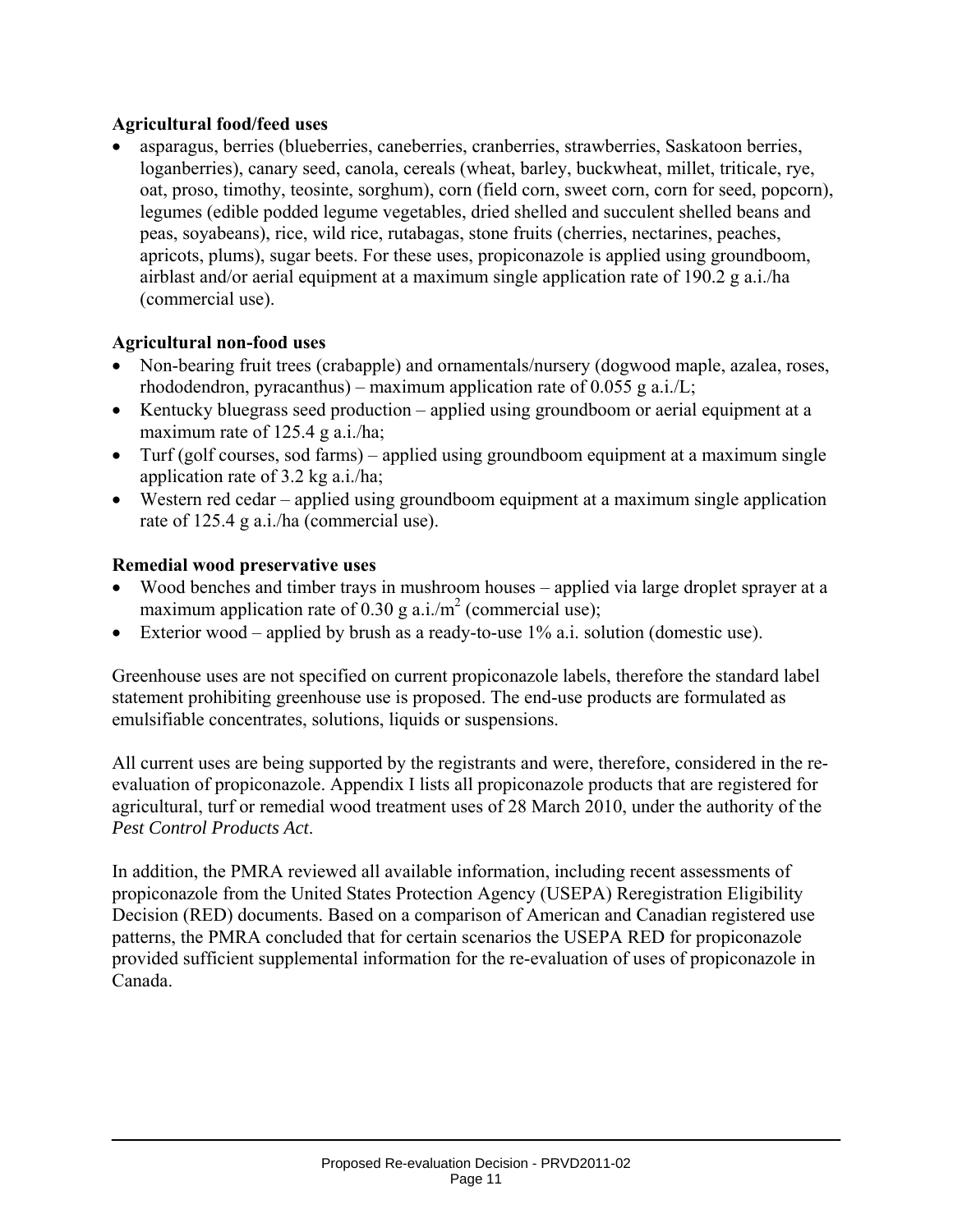### **3.0 Impact on Human Health**

Toxicology studies in laboratory animals describe potential health effects resulting from various levels of exposure to a chemical and identify dose levels at which no effects are observed. Unless there is evidence to the contrary, it is assumed that effects observed in animals are relevant to humans and that humans are more sensitive to effects of a chemical than the most sensitive animal species.

Exposure to propiconazole may occur through consumption of food and water, through residential exposure, while working as a mixer/loader/applicator or by entering treated sites. When assessing health risks, the PMRA considers two key factors: the levels at which no health effects occur and the levels to which people may be exposed. The dose levels used to assess risks are established to protect the most sensitive human population (for example, children and nursing mothers).

#### **3.1 Toxicological Summary**

A detailed review of the toxicological database for propiconazole was conducted by the PMRA. The database is complete, consisting of the full array of toxicity studies currently required for hazard assessment purposes. The database is considered adequate to define the majority of the toxic effects that may result from exposure to this chemical.

Technical propiconazole was of low to slight acute oral toxicity in rats, rabbits and mice, of low toxicity via the dermal route in rats and slightly toxic by the inhalation route in rats. It was minimally irritating to the rabbit eye and mildly irritating to the rabbit skin. Propiconazole is considered to be a skin sensitizer based on the results from a guinea pig maximization test. The principal clinical signs in acute toxicity testing included ataxia, dyspnoea, lateral and ventral or curved body position, tremors, convulsions and unconsciousness.

Oral metabolism studies conducted in the rat with radiolabelled propiconazole showed that about 78% of radioactivity was excreted in the urine and feces within 24 hours. Recovery of radioactivity was almost complete by six days (28-46% in feces and 53-67% in urine). Propiconazole was extensively metabolized in the rat. One study indicated that there were five urinary metabolites, each of which accounted for greater than 5% of the radioactivity. About 12% and 9% of the urinary metabolites were conjugated with glucuronic acid and sulfate, respectively. Approximately 5% of the fecal radioactivity was comprised of the unchanged parent compound. In another study, up to 24 urinary and 47 fecal metabolites were detected. The metabolism of propiconazole was predominantly characterized by the cleavage of the dioxolone ring through oxidation of the propyl side chain resulting in the formation of hydroxyl or carbonyl acid derivatives. Hydroxylation of the chlorophenyl and triazole rings also occurred, followed by dechlorination and conjugation with sulfate or glucuronide. Distribution investigations revealed that the highest levels of radioactive residues were found in the liver, blood, kidneys and lungs. However, even in these tissues, levels were low  $( $0.7$  ppm), and therefore propiconazole is not$ expected to bio-accumulate in the body. Oral metabolism studies conducted in the mouse were also available. The results from these studies suggested that there are differences in the metabolic profile between species, as well as sexes, especially relating to the extent of cleavage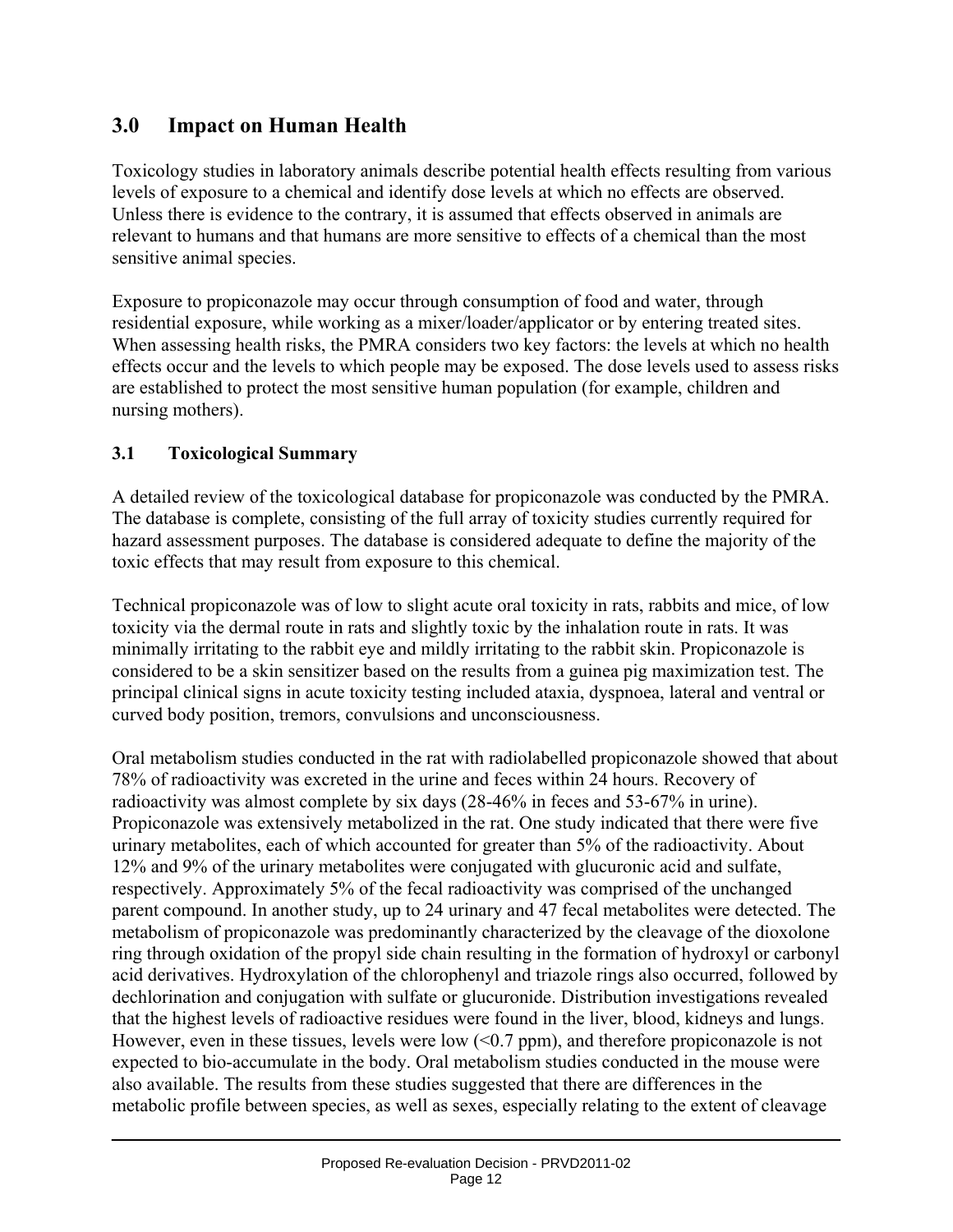of the dioxolane ring. For example, the major urinary metabolite in male mice (U2, a glucuronic acid conjugate lacking the dioxolane ring) accounted for approximately 60% of the urinary radioactive residues in male mice, 30% in female mice, and 10-30% in male rats.

Repeat-dose oral toxicology studies were conducted in dogs, mice and rats. In dogs, signs of local irritation in the gastrointestinal tract were the predominant findings. The main target tissue in rats and mice was the liver. In addition, short-term toxicology studies were conducted via the dermal route in rabbits and via the inhalation route in the rat.

In repeat-dose studies conducted with rats, findings included liver effects, decreased body weight, organ weight changes and alterations in clinical chemistry parameters. In a 28-day oral gavage study, increased liver weight and hepatocellular hypertrophy at the low and mid doses were observed and considered adaptive. At the high dose, liver necrosis was evident, as well as mortality, clinical signs of toxicity (sedation, dyspnoea, and ruffled coat), effects on body weight gain and food consumption, and altered red blood cell parameters. In a short-term (90-day) dietary study, effects were noted at a lower dose in females compared to males. These effects in females included decreased body weights, and increases in relative brain, liver, adrenal and ovarian weights at and above the mid dose. Adverse effects in the liver (fatty changes) were noted in females at the highest dose tested. In males, effects were only noted at the highest dose tested; these included decreased body weight and increased relative brain, kidney, liver and testes weights. Clinical chemistry changes in both short-term studies (gavage and dietary) included increased glucose and decreased chloride levels. Following long-term dosing in rats, effects included decreased body weight gain, increased blood urea nitrogen and atrophy of the exocrine pancreas in females, hepatic lipid deposition in males, and decreased serum glucose levels in both sexes. Additional findings at the highest dose, included decreases in food consumption and body weight gain in both sexes, vacuolated hepatocytes in males, and enlarged liver cells, bile duct hyperplasia, cystic ovaries, dilation of uterine lumen and epithelial hyperplasia of the cervix/vagina in females. The NOAEL from this study (100 ppm; equivalent to 3.6/4.6 mg/kg bw/day for males/females) was the lowest NOAEL for systemic toxicity noted in the toxicology database for propiconazole. There was no evidence of carcinogenicity in the rat.

In a 90-day inhalation study in the rat, the only treatment-related findings noted were slight increases in absolute and relative liver weights in the males. However, these findings were considered adaptive, and non-adverse.

Two short-term (21-day) dermal studies conducted in the rabbit were available. Signs of minimal to moderate irritation and histopathological lesions at the application site were observed at all dose levels in both studies, and thus NOAELs could not be established for local irritation. For the first study, the report lacked detail regarding clinical signs and dermal irritation (no data provided; summary only). In the second study, the data for dermal irritation indicated that signs of irritation began as early as Day 2, but did not progress in severity with increasing duration of exposure. Systemic toxicity, noted only in one of the studies at  $\geq 1000$  mg/kg bw/day, included sedation, ataxia, tremors, dyspnoea, diarrhea and increased liver weights in both sexes, and a reduction in erythrocyte parameters in the males. In the second study, there was no evidence of systemic toxicity up to the highest dose of 1000 mg/kg bw/day.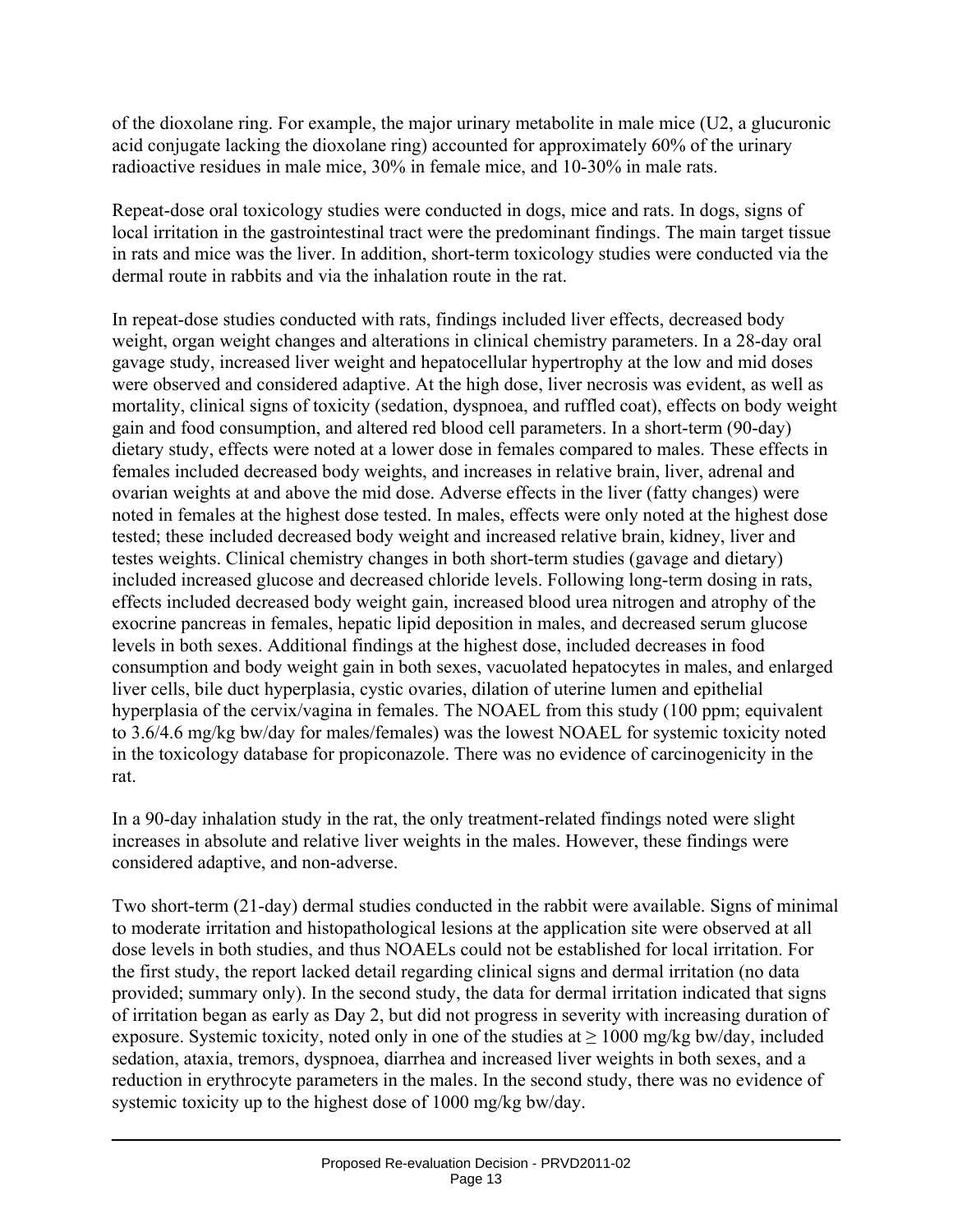In repeat-dose dietary studies with beagle dogs, findings were limited to the gastrointestinal tract, and were indicative of local irritation, rather than systemic toxicity. In the 90-day study, granular changes in the pyloric portion of the stomach and increased lymphoid follicles in the stomach mucosa were noted in male dogs. No treatment-related effects were observed in female dogs. In the 1-year study, hyperemia of the stomach and/or duodenal mucosa was observed in high-dose animals, which was accompanied in one female by mucosal hemorrhage of duodenum. In light of the one incidence of hemorrhage, the findings at the high dose were considered to be adverse. However, due to the low incidence of this particular finding, the mild nature of the remaining findings, and the fact that there were no signs of irritation in treated animals following a 28-day recovery period, concern was low, and this was considered to represent a marginal LOAEL. The NOAEL from the 1-year study was based on the evidence of local irritation observed at the high dose.

In mice, repeat dose oral studies indicated that the liver was the main target organ of toxicity. In short-term dietary studies designed to investigate liver findings, increased liver weight, hepatocellular hypertrophy and necrosis were observed, as well as decreases in cholesterol. Effects on body weight and liver enzymes were also noted at higher doses. Similarly, following long-term dosing, systemic toxicity was characterized mostly by findings in the liver. Two long-term dietary studies were available, both conducted with CD-1 mice. Liver findings in the long-term studies included masses, enlargement (of livers and hepatocytes), and hepatocellular hypertrophy at the mid dose, accompanied by increased liver weight, fatty change (or lipid deposition), nodules, vacuolation, lymphocytic infiltration, pigmentation of Kupffer cells and enzyme induction at higher doses. The liver findings tended to be noted at lower doses in males compared to females, a trend which was also noted in the short-term studies. Other evidence of systemic toxicity following long-term dosing included decreased cholesterol, and decreases in body weight, body weight gain, and food consumption. In the 2-year study, there was an increased incidence of hepatocellular adenomas and carcinomas in both sexes at the high dose, although the increases in these lesions were slight in females. Decreased survival was noted in males at the high dose, and the malignant liver cell tumours were considered likely to have contributed to the high mortality rate in these males. There were issues identified with dose selection in this study, as the high dose was considered to cause excessive toxicity in males, while the mid dose was deemed inadequate to assess carcinogenicity. A subsequent 18-month dietary study was conducted in males only, to further investigate liver tumours, and to address the issues in the dose selection in the original 2-year study. In the 18-month study, there was a statistically significant increase in the incidence of hepatocellular adenomas and combined hepatocellular adenomas and carcinomas at the high dose compared to the concurrent controls, both of which were considered to be related to treatment with propiconazole. The incidence of hepatocellular adenomas exceeded the historical control range. Historical control incidences were not available for the combined incidence of liver tumours.

Technical propiconazole was negative for genotoxicity in the standard battery of tests assessing gene mutation, chromosome aberration, and bone marrow cell nucleus anomalies. However, in a recently published study (Ross et al., 2009), propiconazole was found to induce an increase in mutant frequency when tested in the Big Blue mouse in vivo assay, suggesting that propiconazole may have mutagenic potential in vivo.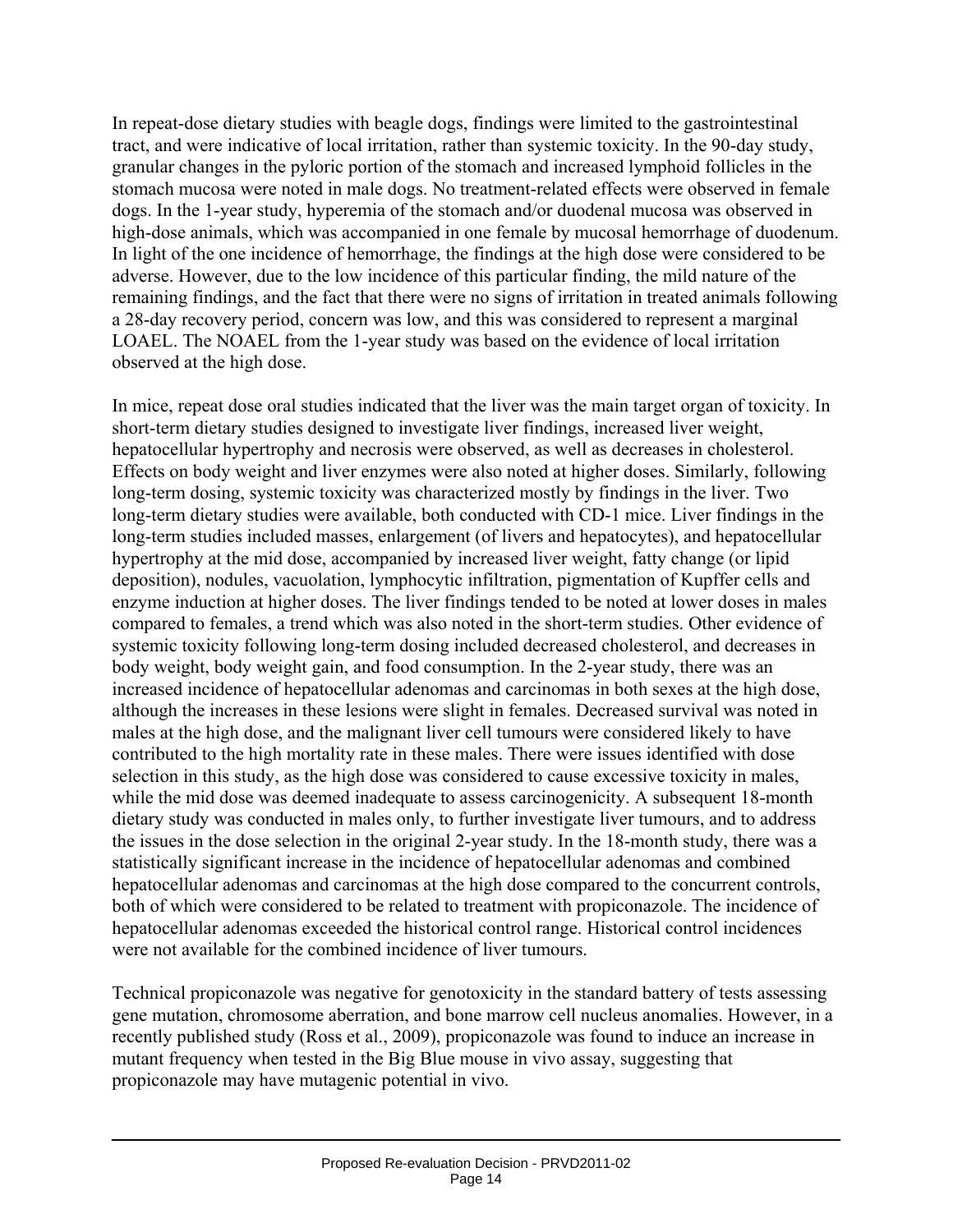A series of mechanistic studies were conducted, which were aimed at determining the mode of action of liver tumorigenesis by propiconazole. Most of these focused on comparing the effects of propiconazole to phenobarbital, a compound that induces liver tumours in mice through a threshold-based mechanism, and which has no demonstrated tumorigenic potential in humans. In a tumour promotion study in rats, propiconazole and phenobarbital were administered in the diet for 78 days. Both chemicals caused proliferative changes in the liver that were indicative of a tumour-promoting effect in the presence or absence of a tumour initiator (N-nitrosodiethylamine). In a hepatocellular proliferation assay, dietary exposure to propiconazole or phenobarbital for up to 60 days also caused similar findings in the livers of mice (increased weight, hepatocellular hypertrophy, necrosis, vacuolation, and increased cell proliferation). However, it was noted that the magnitude of the mitogenic response was lower with propiconazole than with phenobarbital. A liver enzyme induction assay, in which propiconazole and phenobarbital were administered in the diet for 14 days, caused a similar, but not identical, pattern of enzyme induction in the livers of mice. On this basis, it was concluded that modes of action other than that associated with phenobarbital could not be excluded. A second liver enzyme induction assay showed that propiconazole, administered via gavage for 14 days, caused a similar pattern of liver findings and enzyme induction in rats and mice. However, some liver enzymes were induced at a lower dose, and/or to a greater extent in rats compared to mice, which is noteworthy since liver tumours are observed in mice, but not rats. These findings also suggest that other modes of action may play a role in propiconazole-induced tumorigenesis.

On the basis of the above mechanistic studies, the PMRA, along with several other regulatory bodies, had previously concluded that propiconazole induces liver tumours in a manner similar to phenobarbital, and had thus considered these tumours to be mediated through a threshold-based mode of action. Since that time, several additional studies have been published in the scientific literature investigating propiconazole's mode of action for liver tumour induction. Many of these studies were conducted by the USEPA, which is currently performing research to further investigate the modes of toxic action of the conazole chemicals (Nesnow & Thai, 2009, Nesnow & Hester, 2009, and USEPA 2009a,b). The results from these more recent studies suggest that the previously accepted mode of action through which propiconazole induces liver tumours in the mouse may no longer be valid. For example, it was shown that a non-tumorigenic conazole (myclobutanil) produced a similar pattern of liver toxicity, cell proliferation and enzyme induction to that of propiconazole and triadimefon (which both cause liver tumours in mice) when administered to CD-1 mice in the diet for 4, 30 or 90 days. This suggests that these liver effects alone may not be sufficient to cause liver tumours (Allen et al., 2006). In additional transcriptional profile investigations using liver samples from this study, it was shown that there were major differences in the gene expression profiles between the conazole chemicals. Pathways affected by both propiconazole and triadimefon included those associated with apoptosis, cell cycle, adherens junction, and calcium, as well as epidermal growth factor receptor (EGFR) signaling. Propiconazole also upregulated the expression of genes responding to oxidative stress, while triadimefon affected genes associated with cholesterol biosynthesis and retinoic acid metabolism pathways (Ward et al., 2006). A dietary study in which propiconazole, triadimefon or phenobarbital was administered to CD-1 male mice for up to 30 days revealed that although phenobarbital and these conazole chemicals induced similar toxicological responses, their gene expression profiles in liver tissue differed substantially, suggesting that their mechanism of tumour induction may differ (Nesnow et al.,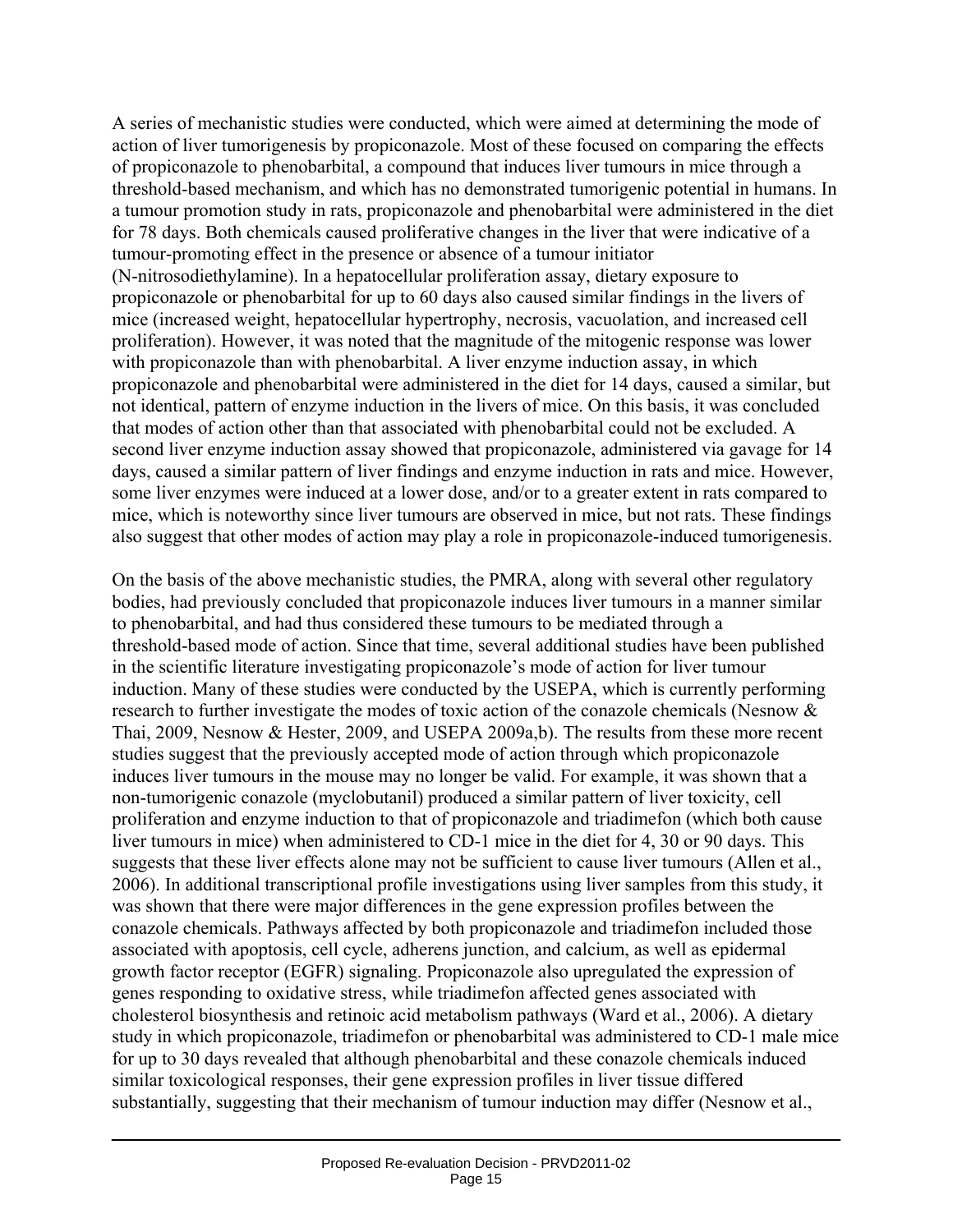2009). In another study, in which propiconazole was administered to CD-1 male mice in the diet or via intraperitoneal injection for 4 days, the study authors concluded that oxidative damage of critical proteins may be a key event in propiconazole-induced liver toxicity and tumorigenesis (Bruno et al., 2008). This also suggests that modes of action other than that associated with phenobarbital may be involved in the tumorigenic effect of propiconazole.

In conclusion, the available mechanistic studies suggest that propiconazole has a liver tumour promoting effect in rats, and causes liver effects (increased liver weights, hepatocellular hypertrophy, hepatocellular proliferation, increased cytochrome P-450 enzyme activities) that are often similar to those induced by phenobarbital. However, the more recent gene expression profile studies have highlighted significant differences in the pathways that are affected by propiconazole and phenobarbital, making it difficult to exclude other modes of action through which propiconazole may induce liver tumours in mice. Other modes of action, such as oxidative stress, were suggested as possibly being involved in the tumorigenic effect of propiconazole. These more recent studies in the published literature, including the recent findings indicating that propiconazole may have mutagenic potential in vivo, highlight the need to revisit the cancer mode of action for propiconazole. The USEPA is in the process of investigating alternate modes of action for the conazoles, and the outcome of this work may impact the current threshold approach used to assess the cancer risk for propiconazole. The approach for the cancer risk assessment for propiconazole will be revisited by the PMRA once the USEPA has completed its research and finalized its assessment regarding the modes of action of the conazole chemicals.

Reproductive toxicity was investigated in a 2-generation study, as well as in a 1-generation study available in the published literature. Effects on male and female offspring from the latter study were reported in two separate studies (Goetz et al., 2006 and Rockett et al., 2006, respectively). Evidence of reproductive toxicity was noted in both studies at a dose level that also caused systemic toxicity in parental animals. In the 2-generation study, there was a decrease in total pups delivered, pups delivered live, as well as in pup survival to lactation day (LD) 4 noted at the highest dose in the second generation. In the 1-generation study, there was a decrease in the number of  $F_1$  females with regular estrous cycles (weeks 1-2 following vaginal opening) at the mid dose and greater. In  $F_1$  males, increases in serum testosterone and testes weight at the mid dose and greater, and an increase in anogenital distance at the high dose, were also indicative of reproductive toxicity. Other effects in offspring included decreased body weight and food consumption beginning at the mid dose, and liver findings (hepatocellular swelling in  $F_2$  pups in the 2-generation study; increased weight and hypertrophy in the 1-generation study) and decreased survival (LD 0-4 and 4-21 in  $F_{2a}$  litters and LD 7-21 in  $F_{2b}$  litters) at the highest dose tested. Although there were apparent decreases noted in absolute brain and testes weights in  $F_1$ and  $F_2$  offspring at the high dose in the 2-generation study, these were attributed to the smaller size of the pups in these treatment groups. With the exception of the decrease in food consumption, all of the findings in offspring in both studies were observed at a dose that also caused maternal toxicity. Findings in parental animals included liver effects (hepatocellular swelling and vacuolation), as well as decreases in body weight and food consumption. The collective NOAEL for offspring and parental toxicity from both studies was 8 mg/kg bw/day.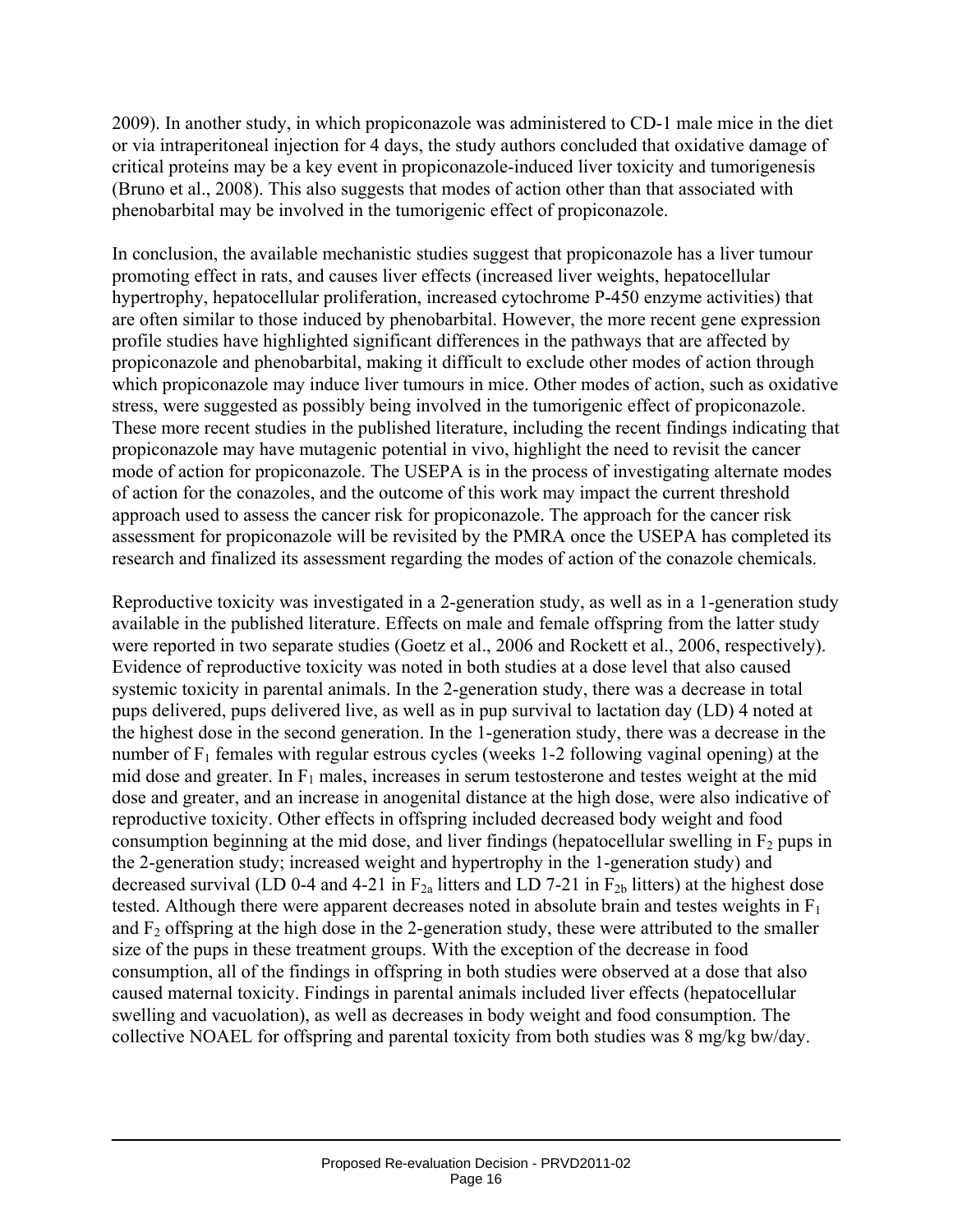Developmental toxicity was investigated in rats and rabbits. In rats, developmental toxicity included delayed ossification (unossified phalangeal nuclei in hindlimb or forelimb, calcaneous or sternebrae), and increased incidences of rudimentary ribs and cleft palate. All of these findings were observed at a dose that did not cause maternal toxicity, and were therefore considered to represent evidence of fetal sensitivity. At a higher dose, additional findings were noted in the fetal kidney, including short or absent renal papillae and dilated ureters. Maternal toxicity, noted only at the highest doses tested, included mortality, decreased body weight, body weight gain and food consumption, as well as clinical signs of toxicity (salivation, ataxia, lethargy, rales, prostration, hypothermia and bradypnea).

Further investigations of the cleft palate were undertaken in the rat. In the first study in which this finding was observed (noted above), one fetus in the mid dose group (0.33% fetal incidence; 4.5% litter incidence) and two fetuses (from different litters) at the high dose (0.7% fetal incidence; 9.1% litter incidence) were found to have cleft palate. There were no incidences of cleft palate in the historical control studies (incidence of 0/9311 fetuses from 19 studies), and this finding was therefore considered to be related to treatment at both the mid and high dose. In a non-guideline follow-up study that focused on cleft palate examinations, a 0.1% fetal incidence (2/2064 fetuses) and 1.3% litter incidence (2/158 litters) of cleft palate in the treated group was observed, which also exceeded the historical control incidence of this finding. The findings from this additional study were considered to add to the weight of evidence suggesting that propiconazole induces cleft palate in the developing fetus.

In rabbits, there was evidence of developmental toxicity; however, these findings were noted at a dose that also caused maternal toxicity. Developmental effects included fetal body weight decreases and incomplete ossification of phalanges and sternebrae, as well as one incidence of cleft palate. In a second study, increased incidences of abortions, fetal resorption and fully formed  $13<sup>th</sup>$  ribs were noted at a higher dose. Maternal toxicity was characterized by sedation, decreased body weight gain and a reduction in food consumption, as well as abortions, resorptions, and stool variations at a higher dose.

Neurotoxicity was investigated in an acute neurotoxicity study. Piloerection, diarrhea and tiptoe gait were observed. At the highest dose, additional findings included increased or decreased activity, subdued behavior, mortality (two females were sacrificed due to severe clinical signs), as well as increased tail flick time and decreased motor activity on day 1. There was no evidence of neuropathology in this study.

During the previous evaluation of the propiconazole toxicology database by the PMRA (2002), it was noted that a study in the published literature indicated that tebuconazole, another conazole fungicide, may cause effects on the developing nervous system (Moser et al., 2001). These effects included alterations on spatial training in a Morris Water Maze (hippocampally-mediated spatial learning task), such that high-dose animals learned at a slower rate compared to animals in the control group, as well as cell pyknosis and pyramidal cell loss in the hippocampal fields and neocortex. These findings were observed at doses that did not cause toxic effects in adult rats, and it was suggested that these findings highlighted a need for a developmental neurotoxicity (DNT) assessment for all conazole fungicides.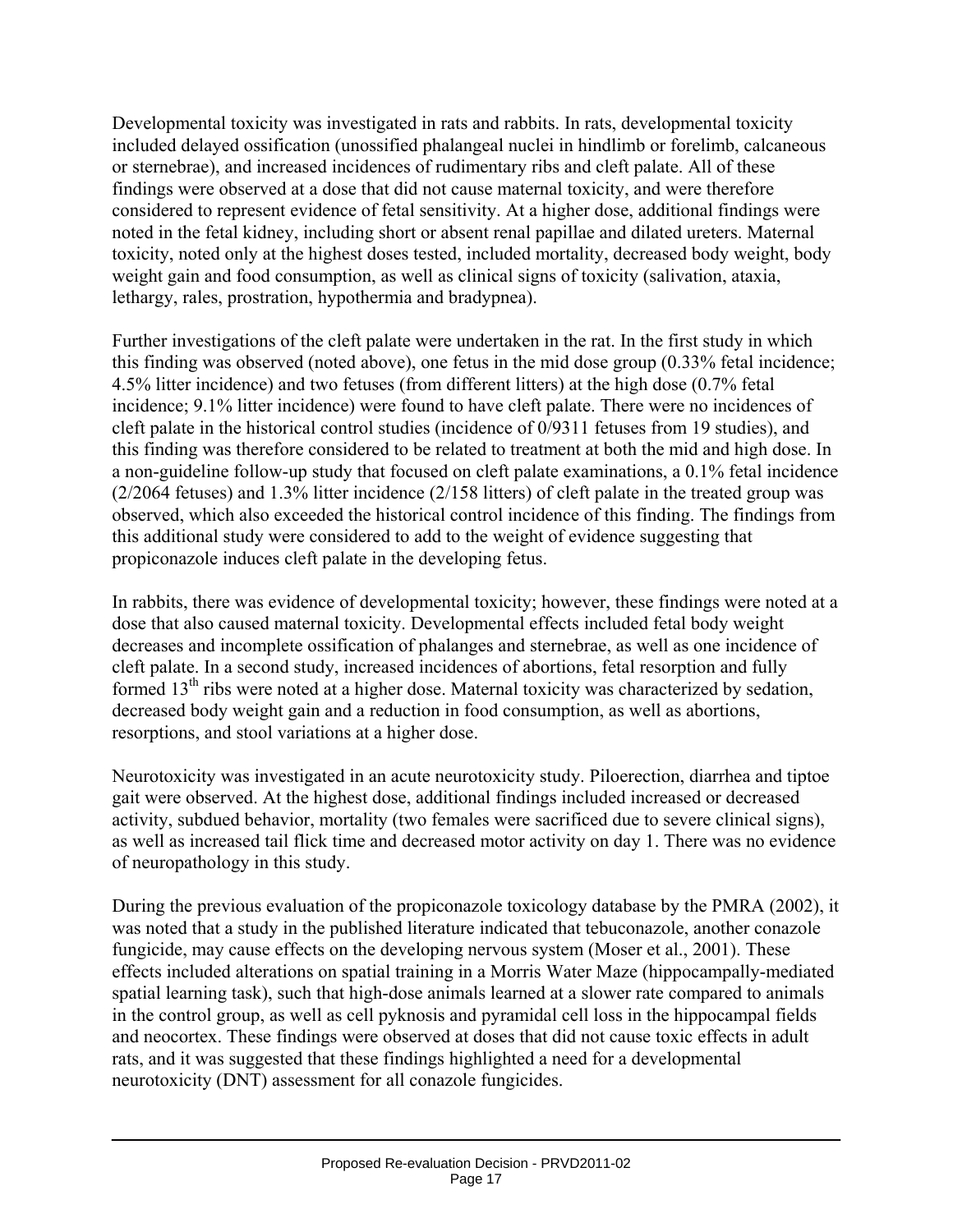The requirement for additional neurotoxicity testing for propiconazole was revisited during the current evaluation. Overall, it was concluded that there was low concern for neurotoxicity associated with propiconazole based on the fact that evidence of neurotoxicity was limited to clinical signs of toxicity that were generally observed at doses causing overt systemic toxicity, and may have been associated with bolus dosing. Also, there were no indications of neuropathology in the available neurotoxicity study, and no evidence of effects on the developing nervous system in the available data, which included several reproductive and developmental toxicity studies. Although there was evidence of an effect on steroid hormone levels (increased serum testosterone levels in the published reproductive toxicity study investigating male offspring (Goetz et al. 2006)), there was a clear no-effect level for this finding, and no indications of sensitivity of the young related to this finding. Overall, it was concluded that no additional neurotoxicity data are required at this time.

Some evidence of effects on the endocrine system was noted in the toxicology database for propiconazole. These effects included increases in testicular weights, testosterone levels and anogenital distance in male pups, alterations in the estrous cycle of female offspring, and ovarian cysts, uterine dilatation, and atrophy of the exocrine pancreas in adult animals. However, these effects were generally noted at higher doses and/or in conjunction with other signs of systemic toxicity.

#### **3.1.1 PCPA Hazard Characterization**

For assessing risks from potential residues in food or from products used in or around homes or schools, the *Pest Control Products Act* requires the application of an additional 10-fold factor to threshold effects to take into account completeness of the data with respect to the exposure of and toxicity to infants and children, and potential prenatal and postnatal toxicity. A different factor may be determined to be appropriate on the basis of reliable scientific data.

With respect to the completeness of the toxicity database as it pertains to the toxicity to infants and children, the database for propiconazole contains the full complement of required studies including developmental toxicity studies in rats and rabbits, and a 2-generation reproductive toxicity study in rats. Additional information regarding reproductive toxicity was also available in the published literature.

With respect to identified concerns relevant to the assessment of risk to infants and children, no evidence of increased susceptibility was observed in offspring in the available reproductive toxicity studies conducted with rats; findings in offspring in these studies were observed at a dose that was also associated with maternal toxicity. Further, clear no-effect levels were established for all endpoints of concern in the reproductive toxicity studies. The NOAEL in the 2-generation study was based on decreased pup body weights (noted in the second generation only) at the next dose. Decreased pup survival during the lactation period was noted at the high dose in the second generation. At a dose similar to the LOAEL in the 2-generation study, reproductive endpoints were also noted in  $F_1$  offspring in the published reproductive toxicity studies (altered estrous cycles and increased serum testosterone levels and testes weights). At the highest dose tested, an increase in anogenital distance was also observed in male offspring.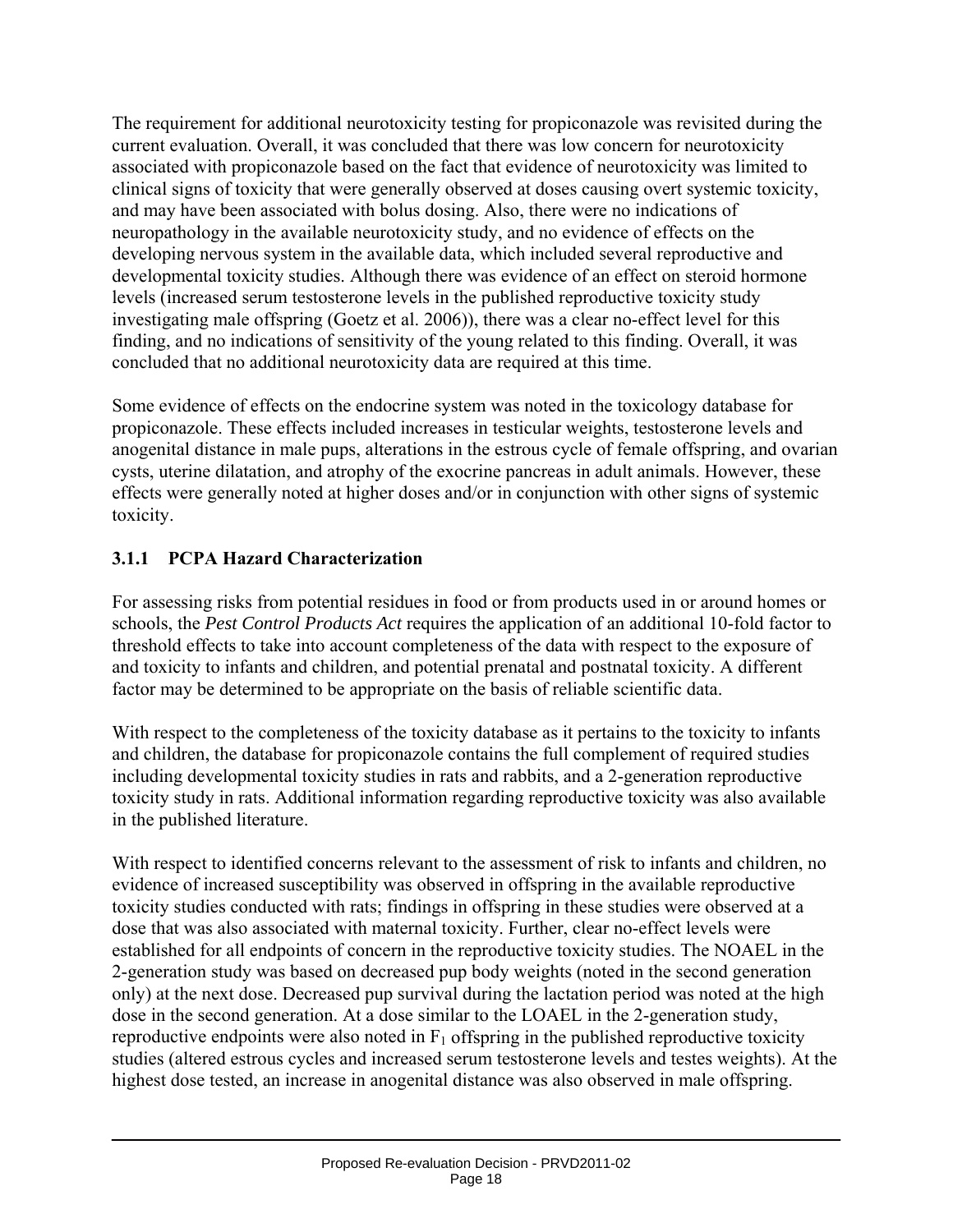During the previous evaluation of propiconazole, a concern had been raised regarding the potential for developmental neurotoxicity effects based on information in the literature regarding a structurally related conazole chemical. However, this issue was revisited during the current evaluation, and it was concluded that concern for neurotoxicity was low, based on several factors. These included the fact that evidence of neurotoxicity in the propiconazole database was limited to clinical signs at relatively high doses, that there were no indications of neuropathology in the acute neurotoxicity study, and there were no effects on the developing nervous system noted in the available data.

In developmental toxicity studies with rabbits, there was evidence of developmental toxicity, including decreased fetal weight and increased incidences of delayed ossification, cleft palate, abortions, fetal resorptions and fully formed  $13<sup>th</sup>$  ribs. These findings were noted at a dose that also caused maternal toxicity. In developmental toxicity studies in rats, evidence of developmental toxicity was observed at lower doses. Findings in the rat fetus included increased incidence of delayed ossification, rudimentary ribs and cleft palate, all of which occurred at a dose that did not cause adverse effects in maternal animals.

In the rat developmental toxicity studies, fetal effects, including a serious endpoint (cleft palate malformation), were observed in the absence of adverse effects on maternal animals. On the basis of this information, the full 10-fold *Pest Control Products Act* (PCPA) factor was retained for scenarios for which this endpoint was relevant. For all other scenarios, the PCPA factor was reduced to 1-fold since there were no residual uncertainties with respect to the completeness of the data, or with respect to potential toxicity to infants and children.

#### **3.1.2 Determination of Acute Reference Dose**

A separate acute reference dose (ARfD) is recommended for propiconazole for **females of childbearing age (13-49 years)** to address endpoints of concern in the rat developmental toxicity study. The recommended ARfD for this population is 0.03 mg/kg bw/day, calculated using the NOAEL of 30 mg/kg bw/day from the developmental toxicity study in rats. Treatmentrelated effects in fetuses at the LOAEL (90 mg/kg bw/day) included increased incidence of rudimentary ribs and non-ossified sternebrae, as well as cleft palate, a serious finding which is considered to be the possible result of a single exposure. There were no adverse effects noted in maternal animals at this dose. The standard uncertainty factor of 100-fold is applied to account for intraspecies variability (10-fold) and interspecies extrapolation (10-fold). The full 10-fold PCPA factor has been retained as explained above in the PCPA Hazard Characterization section. This results in a composite assessment factor (CAF) of 1000-fold.

The ARfD for females (13-49 years) is calculated according to the following formula:

$$
ARfD = \frac{NOAEL}{CAF} = \frac{30 \text{ mg/kg bw}}{1000} = 0.03 \text{ mg/kg bw of propiconazole}
$$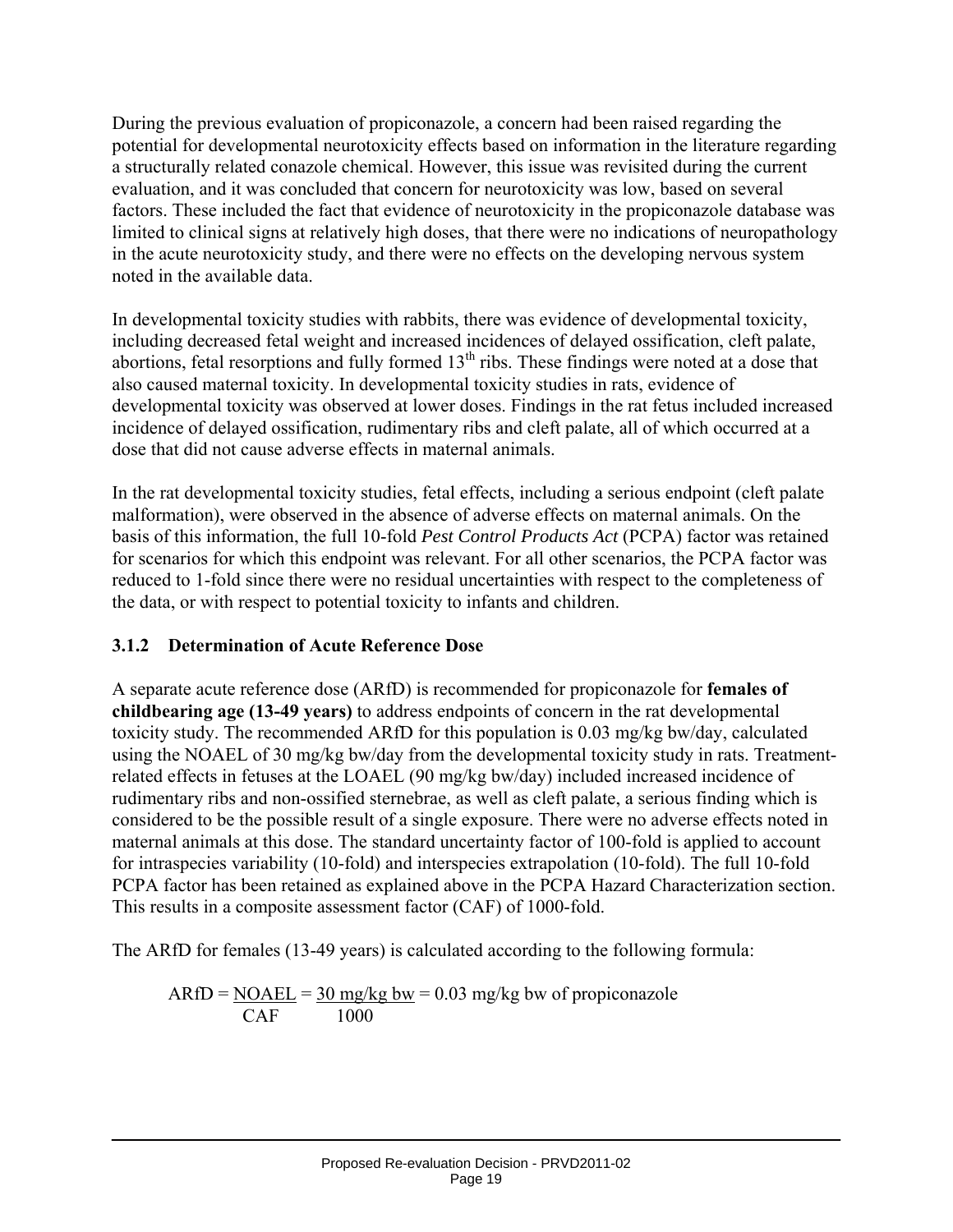The recommended ARfD for the **general population** (including infants and children) for propiconazole is 0.3 mg/kg bw/day, calculated using the NOAEL of 30 mg/kg bw/day from the acute neurotoxicity study in rats. Treatment-related effects at the LOAEL (100 mg/kg bw/day) included clinical signs of toxicity (piloerection, diarrhea and tiptoe gait). The standard uncertainty factor of 100-fold is applied to account for intraspecies variability (10-fold) and interspecies extrapolation (10-fold). For the reasons outlined in the PCPA Hazard Characterization section, the PCPA factor was reduced to 1-fold for risk assessment purposes. This results in a CAF of 100-fold.

The ARfD for the general population is calculated according to the following formula:

$$
ARfD = \frac{NOAEL}{CAF} = \frac{30 \text{ mg/kg bw}}{100} = 0.3 \text{ mg/kg bw of propiconazole}
$$

#### **3.1.3 Determination of Acceptable Daily Intake**

The recommended acceptable daily intake (ADI) for propiconazole is 0.03 mg/kg bw/day, calculated using the NOAEL of 30 mg/kg bw/day from the developmental toxicity study in rats. Treatment-related effects at the LOAEL (90 mg/kg bw/day) included increased incidences of rudimentary ribs, non-ossified sternebrae and cleft palate in fetuses. There were no adverse effects noted in maternal animals at this dose. The standard uncertainty factor of 100-fold is applied to account for intraspecies variability (10-fold) and interspecies extrapolation (10-fold). The full 10-fold PCPA factor has been retained as explained above in the PCPA Hazard Characterization section. This results in a CAF of 1000-fold.

The ADI is calculated according to the following formula:

 $ADI = NOAEL = 30$  mg/kg bw/day = 0.03 mg/kg bw/day of propiconazole CAF 1000

This ADI provides a margin of 120 to the NOAEL from the 2-year rat study (3.6 mg/kg bw/day), which was the lowest NOAEL in the database for systemic toxicity. This ADI also affords a margin of 3600 to the dose at which liver tumours were observed in the 18-month mouse study.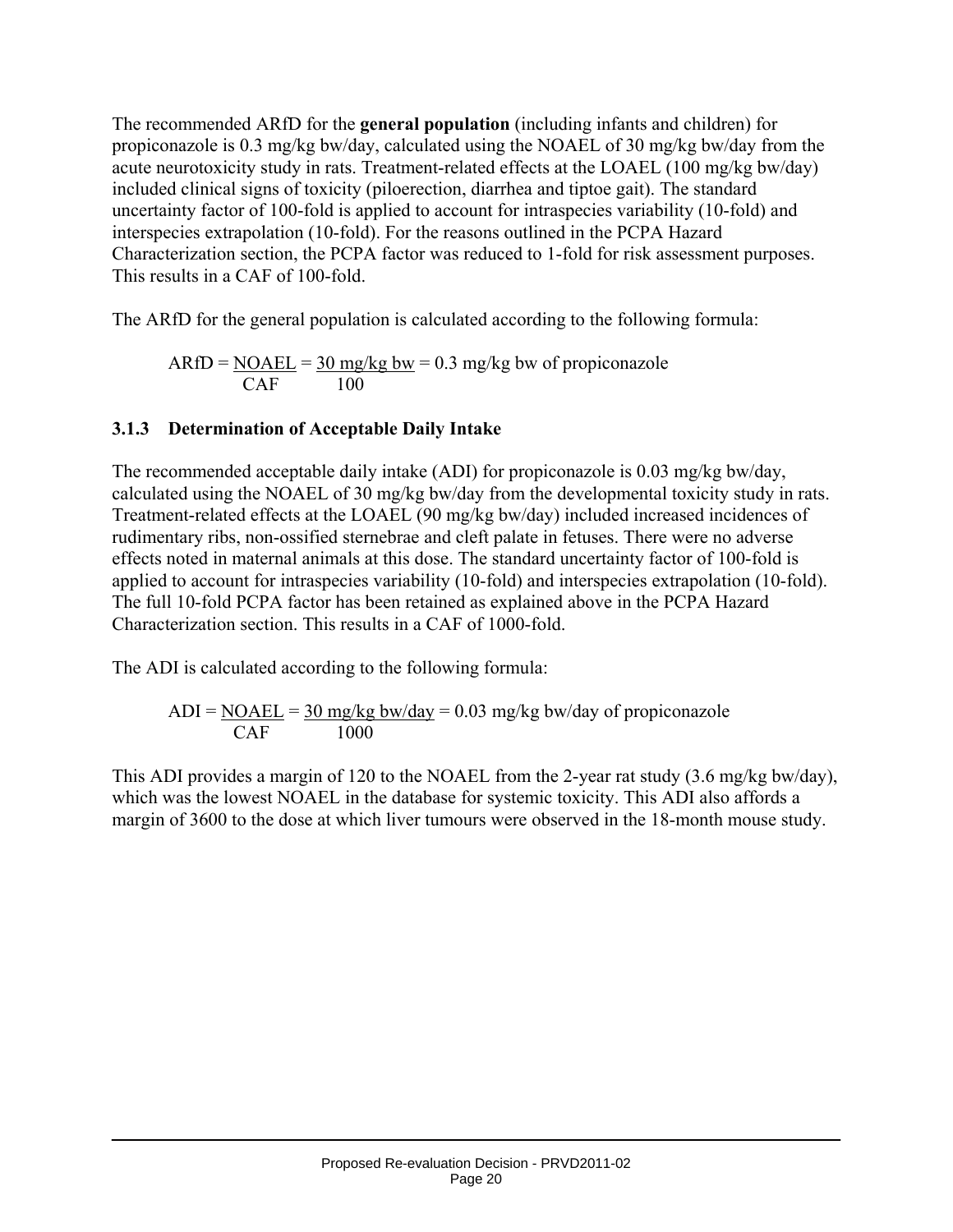#### **3.1.4 Toxicological Endpoint Selection for Occupational and Non-Occupational Risk Assessments**

#### **Incidental oral exposure (acute) – Toddlers (1-2 years of age):**

The NOAEL of 30 mg/kg bw/day from the acute neurotoxicity study was considered to be the most relevant endpoint for acute incidental oral exposures of toddlers (1-2 years of age). The LOAEL (100 mg/kg bw/day) in this study was based on clinical signs of toxicity (piloerection, diarrhea and tiptoe gait). The serious endpoint identified in the rat developmental toxicity study (malformations in the absence of maternal toxicity) is not relevant for the target population (i.e. toddlers). The PCPA factor was reduced to 1-fold for assessing risks for this scenario, as explained above in the PCPA Hazard Characterization section. The standard uncertainty factor of 100-fold was applied to account for intraspecies variability (10-fold) and interspecies extrapolation (10-fold), resulting in a target margin of exposure (MOE) of 100.

#### **Dermal exposure (acute) – Children (up to 12 years of age):**

For acute dermal exposure of children up to 12 years of age, the NOAEL of 30 mg/kg bw/day from the acute neurotoxicity study was considered to be the most relevant endpoint. The LOAEL (100 mg/kg bw/day) in this study was based on clinical signs of toxicity (piloerection, diarrhea and tiptoe gait). Two 21-day dermal toxicity studies conducted in the rabbit were available. Clinical signs were noted in one of these studies (including sedation beginning at Day 4 at ≥1000 mg/kg bw/day), suggesting that these signs are relevant to the dermal route of exposure. However, these dermal studies were not designed to detect more subtle indications of neurotoxicity, and confidence in these studies was low due to lack of sufficient detail in the reporting of clinical signs. Overall, it was not certain that the endpoints identified in the acute neurotoxicity study were addressed in the dermal studies, and therefore it was considered more appropriate to use the endpoint from the acute neurotoxicity study. The serious endpoint identified in the rat developmental toxicity study (malformations in the absence of maternal toxicity) is not relevant for the target population (i.e. children). The PCPA factor was reduced to 1-fold for assessing risks for this scenario, as explained above in the PCPA Hazard Characterization section. The standard uncertainty factor of 100-fold was applied to account for intraspecies variability (10-fold) and interspecies extrapolation (10-fold), resulting in a target margin of exposure (MOE) of 100.

#### **Dermal exposure (short- to intermediate-term) – Youth (10-12 years old):**

For dermal exposures of youths (10-12 years of age) of short- to intermediate-term durations, the NOAEL of 8 mg/kg bw/day for offspring toxicity from the 2-generation reproductive toxicity study was considered to be the most relevant endpoint. The LOAEL (42 mg/kg bw/day) for offspring toxicity in this study was based on decreased pup body weights, noted in the second generation. At a similar dose (37 mg/kg bw/day), endpoints indicative of perturbations of the endocrine system (increased serum testosterone levels and testes weights, as well as altered estrous cycles) were also noted in  $F_1$  offspring in the published reproductive toxicity studies. These endocrine-related findings are considered relevant for prepubescent children, whose endocrine systems are actively developing and susceptible to effects such as altered hormone levels. Although short-term dermal toxicity studies are available, these studies did not address the endpoints of concern identified in young animals in the reproductive toxicity studies. Similarly, short-term oral studies conducted in the rat and mouse did not address the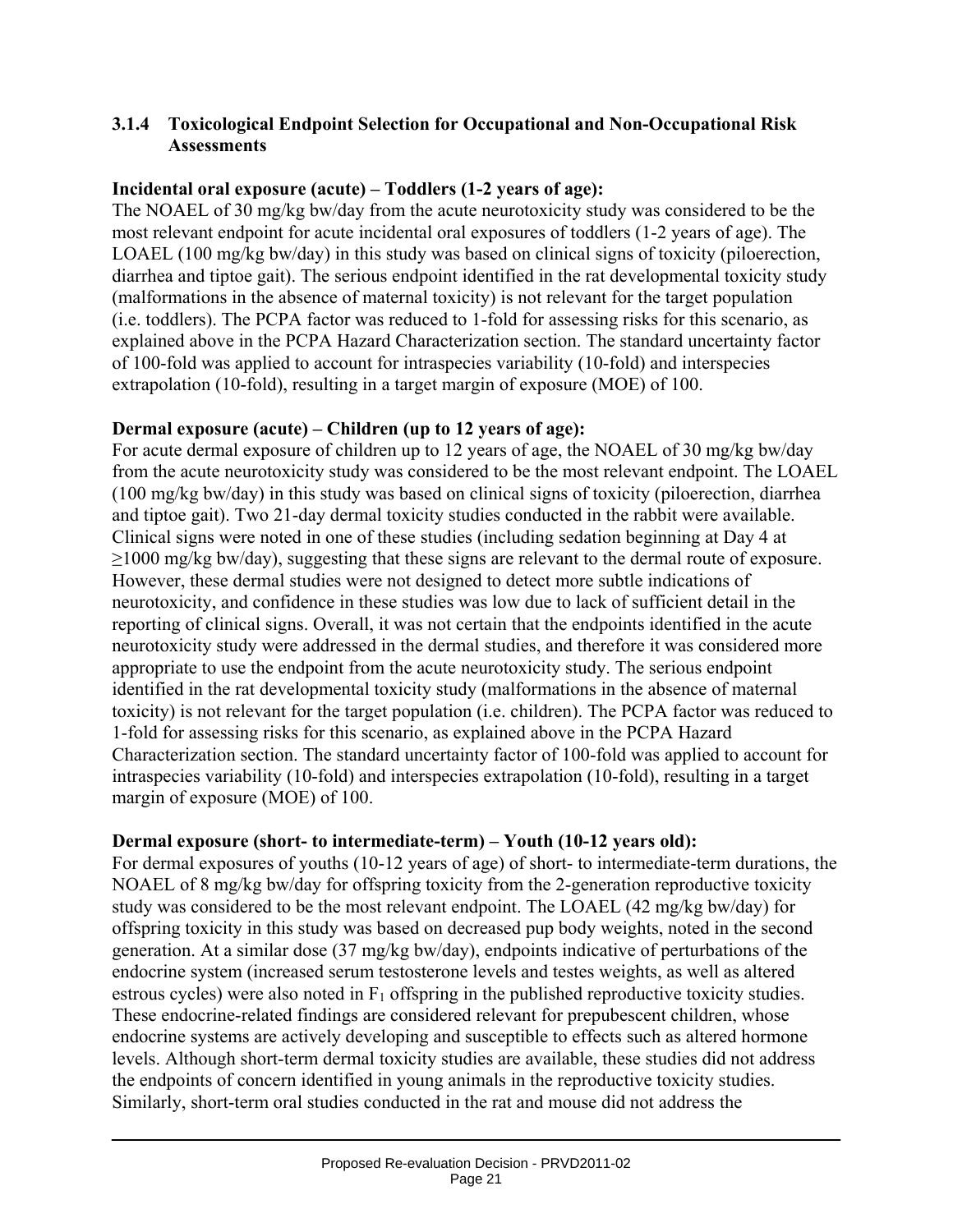endocrine-related endpoints of concern. The findings in offspring in the reproductive toxicity studies were observed at a dose that was also associated with maternal toxicity, and clear noeffect levels were established for all endpoints of concern. The PCPA factor was reduced to 1 fold for this endpoint, as explained above in the PCPA Hazard Characterization section. The standard uncertainty factor of 100-fold is applied to the NOAEL from the reproductive toxicity study to account for intraspecies variability (10-fold) and interspecies extrapolation (10-fold), resulting in a target MOE of 100.

#### **Dermal exposure (acute to long-term durations) – Adult:**

The NOAEL of 30 mg/kg bw/day from the rat developmental toxicity study was considered to be the most appropriate endpoint for dermal exposures of acute to long-term durations for adults. Treatment-related effects in the fetus at the LOAEL (90 mg/kg bw/day) included increased incidences of rudimentary ribs, non-ossified sternebrae and cleft palate. There were no adverse effects noted in maternal animals at this dose. Although short-term dermal toxicity studies were available, these studies did not address the endpoint of concern to the developing fetus that was identified in the rat developmental toxicity study (cleft palate). The standard uncertainty factor of 100-fold was applied to account for intraspecies variability (10-fold) and interspecies extrapolation (10-fold).

For assessing residential scenarios, the full 10-fold PCPA factor has been retained as explained above in the PCPA Hazard Characterization section. The target MOE for residential scenarios is therefore 1000.

As the worker population could include pregnant females, it was necessary to ensure adequate protection of the fetus, who may be exposed via the mother in occupational scenarios. Consequently, the concerns outlined in the PCPA Hazard Characterization section are relevant to this risk assessment. Accordingly, a 10-fold factor was applied to address the potential effects in the fetus following in utero exposure for occupational assessments. The target MOE for occupational scenarios is therefore 1000.

#### **Inhalation exposure (acute to long-term durations) – Adult:**

The NOAEL of 30 mg/kg bw/day from the rat developmental toxicity study was considered to be the most appropriate endpoint for inhalation exposures of acute to long-term durations. Treatment-related effects at the LOAEL (90 mg/kg bw/day) included increased incidences of rudimentary ribs, non-ossified sternebrae and cleft palate in fetuses. There were no adverse effects noted in maternal animals at this dose. Although a 90-day inhalation toxicity study was available, this study did not address the endpoint of concern to the developing fetus that was identified in the rat developmental toxicity study (cleft palate). The standard uncertainty factor of 100-fold was applied to account for intraspecies variability (10-fold) and interspecies extrapolation (10-fold).

For assessing residential scenarios, the full 10-fold PCPA factor has been retained as explained above in the PCPA Hazard Characterization section. The target MOE for both scenarios is therefore 1000.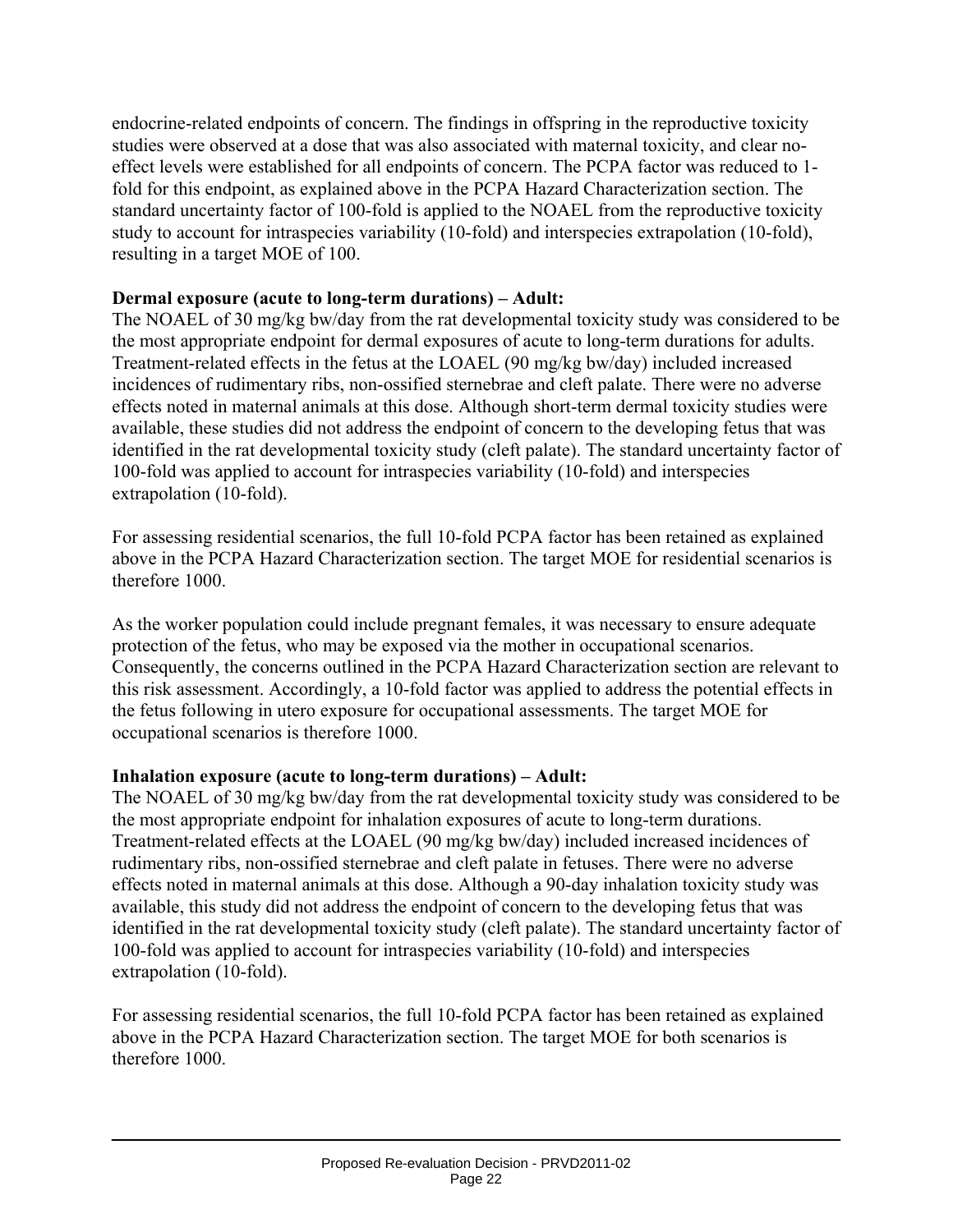As the worker population could include pregnant females, it was necessary to ensure adequate protection of the fetus, who may be exposed via the mother in occupational scenarios. Consequently, the concerns outlined in the PCPA Hazard Characterization section are relevant to this risk assessment. Accordingly, a 10-fold factor was applied to address the potential effects in the fetus following in utero exposure for occupational assessments. The target MOE for occupational scenarios is therefore 1000.

#### **3.1.5 Toxicological Endpoint Selection for Aggregate Assessments**

Acute (one day) and short-to intermediate-term aggregate exposures to propiconazole are expected for the pick-your-own and golf scenarios, respectively. For pick-your-own scenarios, exposures occurring via food and the dermal route were assessed. The aggregate assessment for golf scenarios included exposures occurring via food, drinking water and the dermal route.

#### **Acute (Children ≤ 12 years of age) – Pick-your-own scenario**

For acute aggregate exposures of children up to 12 years of age, the common endpoint of toxicity via the oral and dermal routes was considered to be clinical signs indicative of neurotoxicity. Such signs were observed in the acute oral neurotoxicity study (NOAEL =  $30 \text{ mg/kg}$  bw/day), as well as in one of the short-term dermal studies (such as sedation beginning at Day 4 at ≥1000 mg/kg bw/day), suggesting that these signs are relevant to both routes of exposure. The available dermal studies were not designed to detect more subtle indications of neurotoxicity, and confidence in these studies was low due to lack of sufficient detail in the reporting of clinical signs. Overall, it was not certain that the endpoints identified in the acute neurotoxicity study were addressed in the dermal studies, and therefore it was considered more appropriate to use the NOAEL from the acute neurotoxicity study of 30 mg/kg bw/day to assess both oral and dermal components of acute aggregate exposure to propiconazole. This NOAEL was used for both the ARfD (general population) and to assess acute dermal exposure to children  $( \leq 12 \text{ years of age}).$ The serious endpoint identified in the rat developmental toxicity study (malformations in the absence of maternal toxicity) is not relevant for the target population (i.e. children). The PCPA factor was reduced to 1-fold for assessing risks for this scenario for the reasons outlined in the PCPA Hazard Characterization section. The standard uncertainty factor of 100-fold was applied to account for intraspecies variability (10-fold) and interspecies extrapolation (10-fold), resulting in a target MOE of 100.

#### **Acute to intermediate-term (Adult) – Pick-your-own and golf scenarios**

For assessing aggregate exposures for adults, the common endpoint of toxicity via all routes of exposure is considered to be developmental toxicity. The NOAEL (30 mg/kg bw/day) from the rat developmental toxicity study was used for assessing occupational and residential risks to adults via all routes of exposure, for all acute to long-term durations. It was also considered to be the most appropriate endpoint for assessing oral and dermal components of acute, as well as short- to intermediate-term, aggregate exposure to propiconazole. In addition to the standard uncertainty factor of 100-fold, applied to account for intraspecies variability (10-fold) and interspecies extrapolation (10-fold), the full 10-fold PCPA factor has been retained as explained above in the PCPA Hazard Characterization section. This results in a target MOE of 1000.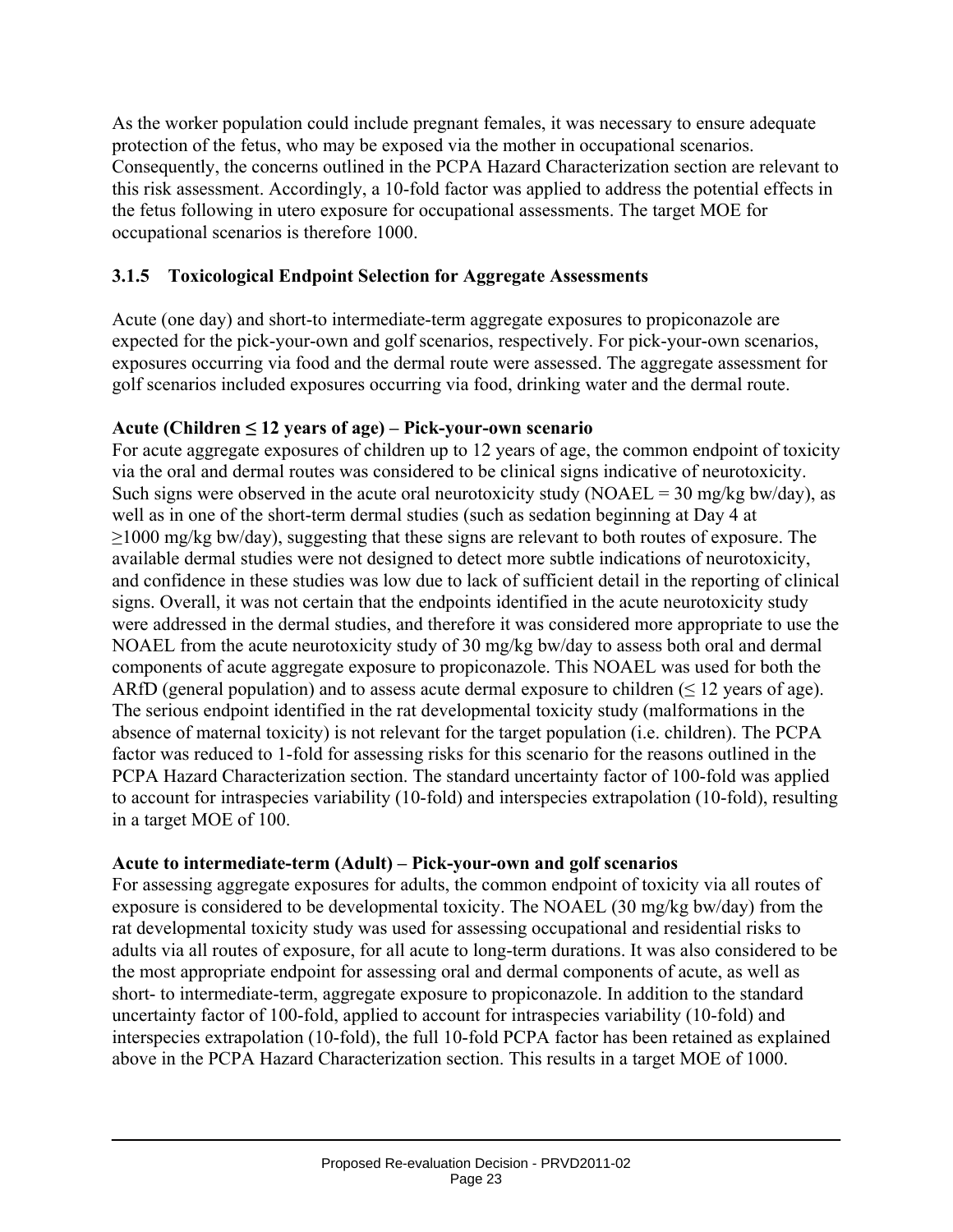#### **Short- to intermediate-term (Youth, 10-12 years) – Golf scenario**

For assessing short- to intermediate-term aggregate exposures via the oral and dermal routes, the common endpoint of toxicity is considered to be the findings in offspring observed in the reproductive toxicity studies (NOAEL =  $8 \text{ mg/kg}$  bw/day). The offspring LOAEL (42 mg/kg) bw/day) from the 2-generation study was based on decreased pup body weights, noted in the second generation only. At a similar dose (37 mg/kg bw/day), findings indicative of perturbations of the endocrine system were also noted in  $F_1$  offspring in the published reproductive toxicity studies (increased serum testosterone levels and testes weights, as well as altered estrous cycles). As noted above, these endocrine-related findings are considered relevant for prepubescent children, whose endocrine systems are actively developing and would be susceptible to effects such as altered hormone levels. These findings are considered relevant to both the oral and dermal routes, and thus were used to assess oral and dermal components of short- to intermediate-term, aggregate exposure to propiconazole. The findings in offspring in the reproductive toxicity studies were observed at a dose that was also associated with maternal toxicity, and clear no-effect levels were established for all endpoints of concern. Overall, there were no residual uncertainties with respect to the completeness of the data, or with respect to potential toxicity to infants and children. Therefore, it was considered appropriate to reduce the PCPA factor to 1-fold for this endpoint, as explained above in the PCPA Hazard Characterization section. The standard uncertainty factor of 100-fold is applied to the NOAEL from the reproductive toxicity study to account for intraspecies variability (10-fold) and interspecies extrapolation (10-fold), resulting in a target MOE of 100.

The PMRA's toxicological endpoints for assessing risk to human health are summarized in Appendix II.

#### **3.2 Occupational Exposure and Risk Assessment**

Occupational risk is estimated by comparing potential exposures with the most relevant endpoint from toxicology studies being used to calculate a margin of exposure (MOE). This is compared to a target MOE incorporating uncertainty factors protective of the most sensitive subpopulation. If the calculated MOE is less than the target MOE, it does not necessarily mean that exposure will result in adverse effects, but mitigation measures to reduce risk would be required.

Dermal and inhalation exposures were combined because of a common toxicity endpoint and because dermal and inhalation exposures may occur simultaneously. A combined MOE was used to combine dermal and inhalation risk estimates since the dermal and inhalation target MOEs are identical.

Workers can be exposed to propiconazole when mixing, loading, applying or handling the pesticide and when entering a treated site to conduct activities such as scouting and/or handling of treated crops or turf.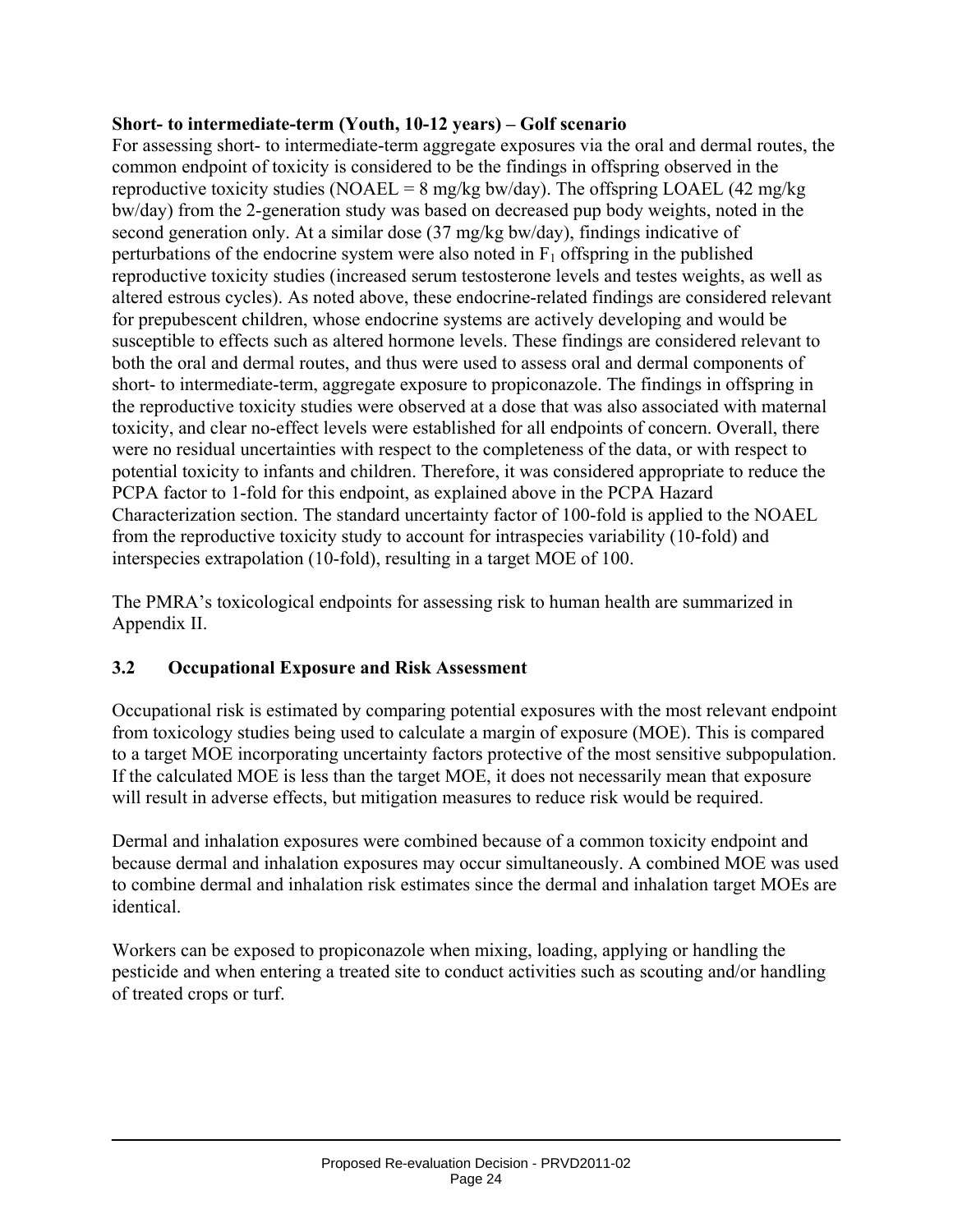#### **3.2.1 Mixer/Loader/Applicator/Handler Exposure and Risk**

There are potential short- and intermediate-term dermal and inhalation exposures to mixers, loaders, applicators and other handlers. Based on typical use patterns, the major scenarios identified were:

- Mixing/loading liquid for aerial applications
- Applying liquids with aerial equipment
- Mixing/loading liquid for groundboom applications
- Applying liquids with groundboom (open cab) equipment
- Mixing/loading/applying liquids with groundboom (open cab) equipment
- Mixing/loading liquid for airblast applications
- Applying liquids with airblast (open cab) equipment
- Mixing/loading/applying liquids with airblast (open cab) equipment
- Mixing/loading/applying liquid for high pressure handwand applications
- Mixing/loading/applying liquid for low pressure handwand applications
- Mixing/loading/applying liquid for low pressure turf gun applications
- Mixing/loading/applying liquid for low pressure backpack applications

The PMRA performed risk assessments using data from the Canadian Pesticide Handlers Exposure Database (PHED), Version 1.1, assuming workers were wearing various levels of protection. Short- and intermediate-term dermal and inhalation risk estimates were based on maximum Canadian propiconazole application rates ranging between 0.19 to 3.2 kg a.i./ha or 0.055 to 1.5 g a.i./L. Potential long-term exposures from agricultural and turf uses were considered to be encompassed by the intermediate-term risk assessments, since long-term and intermediate-term dermal and inhalation endpoints were equivalent.

Occupational risk estimates associated with mixing, loading and/or applying for agricultural, turf and remedial wood preservative (mushroom house) uses are summarized in Table 1 of Appendix III. Combined short- and intermediate-term dermal and inhalation MOEs were above the target MOE of 1000, and not of concern for all scenarios, except for the use of high pressure sprayers in mushroom houses, with the implementation of mitigation measures.

Overall, the proposed mitigation measures include that workers wear a long-sleeved shirt, long pants, shoes, socks and chemical-resistant gloves when mixing, loading and/or applying liquids; and that workers wear coveralls over a single layer plus chemical-resistant gloves when handling more than 78 kg a.i. per day for mixing, loading and applying liquids using groundboom equipment for turf uses. Further, based on the risk assessment it is proposed to prohibit use of high pressure sprayers for remedial wood treatment in mushroom houses. The proposed label amendments are listed in Appendix VII.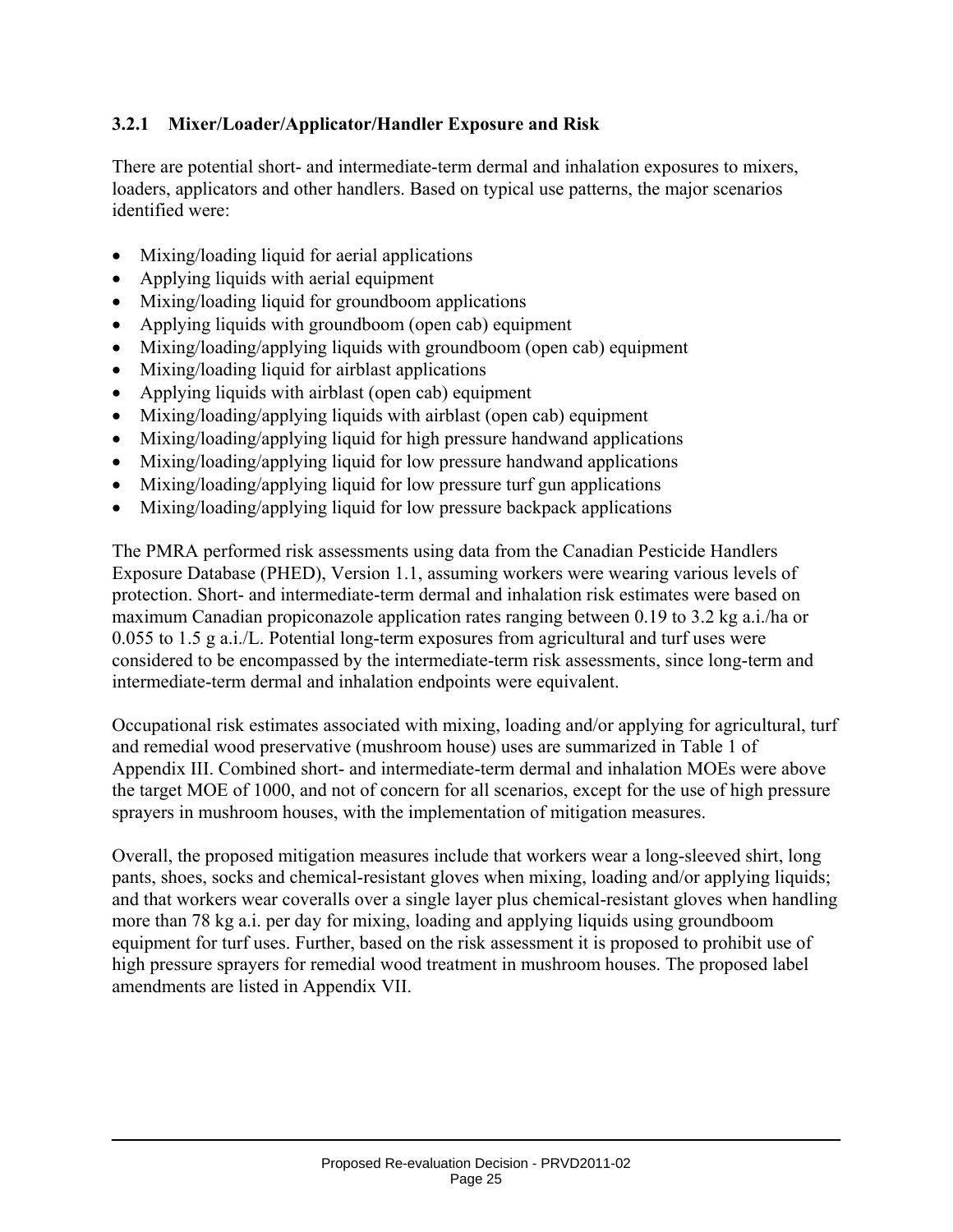#### **3.2.2 Postapplication Exposure and Risk**

The postapplication occupational risk assessment considered exposures to workers entering treated agricultural and turf sites. Based on the propiconazole use pattern, there is potential for short- to intermediate-term postapplication dermal exposure to propiconazole residues for workers. Inhalation exposure was not expected based on the low vapour pressure of propiconazole.

Postapplication exposure activities include (but are not limited to): hand harvesting, de-tasseling and hand pruning/thinning agricultural crops, and hand-weeding/harvesting and transplanting treated turf (sod). These activities were considered worst-case scenarios and were assessed for the following applications:

- Field/row crops, low/medium using the maximum single application rate of 190.2 g a.i./ha for legumes.
- Field/row crops, tall (corn) using the maximum single application rate of 125.4 g a.i./ha for corn.
- Trees/fruit, deciduous using the maximum single application rate of 125.4 g a.i./ha for stone fruits and berries.
- Non-bearing blueberry, low and highbush blueberry using the maximum single application rate of 125.4 g a.i./ha for blueberries.
- Nursery crops and ornamentals using the maximum single application rate of 0.055 g a.i./L for nursery and orchard crops, and assuming 1000 L of solution are applied.
- Treatment of turf using the maximum single application rate of 3.2 kg a.i./ha for snow mould.
- Treatment of turf using the maximum single application rate of 1.6 kg a.i./ha for other fungi (for example, anthracnose, red thread, spot).

Potential exposure to postapplication workers was estimated using activity-specific transfer coefficients, as well as the propiconazole-specific dislodgeable foliar residue (DFR) data or turf transferrable residue data (TTR) reported in the USEPA RED for propiconazole. A transfer coefficient is a factor that relates worker exposure to dislodgeable residues. Transfer coefficients are specific to a given crop and activity combination (for example, hand harvesting) and reflect standard work clothing worn by adult agricultural workers. The DFR and TTR data used in the current postapplication risk assessments were based on dissipation studies conducted in the United States on corn, peaches, rice and turf. The USEPA used the available residue data to extrapolate for other crops and residues were adjusted for differences in application rates. Some of the residues reported in the USEPA RED for propiconazole were based on different application rates than the maximum rates registered in Canada. Therefore, Canadian equivalent residue values were calculated assuming a linear relationship between application rate and residue level. For certain scenarios, restricted-entry intervals (REIs) were calculated to determine the minimum length of time required before people can safely enter after application. An REI is the duration of time that must elapse before residues decline to a level where performance of a specific activity results in exposures above the target MOE (greater than 1000 for short- and intermediate-term exposure scenarios).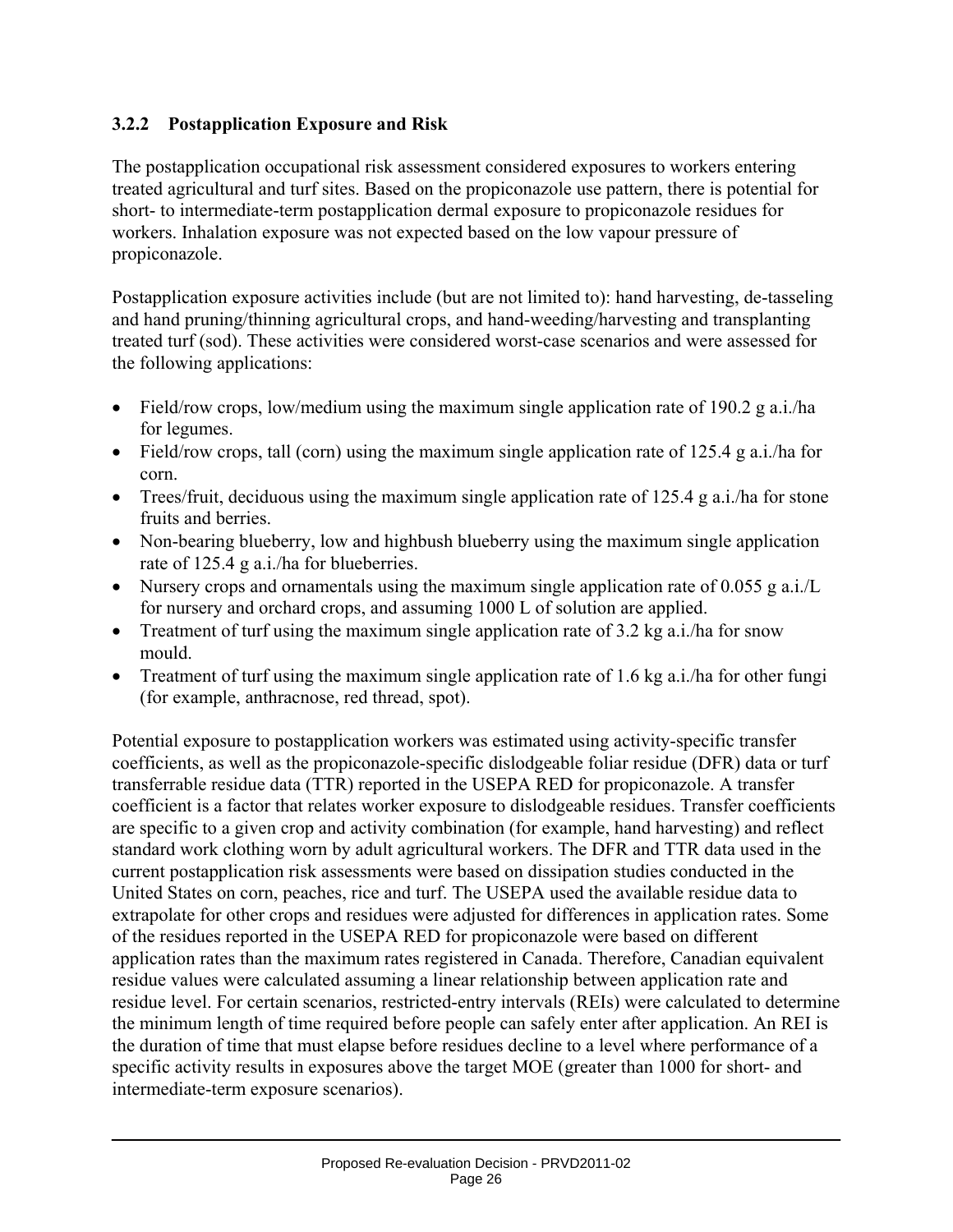Based on the postapplication assessments summarized in Table 2 of Appendix III, the combined short- and intermediate-term postapplication dermal MOEs for all scenarios were above the target MOE, and therefore not of concern, provided that REIs be implemented for certain scenarios.

For agricultural uses it is proposed that a REI of 1 day be required for workers entering a treated site to de-tassel and hand harvest corn, and a REI of 5 days be required for workers entering a treated site to hand prune highbush blueberries. For all other agricultural activities, a REI of 12 hours is proposed. For turf uses, a standard label statement is proposed indicating that that entry into the treated area is not permitted until the area is dry. The proposed label amendments are listed in Appendix VII.

#### **3.3 Non-Occupational Exposure and Risk Assessment**

#### **3.3.1 Residential Exposure**

Residential exposure is estimated using the MOE approach described in Section 3.2.

In Canada, homeowners can be exposed to propiconazole when applying the remedial wood treatment (ready-to-use product), when handling treated wood or by coming in contact with treated wood postapplication. Toddlers can be exposed via "hand-to-mouth" activities when contacting treated wood. The general public may also be exposed to residues from treated golf courses or during pick-your-own (PYO) activities at berry or stone fruit operations.

#### **3.3.1.1 Remedial Wood Treatment Exposure**

A quantitative assessment was conducted for residential handlers applying the domestic ready-to-use remedial wood preservative product by brush. The assessment was based on data from the Canadian PHED, Version 1.1, assuming that homeowners were wearing short pants and short-sleeves or long pants and long-sleeves (no gloves). The assessment was also based on an application rate of 1% a.i., assuming 7.6 litres of solution are handled per day. Short- and intermediate-term dermal and inhalation exposure scenarios were considered. A summary is presented in Table 3 of Appendix III.

Results indicated that the dermal MOEs (211 and 270) were less than the target MOE of 1000 without gloves. When the assessment was conducted for handlers wearing short pants, short sleeves and gloves, the short- to intermediate-term dermal MOE (651) was still less than the target MOE. The toxicological endpoint was determined from a developmental toxicity study based on malformations observed in offspring in the absence of maternal toxicity. Given the nature of the observed effects in the developmental toxicity study, the margins of exposure for typical domestic use scenarios are not protective of the most sensitive population (such as females aged 13-49 years). Therefore, the PMRA concludes that there are risks of concern for residential handlers applying the product for remedial wood treatment. It is proposed that registration of the domestic end-use products be discontinued.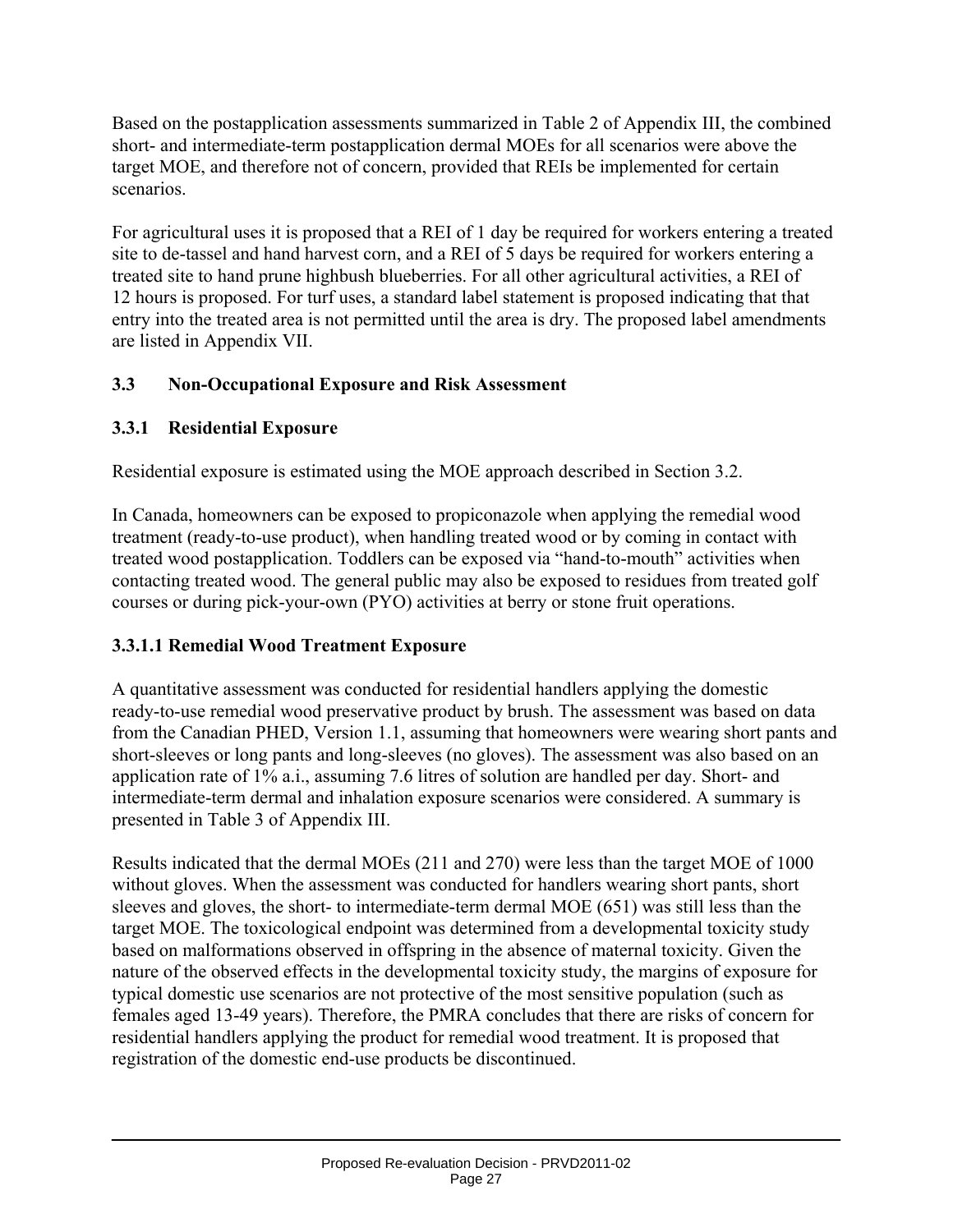#### **3.3.1.2 Golf Exposure**

A quantitative assessment of the potential risk of exposure incurred by the public at golf courses was conducted for adults and youth, and the results are summarized in Table 2 of Appendix III. The assessments were based on the TTR value derived from the chemical-specific residue data for turf reported by the USEPA using the maximum Canadian rate of 3.2 kg a.i./ha. Overall, the combined short- and intermediate-term dermal MOEs for adult and youth golfers were well above the target MOE of 1000 (for adults, including females of child-bearing age) or 100 (for youth), and therefore, not of concern. Inhalation postapplication exposure is not expected due to the low vapour pressure of propiconazole. In addition, based on the use pattern long-term exposure is not expected.

#### **3.3.1.3 Pick Your Own Exposure**

"Pick Your Own (PYO)" farms are those that allow the public to harvest their own fruits and vegetables. As PYO fruit and vegetable operations become more and more prevalent, the PMRA recognizes the need for a means of assessing exposure to pesticides during hand-harvesting by members of the public. For the purpose of this risk assessment, PYO facilities are considered commercial farming operations that allow public access for harvesting in large-scale fields or orchards treated with commercially labelled propiconazole products.

Quantitative postapplication assessments of the potential risk of exposure incurred by the public at PYO facilities were conducted for peaches and/or strawberries. Peaches and strawberries were considered representative crops for stone fruits and berries, respectively. Inhalation postapplication exposure is not expected due to the low vapour pressure of propiconazole. Based on the use pattern, long-term exposure is not expected. Three exposure pathways were considered while harvesting at PYO facilities: ingestion of fruit, dermal exposure through contact of the fruit or foliage and incidental oral exposure for toddlers. Maximum residue limits (MRLs) were used to estimate the residue of fruits consumed. The MRL represents a high end residue estimate, as could potentially occur in a PYO scenario. Dislodgeable foliar residue data on the pre-harvest interval (PHI) day were used to estimate the residue dislodged for dermal and incidental oral exposure during harvesting.

The following postapplication scenarios for PYO activities were assessed:

- Acute dietary exposure to adults, females (13-49), youth and toddlers through ingestion of fresh fruit during harvesting activities (strawberries; considered worst-case).
- Acute dermal exposure to adults, females (13-49), youth and toddlers through contact with treated foliage (peaches and strawberries).
- Acute incidental oral exposure to toddlers through hand-to-mouth or soil ingestion activities (strawberries; considered worst-case).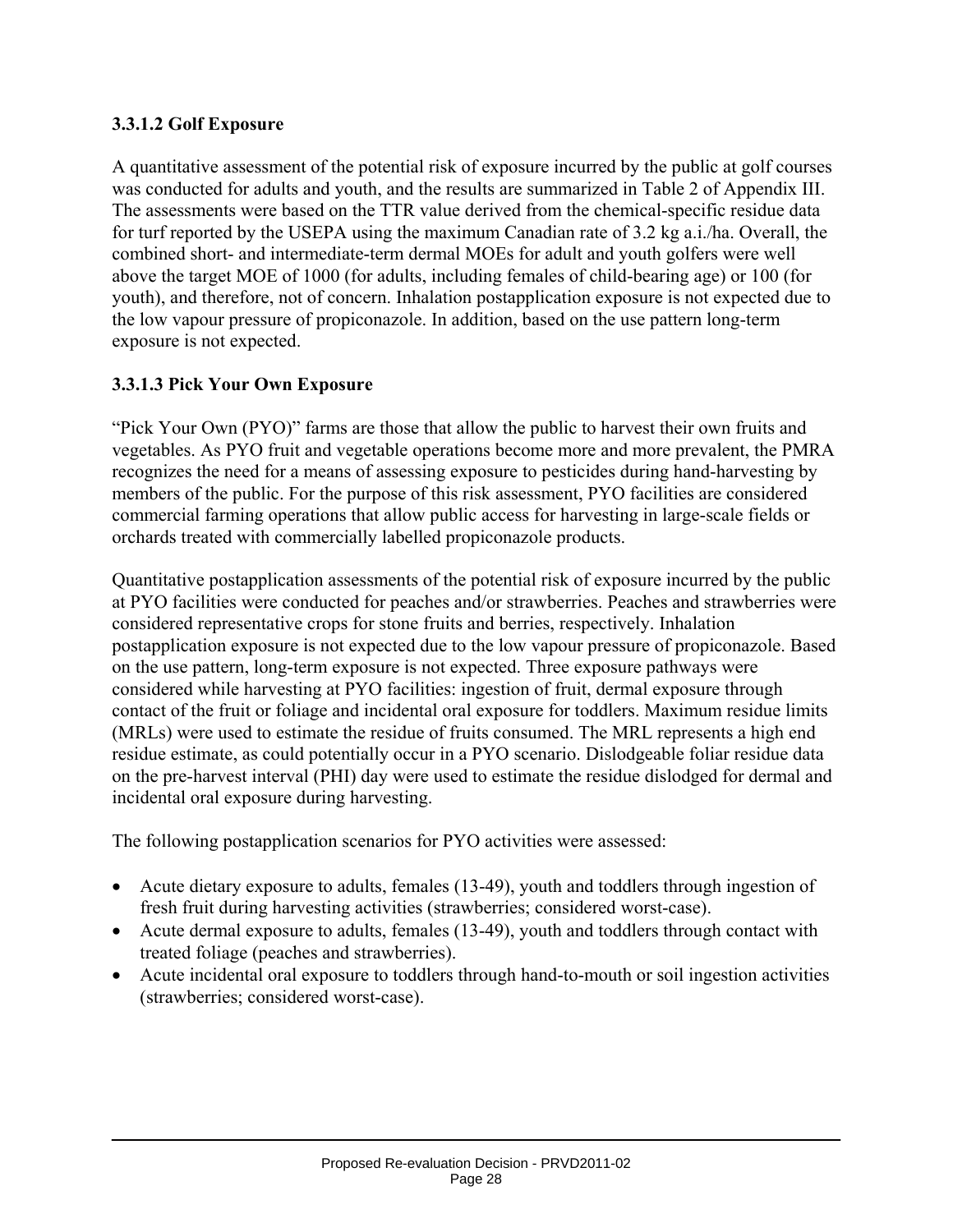Overall, acute dietary exposures for each population subgroup eating strawberries during PYO activities were above the target MOE, and therefore, not of concern (see Table 6, Appendix III). Acute dermal MOEs for each population subgroup hand harvesting peaches or strawberries were also above the target MOEs of 1000 (for adults, including females of child-bearing age) or 100 (for youth and toddlers), and therefore, not of concern (see Table 2, Appendix III). Acute postapplication incidental oral exposures and risks to children (1-2 years old) for both "hand-tomouth" and "incidental soil ingestion" activities resulted in MOEs above the target MOE, and therefore were not of concern (see Table 6, Appendix III).

#### **3.3.2 Exposure From Food and Drinking Water**

Acute dietary risk is calculated considering the highest ingestion of propiconazole that would be likely on any one day, and using food consumption and food residue values. A statistical analysis allows all possible combinations of consumption and residue levels to be combined to estimate a distribution of the amount of propiconazole residue that might be consumed in a day. A value representing the high end  $(95<sup>th</sup>$  percentile) of this distribution is compared to the acute reference dose (ARfD), which is the dose at which an individual could be exposed on any given day and expect no adverse health effects. When the expected intake of residues is less than the ARfD, then acute dietary exposure is considered acceptable.

Chronic dietary risk is estimated by determining how much of a pesticide residue may be ingested with the daily diet and comparing this potential exposure to an acceptable daily intake (ADI), which is the dose at which an individual could be exposed over the course of a lifetime and expect no adverse health effects.

The ARfD and the ADI are based on relevant endpoints from toxicology studies and on uncertainty factors protective of the most sensitive subpopulation (see Appendix II). The PMRA has defined the residue of concern as propiconazole including all metabolites containing the 2,4-dichlorophenyl-1-methyl substituted moiety, as per Health Canada's *Residue Definitions for Chemicals with Maximum Residue Limits Regulated under the Pest Control Products Act.*

Potential drinking water exposure was included in the dietary assessment because environmental fate data indicated that propiconazole is persistent and moderately mobile in soil, therefore has the potential to contaminate drinking water sources.

Acute and chronic dietary risk assessments were conducted by the PMRA using the Dietary Exposure Evaluation Model (DEEM–FCID™, Version 2.03), which uses updated food consumption data from the United States Department of Agriculture's Continuing Surveys of Food Intakes by Individuals (CSFII), 1994–1996 and 1998. The assessments also used Canadian MRLs, American tolerances for commodities imported from the United States, Codex MRLs for specialty commodities and default processing factors, as well as Canadian and American supervised trial mean/median residues (SRMdRs), experimental processing factors, field trials and/or anticipated residues in animal commodities. A summary of the current Canadian and Codex MRLs and American tolerances is presented in Appendix IV. An estimated environmental concentration (EEC) was not established for propiconazole in Canada; therefore, the acute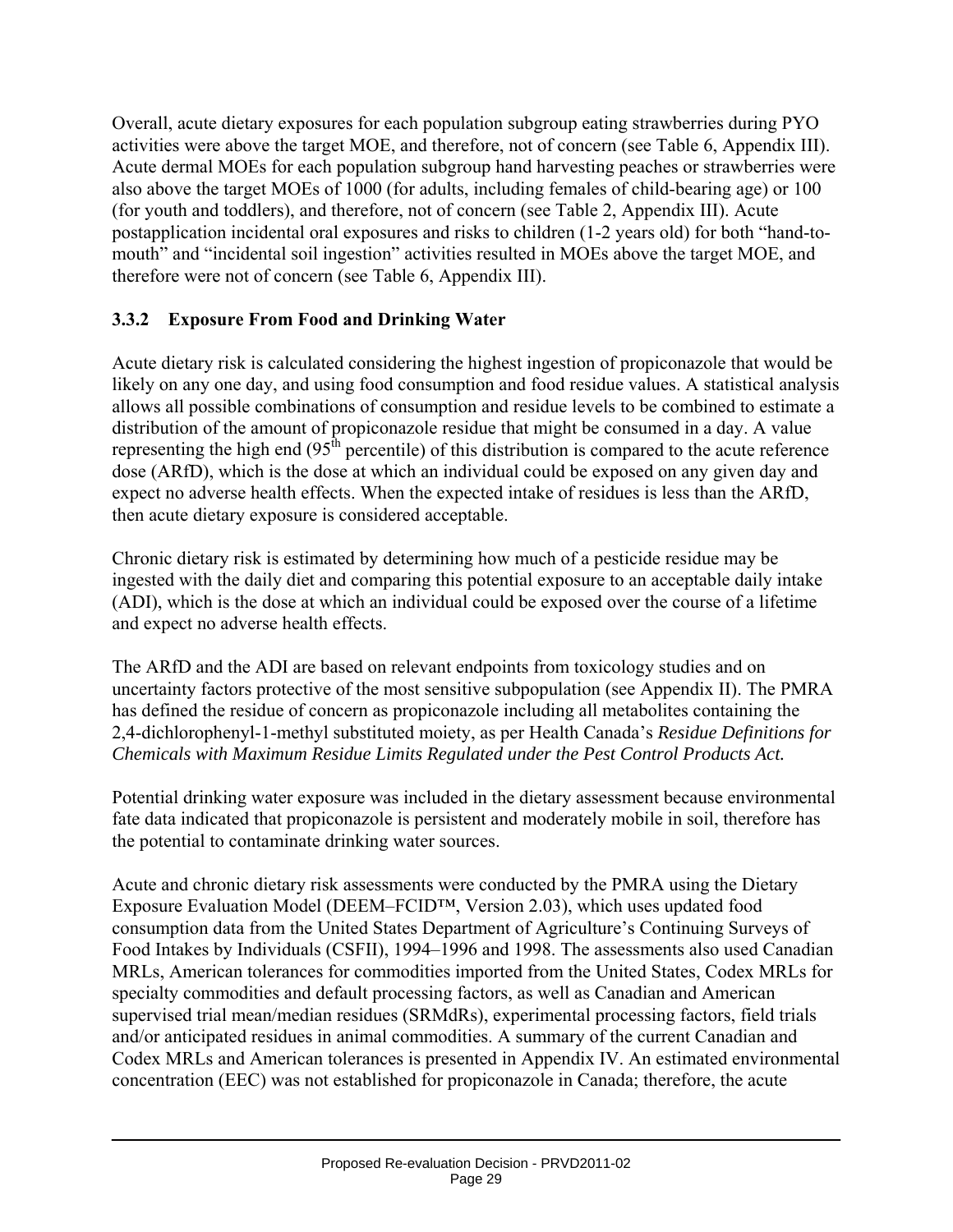dietary assessment did not include drinking water and the chronic dietary assessment added 10% to the potential daily intake to account for exposure to propiconazole residues in water.

All dietary (food and drinking water) exposure scenarios were less than 100% of the ARfD and ADI, and therefore, not of concern. The acute and chronic dietary 95<sup>th</sup> percentile exposure estimates for children 1 to 2 years old (the most sensitive subpopulation) were 11.2% of the ARfD and 46.4% of the ADI, respectively. For females (13 to 49 years), the acute dietary  $95<sup>th</sup>$ percentile exposure estimate was 38% of the ARfD (See Table 4 of Appendix III).

As a part of the re-evaluation of propiconazole, existing Canadian water monitoring data were examined. The PMRA dietary (food and drinking water) assessment is considered to be protective of detections of propiconazole in Canadian waters. The available Canadian water monitoring concentrations for propiconazole are in the range of 0.0001 to 0.001 µg/L. This range is less than the added 10% accounted for potential exposure through drinking water. In addition, this range is well below the estimated drinking water concentrations of 86.4 µg/L (acute) and 37 µg/L (chronic) used by the USEPA in their acute and chronic dietary exposure assessments. The USEPA RED also concluded that there were no risks of concern from exposure to propiconazole through food and drinking water.

Overall, based on the above assessments indicating no risks of concern, no further mitigation measures are required with respect to food and drinking water.

#### **3.4 Aggregate Risk Assessment**

Aggregate risk combines the different routes of exposure to propiconazole (namely, from food, water and residential exposures). Acute and chronic aggregate risk assessments are comprised of contributions from food and drinking water exposures. Short- and intermediate aggregate risk assessments are comprised of contributions from food, drinking water and non-occupational exposure (dermal, inhalation, incidental oral).

Based on the registered use patterns, aggregate exposure is anticipated for adult and youth golfers, as well as for adults, children and toddlers at pick-your-own facilities. Aggregate exposure for golfers included the sum of the chronic dietary exposure (including food and drinking water) and the dermal exposure incurred at the golf course for adults and youth. Aggregate exposure for PYO activities included the sum of the acute dietary exposure from consumption of strawberries during harvesting (worst-case scenario encompassing all other fruit) and the acute dermal exposure to treated foliage for adults, youth and children. For children, the PYO aggregate assessment also included short-term incidental oral exposure via hand-to-mouth and soil ingestion activities. Overall, the aggregate MOEs were above the target MOEs for all scenarios and population subgroups and therefore, do not represent a concern for the PMRA. The results for the golf and PYO aggregate risk assessments are presented in Table 5 and Table 6 of Appendix III, respectively.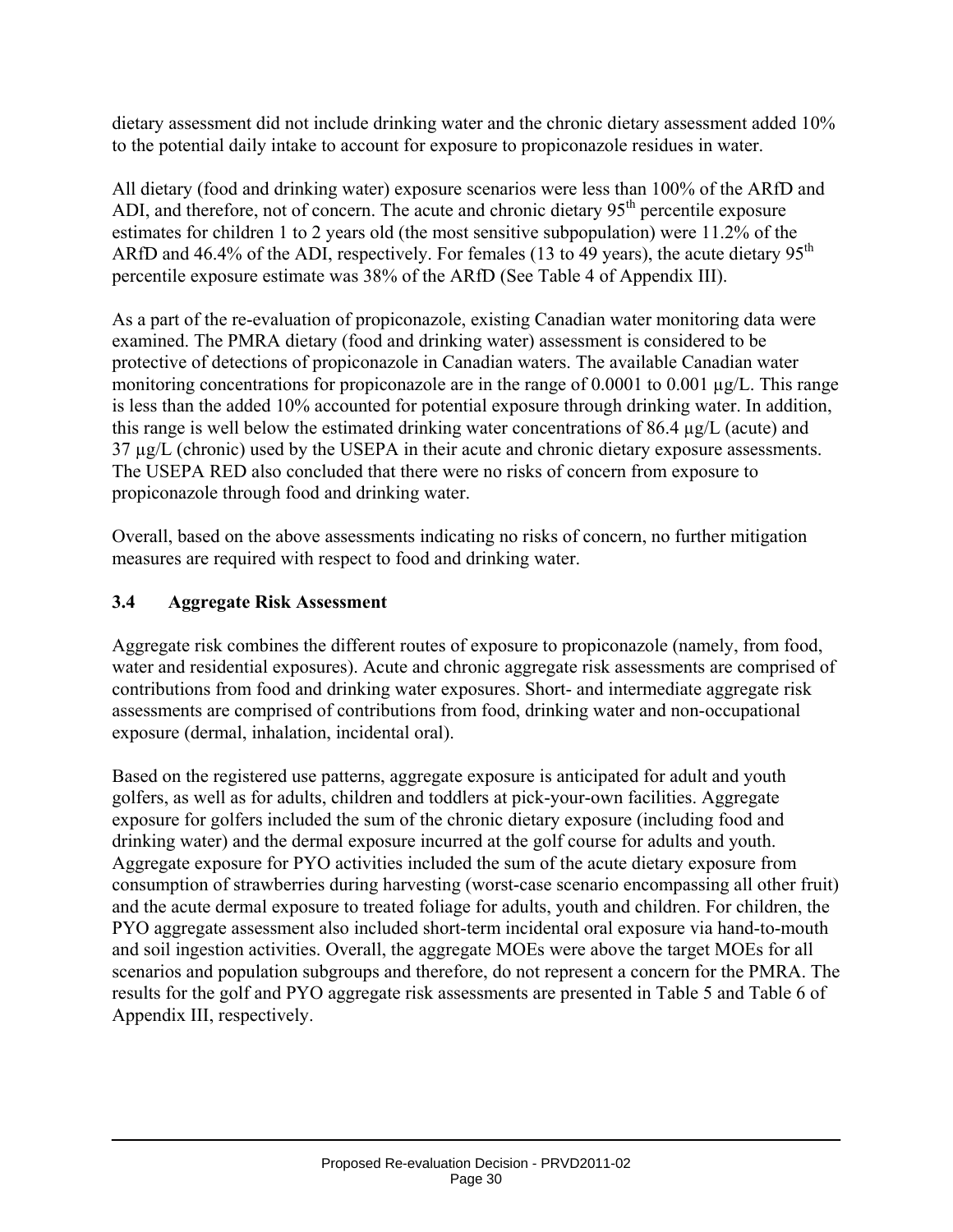#### **3.5 Cumulative Effects**

The USEPA has determined that propiconazole does not have a common mechanism of toxicity with other substances. However, as a triazole-fungicide, propiconazole does share the common metabolites 1,2,4-triazole, TA and TAA. The USEPA considered these metabolites in the propiconazole RED, and the Federal Register document on the human health aggregate risk assessment for the triazole-derivative fungicide compounds (2006). As previously mentioned, the PMRA will address the common triazole metabolites separately.

#### **3.6 Incident Reports**

Starting 26 April 2007, registrants are required by law to report incidents, including adverse effects to health and the environment, to the PMRA within a set time frame.

As of 7 March 2010, five health-related incident reports have been submitted for products containing propiconazole. All five incidents were classified by the registrants as minor and therefore, causality was not established by the PMRA.

#### **4.0 Impact on the Environment**

#### **4.1 Fate and Behaviour in the Environment**

Propiconazole enters the terresterial environment when it is used as a fungicide on a variety of crops and on golf courses. In the terresterial environment, propiconazole is expected to be slightly persistent to persistent ( $DT<sub>50</sub>=31.8-469$  d). Biotransformation is an important route of transformation for propiconazole. Dioxolane and phenyl-ring moieties in propiconazole were shown to mineralize readily, while the triazole ring was relatively resistant to the mineralization. Major transformation products were found to be 1,2,4-triazole and compounds hydroxylated at the dioxolane moiety. Triazole is moderately persistent in the soil under aerobic conditions  $(DT<sub>50</sub> = 84.6 d)$ . Phototransformation on soil is not an important route of transformation for propiconazole. Volatilization and subsequent phototransformation of propiconazole in air is unlikely due to the low vapour pressure and Henry's law constant.

Propiconazole appears to have a medium to low mobility in soil depending on the soil type  $(K_{\text{oc}}$  adsorption = 224-1789). The leaching assessment indicates that propiconazole may have the potential to leach in certain soil types. The majority of calculated groundwater ubiquity scores (GUS) range between 1.8 and 2.8 which would classify propiconazole as a borderline leacher however two GUS values classified it as a non-leacher (GUS<1.8) and one value classified it as a leacher (GUS=3.1). Depending on its mobility classification propiconazole satisfies most to all of the criteria of Cohen et al. (1984) which would indicate a higher potential for leaching. In field studies, propiconazole was only detected in the upper soil layers whereas some transformation products have been shown to move up to 60 cm down into the soil profile.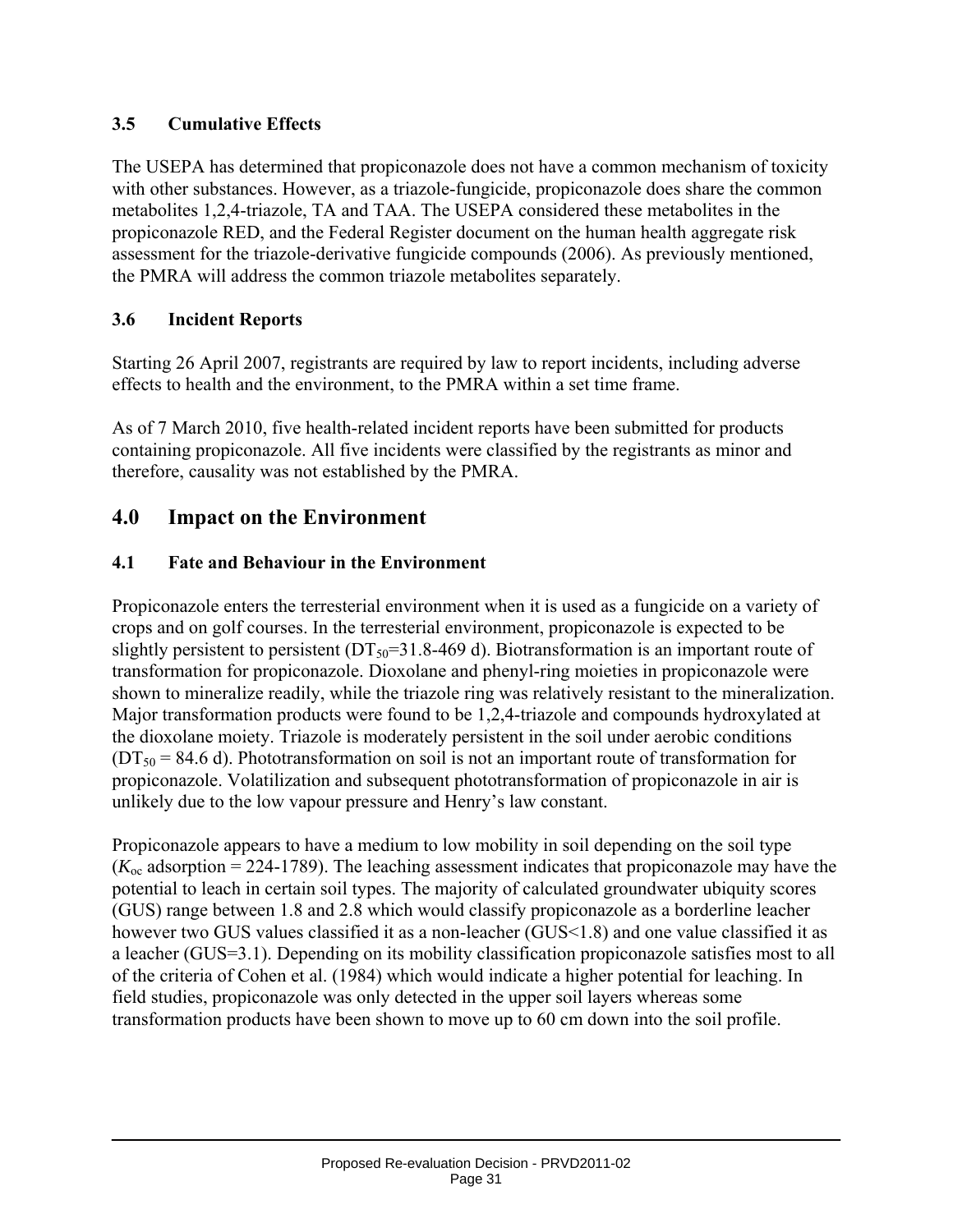Propiconazole can enter the aquatic environments through spray drift or run-off from the application site. Propiconazole is very soluble in water, phototransforms slowly and is stable to hydrolysis. In the aquatic environment, propiconazole appears to be moderately persistent to persistent (DT<sub>50</sub>=65-423 d) under aerobic conditions, and persistent (DT<sub>50</sub>=6530 d) under anaerobic conditions. Biotransformation can be an important route of transformation in the aquatic environment. Major transformation products can be two compounds hydroxylated at the dioxolane moiety (AQ1 and AQ2) (see Appendix V, Table 1.3 for structures). Propiconazole partitions from water to soil or sediment quickly, where it is expected to persist under anaerobic conditions. Therefore, propiconazole may contaminate surface water through off-site runoff under heavy rainfall when soil erosion occurs. Limited water monitoring information indicates that propiconazole was detected with a low detection frequency. Detections in Lake Ontario samples ranged from 0.0001-0.001  $\mu$ g/L. The maximum concentration reported in the USA was 0.0379 µg/L.

Propiconazole has a log  $K_{ow}$  of 3.65 and the bioconcentration factors (BCF) range from 24-516 times in fish tissues. However, propiconazole depurates rapidly, thus bioaccumulation is not expected to be a major concern for propiconazole in the field.

Data on the fate and behaviour of propiconazole and its transformation products are summarized in Appendix V, Table 1.1 for the terrestrial environment, and Appendix V, Table 1.2 for the aquatic environment. The structure and concentration of detected transformation products of propiconazole are presented in Appendix V, Table 1.3.

### **4.2 Environmental Risk Characterization**

The environmental risk assessment integrates the environmental exposure and ecotoxicology information to estimate the potential for adverse effects of a pesticide on non-target species. The EECs are estimated concentrations of pesticide in various environmental media (for example, food, water, soil and air). The EEC calculation takes into consideration the application rates, chemical properties and environmental fate properties, including the dissipation of the pesticide between applications. The toxicity endpoint includes acute and chronic toxicity data for surrogate species for both terrestrial and aquatic habitats including invertebrates, vertebrates, and plants. Uncertainty factors are applied to endpoints to account for differences in species sensitivity and protection goals (for example, community, population and individual).

Risks associated with the use of pesticides are quantified through calculation of risk quotients (RQ). The RQ is calculated by dividing the exposure estimate by an appropriate toxicity value  $(RQ=$  exposure estimate  $\div$  (toxicity endpoint  $\div$  uncertainty factors)), and the RQ is then compared to the level of concern  $(LOC = 2$  for beneficial insects at the screening level assessment and 1 for all others organisms). Initially, a screening level risk assessment is performed to identify pesticides and/or specific uses that do not pose a risk to non-target organisms, and to identify those groups of organisms for which there may be a potential risk. The screening level risk assessment uses simple methods, conservative exposure scenarios (such as direct application at a maximum cumulative application rate) and sensitive toxicity endpoints. If the screening level risk quotient is below the LOC, the risk is considered negligible and no further risk characterization is necessary. If the screening level risk quotient is equal to or greater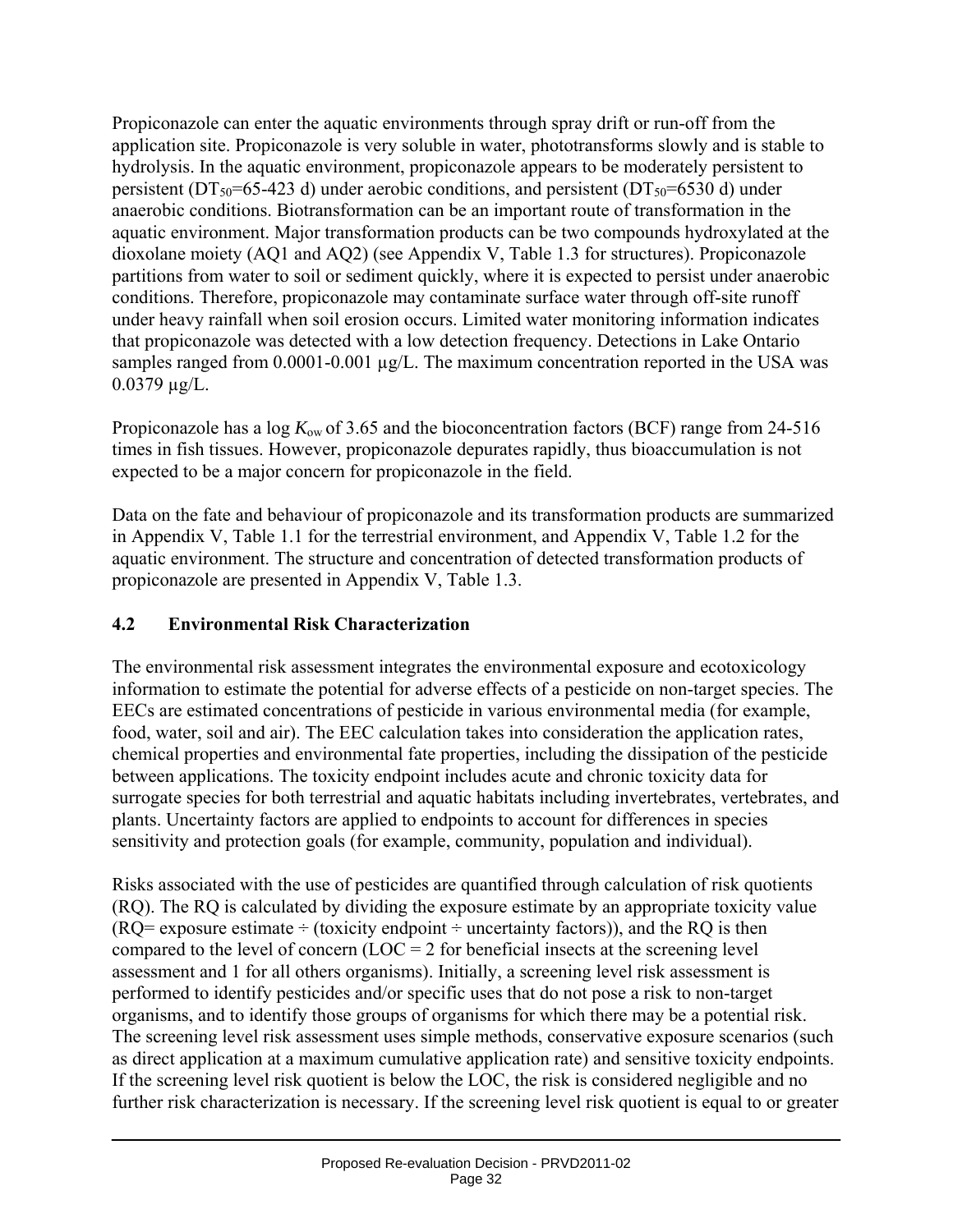than the LOC, then a refined risk assessment is performed to further characterize the risk. A refined assessment takes into consideration more realistic exposure scenarios (such as spray drift to non-target habitats).

The screening level risk assessment for propiconazole is based on a direct application scenario which assumes application of 925, 1612, and 1612 followed by a 3224 g a.i./ha with an interval of 14 days for turf and golf courses, two applications at a rate of 189 g a.i./ha for certain legume crops, one to five applications at a rate of 125.4 g a.i./ha for a few cereal or fruit crops, and a single application at a rate of 93.75 g a.i./ha for rye and triticale. For multiple applications, the most conservative (minimum) application intervals within each rate group were used to calculate the cumulative EECs by adjusting the sum of the applications for dissipation between multiple applications using a relevant half-life value in different environmental compartments.

 EECs resulting from spray drift deposition at a point 1 m downwind of the site of application were adjusted using 6% drift for ground boom spray, 23% drift for aerial spray, and 74% for early season airblast application. The spray quality (droplet size distribution) for propiconazole by ground application is considered to be American Society of Agricultural Engineers (ASAE) medium. Current labels for propiconazole allow ground applications for cherries, blueberries, apricots, nectarines, peaches, plums, Saskatoon berries, blackberries, loganberries, raspberries and other berries. Drift based EECs for these crops were calculated using an airblast application scenario. EECs resulting from runoff into a receiving water body are simulated using the PRZM/EXAMS models for a Level 1 aquatic ecoscenario assessment. The PRZM/EXAMS models simulate pesticide runoff from a treated field into an adjacent water body and the fate of a pesticide within that water body. Calculation of EECs for runoff scenarios is described in Appendix VI. The highest estimated daily peak value is used for acute risk assessment, whereas the highest 21-d mean value is used for chronic risk assessment. Residues in pore water are used for the risk assessment for sediment dwelling organisms.

### **4.2.1 Risks to Terrestrial Organisms**

### **Summary**

The potential risks of propiconazole to earthworm and bees are considered to be negligible. However, in formulated products propiconazole may pose risks to other non-target arthropods. A precautionary statement for non-target arthropods is required on the label of the products. Risks of propiconazole to terrestrial plants are indentified for all proposed application rates and spray buffer zones are required. Calculated on-field RQs exceeded LOC for birds and mammals, mainly for application of 925, 1612, and 1612 followed by a 3224 g a.i./ha on golf courses fairways, tees and greens. However these risks are not considered to be of great concern because the number of birds and mammals feeding directly on tees, greens and fairways is expected to be low.

The toxicity of propiconazole to terrestrial organisms is summarized in Appendix V, Table 2.1.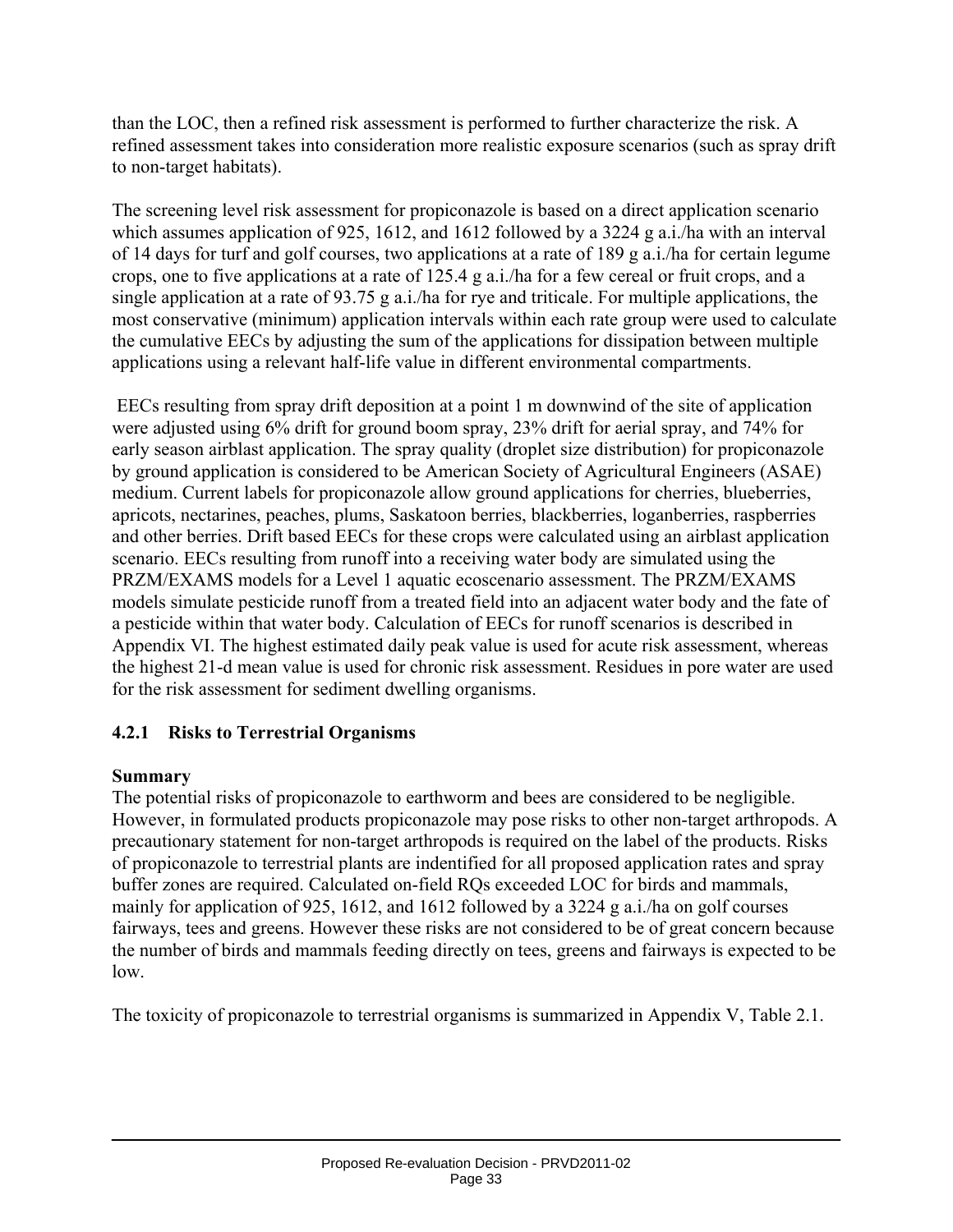### **Terrestrial invertebrates:**

Earthworms: The  $LC_{50}$  endpoint of propiconazole and its transformation product 1,2,4-triazole was determined to be 686 and  $>1000$  mg a.i./kg soil respectively for earthworms. The exposure estimates for the screening level risk assessment was 3.19 mg a.i./kg soil for the highest application rate at 925, 1612, and 1612 g a.i./ha, and then followed by a 3224 g a.i./ha. All RQs calculated for earthworms did not exceed the LOC (Appendix V, Table 3.1). Therefore, the use of propiconazole is not expected to pose an unacceptable acute risk to earthworms.

Honey bees: To calculate the risk to honey bees, both oral and contact acute  $LD_{50}$  in  $\mu$ g a.i./bee ( $>100$  μg a.i./bee) was converted to the equivalent application rate in kg a.i./ha ( $>112$  kg a.i./ha) by multiplying 1.12, according to Atkins et al*.* (1981). The EEC at the yearly restriction rate of 7373 g a.i./ha was used for the screening level risk assessment. All RQs did not exceed the LOC (Appendix V, Table 3.1). Therefore, use of propiconazole is not expected to pose an unacceptable risk to bees on an acute basis. However, Pilling and Jepson (1993) reported that propiconazole increased the toxicity of a pyrethroid, lambda-cyhalothrin, to bees when they were tested together. Propiconazole may act as a synergist with certain pyrethroids with respect to bee toxicity.

Other non-target invertebrates: No  $LD_{50}$  endpoints were generated for other non-target invertebrates from available studies. The RQs cannot be calculated. However, according to the EU review (PMRA# 1819978), the mortality and beneficial capacity of various non-target arthropod species can be significantly different among propiconazole formulations. More than 80% mortality to *Typhlodromus pyri* can be observed. Therefore, a precautionary label statement for non-target arthropods is required on the label of the products.

**Terrestrial Plants:** The screening level risk assessment for propiconazole to non-target terrestrial plants was performed using the most sensitive EC25 of 200 g a.i./ha for seedling emergence, and 40 g a.i./ha for vegetative vigour. The cumulative EEC for multiple applications was estimated by adjusting the sum of the applications per season for dissipation between applications using a calculated soil half-life of 364 days for seedling emergence, and a default foliar half-life of 10 days for vegetative vigour. Off-field risks were assessed taking into consideration the spray drift deposition of ground boom sprayer (6%), aerial application (23%), and airblast application (74%) according to the proposed application methods. Calculated screening level and off-field RQs of propiconazole to non-target terrestrial plants are summarized in Appendix V, Table 3.2.

On the basis of seedling emergence, screening level RQs exceeded the LOCs for all proposed application rates (RQ=1.2-35.9) except for single application at 125.4 g a.i./ha or 93.75 g a.i./ha. The off-field RQs exceeded the LOC for application rates at or greater than three times at 125.4 g a.i./ha for blast application (RQ=1.4-2.3), and the application at 925, 1612, and 1612 g a.i./ha followed by a 3224 g a.i./ha for boom spray application (RQ=2.2) on golf courses. On the basis of vegetative vigour, screening level RQs exceeded the LOCs for all proposed application rates (RQ=2.3-102.9). The off-field RQs exceeded the LOC for all proposed methods and rates (RQ=1.1-6.2) except for single application at 125.4 g a.i./ha and 93.75 g a.i./ha. Therefore, propiconazole is considered to pose risks to non-target terrestrial plants, and spray buffer zones are required to mitigate the risks (See buffer zone section in Appendix VII).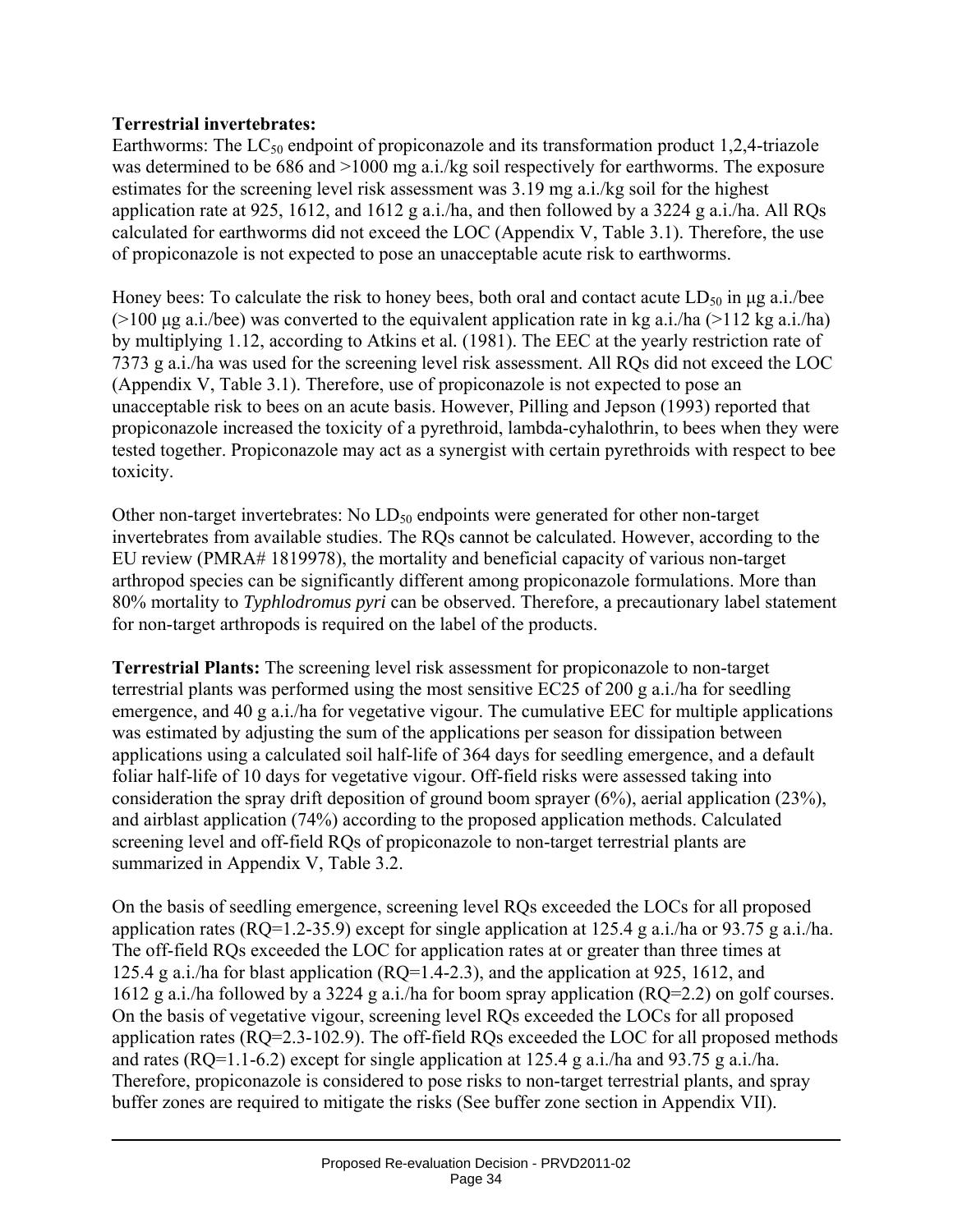**Birds and small wild mammals:** The EEC values for propiconazole in potential food items (vegetation, seeds, and insects) for birds and small wild mammals were estimated using a nomogram developed by the USEPA and expressed in estimated daily exposure (EDE). Exposure is dependent on the body weight of the organism, and the amount and type of food consumed. A set of generic body weights is used for birds (20, 100, 1000 g) and small wild mammals (15, 35, 1000 g) to represent a range of bird and small wild mammal species. For each body weight, the food ingestion rate (FIR; equivalent to food consumption) is based on equations from Nagy (1987). It is noted that diets of animals can be highly variable from season to season as well as day to day. Furthermore, animals are often opportunists if they encounter an abundant and/or desirable food source, they may consume large quantities of that food. For these reasons, the screening level assessment used relevant food categories for each size group consisting of 100% of a particular dietary item. These items included the most conservative residue values for plants, grains/seeds, insects, and fruits. A 100% diet of plants for the smallest sizes of birds and mammals is not included as this is considered unrealistic. No small birds or mammals in North America are known to eat a diet primarily of leafy plant material or grass; a small bird or mammal would need to consume unrealistically high amounts of leafy plant material or grass to meet its energy requirements.

Toxicity endpoints for birds and mammals are listed in Appendix V, Table 2.1, and the calculated RQs are listed in Appendix V, Table 3.4 for birds and Table 8-4 for mammals for a cumulative application at 925, 1612, and 1612 g a.i./ha followed by a 3224 g a.i./ha.

**Birds:** For the screening level assessment, risks of propiconazole to birds were estimated using maximum residue values in various food sources calculated with a default half-life of 35 days. On-field RQs exceeded the LOCs for the maximum rate applied at 925, 1612, and 1612 g a.i./ha followed by a 3224 g a.i./ha on a dietary (RQ up to 33.2), reproduction (RQ up to 26.3) and acute toxicity basis (RQ up to 2.0). On-field RQs slightly exceeded the LOC for all other application rates mainly for herbivores and small insectivores (RQ<2.8) except for single applications at 125.4 or 93.75 g a.i./ha. The refined risk assessment was conducted using more realistic mean residue values in various food sources calculated with a default half-life of 10 days. All on- and off-field RQs for the refined risk assessment did not exceed the LOCs for all uses except for on-field RQs for the above maximum rate on golf course turf (RQ up to 6.8 for small insectivores, and up to 7.8 for herbivores). However, the only food types likely to be consumed directly on tees, greens, and fairways are insects and short grass and maximum RQs for these food types were 6.8 and 4.5, respectively. These exceedances are not considered to be of major concern given that birds are unlikely to feed directly on golf course tees, greens and fairways for extended periods of time. The calculation of RQs for the application at 925, 1612, and 1612 g a.i./ha followed by a 3224 g a.i./ha is summarized in Appendix V, Table 3.3.

**Mammals:** For the screening level assessment, risks of propiconazole to mammals were estimated using maximum residue values in various food sources calculated with a default half-life of 35 days. All on-field RQs for the screening level assessment exceeded the LOCs for all proposed rates for some mammals, mainly herbivores (the maximum RQs ranged from 2.0-101.3 for different application rates).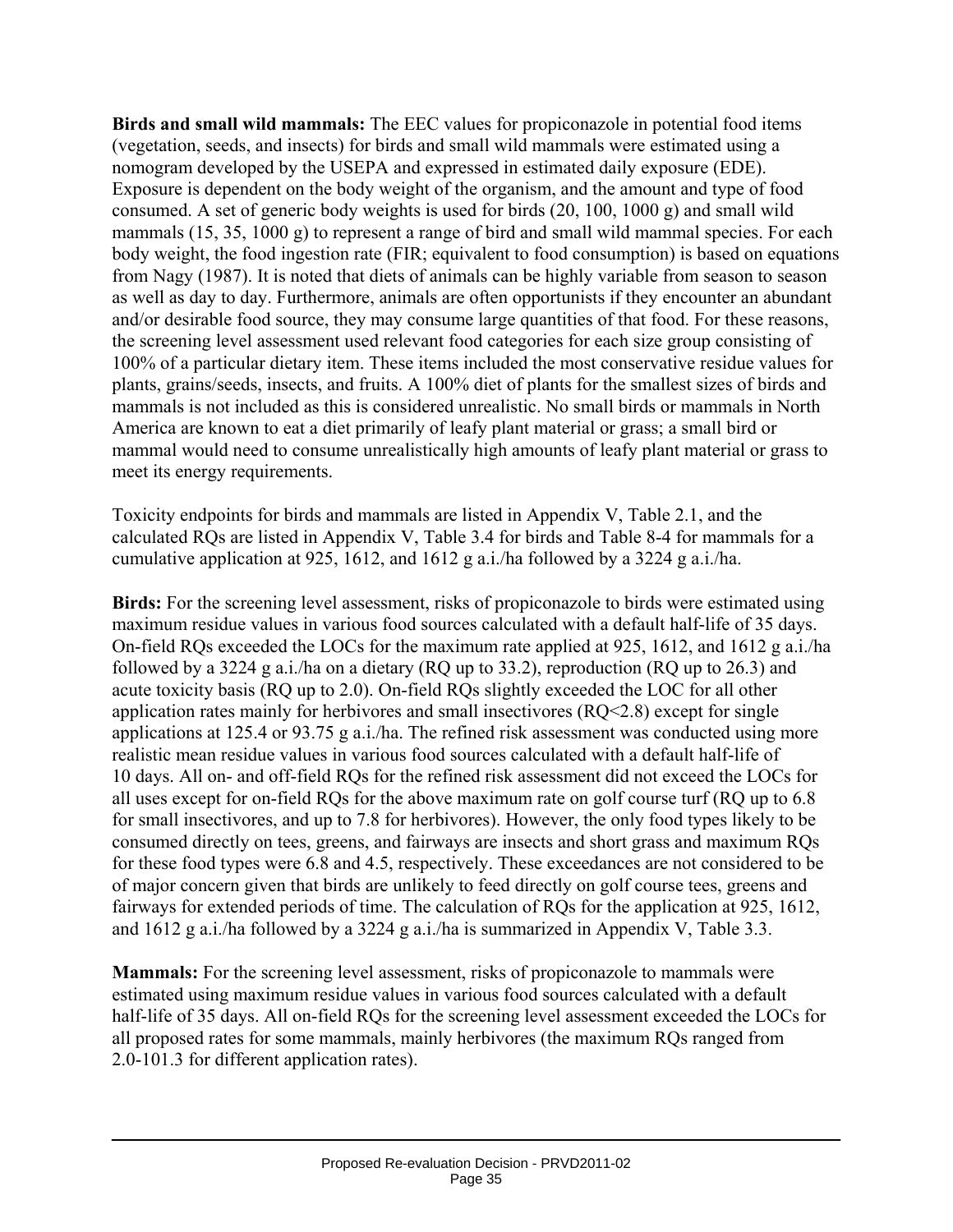The refined risk assessment was conducted using more realistic mean residue values in various food sources calculated with a default half-life of 10 days. Off-field RQs were all below the LOC for all uses except for three to five times of airblast applications at 125.4 g a.i./ha for medium size leafy herbivores (RQ=1.3-1.6). These slight exceedances are not considered to be of major concern given that the mammals are unlikely to feed on contaminated leaves for more than 62.5% of their diets. No on-field RQs exceeded the LOC for a single application at 125.4 or 93.75 g a.i./ha. The on-field RQs at the maximum application rate exceeded the LOCs (RQs up to 29.11) for all sizes of mammal and for various food guilds. However, the only food types likely to be consumed directly on tees, greens, and fairways are insects and short grass and maximum RQs for these food types where 8.3 and 16.6, respectively. These exceedances are not considered to be of major concern given that small mammals are unlikely to feed directly on golf course tees, greens and fairways for extended periods of time. The RQ calculation for the refined risk assessment for the application at 925, 1612, and 1612 g a.i./ha followed by a 3224 g a.i./ha is summarized in Appendix V, Table 3.4.

## **4.2.2 Risks to Aquatic Organisms**

### **Summary**

Marine algae are the most sensitive aquatic organisms to propiconazole. Risks to marine algae are identified for all proposed application rates. Propiconazole poses the potential of risks to amphibians when it is applied at a rate of two times at 125.4 g a.i./ha or greater. When propiconazole is applied at 925, 1612, and 1612 g a.i./ha followed by a 3224 g a.i./ha on golf courses, potential risks to marine algae and amphibian are identified as a result of runoff and spray drift.

EECs at the screening level for the aquatic environment are estimated based on direct application of the proposed application rate to water depths of 15 and 80 cm. The 15 cm depth is chosen to represent a temporary body of water that could be inhabited by amphibians whereas the 80 cm depth is chosen to represent a typical permanent water body for other aquatic species. The cumulative EEC per season for multiple applications is estimated by adjusting the dissipation between applications using a conservative half-life of 423 days calculated from an aquatic aerobic biotransformation study.

In those cases where screening level RQs exceed the LOC a refined risk assessment is conducted that characterizes the risks resulting from spray drift or from run-off. For spray drift, the EECs are calculated taking into consideration the spray drift deposition of spray quality of ASAE medium for ground boom (6%), aerial application (23%), or airblast (74%) at a point 1 m downwind from the site of application. For runoff, EECs in a receiving water body for a Level 1 aquatic ecoscenario assessment are simulated using the PRZM/EXAMS models. The PRZM/EXAMS models simulate pesticide runoff from a treated field into an adjacent water body and the fate of a pesticide within that water body. The calculation of EECs for runoff scenarios is described in Appendix VI. The highest estimated daily peak value is used for the acute risk assessment, whereas the highest 21-day mean value is used for the chronic risk assessment.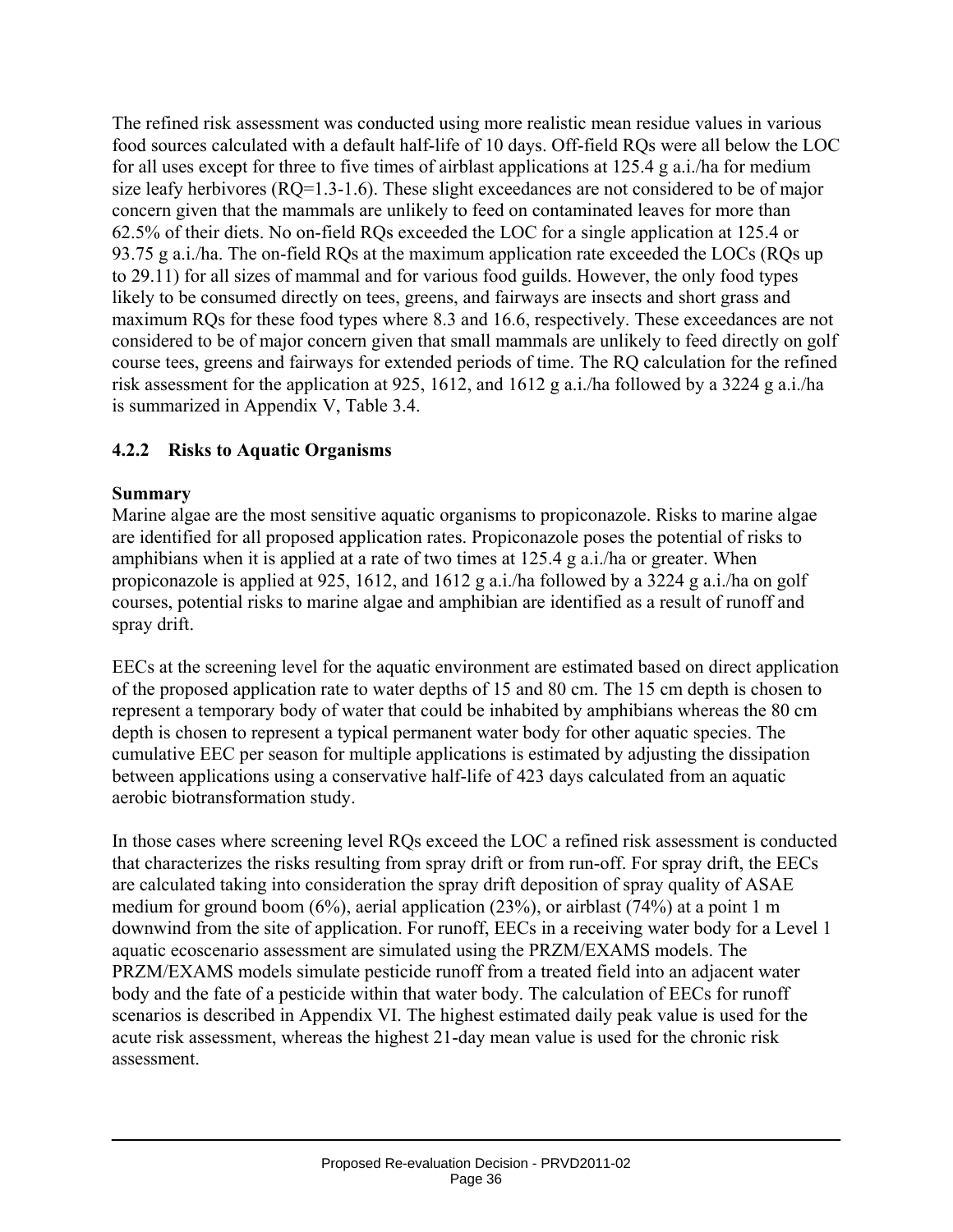Toxicity endpoints of propiconazole to aquatic organisms are listed in Appendix V, Table 2.2. The calculated RQs for aquatic organisms are summarized in Appendix V, Table 3.5 for the application at 925, 1612, and 1612 g a.i./ha followed by a 3224 g a.i./ha on turf and five times at 125.4 g a.i./ha on cherry, and Table 3.6 for two applications at 189 g a.i./ha.

**Aquatic invertebrates:** The acute and chronic risks of propiconazole to freshwater invertebrates were estimated using a 48-h EC<sub>50</sub> of 2.2 mg a.i./L and an NOEC of 0.31 mg a.i./L for *Daphnia magna*, respectively. No unacceptable acute risks were identified for any of the proposed rates. Chronic risks were identified for the screening level assessment (RQ=2.9) only when propiconazole was applied at 925, 1612, and 1612 g a.i./ha followed by a 3224 g a.i./ha for turf uses. No unacceptable risks of 1,2,4- triazole, one of the biotransformation products of propiconazole, were identified to *Daphnia magna* on an acute basis. Negligible risks were identified as a result of run off at all application rates. The identified risks of propiconazole to freshwater invertebrates trigger a precautionary label statement on the toxicity to aquatic organisms. A spray buffer zone is required to fully mitigate the risks to freshwater invertebrates.

No endpoints for marine invertebrates are available for the risk assessment.

Fish: The acute and chronic risks of propiconazole to freshwater fish were estimated using a 96-h LC<sub>50</sub> of 0.85 mg a.i./L for rainbow trout and an NOEC of 0.095 mg a.i./L for fathead minnow, respectively. The risks of propiconazole to marine fish were estimated using endpoints of a chronic NOEC of 0.15 mg a.i./L for sheepshead minnow. No RQs exceeded the LOCs except from direct application when propiconazole was applied at 925, 1612, and 1612 g a.i./ha followed by a 3224 g a.i./ha ( $RQ = 10.6$  and 9.5 for the acute and chronic effects, respectively for the freshwater fish; RQ=6.0 for the chronic effect for marine fish). Risks for all other proposed rates were identified to be negligible. Negligible risks were identified as a result of run off at all application rates. The identified risks of propiconazole to fish and the acute  $LC_{50}$  below 1 mg a.i./L trigger the precautionary label statement on the toxicity to aquatic organisms. A spray buffer zone is required to fully mitigate the risks to fish.

**Amphibians:** No amphibian endpoints are available for the risk assessment of propiconazole. Fish endpoints of a 96-h LC<sub>50</sub> of 0.85 mg a.i./L and an NOEC of 0.095 mg a.i./L were used to estimate the acute and chronic effects of propiconazole to amphibians, respectively. The EECs in a 15 cm water body were used to calculate risk quotients. For the screening assessment, the RQs exceeded the LOC for all application uses (RQ= 2.0-56.5, and 1.8-50.5 for the acute and chronic effects respectively) except for single applications at 125.4 and 93.75 g a.i./ha. The RQs resulting from spray drift exceeded the LOCs for airblast applications two to five times at 125.4 g a.i./ha (RQ= 1.5- 3.6, and 1.3-3.2 for the acute and chronic effects, respectively), and for ground boom application at 925, 1612, and 1612 g a.i./ha followed by a 3224 g a.i./ha (RQ=  $3.4$ ) and 3.0 respectively), and for airblast application two times at 189 g a.i./ha (RQ = 2.2 and 1.9 respectively). RQs calculated for the runoff scenario exceeded the LOC (RQ=1.4) for the application at 925, 1612, and 1612 g a.i./ha followed by a 3224 g a.i./ha but not for all other application rates. The identified risks to amphibians trigger a precautionary label statement on the toxicity to aquatic organisms. A spray buffer zone is required to mitigate the risks of propiconazole to amphibians.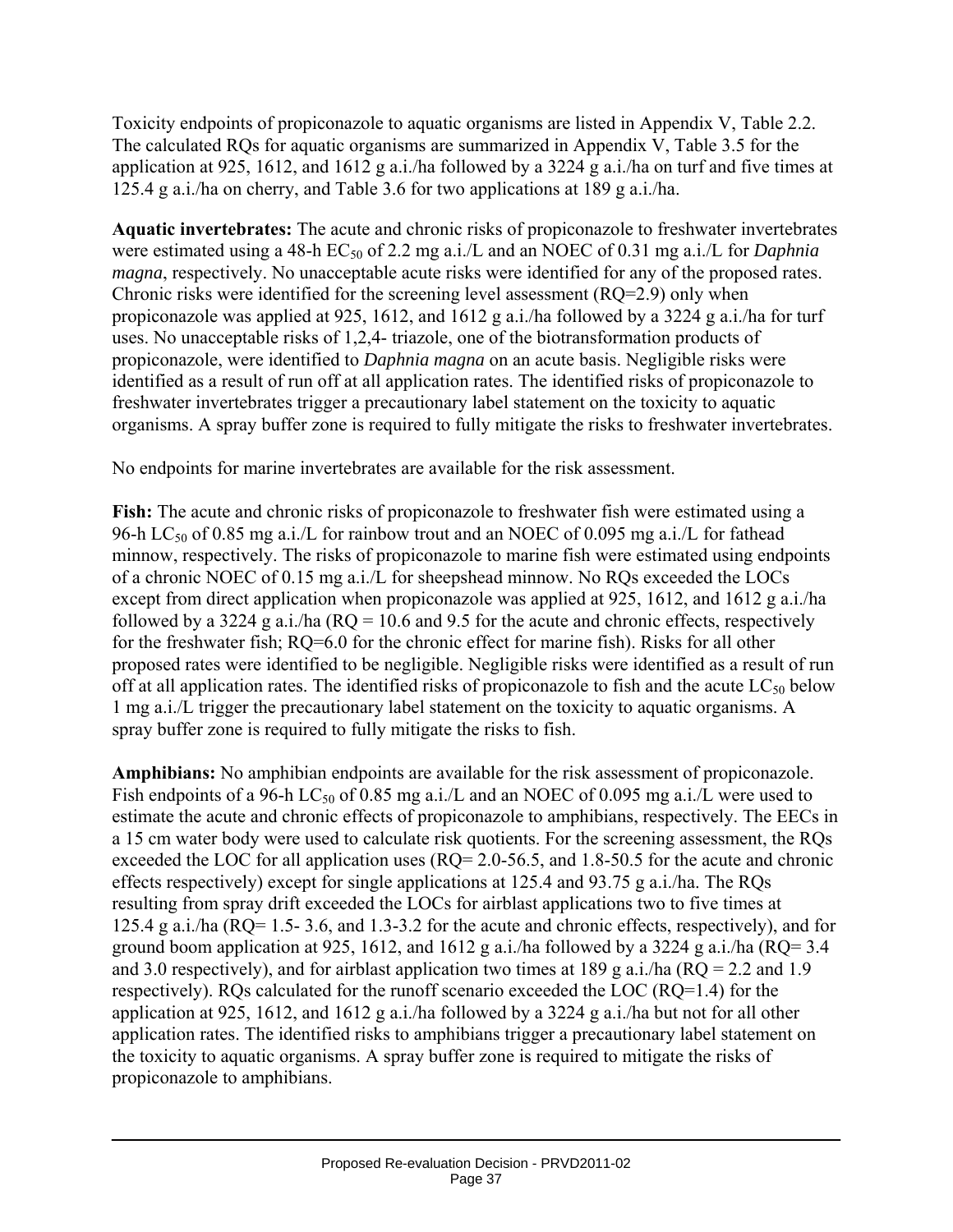Aquatic algae: The risks of propiconazole to algae were estimated using endpoints of an EC<sub>50</sub> of 0.093 mg a.i./L for *Navicula pelliculosa* for freshwater algae, and 0.021mg a.i./L for *Skeletonema costatum* for marine algae. For freshwater algae, the RQs for the screening assessment exceeded the LOCs for four applications at 125.4 g a.i./h or greater (RQ= 1.3-19.4) and two applications at 189 g a.i./ha (RQ=1.0). The refined RQs from spray drift exceeded the LOCs for airblast applications five times at 125.4 g a.i./ha ( $RQ=1.2$ ), and for boom spray application at 925, 1612, and 1612 g a.i./ha followed by a 3224 g a.i./ha (RQ=1.2). For marine algae, the RQs for the screening assessment exceeded the LOCs for all proposed application rates (RQ=1.1-85.7). The refined RQs from spray drift exceeded the LOCs for airblast applications two to five times at  $125.4$  g a.i./ha (RQ= 2.2-5.4), and for boom spray application at 925, 1612, and 1612 g a.i./ha followed by a 3224 g a.i./ha (RQ=5.1) and for airblast application  $(RO=3.3)$  or aerial application  $(RO=1.0)$  of two times at 189 g a.i./ha. Risks to marine algae (RQ=2.1) but not to freshwater algae were identified as a result of run off for application rates at 925, 1612, and 1612 g a.i./ha followed by a 3224 g a.i./ha. Runoff risks were identified to be negligible for all other application rates. The identified risks to aquatic algae trigger the label statement on the toxicity to aquatic organisms. A spray buffer zone is required to fully mitigate the risks of propiconazole to algae.

**Aquatic plants:** The risks of propiconazole to aquatic plants were estimated using an endpoint of EC50 of 4.828 mg a.i./L for *Lemna minor.* Negligible risks were identified at any proposed application rates. Therefore, the use of propiconazole is not expected to pose an unacceptable acute risk to aquatic plants.

**Sediment dwelling organisms:** The risks of propiconazole to sediment dwelling organisms were estimated using an acute endpoint of  $LC_{50}$  of 3.56 mg a.i./L for *Hyalella azteca*, and chronic endpoint of NOEC of 4.0 mg a.i./L for *Chironomus riparius.* The EECs calculated in 80 cm water body and porewater were used. Negligible risks were identified at any proposed application rates. Therefore, the use of propiconazole is not expected to pose an unacceptable acute risk to sediment dwelling organisms.

Propiconazole was listed as a chemical for tier 1 screening in the Endocrine Disruptor Screening Program by the USEPA. Risks of propiconazole related to its potential of endocrine disruption effects may be subjected to a further characterization when more data are available.

### **4.2.3 Incident Reports**

Environmental incident reports are obtained from two main sources, the Canadian pesticide incident reporting system and the USEPA Ecological Incident Information System (EIIS).

There are currently no environmental incident reports involved propiconazole in the Canadian pesticide incident reporting system. There are seven environmental incident reports involving propiconazole in the United States reported in the Ecological Incident Information System. Five of them are involved terrestrial plants (corn, nectarines, ornamentals and wheat) and two incidents involved aquatic fish or shrimp being killed. The seven incidents were resulting from either registered uses or undetermined uses, and are all listed as "possible" with respect to certainty.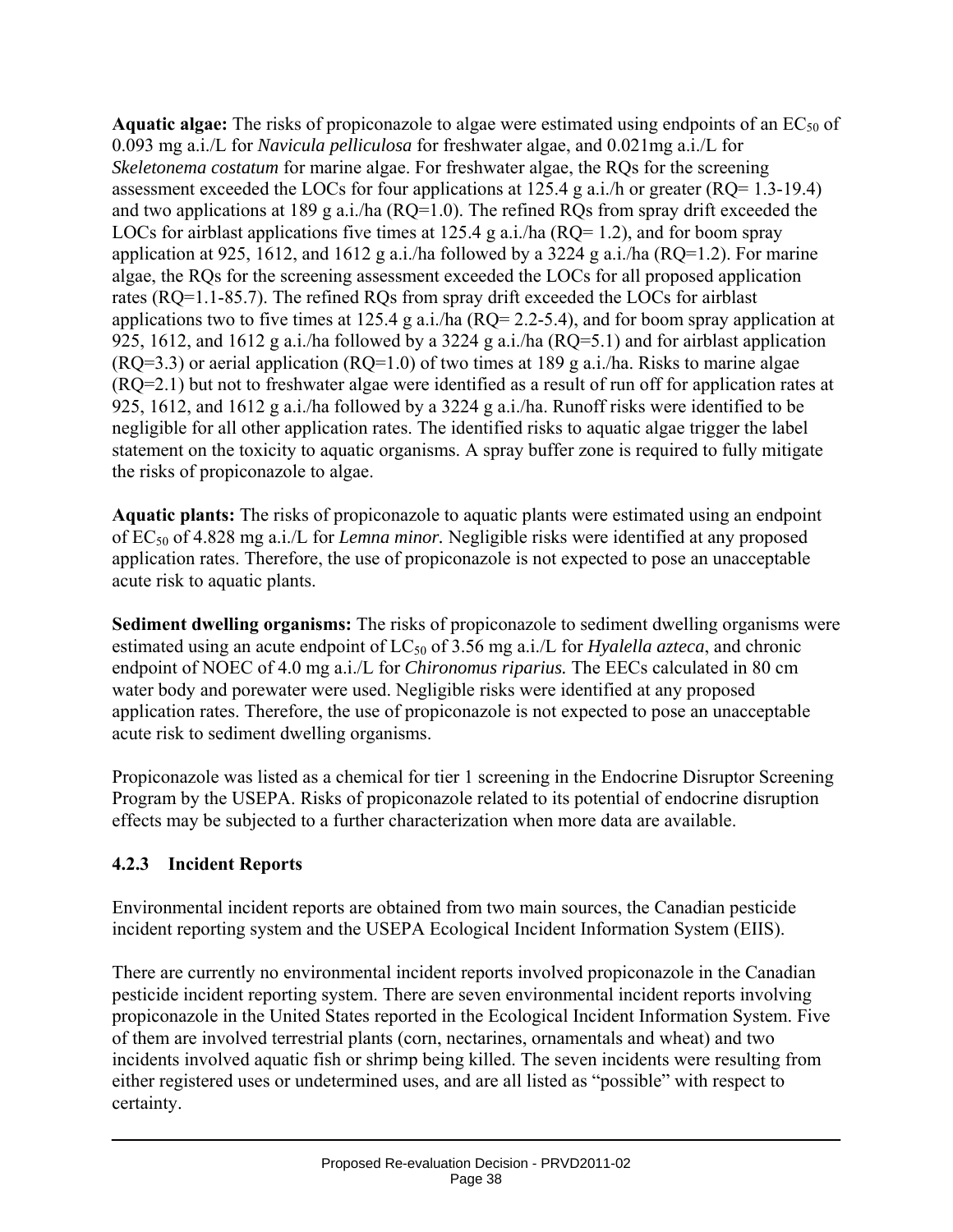Available incident reports indicate the potential risks of propiconazole to aquatic organisms and non-target plants, which is consistent with the result of this risk assessment.

# **5.0 Pest Control Product Policy Considerations**

## **5.1 Toxic Substances Management Policy Considerations**

The Toxic Substances Management Policy (TSMP) is a federal government policy developed to provide direction on the management of substances of concern that are released into the environment. The TSMP calls for the virtual elimination of Track 1 substances (those that meet all four criteria outlined in the policy: CEPA-toxic or equivalent, primarily a result of human activity, persistent and bio-accumulative).

During the review process, propiconazole and its transformation products were assessed in accordance with the PMRA Regulatory Directive DIR99-03 $^3$  and evaluated against the Track 1 criteria. The PMRA has reached the following conclusions:

- Propiconazole does not meet all Track 1 criteria, and is not considered a Track 1 substance. See Appendix V Table 3.7 for comparison with Track 1 criteria.
- Propiconazole does not form any transformation products that meet all Track 1 criteria.

## **5.2 Contaminants and Formulants of Health or Environmental Concern**

The use of formulants in registered pest control products identified in the *List of Pest Control Product Formulants and Contaminants of Health or Environmental Concern* maintained in the Canada Gazette<sup>4</sup> is assessed on an ongoing basis through PMRA formulant initiatives and Regulatory Directive DIR2006-02.<sup>5</sup>

During the review process, contaminants in the technical product are compared against the list in the *Canada Gazette*. The list is used as described in the PMRA Notice of Intent NOI2005-01<sup>6</sup> and is based on existing policies and regulations including: DIR99-03; and DIR2006-02, and taking into consideration the Ozone-depleting Substance Regulations, 1998, of the *Canadian Environmental Protection Act* (substances designated under the Montreal Protocol). The PMRA has reached the following conclusions:

<sup>&</sup>lt;sup>2</sup><br>3 DIR99-03, *The Pest Management Regulatory Agency's Strategy for Implementing the Toxic Substances Management Policy*

<sup>4</sup> *Canada Gazette*, Part II, Volume 139, Number 24, pages 2641–2643: *List of Pest Control Product Formulants and Contaminants of Health or Environmental Concern* and in the order amending this list in the *Canada Gazette,* Part II, Volume 142, Number 13, pages 1611-1613*. Part 1 Formulants of Health or Environmental Concern, Part 2 Formulants of Health or Environmental Concern that are Allergens Known to Cause Anaphylactic-Type Reactions and Part 3 Contaminants of Health or Environmental Concern.*

<sup>5</sup> <sup>5</sup> DIR2006-02, *PMRA Formulants Policy*.

NOI2005-01, *List of Pest Control Product Formulants and Contaminants of Health or Environmental Concern under the New Pest Control Products Act*.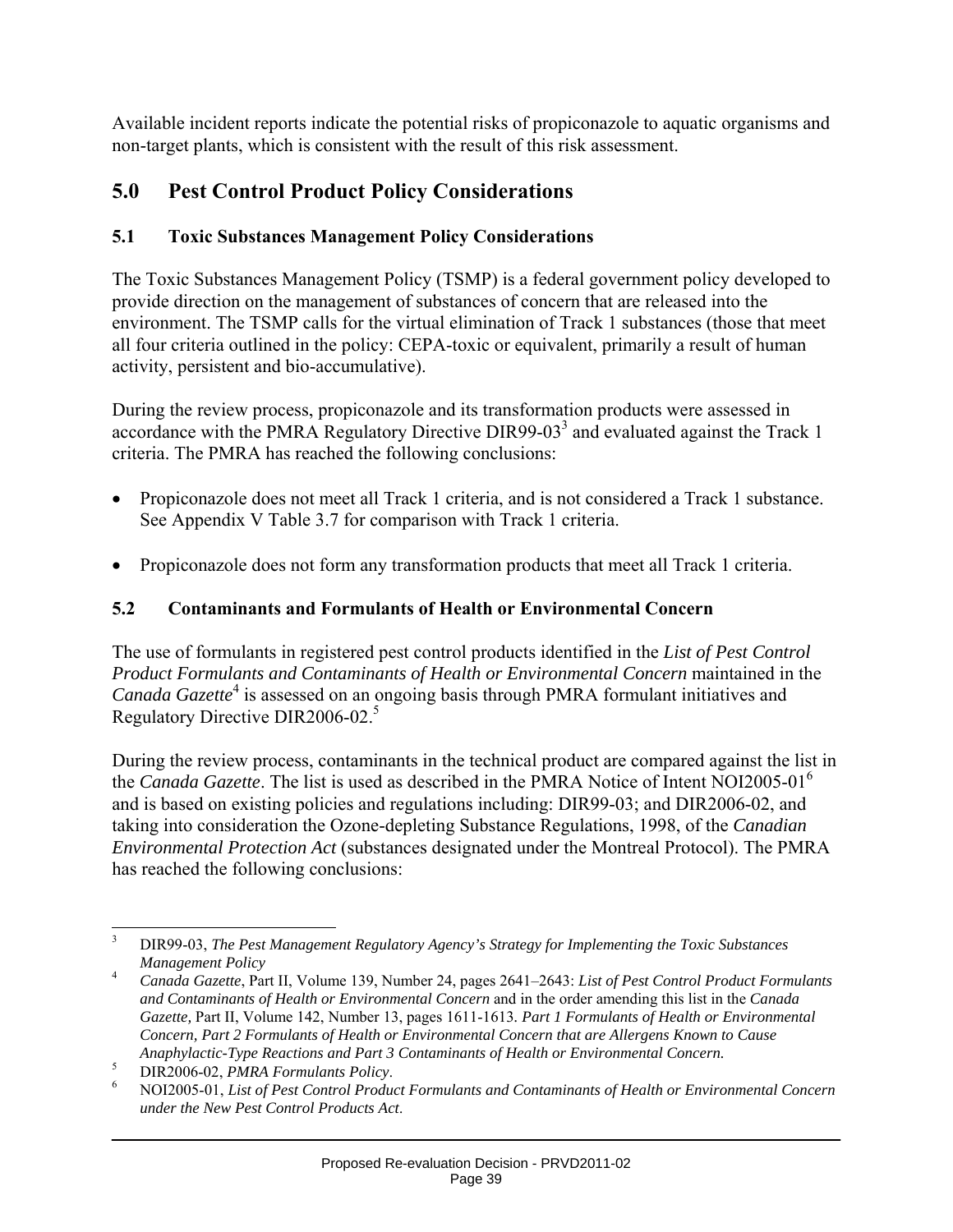• Technical grade TGAI does not contain any contaminants of health or environmental concern identified in the *Canada Gazette*.

## **6.0 Organization for Economic Co-operation and Development Status of Propiconazole**

Canada is part of the Organisation for Economic Co-operation and Development (OECD), which groups 34 member countries and provides governments with a setting in which to discuss, develop and perfect economic and social policies. They compare experiences, share information and analyses, seek answers to common problems, and work to co-ordinate domestic and international policies to allow for consistency in practices across nations.

Propiconazole is currently registered for use in the European Union as a plant protection product on food crops and turf, as well as a wood preservative.

In Australia, propiconazole is currently registered for use on food crops, turf ornamentals and wood (such as antimicrobial and/or insect control). Propiconazole has been nominated for chemical review as a Priority 1 Substance due to human health concerns.

As described earlier in this document, the United States, also an OECD member, assessed the registration of all uses of propiconazole in 2006 and concluded using propiconazole as a pesticide does not result in unreasonable adverse effects to human health or the environment provided the risk-reduction measures recommended in the RED document were implemented.

The Canadian re-evaluation of propiconazole is largely based on updated PMRA assessments, and mitigation measures are required to further protect human health and the environment. Overall, the status of propicaonzole in other OECD countries has been taken into consideration in the re-evaluation of propiconazole in Canada.

# **7.0 Proposed Re-evaluation Decision**

The PMRA is proposing continued registration for the sale and use of products containing propiconazole with the implementation of the proposed risk-reduction measures. These measures are required to further protect human health and the environment. The labels of Canadian enduse products must be amended to include the label statements listed in Appendix VII. A submission to implement label revisions will be required within 90 days of finalization of the re-evaluation decision. No additional data are being requested at this time.

It is also proposed that the domestic end-use products registered for remedial wood treatment be discontinued because the risk to residential handlers exceeded current health standards.

It should be noted that for end-use products containing more than one active ingredient under re-evaluation, registration status might change as a result of the re-evaluation of the remaining affected active ingredients.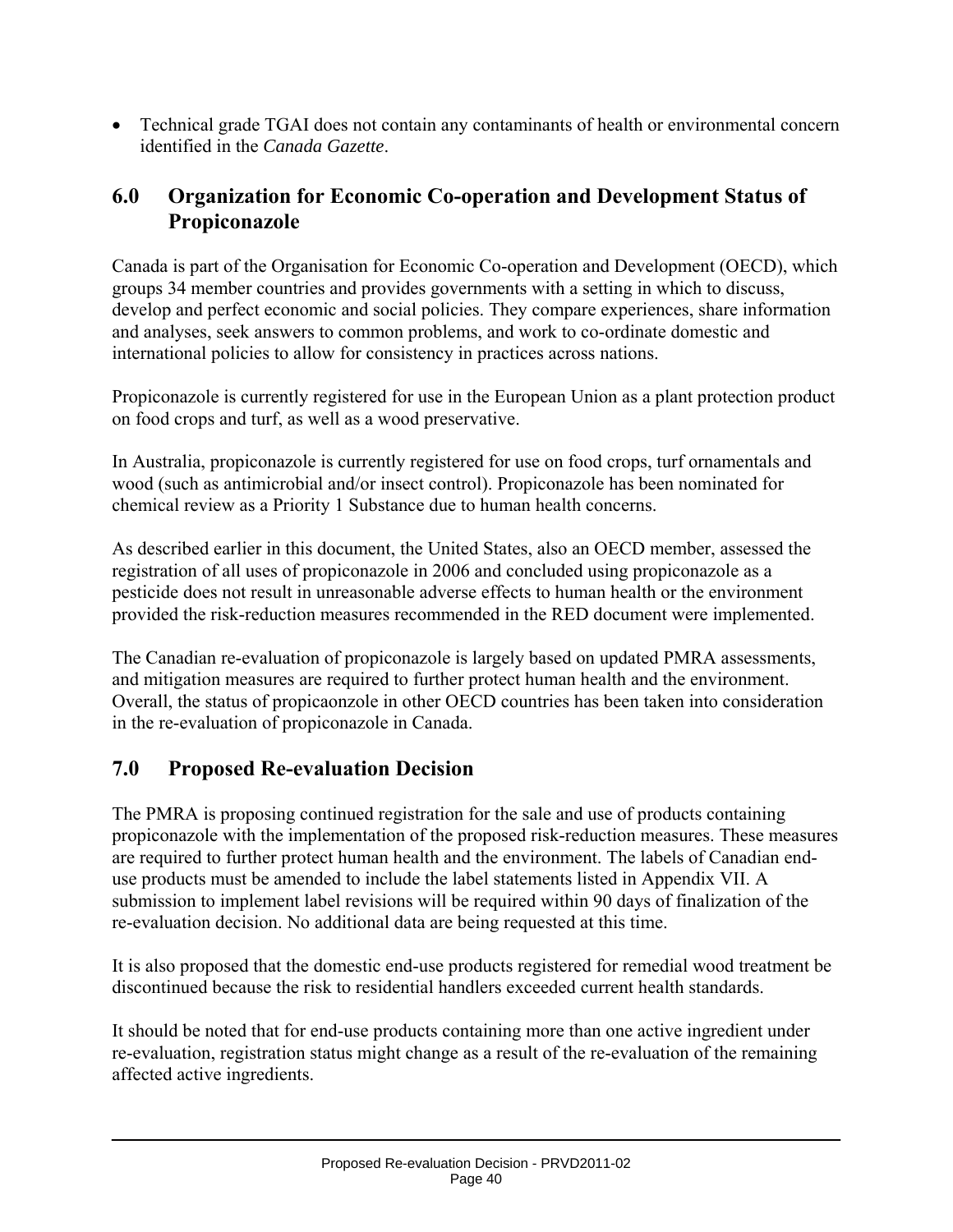## **8.0 Supporting Documentation**

PMRA documents, such as Regulatory Directive DIR2001-03, *Pest Management Regulatory Agency Re-evaluation Program,* and DACO tables can be found on the Pesticides and Pest Management portion of Health Canada's website at healthcanada.gc.ca/pmra. PMRA documents are also available through the Pest Management Information Service. Phone: 1-800-267-6315 within Canada or 1-613-736-3799 outside Canada (long distance charges apply); fax: 613-736-3798; e-mail: pmra.infoserv@hc-sc.gc.ca.

The federal TSMP is available through Environment Canada's website at www.ec.gc.ca/toxiques-toxics/.

The USEPA RED document for propiconazole is available on the USEPA Pesticide Reregistration Status page at www.regulations.gov.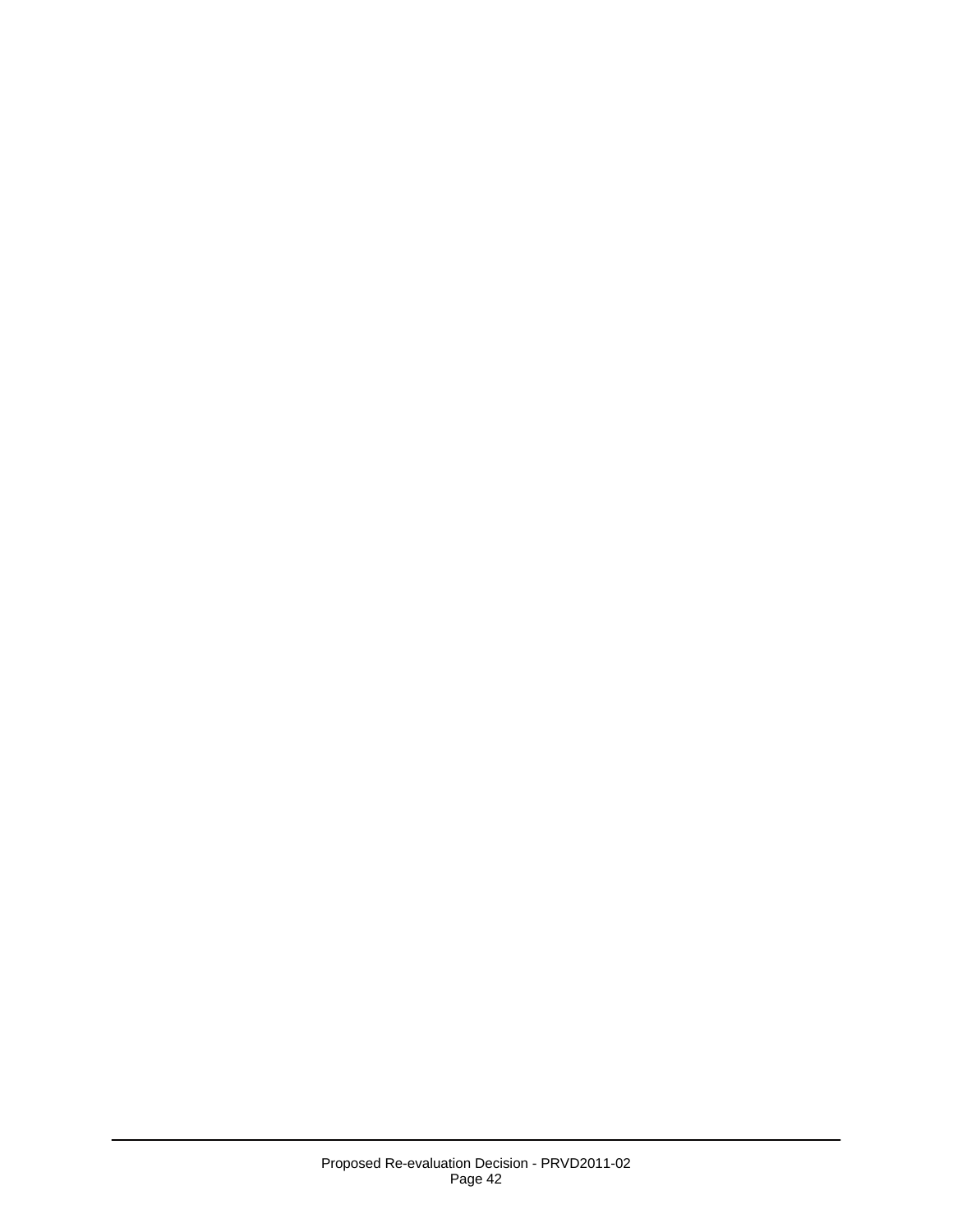### **List of Abbreviations**

| $\mu$ g      | microgram                                                           |
|--------------|---------------------------------------------------------------------|
| $\mu$ m      | micrometer                                                          |
| 1/n          | exponent for the Freundlich isotherm                                |
| ADI          | acceptable daily intake                                             |
| a.i.         | active ingredient                                                   |
| amu          | atomic mass units                                                   |
| ARfD         | acute reference dose                                                |
| <b>ASAE</b>  | American Society of Agricultural Engineers                          |
| atm          | atmosphere(s)                                                       |
| <b>BAF</b>   | <b>Bioaccumulation Factor</b>                                       |
| <b>BCF</b>   | <b>Bioconcentration Factor</b>                                      |
| bw           | body weight                                                         |
| CAS          | <b>Chemical Abstracts Service</b>                                   |
| <b>CEPA</b>  | <b>Canadian Environmental Protection Act</b>                        |
| cm           | centimetre(s)                                                       |
| <b>CSFII</b> | Continuing Survey of Food Intakes by Individuals                    |
| <b>DACO</b>  | data code                                                           |
| <b>DEEM</b>  | Dietary Exposure Evaluation Model                                   |
| <b>DFR</b>   | dislodgeable foliar residue                                         |
| $DT_{50}$    | dissipation time 50% (the time required to observe a 50% decline in |
|              | concentration)                                                      |
| $DT_{75}$    | dissipation time 75% (the time required to observe a 75% decline in |
|              | concentration)                                                      |
| $DT_{90}$    | dissipation time 90% (the time required to observe a 90% decline in |
|              | concentration)                                                      |
| dw           | dry weight                                                          |
| $EC_{05}$    | effective concentration on 5% of the population                     |
| $EC_{10}$    | effective concentration on 10% of the population                    |
| $EC_{25}$    | effective concentration on 25% of the population                    |
| <b>EDE</b>   | estimated daily exposure                                            |
| <b>EEC</b>   | estimated environmental exposure concentration                      |
| <b>EPA</b>   | United States Environmental Protection Agency                       |
| $ER_{25}$    | effective rate on 25% of the population                             |
| $ER_{50}$    | effective rate on 50% of the population                             |
| <b>EXAMS</b> | <b>Exposure Analysis Modeling System</b>                            |
| FfFC         | food consumption                                                    |
| <b>FIR</b>   | food ingestion rate                                                 |
| g            | gram(s)                                                             |
| <b>GUS</b>   | groundwater ubiquity score                                          |
| ha           | $h$ ectare $(s)$                                                    |
| <b>HPLC</b>  |                                                                     |
| <b>IUPAC</b> | International Union of Pure and Applied Chemistry                   |
| kg           | kilogram(s)                                                         |
| $K_d$        | soil-water partition coefficient                                    |
| $K_{\rm F}$  | Freundlich adsorption coefficient                                   |
|              | high performance liquid chromatography                              |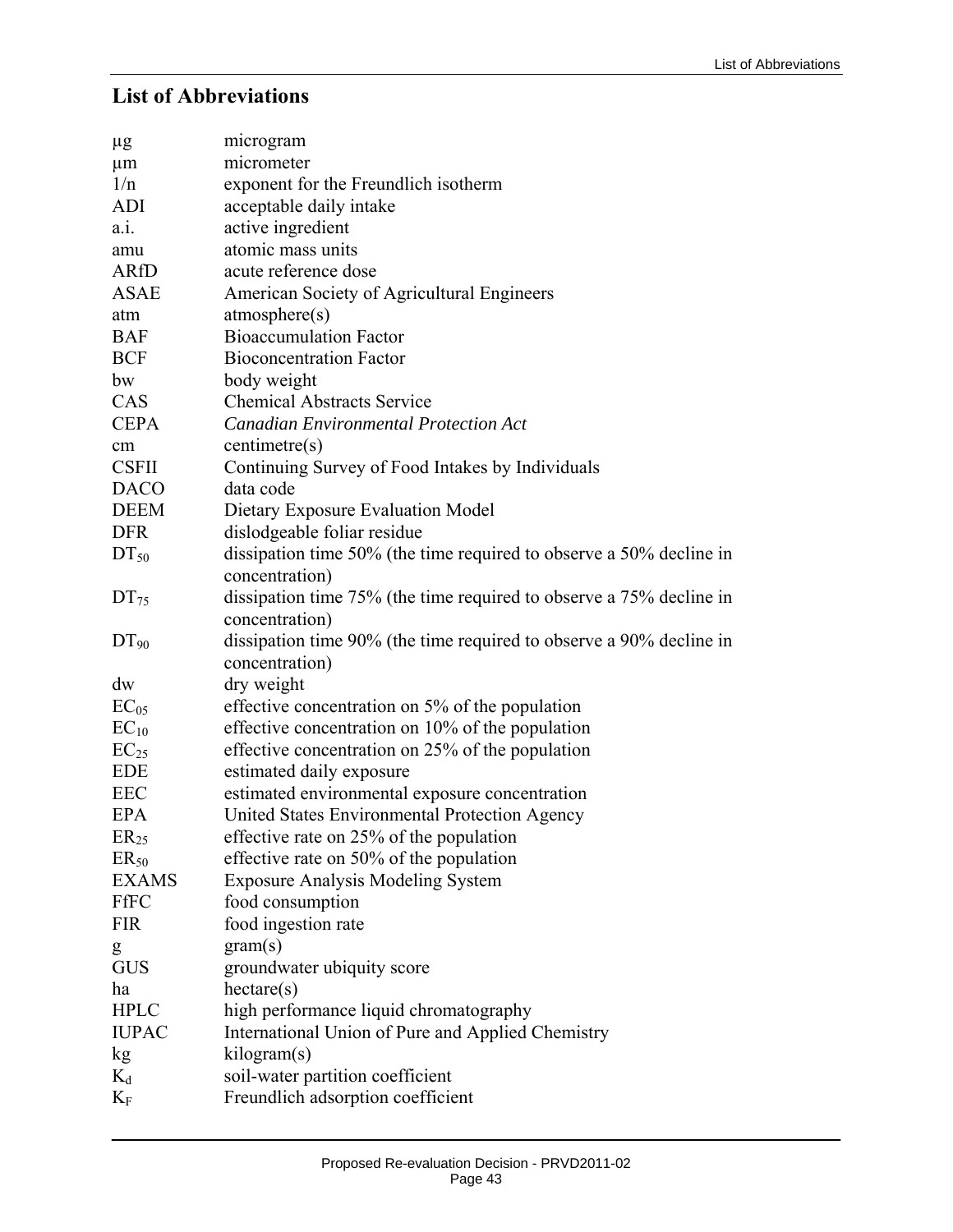| $K_{\rm oc}$   | organic carbon partition coefficient                   |
|----------------|--------------------------------------------------------|
| $K_{\rm{ow}}$  | <i>n</i> -octanol-water partition coefficient          |
| L              | litre(s)                                               |
| $LC_{50}$      | lethal concentration to 50%                            |
| $LD_{50}$      | lethal dose to 50%                                     |
| <b>LOAEL</b>   | lowest observed adverse effect level                   |
| LOEC           | lowest observed effect concentration                   |
| LOC            | level of concern                                       |
| <b>LOD</b>     | limit of detection                                     |
| LOQ            | limit of quantitation                                  |
| $LR_{50}$      | lethal rate 50%                                        |
| m              | metre(s)                                               |
| m <sup>2</sup> | metre(s) squared                                       |
| mg             | milligram(s)                                           |
| mL             | millitre(s)                                            |
| mm             | millimetre(s)                                          |
| mm Hg          | millimetre mercury                                     |
| <b>MOE</b>     | margin of exposure                                     |
| mPa            | millipascal                                            |
| <b>MRL</b>     | maximum residue limit                                  |
| MS             | mass spectrometry                                      |
| N/A            | not applicable                                         |
| nm             | nanometre                                              |
| <b>NOAEL</b>   | no observed adverse effect level                       |
| <b>NOEC</b>    | no observed effect concentration                       |
| <b>NOEL</b>    | no observed effect level                               |
| N/R            | not required                                           |
| <b>OECD</b>    | Organisation for Economic Co-operation and Development |
| OC             | organic carbon content                                 |
| <b>OM</b>      | organic matter content                                 |
| <b>PCPA</b>    | <b>Pest Control Products Act</b>                       |
| pH             | -log10 hydrogen ion concentration                      |
| <b>PHED</b>    | Pesticide Handlers Exposure Database                   |
| PHI            | preharvest interval                                    |
| pKa            | -log10 acid dissociation constant                      |
| <b>PMRA</b>    | Pest Management Regulatory Agency                      |
| ppb            | parts per billion                                      |
| <b>PPE</b>     | personal protective equipment                          |
| ppm            | parts per million                                      |
| <b>PRVD</b>    | Proposed Re-evaluation Decision                        |
| <b>PRZM</b>    | Pesticide Root Zone Model                              |
| <b>PYO</b>     | Pick-your-own                                          |
| $Q_1^*$        | cancer potency factor                                  |
| <b>RED</b>     | Reregistration Eligibility Decision                    |
| <b>REI</b>     | restricted-entry interval                              |
| <b>RfD</b>     | reference dose                                         |
| <b>RVD</b>     | Re-evaluation Decision                                 |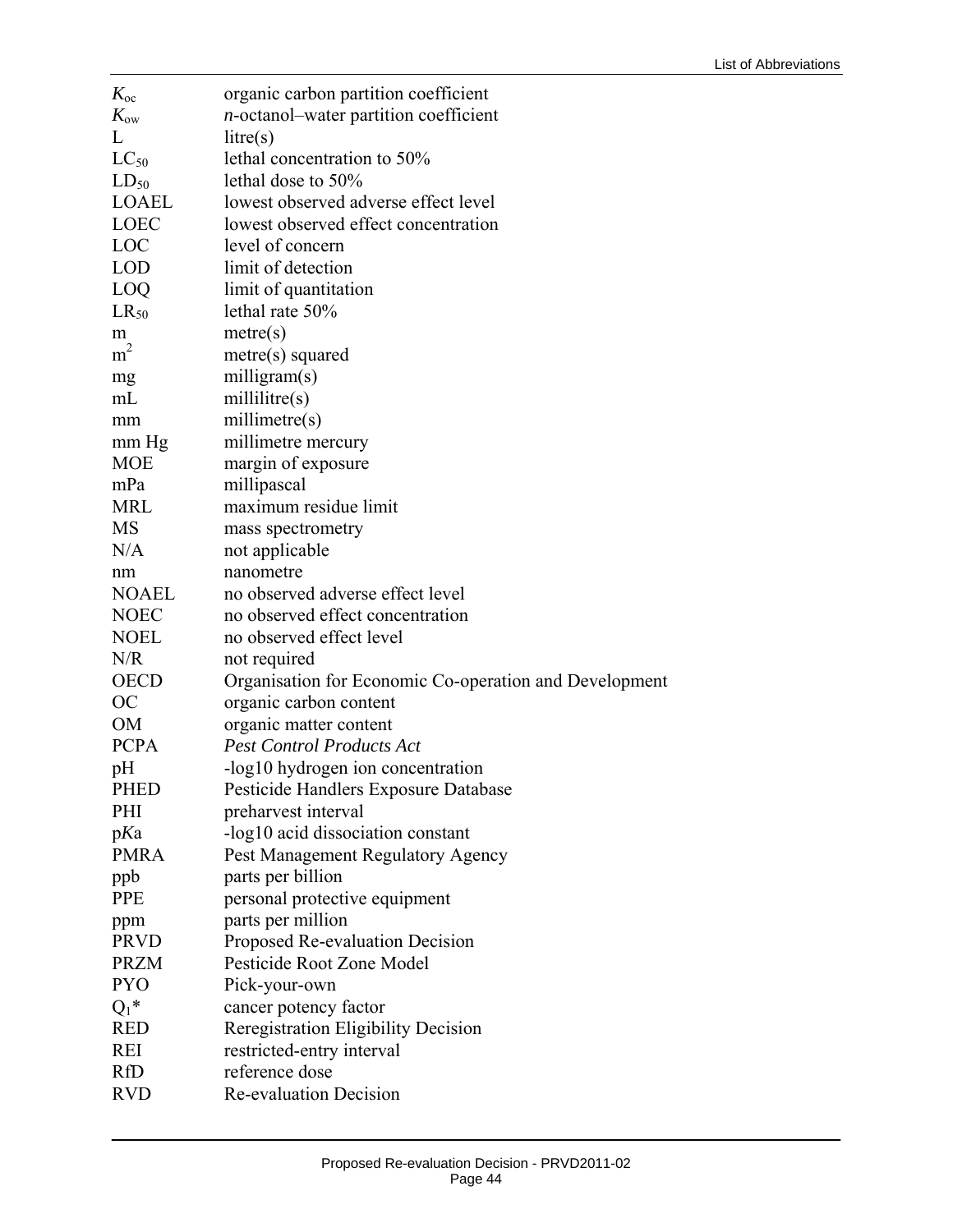| <b>RQ</b><br><b>RSD</b><br><b>SRMdRs</b> | risk quotient<br>relative standard deviation  |
|------------------------------------------|-----------------------------------------------|
|                                          | supervised trial mean/median residues         |
| $t_{1/2}$                                | half-life                                     |
| <b>TA</b>                                | triazolyl-1-alanine                           |
| <b>TAA</b>                               | triazolyl-1-acetic acid                       |
| TC                                       | transfer coefficient                          |
| <b>TGAI</b>                              | technical grade active ingredient             |
| <b>TRR</b>                               | total radioactive residue                     |
| <b>TSMP</b>                              | <b>Toxic Substances Management Policy</b>     |
| <b>TTR</b>                               | turf transferrable residue                    |
| <b>USEPA</b>                             | United States Environmental Protection Agency |
| UV                                       | ultraviolet                                   |
| V/V                                      | volume per volume dilution                    |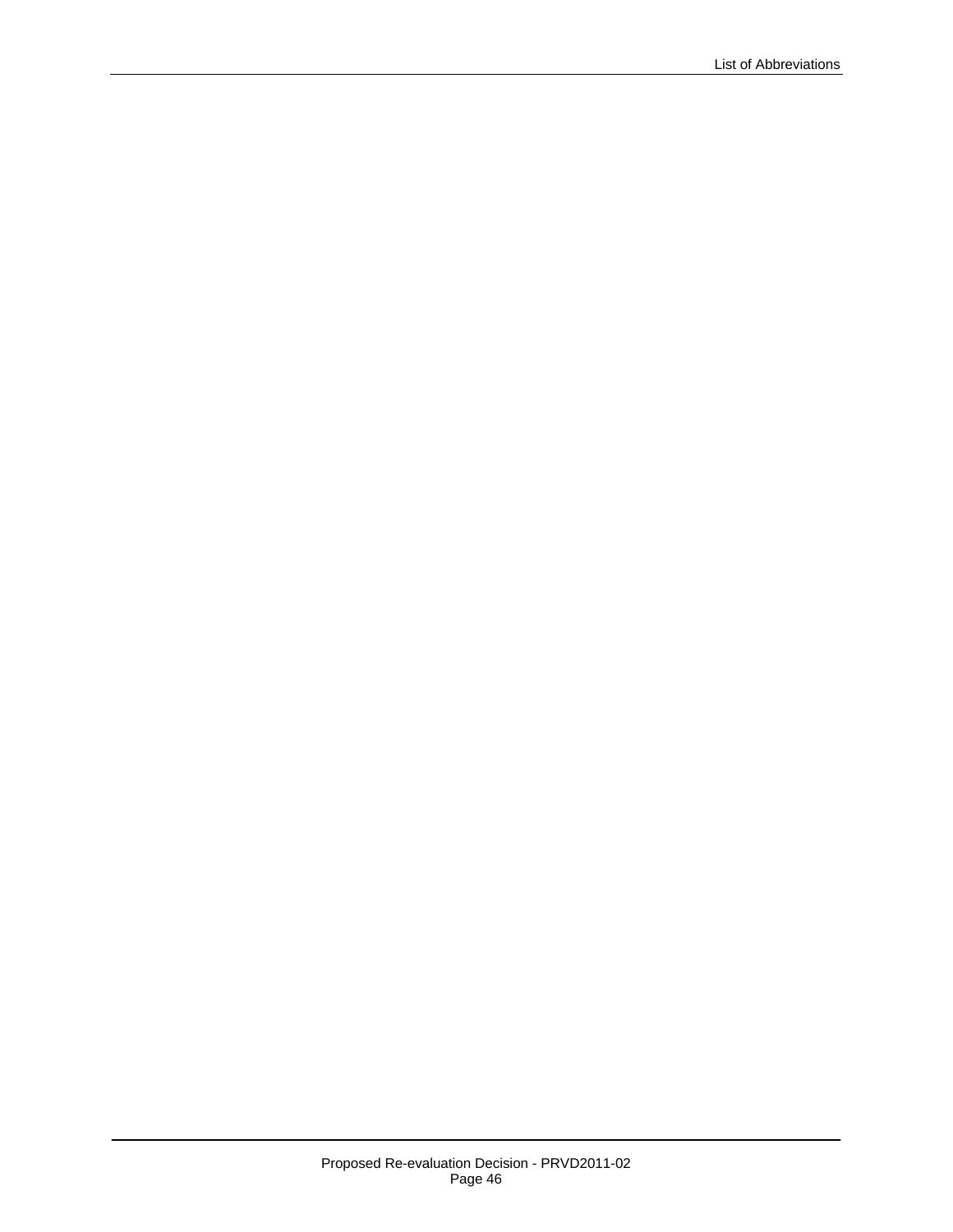# **Appendix I Registered Products Containing Propiconazole as of 28 March 2010**

| Registration<br>Number <sup>a</sup> | <b>Marketing</b><br><b>Class</b> | Registrant                                               | <b>Product Name</b>                 | <b>Formulation</b><br><b>Type</b> | Guarantee<br>(%)  |
|-------------------------------------|----------------------------------|----------------------------------------------------------|-------------------------------------|-----------------------------------|-------------------|
| 22434                               | Technical                        | Syngenta Crop<br>Protection Canada,<br>Inc.              | Propiconazole Technical             | Solution                          | 95%               |
| 22474                               | Technical                        | Janssen<br>Pharmaceutica                                 | Wocosen                             | Liquid                            | 93%               |
| 27530                               | Technical                        | Makhteshim Agan of<br>North America, Inc.                | Bumper (Propiconazole)<br>Technical | Solution                          | 93%               |
| 24515                               | Manufacturing<br>Concentrate     | Janssen<br>Pharmaceutica                                 | Wocosen 50TK                        | Solution                          | 48.5%             |
| 24698                               | Manufacturing<br>Concentrate     | Janssen<br>Pharmaceutica                                 | Wocosen 50 SL                       | Solution                          | 4.3%              |
| 28697                               | Manufacturing<br>Concentrate     | Makhteshim Agan of Bumper<br>North America, Inc.         |                                     | Emulsifiable<br>Concentrate       | $418$ g/L         |
| 28976                               | Manufacturing<br>Concentrate     | Control Solutions,<br>Inc.                               | Propibio 50MC                       | Solution                          | 50%               |
| 19346                               | Commercial                       | Syngenta Crop<br>Protection Canada,<br>Inc.              | Tilt 250E                           | Emulsifiable<br>Concentrate       | $250$ g/L         |
| 23693                               | Commercial                       | Syngenta Crop<br>Protection Canada,<br>Inc.              | Banner 130 EC                       | Emulsifiable<br>Concentrate       | $130 \text{ g/L}$ |
| 24029                               | Commercial                       | Syngenta Crop<br>Protection Canada,<br>Inc.              | Propiconazole 250E<br>Fungicide     | Emulsifiable<br>Concentrate       | 250 g/L           |
| 24030                               | Commercial                       | Engage Agro<br>Corporation                               | Topas 250E                          | Emulsifiable<br>Concentrate       | $250$ g/L         |
| 24813.01                            | Commercial                       | Plant Products Co.<br>Ltd.                               | Plant Products Safetray P           | Emulsifiable<br>Concentrate       | 242.5 g/L         |
| 24813                               | Commercial                       | Janssen<br>Pharmaceutica                                 | Safetray P                          | Emulsifiable<br>Concentrate       | 242.5 g/L         |
| 27003                               | Commercial                       | Syngenta Crop<br>Protection Canada,<br>Inc.              | Banner Maxx Fungicide               | Emulsifiable<br>Concentrate       | 14.3%             |
| 27528                               | Commercial                       | <b>Bayer Cropscience</b><br>Inc.                         | Stratego 250EC Fungicide            | Emulsifiable<br>Concentrate       | $125$ g/L         |
| 28016                               | Commercial                       | Makhteshim Agan of Mission 418 EC<br>North America, Inc. |                                     | Emulsifiable<br>Concentrate       | $418$ g/L         |
| 28017                               | Commercial                       | Makhteshim Agan of Bumper 418 EC<br>North America, Inc.  |                                     | Emulsifiable<br>Concentrate       | $418$ g/L         |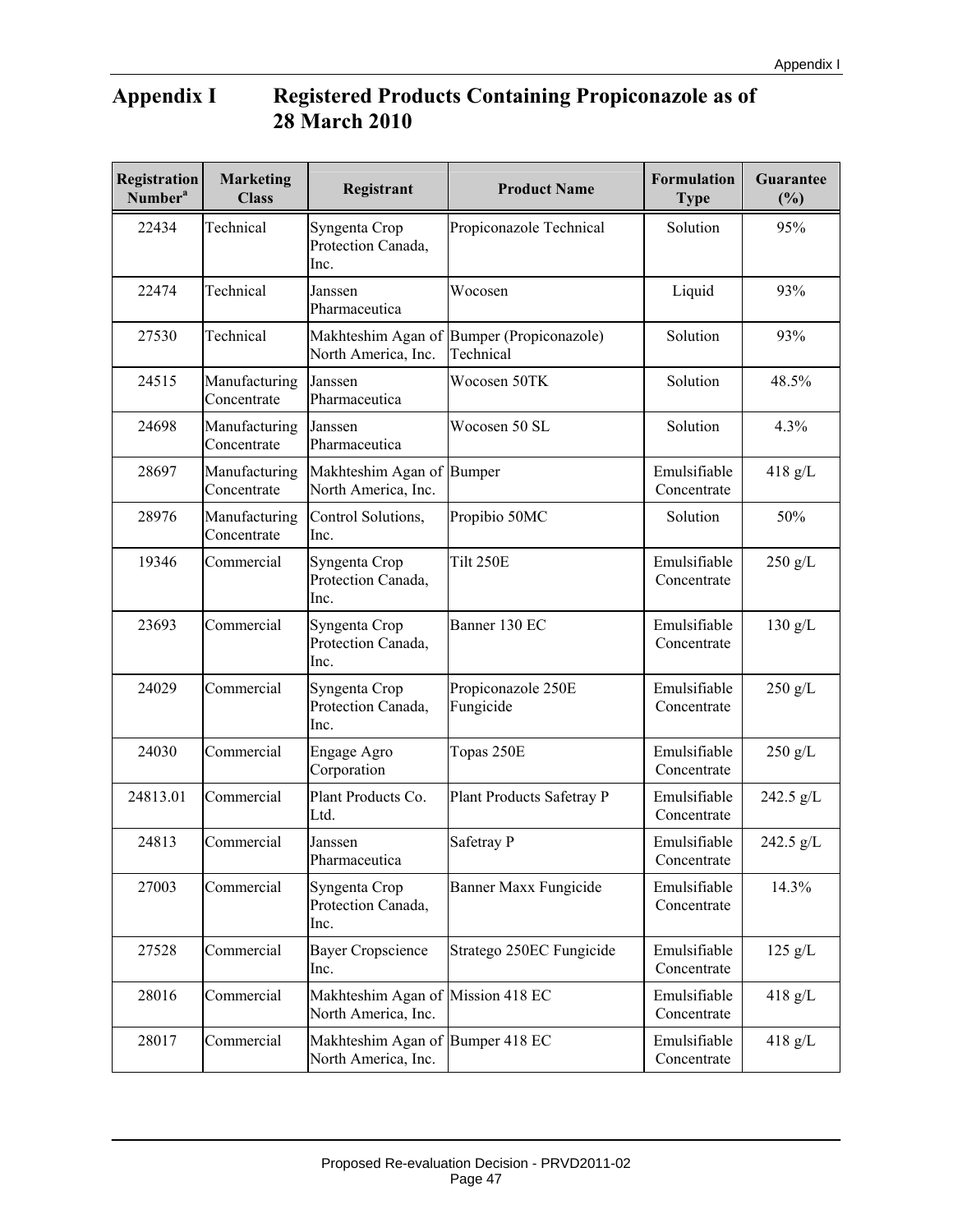| Registration<br>Number <sup>a</sup> | <b>Marketing</b><br><b>Class</b> | Registrant                                  | <b>Product Name</b>                                                                                                                   | <b>Formulation</b><br><b>Type</b> | <b>Guarantee</b><br>$(\%)$ |
|-------------------------------------|----------------------------------|---------------------------------------------|---------------------------------------------------------------------------------------------------------------------------------------|-----------------------------------|----------------------------|
| 28219                               | Commercial                       | Interprovincial<br>Cooperative Limited      | <b>IPCO Pivot 418 EC</b>                                                                                                              | Emulsifiable<br>Concentrate       | 418 g/L                    |
| 28328                               | Commercial                       | Syngenta Crop<br>Protection Canada,<br>Inc. | Quilt Fungicide                                                                                                                       | Suspension                        | $125$ g/L                  |
| 28797                               | Commercial                       | North America, Inc.                         | Makhteshim Agan of Qualipro Propiconazole 14.3<br>МE                                                                                  | Emulsifiable<br>Concentrate       | $154.5$ g/L                |
| 28861                               | Commercial                       | Syngenta Crop<br>Protection Canada,<br>Inc. | Instrata Fungicide                                                                                                                    | Suspension                        | 57 g/L                     |
| 29295                               | Commercial                       | Syngenta Crop<br>Protection Canada,<br>Inc. | Headway                                                                                                                               | Emulsifiable<br>Concentrate       | 103.9 g/L                  |
| 29548                               | Commercial                       | Syngenta Crop<br>Protection Canada,<br>Inc. | Propel Fungicide                                                                                                                      | Emulsifiable<br>Concentrate       | $250$ g/L                  |
| 26245                               | Domestic                         | Osmose-Pentox Inc.                          | Pentox Primer Sealer Wood<br>Preservative Clear                                                                                       | Solution                          | $1\%$                      |
| 26246<br>$\rm{a}$                   | Domestic                         | Osmose-Pentox Inc.                          | Pentox Primer Sealer Wood<br>Preservative Brown<br>End-use products registered for antisanstain or wood joinery uses are not included | Solution                          | $1\%$                      |

End-use products registered for antisapstain or wood joinery uses are not included.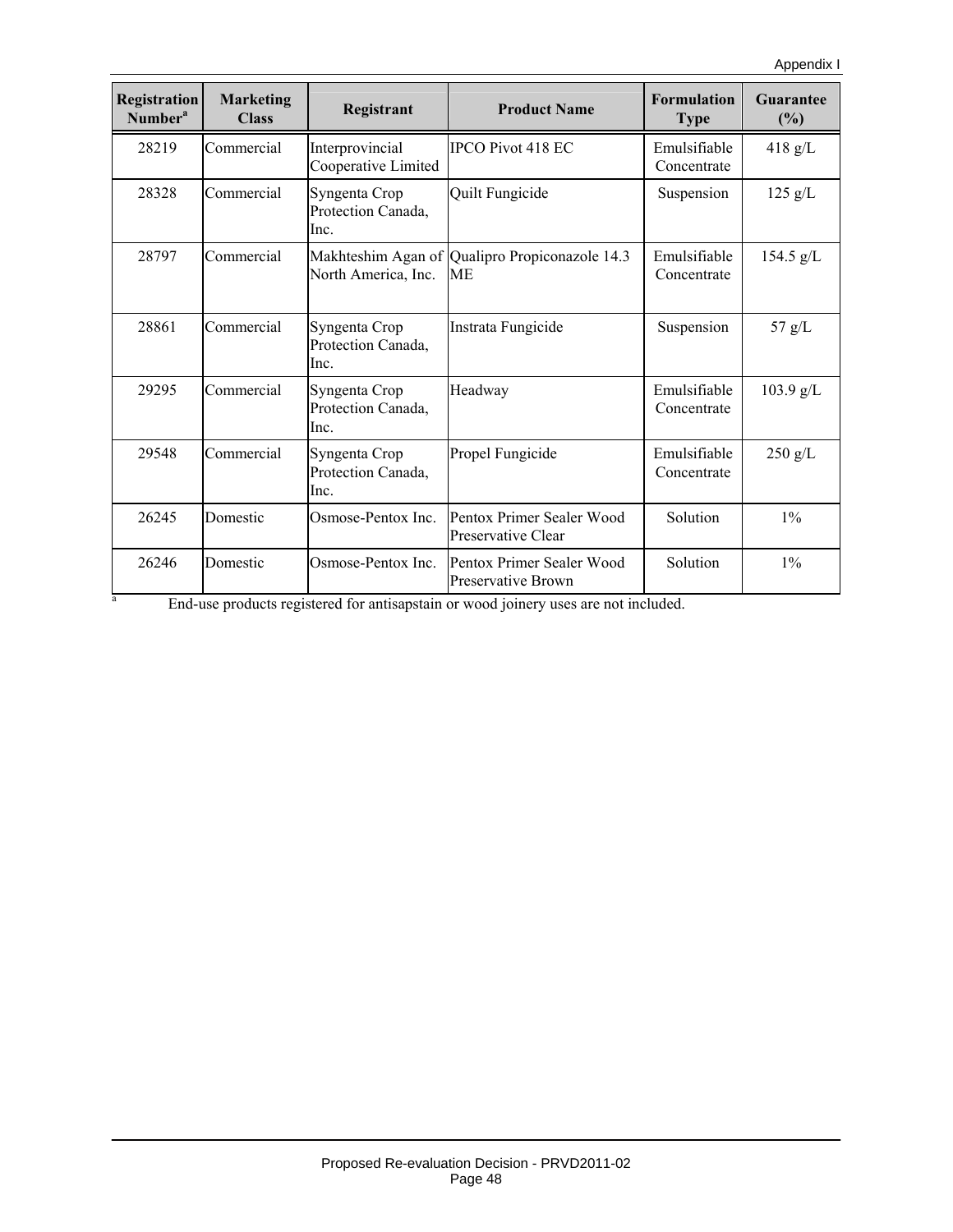## **Appendix II Toxicological Endpoints for Propiconazole Health Risk Assessments**

| <b>Exposure Scenario</b>                                                                                                                                                | <b>Dose</b><br>(mg/kg bw/day) | <b>Study</b>                                   | <b>Endpoint</b>                                                                                                          | $\mathbf{CAF}^1$ or<br><b>Target</b><br>MOE <sup>2</sup> |  |  |  |  |  |
|-------------------------------------------------------------------------------------------------------------------------------------------------------------------------|-------------------------------|------------------------------------------------|--------------------------------------------------------------------------------------------------------------------------|----------------------------------------------------------|--|--|--|--|--|
| <b>Acute Dietary</b><br>(General population                                                                                                                             | $NOAEL = 30$                  | Acute neurotoxicity<br>in rats                 | clinical signs                                                                                                           | 100                                                      |  |  |  |  |  |
| including infants and<br>children)                                                                                                                                      |                               |                                                | $ARfD = 0.3$ mg/kg bw                                                                                                    |                                                          |  |  |  |  |  |
| <b>Acute Dietary</b><br>(Females 13-49)                                                                                                                                 | $NOAEL = 30$                  | Developmental<br>toxicity in rats              | malformations in<br>absence of maternal<br>toxicity                                                                      | 1000                                                     |  |  |  |  |  |
|                                                                                                                                                                         | $ARfD = 0.03$ mg/kg bw        |                                                |                                                                                                                          |                                                          |  |  |  |  |  |
| Chronic Dietary<br>(all populations)                                                                                                                                    | $NOAEL = 30$                  | Developmental<br>toxicity in rats              | malformations in<br>absence of maternal<br>toxicity                                                                      | 1000                                                     |  |  |  |  |  |
|                                                                                                                                                                         | $ADI = 0.03$ mg/kg bw/day     |                                                |                                                                                                                          |                                                          |  |  |  |  |  |
| Acute<br>incidental oral (toddlers)                                                                                                                                     | $NOAEL = 30$                  | Acute neurotoxicity<br>in rats                 | clinical signs                                                                                                           | 100                                                      |  |  |  |  |  |
| Acute dermal (children,<br>$\leq$ 12 years)                                                                                                                             | $NOAEL = 30$                  | Acute neurotoxicity<br>in rats                 | clinical signs                                                                                                           | 100                                                      |  |  |  |  |  |
| Short-term to<br>intermediate-term<br>dermal (youth, 10-12<br>years)                                                                                                    | $NOAEL = 8$                   | 2-generation<br>reproductive toxicity<br>study | decreased pup body<br>weight and endocrine-<br>related effects in<br>offspring at a similar<br>dose in published studies | 100                                                      |  |  |  |  |  |
| Acute, short-term,<br>Intermediate-term and<br>long-term dermal and<br>inhalation (adults)<br>(1 day)<br>$(1 - 30 \text{ days})$<br>$(1 - 6$ months)<br>$($ > 6 months) | $NOAEL = 30$                  | Developmental<br>toxicity in rats              | malformations in<br>absence of maternal<br>toxicity                                                                      | 1000                                                     |  |  |  |  |  |
| 29% Dermal Absorption Factor based on rat<br>dermal absorption study                                                                                                    |                               |                                                | 100% Inhalation Absorption Rate                                                                                          |                                                          |  |  |  |  |  |

NOAEL, no observed adverse effect level; ARfD, acute reference dose; ADI, acceptable daily intake.<br>  $^{1}$  CAF, composite assessment factor for use in dietary scenarios;<br>  $^{2}$  MOE refers to the target margin of exposure f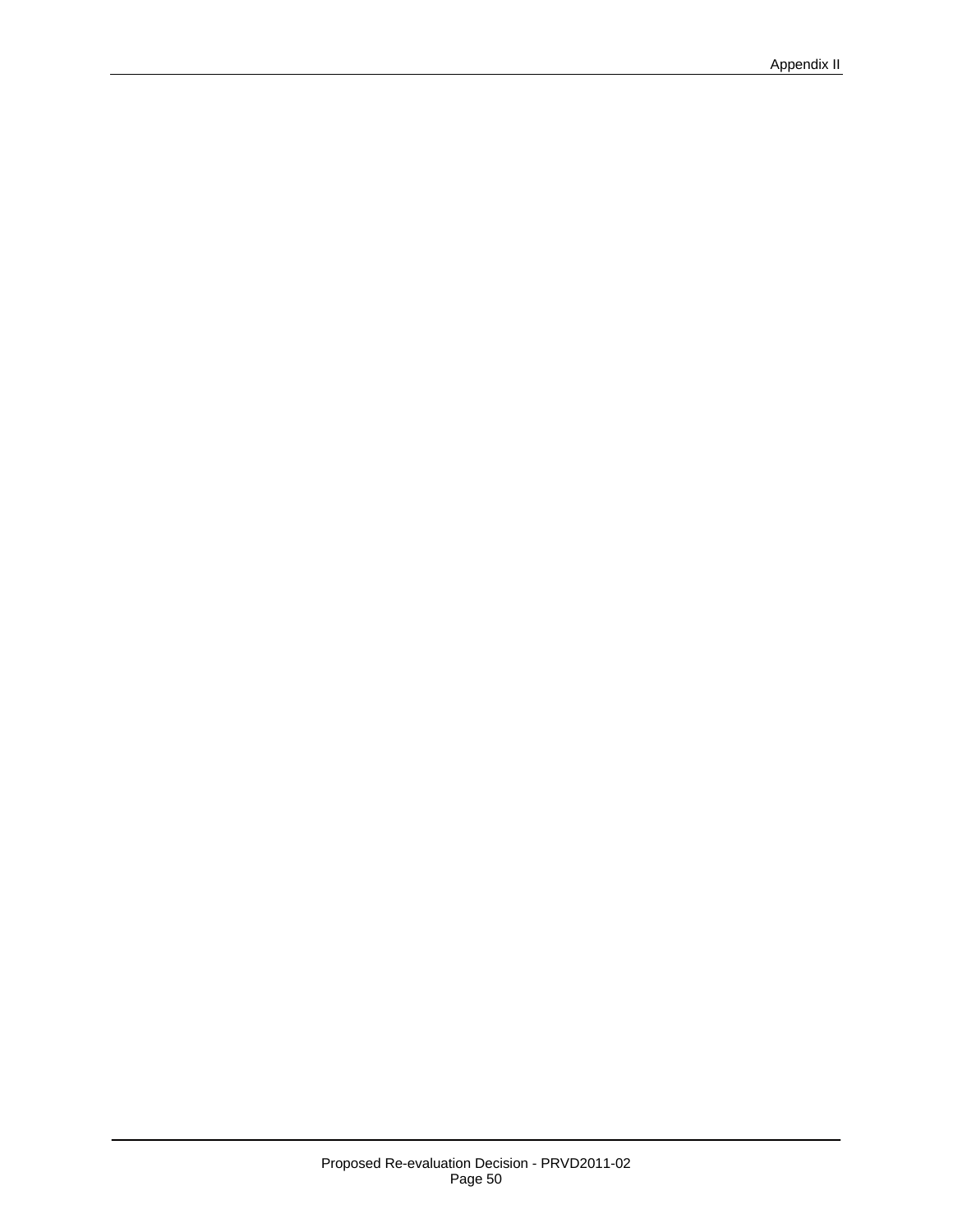# **Appendix III Occupational and Non-Occupational PMRA Risk Assessments for Propiconazole**

### **Table 1 Short-/Intermediate-Term Dermal and Inhalation Mixer/Loader/Applicator (M/L/A) Exposure Estimates and Margins of Exposure (MOEs).**

| <b>Exposure Scenario</b>              | PPE <sup>a</sup>                                     | <b>Unit Exposure</b><br>$(mg/kg ai)^b$ |                   | Area<br><b>Treated per</b>       | <b>Maximum</b><br><b>Application Rate</b> |                     | <b>Daily Exposure</b><br>(mg/kg bw/day) |              | MOES <sup>g</sup><br>(Target of 1000) |                   |                    |
|---------------------------------------|------------------------------------------------------|----------------------------------------|-------------------|----------------------------------|-------------------------------------------|---------------------|-----------------------------------------|--------------|---------------------------------------|-------------------|--------------------|
|                                       |                                                      | <b>Dermal</b>                          | <b>Inhalation</b> | Day<br>$(ha$ or $L$ <sup>c</sup> | $(kg a.i./ha)^d$                          | Dermal <sup>e</sup> | Inhalation                              | <b>Total</b> | <b>Dermal</b>                         | <b>Inhalation</b> | Total <sup>h</sup> |
| <b>Aerial Equipment</b>               |                                                      |                                        |                   |                                  |                                           |                     |                                         |              |                                       |                   |                    |
| Agricultural -open<br>M/L liquid      | single layer<br>plus gloves                          | 0.051                                  | 0.0016            | 400                              | 0.19                                      | $1.61E-2$           | $1.74E-3$                               | 1.78E-2      | 1863                                  | 17241             | 1685               |
| Agricultural -<br>applicator liquid   | single layer, no<br>gloves                           | 0.0096                                 | 0.00007           | 400                              | 0.19                                      | $3.02E - 3$         | 7.60E-5                                 | 3.10E-3      | 9934                                  | 394737            | 9677               |
| Forestry - open M/L<br>liquid         | single layer<br>plus gloves                          | 0.051                                  | 0.0016            | 536                              | 0.125                                     | $1.42E - 2$         | 1.54E-3                                 | 1.57E-2      | 2113                                  | 19481             | 1911               |
| Forestry - applicator<br>liquid       | single layer, no<br>gloves                           | 0.0096                                 | 0.00007           | 536                              | 0.125                                     | 2.66E-3             | 6.70E-5                                 | 2.73E-3      | 11278                                 | 447761            | 10989              |
| <b>Airblast Equipment</b>             |                                                      |                                        |                   |                                  |                                           |                     |                                         |              |                                       |                   |                    |
| Orchard - open M/L<br>liquid          | single layer,<br>gloves                              | 0.051                                  | 0.0016            | 20                               | $0.055^{\rm i}$                           | $2.32E - 4$         | $2.51E-5$                               | 2.58E-4      | 129310                                | 1195219           | 116279             |
| Orchard - applicator<br>open cab      | single layer, no<br>gloves                           | 0.828                                  | 0.0058            | $20\,$                           | $0.055^{\rm i}$                           | 3.77E-3             | 9.11E-5                                 | 3.86E-3      | 7958                                  | 329308            | 7772               |
| Orchard - combined<br>M/L/A           | single layer,<br>gloves $(M/L)$ +<br>no gloves $(A)$ | 0.879                                  | 0.0074            | 20                               | $0.055^{\rm i}$                           | $4.01E-3$           | 1.16E-4                                 | $4.12E-3$    | 7481                                  | 258621            | 7282               |
| Agricultural - open<br>M/L liquid     | single layer,<br>gloves                              | 0.051                                  | 0.0016            | 20                               | $0.125^{i}$                               | 5.28E-4             | 5.71E-5                                 | 5.85E-4      | 56818                                 | 525394            | 51282              |
| Agricultural -<br>applicator open cab | single layer, no<br>gloves                           | 0.828                                  | 0.0058            | 20                               | $0.125^{i}$                               | 8.58E-3             | 2.07E-4                                 | 8.78E-3      | 3497                                  | 144928            | 3417               |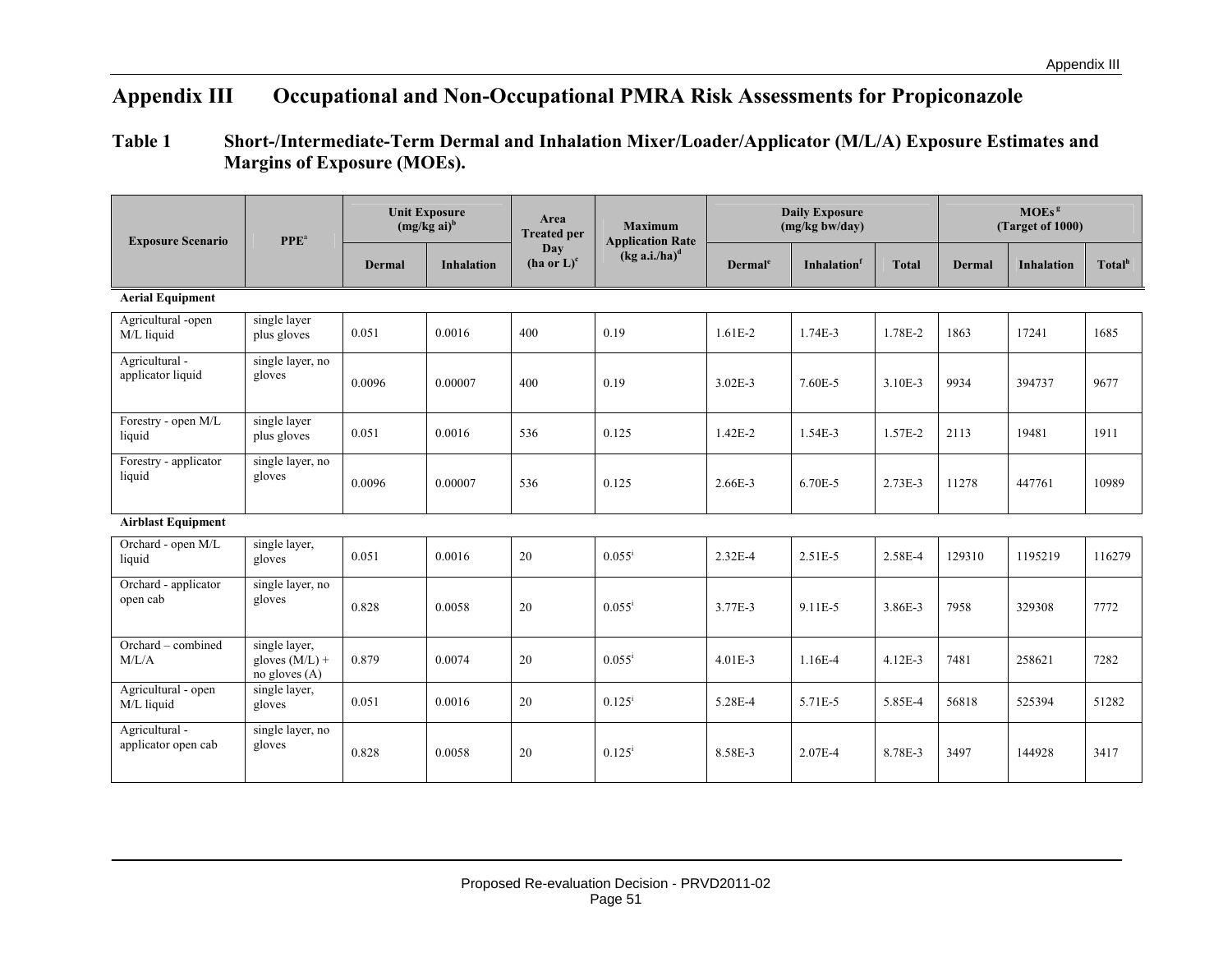| <b>Exposure Scenario</b>                             |                                                 | PPE <sup>a</sup>                                                       | <b>Unit Exposure</b><br>$(mg/kg ai)^b$ |                   | Area<br><b>Treated per</b>    | <b>Maximum</b><br><b>Application Rate</b> | <b>Daily Exposure</b><br>(mg/kg bw/day) |             |              | MOEs <sup>g</sup><br>(Target of 1000) |                   |                    |
|------------------------------------------------------|-------------------------------------------------|------------------------------------------------------------------------|----------------------------------------|-------------------|-------------------------------|-------------------------------------------|-----------------------------------------|-------------|--------------|---------------------------------------|-------------------|--------------------|
|                                                      |                                                 |                                                                        | <b>Dermal</b>                          | <b>Inhalation</b> | Day<br>$(ha \text{ or } L)^c$ | $(kg a.i/ha)^d$                           | Dermal <sup>e</sup>                     | Inhalationf | <b>Total</b> | <b>Dermal</b>                         | <b>Inhalation</b> | Total <sup>h</sup> |
| $Agricultural -$<br>combined M/L/A                   |                                                 | single layer,<br>gloves $(M/L)$ +<br>no gloves $(A)$                   | 0.879                                  | 0.0074            | 20                            | $0.125^{i}$                               | 9.10E-3                                 | 2.64E-4     | 9.37E-3      | 3297                                  | 113636            | 3202               |
|                                                      | <b>Groundboom Equipment</b>                     |                                                                        |                                        |                   |                               |                                           |                                         |             |              |                                       |                   |                    |
| Turf - open M/L liquid                               |                                                 | single layer,<br>gloves                                                | 0.051                                  | 0.0016            | 30 <sup>j</sup>               | 3.2                                       | $2.03E-2$                               | 2.19E-3     | 2.25E-2      | 1478                                  | 13699             | 1333               |
|                                                      |                                                 | coveralls over<br>single layer,<br>gloves                              | 0.033                                  | 0.0016            | 30 <sup>j</sup>               | 3.2                                       | $1.31E - 2$                             | 2.19E-3     | 1.53E-2      | 2290                                  | 13699             | 1961               |
| Turf - applicator open<br>cab                        |                                                 | single layer, no<br>gloves                                             | 0.033                                  | 0.00096           | 30 <sup>j</sup>               | 3.2                                       | $1.31E - 2$                             | $1.32E-3$   | $1.44E - 2$  | 2290                                  | 22727             | 2083               |
| $Turf -$<br>combined<br>M/L/A                        | 48 kg a.i<br>handled                            | single layer,<br>gloves $(M/L)$ +<br>no gloves (A)                     | 0.084                                  | 0.0026            | 30                            | 1.6                                       | $1.67E - 2$                             | 1.76E-3     | 1.85E-2      | 1796                                  | 17045             | 1622               |
|                                                      | 78 kg a.i<br>handled                            | single layer,<br>gloves $(M/L)$ +<br>no gloves (A)                     | 0.084                                  | 0.0026            | 30                            | 2.6                                       | $2.71E-2$                               | 2.85E-3     | 3.00E-2      | 1107                                  | 10526             | 1000               |
|                                                      | 96 kg a.i<br>handled<br>(e.g.<br>snow<br>mould) | single layer,<br>gloves $(M/L)$ +<br>no gloves (A)                     | 0.084                                  | 0.0026            | 30                            | 3.2                                       | $3.34E - 2$                             | $3.51E-3$   | 3.69E-2      | 898                                   | 8547              | 813                |
|                                                      | 96 kg a.i<br>handled<br>(e.g.<br>snow<br>mould) | Coveralls over<br>single layer,<br>gloves $(M/L)$ +<br>no gloves $(A)$ | 0.066                                  | 0.0026            | 30                            | 3.2                                       | $2.62E - 2$                             | 3.51E-3     | 2.98E-2      | 1145                                  | 8547              | 1007               |
| Custom - large field<br>crops - open M/L<br>liquid   |                                                 | single layer,<br>gloves                                                | 0.051                                  | 0.0016            | 360                           | 0.19                                      | 1.45E-2                                 | 1.56E-3     | 1.60E-2      | 2069                                  | 19231             | 1875               |
| Custom-large field<br>crops - applicator open<br>cab |                                                 | single layer, no<br>gloves                                             | 0.033                                  | 0.00096           | 360                           | 0.19                                      | 9.35E-3                                 | 9.38E-4     | $1.03E - 2$  | 3209                                  | 31983             | 2913               |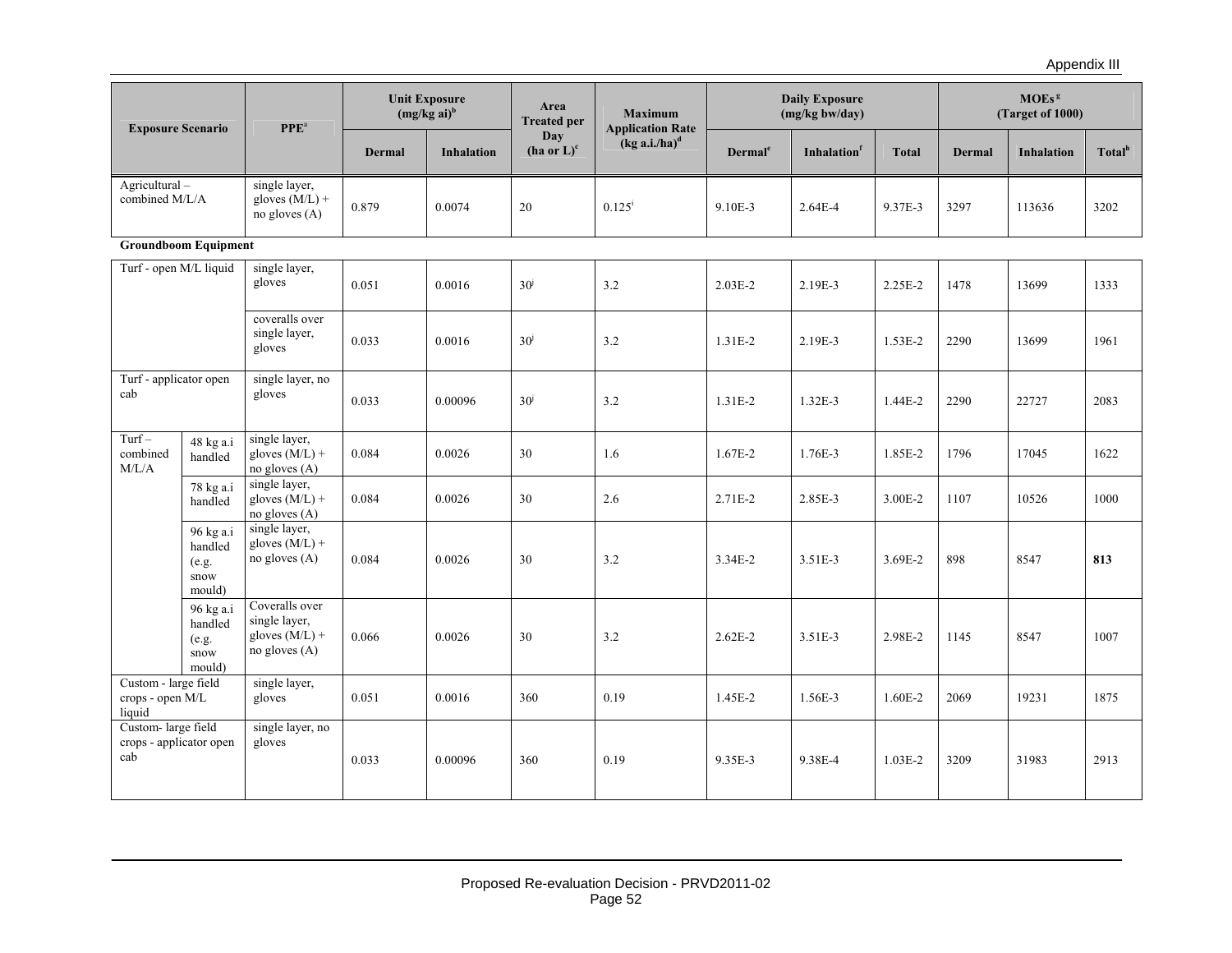| <b>Exposure Scenario</b>                                  | <b>PPE</b> <sup>a</sup>                                            | <b>Unit Exposure</b><br>$(mg/kg ai)^b$ |                   | Area<br><b>Treated per</b>       | <b>Maximum</b><br><b>Application Rate</b> | <b>Daily Exposure</b><br>(mg/kg bw/day) |             |              | MOEs <sup>s</sup><br>(Target of 1000) |                   |                    |
|-----------------------------------------------------------|--------------------------------------------------------------------|----------------------------------------|-------------------|----------------------------------|-------------------------------------------|-----------------------------------------|-------------|--------------|---------------------------------------|-------------------|--------------------|
|                                                           |                                                                    | <b>Dermal</b>                          | <b>Inhalation</b> | Day<br>$(ha$ or $L$ <sup>c</sup> | $(kg a.i/ha)^d$                           | Dermal <sup>e</sup>                     | Inhalationf | <b>Total</b> | Dermal                                | <b>Inhalation</b> | Total <sup>h</sup> |
| Custom-large field<br>crops - combined<br>M/L/A           | single layer,<br>gloves $(M/L)$ +<br>no gloves (A)                 | 0.084                                  | 0.00256           | 360                              | 0.19                                      | 2.38E-2                                 | 2.50E-3     | $2.63E - 2$  | 1261                                  | 12000             | 1141               |
| <b>Handheld Equipment</b>                                 |                                                                    |                                        |                   |                                  |                                           |                                         |             |              |                                       |                   |                    |
| Turf-backpack, low<br>pressure, open, liquid<br>M/L/A     | single layer,<br>gloves                                            | 5.445                                  | 0.0621            | 0.4                              | 3.2                                       | 2.89E-2                                 | 1.14E-3     | 3.00E-2      | 1038                                  | 26316             | 1000               |
| Turf - low pressure<br>handwand, open liquid<br>M/L/A     | single layer,<br>gloves                                            | 0.943                                  | 0.0621            | 0.4                              | 3.2                                       | 5.00E-3                                 | 1.14E-3     | $6.14E-3$    | 6000                                  | 26316             | 4886               |
| Turf - low pressure turf<br>gun (ORETF)                   | single layer,<br>gloves                                            | 0.785                                  | 0.004             | $\overline{2}$                   | 3.2                                       | 2.08E-2                                 | 3.66E-4     | $2.12E-2$    | 1442                                  | 81967             | 1415               |
| Orchard - high pressure<br>handwand liquid<br>M/L/A       | single layer,<br>gloves                                            | 5.585                                  | 0.151             | 3800L                            | 0.000055 kg a.i./L                        | 4.84E-3                                 | $4.51E - 4$ | 5.29E-3      | 6198                                  | 66519             | 5671               |
| Orchard - backpack,<br>low pressure liquid<br>M/L/A       | single layer,<br>gloves                                            | 5.445                                  | 0.0621            | 150 L                            | 0.000055 kg a.i./L                        | 1.86E-4                                 | $7.32E - 6$ | 1.93E-4      | 161290                                | 4098361           | 155440             |
| Mushroom house -<br>high pressure<br>handwand open liquid | single layer,<br>gloves                                            | 5.585                                  | 0.151             | 3800L                            | $0.0015$ kg a.i./L                        | $1.32E-1$                               | $1.23E-2$   | $1.44E-1$    | 227                                   | 2439              | 208                |
| M/L/A                                                     | coveralls over<br>single layer,<br>gloves                          | 2.453                                  | 0.151             | 3800L                            | $0.0015$ kg a.i./L                        | 5.79E-2                                 | $1.23E - 2$ | $7.02E - 2$  | 518                                   | 2439              | 427                |
|                                                           | chemical<br>resistant<br>coveralls over<br>single layer,<br>gloves | 1.827                                  | 0.151             | 3800L                            | $0.0015$ kg a.i./L                        | 4.31E-2                                 | $1.23E - 2$ | 5.54E-2      | 696                                   | 2439              | 542                |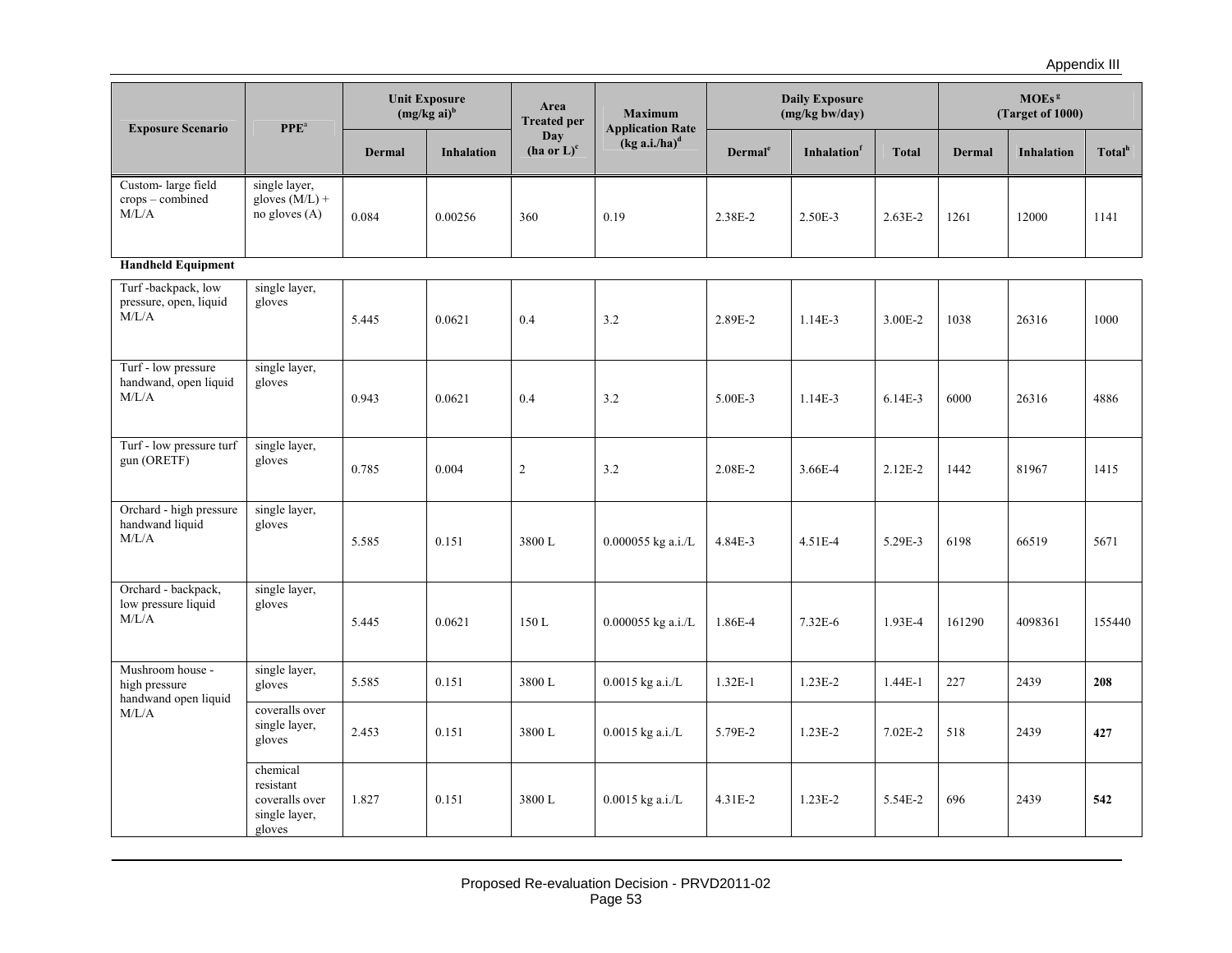| <b>Exposure Scenario</b>                                       | $PPEa$                  | <b>Unit Exposure</b><br>$(mg/kg\text{ ai})^b$ |                   | Area<br><b>Treated per</b>    | <b>Maximum</b><br><b>Application Rate</b> | <b>Daily Exposure</b><br>(mg/kg bw/day) |                   |              | MOEs <sup>g</sup><br>(Target of 1000) |                   |                    |
|----------------------------------------------------------------|-------------------------|-----------------------------------------------|-------------------|-------------------------------|-------------------------------------------|-----------------------------------------|-------------------|--------------|---------------------------------------|-------------------|--------------------|
|                                                                |                         | Dermal                                        | <b>Inhalation</b> | Day<br>$(ha \text{ or } L)^c$ | $(kg a.i/ha)^d$                           | Dermal <sup>e</sup>                     | <b>Inhalation</b> | <b>Total</b> | Dermal                                | <b>Inhalation</b> | Total <sup>h</sup> |
| Mushroom house - low<br>pressure handwand<br>open liquid M/L/A | single layer,<br>gloves | 0.943                                         | 0.0621            | 380 L                         | $0.0015$ kg a.i./L                        | $2.23E-3$                               | 5.06E-4           | $2.73E-3$    | 13453                                 | 59289             | 10989              |

<sup>a</sup> Personal Protective Equipment; M/L, mixer/loader; A, applicator

 $b$  Based on assumptions from the Canadian PHED, Version 1.1.

 $\frac{c}{d}$  Based on PMRA default assumptions

Maximum registered single application rates in kilogram active ingredient per hectare (kg a.i./ha) unless otherwise specified as kilograms of active ingredient per litre (kg a.i./L)

<sup>e</sup> Where dermal exposure mg/kg-bw/day = (unit exposure × DA × area treated × rate)/70 kg body weight (bw). Dermal Absorption (DA) = 29%

Where inhalation exposure mg/kg-bw/day = (unit exposure  $\times$  area treated  $\times$  rate)/70 kg bw. Inhalation Absorption = 100%

<sup>g</sup> Dermal and inhalation short- and intermediate-term toxicological endpoints based on NOAEL of 30 mg/kg bw/day from the rat developmental toxicity study and a target MOE of 1000.

h Total MOE =  $1/(1/MOE<sub>dermal</sub> + 1/MOE<sub>inhalation</sub>)$ 

i Calculated based on maximum rate for nursery/orchards of 0.055 grams a.i./L  $\times$  1000 L/ha handled = 0.055 kg a.i./ha.<br>Based on registrant submitted use information

Based on registrant-submitted use information .

#### **Table 2 Agricultural and Turf Acute or Short-/Intermediate-Term Dermal Postapplication Occupational and Residential Exposure Estimates and MOEs for Canadian Worst-Case Scenarios, Based on Chemical-Specific Residue Data as Reported in the 2006 RED for Propiconazole.**

| Agricultural/Turf<br><b>Scenario</b>                     | <b>Activity</b>                  | <b>Day</b>       | <b>USEPA</b><br>assessed<br>rate<br>$(\mu g \text{ a.i/cm}^2)$ | <b>USEPA</b><br>DFR/TTR <sup>a</sup><br>$(\mu g/cm^2)$ | <b>Maximum</b><br>Canadian<br>Rate<br>$(\mu$ g a.i./cm <sup>2</sup> ) | Canadian<br>equivalent<br>DFR/TTR <sup>b</sup><br>$(\mu g/cm^2)$ | TC <sup>c</sup><br>(cm <sup>2</sup> /hr) | Dermal<br>exposure<br>$(mg/kg-$<br>$b$ w/day $)^d$ | MOE <sup>e</sup> |  |  |
|----------------------------------------------------------|----------------------------------|------------------|----------------------------------------------------------------|--------------------------------------------------------|-----------------------------------------------------------------------|------------------------------------------------------------------|------------------------------------------|----------------------------------------------------|------------------|--|--|
| <b>Occupational Scenarios (Short-/Intermediate-Term)</b> |                                  |                  |                                                                |                                                        |                                                                       |                                                                  |                                          |                                                    |                  |  |  |
| Field/row crops<br>low/medium                            | Hand harvesting                  | v                | 3.1                                                            | 0.184                                                  | 1.902                                                                 | 0.113                                                            | 2500                                     | 9.35E-3                                            | 3209             |  |  |
| Field/row crops tall<br>(corn)                           | De-tasseling, hand<br>harvesting | $\boldsymbol{0}$ | 1.26                                                           | 0.059                                                  | 1.254                                                                 | 0.059                                                            | 17000                                    | $3.31E-2$                                          | 906              |  |  |
|                                                          |                                  |                  | 1.26                                                           | 0.047                                                  | 1.254                                                                 | 0.053                                                            | 17000                                    | 2.64                                               | 1136             |  |  |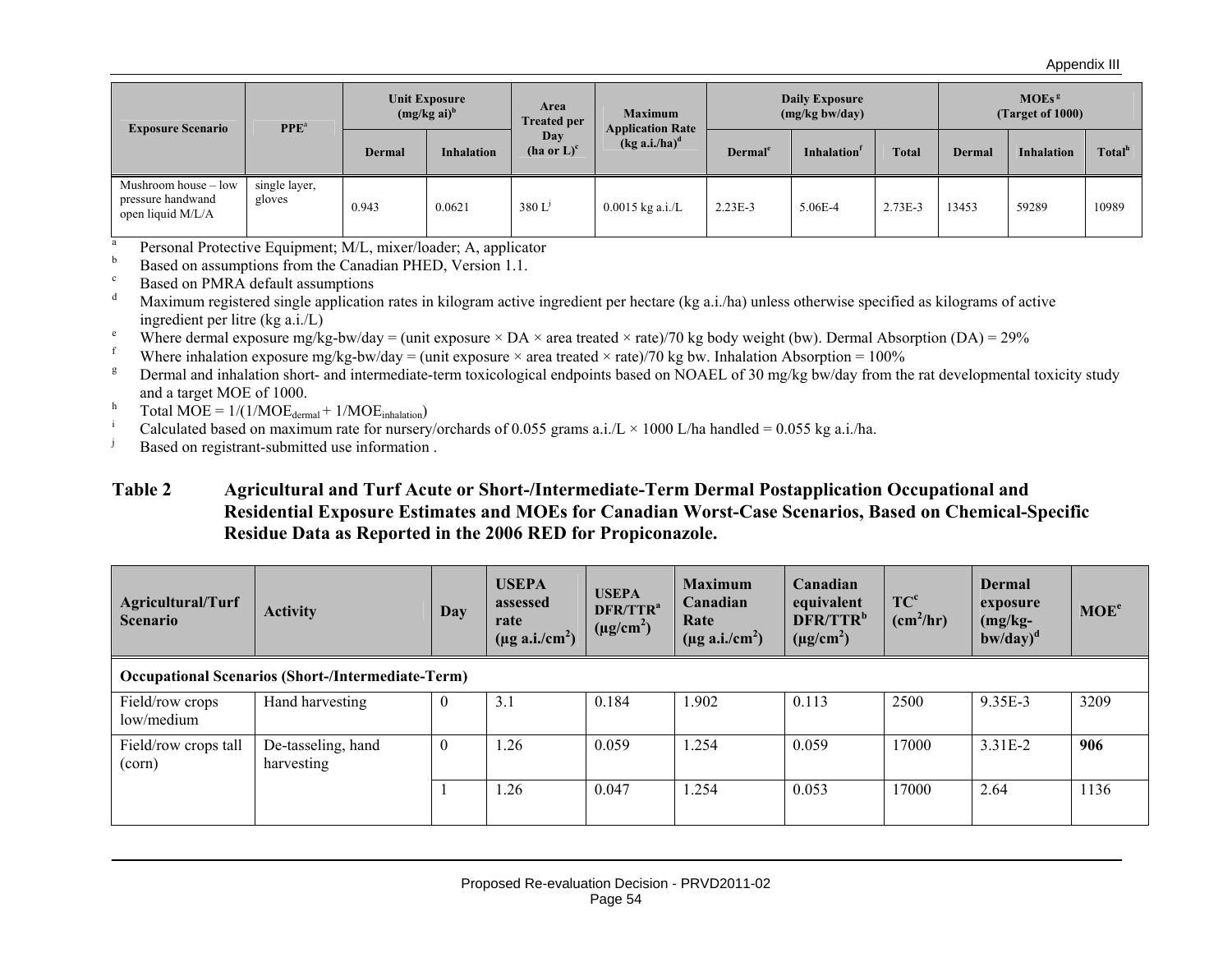Appendix III

| <b>Agricultural/Turf</b><br><b>Scenario</b>                      | <b>Activity</b>                  |                            | <b>Day</b>       | <b>USEPA</b><br>assessed<br>rate<br>$(\mu g \text{ a.i/cm}^2)$ | <b>USEPA</b><br>DFR/TTR <sup>a</sup><br>$(\mu g/cm^2)$ | <b>Maximum</b><br>Canadian<br>Rate<br>$(\mu$ g a.i./cm <sup>2</sup> ) | Canadian<br>equivalent<br>DFR/TTRb<br>$(\mu g/cm^2)$ | TC <sup>c</sup><br>(cm <sup>2</sup> /hr) | <b>Dermal</b><br>exposure<br>$(mg/kg -$<br>$b$ w/day $)^d$ | MOE <sup>e</sup> |
|------------------------------------------------------------------|----------------------------------|----------------------------|------------------|----------------------------------------------------------------|--------------------------------------------------------|-----------------------------------------------------------------------|------------------------------------------------------|------------------------------------------|------------------------------------------------------------|------------------|
| Trees/fruit,<br>deciduous                                        | Hand prunning/thinning           |                            | $\theta$         | 1.26                                                           | 0.254                                                  | 1.254                                                                 | 0.253                                                | 3000                                     | $2.51E-2$                                                  | 1195             |
| Non-bearing<br>blueberry, low                                    | Hand pruning                     |                            | $\overline{0}$   | 1.89                                                           | 0.382                                                  | 1.254                                                                 | 0.253                                                | 1500                                     | $1.26E - 2$                                                | 2381             |
| Highbush blueberry                                               | Hand pruning                     |                            | $\overline{0}$   | 1.89                                                           | 0.382                                                  | 1.254                                                                 | 0.253                                                | 5000                                     | $4.20E - 2$                                                | 714              |
|                                                                  |                                  |                            | $\overline{4}$   | 1.89                                                           | 0.287                                                  | 1.254                                                                 | 0.190                                                | 5000                                     | 3.16E-2                                                    | 949              |
|                                                                  |                                  |                            | 5                | 1.89                                                           | 0.268                                                  | 1.254                                                                 | 0.178                                                | 5000                                     | 2.95E-2                                                    | 1017             |
| Nursery<br>crops/ornamentals                                     | Hand harvesting cut<br>flowers   |                            | $\boldsymbol{0}$ | 4.15                                                           | 0.835                                                  | $0.55$ <sup>f</sup>                                                   | 0.11                                                 | 4000                                     | 1.47E-2                                                    | 2041             |
| Turf - golf courses,<br>sod farms, grasses<br>grown for seed     | Hand-<br>weeding/<br>harvesting. | Snow<br>Mould              | $\theta$         | 20.17                                                          | 0.0106                                                 | 32.24                                                                 | 0.017                                                | 6800                                     | 3.82E-3                                                    | 7853             |
|                                                                  | transplanting                    | Other<br>Fungi             | $\overline{0}$   | 20.17                                                          | 0.0106                                                 | 16.12                                                                 | 0.008                                                | 6800                                     | 1.91E-3                                                    | 15707            |
| <b>Residential Scenarios (Acute or Short-/Intermediate-Term)</b> |                                  |                            |                  |                                                                |                                                        |                                                                       |                                                      |                                          |                                                            |                  |
| Turf - Golf courses<br>Short-                                    | Adult golfers <sup>g</sup>       |                            | $\mathbf{0}$     | 20.17                                                          | 0.0106                                                 | 32.24                                                                 | 0.017                                                | 500                                      | 1.40E-4                                                    | 214286           |
| /Intermediate-term<br>Dermal                                     | $(10-12 \text{ yrs})$            | Youth golfers <sup>g</sup> |                  | 20.17                                                          | 0.0106                                                 | 32.24                                                                 | 0.017                                                | 500                                      | $2.52E-4$                                                  | 31746            |
| Pick-your-own<br>(PYO) Acute                                     | Adults                           |                            | $\overline{3}$   | 1.89                                                           | 0.205                                                  | 1.254                                                                 | 0.136                                                | 1500                                     | 1.69E-3                                                    | 17751            |
| Dermal - Peaches                                                 | Children                         | $>$ 2 yrs                  | $\overline{3}$   | 1.89                                                           | 0.205                                                  | 1.254                                                                 | 0.136                                                | 1034                                     | 2.09E-3                                                    | 14354            |
|                                                                  | up to $12*$                      | $\leq 2$ yrs               | $\overline{3}$   | 1.89                                                           | 0.205                                                  | 1.254                                                                 | 0.136                                                | 534                                      | 2.81E-3                                                    | 10676            |
| Pick-your-own<br>(PYO) Acute                                     | Adults                           |                            | 1                | 1.89                                                           | 0.355                                                  | 1.254                                                                 | 0.236                                                | 1500                                     | 2.93E-3                                                    | 10239            |
| Dermal-                                                          | Children                         | $>$ 2 yrs                  | $\mathbf{1}$     | 1.89                                                           | 0.355                                                  | 1.254                                                                 | 0.236                                                | 1034                                     | $3.62E - 3$                                                | 8287             |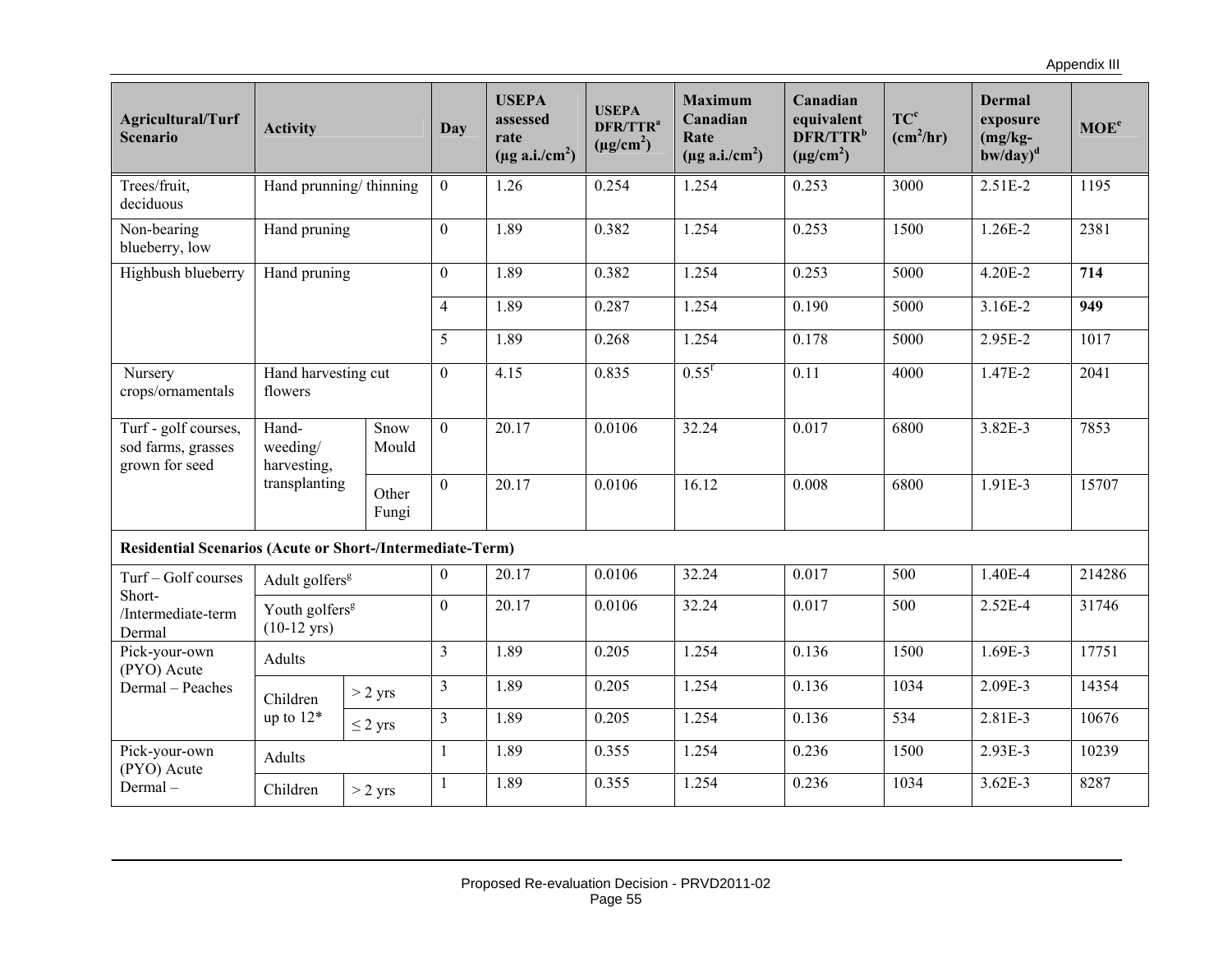Appendix III

| Agricultural/Turf<br><b>Scenario</b> | <b>Activity</b> |              | Day | <b>USEPA</b><br>assessed<br>rate<br>$(\mu g \text{ a.i/cm}^2)$ | <b>USEPA</b><br>DFR/TTR <sup>a</sup><br>$(\mu$ g/cm <sup>2</sup> | <b>Maximum</b><br>Canadian<br>Rate<br>$(\mu g \text{ a.i/cm}^2)$ | Canadian<br>equivalent<br>DFR/TTR <sup>b</sup><br>$(\mu g/cm^2)$ | TC <sup>c</sup><br>$(cm^2/hr)$ | <b>Dermal</b><br>exposure<br>$(mg/kg-$<br>$b$ w/day $)^d$ | MOE <sup>e</sup> |
|--------------------------------------|-----------------|--------------|-----|----------------------------------------------------------------|------------------------------------------------------------------|------------------------------------------------------------------|------------------------------------------------------------------|--------------------------------|-----------------------------------------------------------|------------------|
| Strawberries                         | up to $12*$     | $\leq$ 2 yrs |     | 1.89                                                           | 0.355                                                            | 1.254                                                            | 0.236                                                            | 534                            | 4.86E-3                                                   | 6173             |

<sup>a</sup> DFR, dislodgeable foliar residue; TTR, turf transferrable residue; DFR/TTR values were based on chemical-specific residue data for corn, rice, peaches or turf as reported in the USEPA 2006 RED. The available DFR data were extrapolated for other crops and adjusted for differences in application rates.

b Calculated assuming a linear relationship [e.g. Canadian DFR = (USEPA DFR ÷ USEPA rate) × Canadian rate];

TC, transfer coefficient; Based on USEPA Policy 3.1.

<sup>d</sup> Where Dermal Exposure mg/kg-bw/day = (Canadian DFR/TTR  $\times$  TC  $\times$  8 hrs/day  $\times$  DA)/70 kg body weight (bw). Dermal Absorption (DA) = 29%

e Acute or short- and intermediate-term dermal (adult) toxicological endpoints based on NOAEL of 30 mg/kg bw/day from the rat developmental toxicity study and a target MOE of 1000. Short- to intermediate-term dermal (youth aged 10-12 years) toxicological endpoint based on NOAEL of 8 mg/kg bw/day from the 2-generation reproductive toxicity study and a target MOE of 100. Acute dermal (children up to 12 years old) toxicological endpoint based on NOAEL of 30 mg/kg bw/day from the acute neurotoxicity study and a target MOE of 100

f Calculated based on maximum rate for nursery/orchards of 0.055 g a.i./L  $\times$  1000 L/ha handled (maximum volume for airblast applications to nursery/orchards)

<sup>g</sup> Body weight of 70kg for adults and 39 kg for youths (10-12 year olds, male and female); assuming a duration of 4 hrs/day for golfing activities

The distinction between children  $\leq 2$  years and  $\geq 2$  years old is due to the difference in body weights for children (1-2 years) and youth (10-12 years), which results in different transfer coefficients.

#### **Table 3 Short-/Intermediate-Term Dermal and Inhalation Handler Exposure Estimates and MOEs for the Domestic Ready-to-Use Remedial Wood Preservative.**

| <b>Exposure</b><br><b>Scenario</b> | <b>PPEs</b> <sup>a</sup>                    | <b>Unit Exposure</b><br>$(mg/kg ai)^b$ |                          | Rate<br>Amount<br>(%)<br>handled |      | <b>Daily Exposure</b><br>$(mg/kg-bw/day)$ |                         |              | MOEs <sup>f</sup><br>(Target of 1000) |                   |                    |
|------------------------------------|---------------------------------------------|----------------------------------------|--------------------------|----------------------------------|------|-------------------------------------------|-------------------------|--------------|---------------------------------------|-------------------|--------------------|
|                                    |                                             | Dermal                                 | Inhalatio<br>$\mathbf n$ | $\left(\text{kg}\right)^c$       | a.i. | Dermal <sup>d</sup>                       | Inhalation <sup>e</sup> | <b>Total</b> | <b>Dermal</b>                         | <b>Inhalation</b> | Total <sup>g</sup> |
| <b>Brush-on Application</b>        |                                             |                                        |                          |                                  |      |                                           |                         |              |                                       |                   |                    |
| Residential<br>applicator          | short pants,<br>short sleeves,<br>no gloves | 513.37                                 | 0.741                    | 6.7                              |      | $1.42E-1$                                 | 7.09E-4                 | $1.43E-1$    | 211                                   | 42313             | 210                |
|                                    | long pants,<br>long sleeves,<br>no gloves   | 399.65                                 | 0.741                    | 6.7                              |      | $1.11E-1$                                 | 7.09E-4                 | $1.12E-1$    | 270                                   | 42313             | 268                |
|                                    | short pants,<br>short sleeves.              | 166.14                                 | 0.741                    | 6.7                              |      | $4.61E-2$                                 | 7.09E-4                 | 4.68E-2      | 651                                   | 42313             | 641                |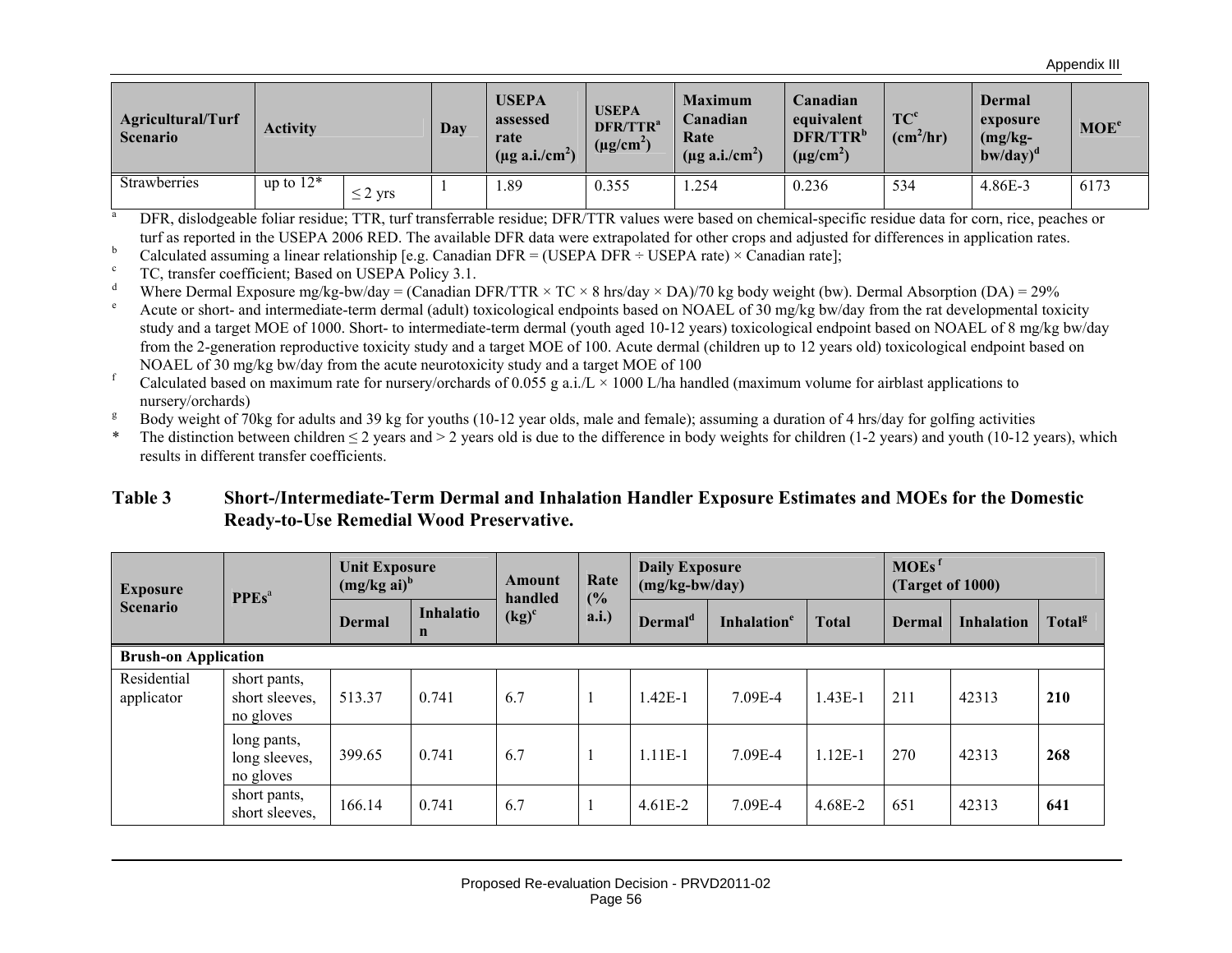| <b>Exposure</b><br><b>Scenario</b> | <b>PPEs</b> <sup>a</sup> | <b>Unit Exposure</b><br>$(mg/kg\text{ ai})^b$ |                | Amount                                | Rate<br>(%) | <b>Daily Exposure</b><br>$(mg/kg-bw/day)$ |                         | MOEs <sup>f</sup><br>(Target of 1000) |        |                   |                    |
|------------------------------------|--------------------------|-----------------------------------------------|----------------|---------------------------------------|-------------|-------------------------------------------|-------------------------|---------------------------------------|--------|-------------------|--------------------|
|                                    |                          | Dermal                                        | Inhalatio<br>n | handled<br>$\left(\text{kg}\right)^c$ | a.i.)       | Dermal <sup>d</sup>                       | Inhalation <sup>e</sup> | <b>Total</b>                          | Dermal | <b>Inhalation</b> | Total <sup>g</sup> |
|                                    | gloves                   |                                               |                |                                       |             |                                           |                         |                                       |        |                   |                    |

 $\frac{a}{b}$  Personal Protective Equipment

b Based on assumptions from the Canadian PHED, Version 1.1.

Extending 7.6L handled  $\times$  0.88 kg/L (density of a.i. in paint)<br>Where dermal exposure makes by down- (unit exposure  $\times$  D)

Where dermal exposure mg/kg-bw/day = (unit exposure  $\times$  DA  $\times$  amount handled  $\times$  rate)/70 kg body weight (bw). Dermal Absorption (DA) = 29%

<sup>e</sup> Where inhalation exposure mg/kg-bw/day = (unit exposure × amount handled × rate)/70 kg bw. Inhalation Absorption = 100%<br>From all only inhalation about and intermediate term toxicological ordinaints head on NOAEL of 20

Dermal and inhalation short- and intermediate-term toxicological endpoints based on NOAEL of 30 mg/kg bw/day from the rat developmental toxicity study and a target MOE of 1000.

<sup>g</sup> Total MOE =  $1/(1/MOE_{\text{dermal}} + 1/MOE_{\text{inhalation}})$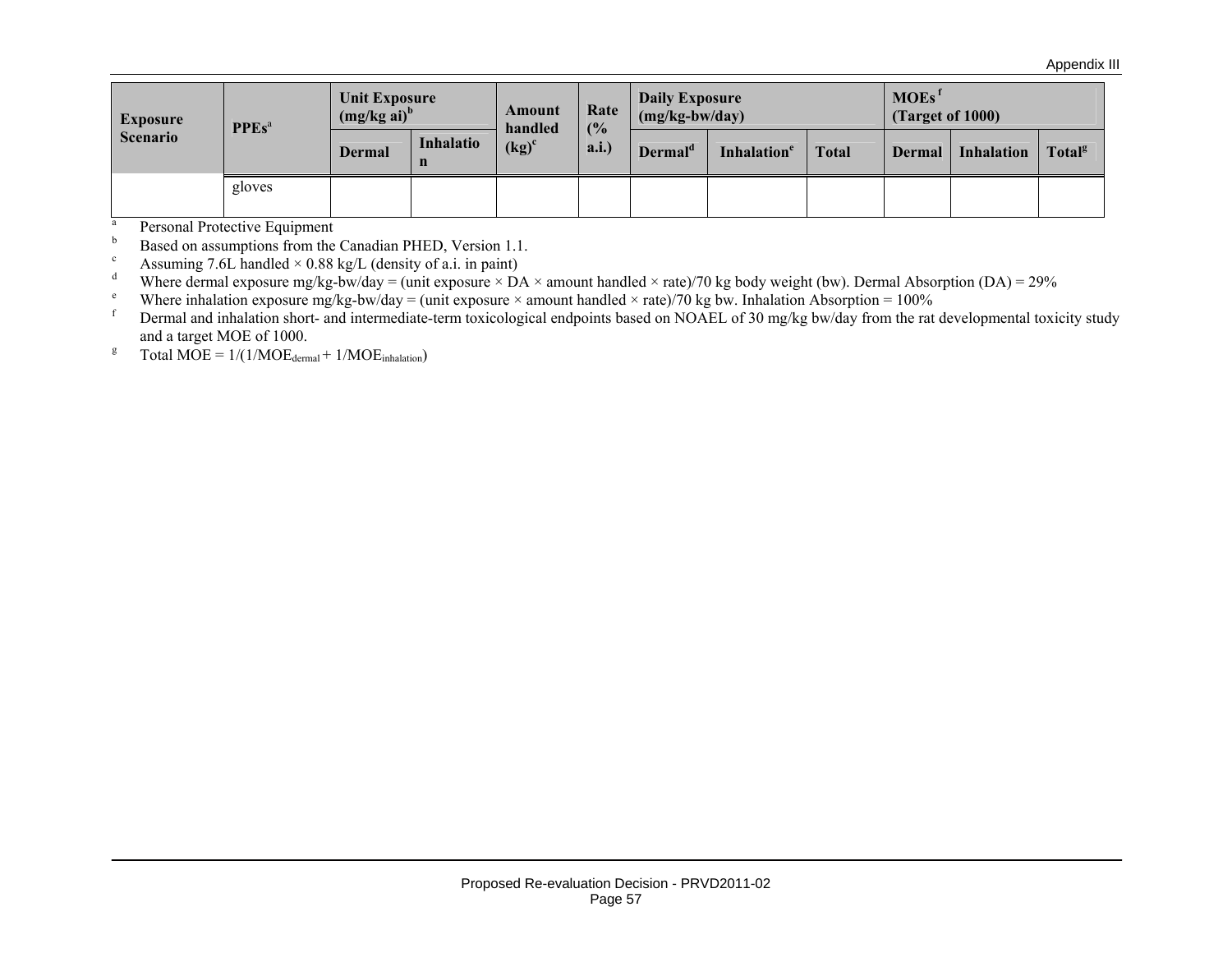#### **Table 4 Acute and Chronic Dietary Exposure and Risk Estimates of Propiconazole (Worst-Case Scenarios).**

|                         | <b>Acute Dietary (95<sup>th</sup> Percentile)<sup>a</sup></b> |        | <b>Chronic Dietary</b> <sup>b</sup>  |                        |                                                   |  |
|-------------------------|---------------------------------------------------------------|--------|--------------------------------------|------------------------|---------------------------------------------------|--|
| Subpopulation           | <b>Exposure</b><br>(mg/kg bw/day)                             | % ARfD | <b>Exposure</b><br>$(mg/kg)$ bw/day) | $\%ADI$<br>(food only) | %ADI<br>$\left( \text{food plus water} \right)^c$ |  |
| Children 1-2 years old  | 0.033602                                                      | 11.2   | 0.010915                             | 36.4                   | 46.4                                              |  |
| Females 13-49 years old | 0.0114                                                        | 38.0   |                                      |                        |                                                   |  |

<sup>a</sup> Acute Reference Dose (ARfD) of 0.3 mg/kg bw/day for the general population including infants and children, and 0.03 mg/kg bw/day for females aged 13-9.

 $b$  Acceptable Daily Intake (ADI) of 0.03 mg/kg bw/day for all populations.

 $\degree$  10% was added to the potential daily intake from food only, to account for exposure to propiconazole residues in drinking water.

#### **Table 5 Aggregate Risk Assessments for Golfers.**

| <b>Subpopulation</b> | Chronic dietary<br>Exposure $-95^{\text{th}}$<br>percentile<br>$(mg/kg$ bw/d) <sup>a</sup> | <b>Chronic dietary</b><br>$MOE^b$ | <b>Short-/Intermediate-term</b><br>dermal exposure - golf<br>$(mg/kg$ bw/day) <sup>c</sup> | Golf dermal MOE <sup>c</sup> | <b>Golf Aggregate</b><br>MOE <sup>d</sup> |
|----------------------|--------------------------------------------------------------------------------------------|-----------------------------------|--------------------------------------------------------------------------------------------|------------------------------|-------------------------------------------|
| Adult (18-75)        | 3.77E-3                                                                                    | 7958                              | $.40E-4$                                                                                   | 214286                       | 7673                                      |
| Females (13-49)      | 3.36E-3                                                                                    | 8929                              | .40E-4                                                                                     | 214286                       | 8571                                      |
| Youth $(10-12)$      | $6.14E-3$                                                                                  | 4886                              | $2.52E-4$                                                                                  | 31746                        | 4234                                      |

<sup>a</sup> Chronic dietary (food and drinking water) exposure derived using DEEM-FCID modeling. To account for drinking water, 10% was added to the chronic dietary (food only) exposure value.

<sup>b</sup> Chronic dietary (all populations) toxicological endpoint based on NOAEL of 30 mg/kg bw/day from the rat developmental toxicity study and a CAF of 1000.

<sup>c</sup> From postapplication Turf-golf course assessments, Table 2 Appendix III.

Golf Aggregate MOE =  $1/(1/MOE_{CHRONIC\ DIETARY} + 1/MOE_{GOLF\ DERMAL})$ . Short-/intermediate-term aggregate toxicological endpoint (adults) based on a NOAEL of 30 mg/kg bw/day from the rat developmental toxicity study and a target MOE of 1000. Short-/intermediate-term aggregate toxicological endpoint (youth 10-12 years old) based on a NOAEL of 8 mg/kg bw/day from the 2-generation reproductive toxicity study and a target MOE of 100.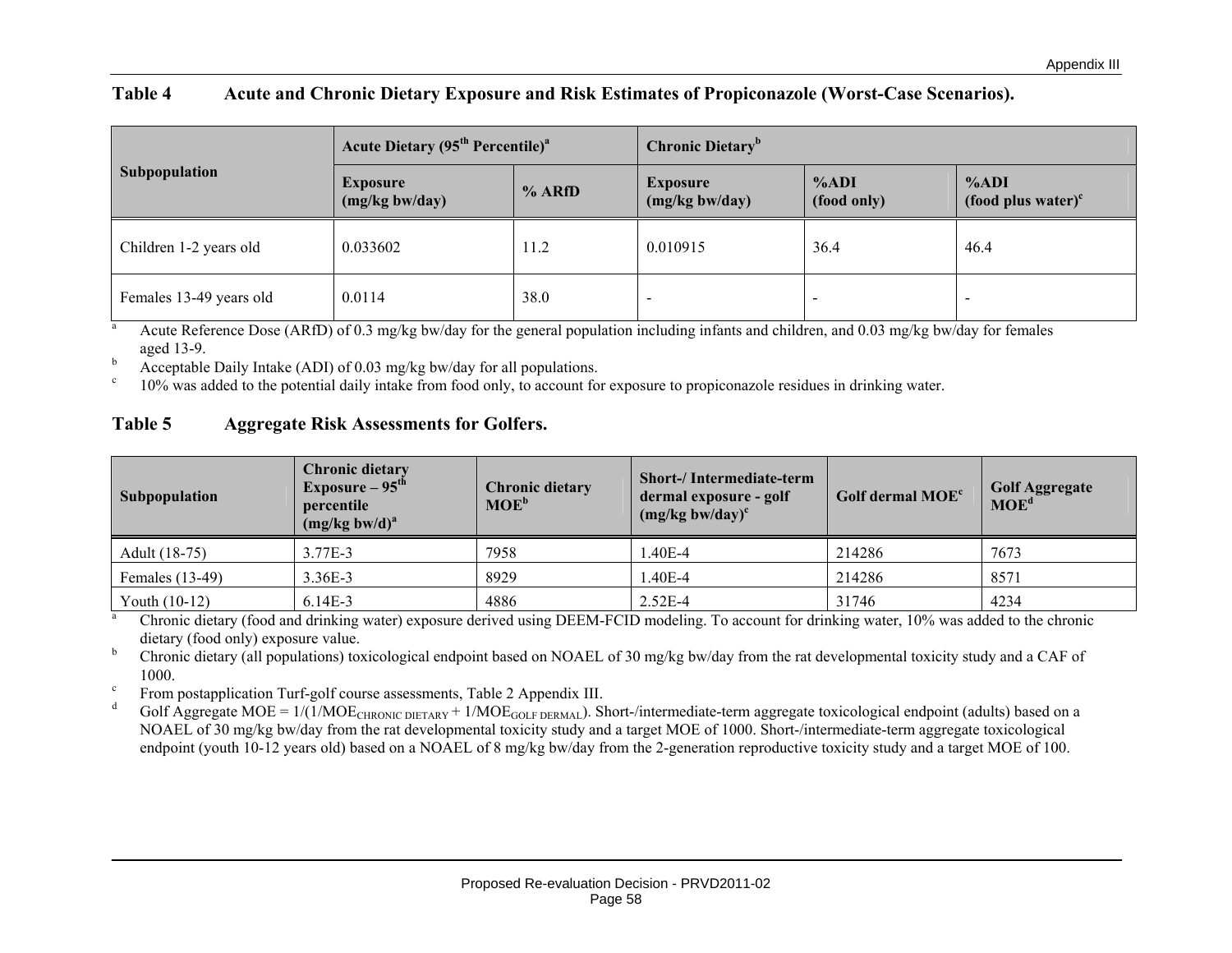#### **Table 6 Aggregate Risk Assessments for PYO Operations (strawberries chosen as the representative worst-case scenario).**

| Subpopulation   |              | <b>Acute dietary</b><br>exposure -<br>strawberries<br>99.9th<br>percentile<br>(mg/kg)<br>$b$ w/d $)^a$ | Acute<br>dietary<br>MOE <sup>b</sup> | Acute dermal<br>exposure -<br>strawberries<br>(mg/kg)<br>$b$ w/day $)^c$ | Acute<br>dermal<br>MOE <sup>c</sup> | <b>Acute incidental</b><br>oral toddler<br>hand-to-mouth<br>exposure (mg/kg)<br>$b$ w/day $)^d$ | Hand-<br>$\mathbf{t}$<br>mouth<br>MOE <sup>e</sup> | <b>Acute incidental</b><br>oral toddler soil<br>ingestion exposure<br>$(mg/kg$ bw/day) <sup>d</sup> | <b>Soil</b><br>ingestion<br>MOE <sup>e</sup> | <b>PYO</b><br>Aggregate<br>MOE <sup>f</sup> |
|-----------------|--------------|--------------------------------------------------------------------------------------------------------|--------------------------------------|--------------------------------------------------------------------------|-------------------------------------|-------------------------------------------------------------------------------------------------|----------------------------------------------------|-----------------------------------------------------------------------------------------------------|----------------------------------------------|---------------------------------------------|
| Adult (18-75)   |              | 4.96E-3                                                                                                | 6048                                 | $2.93E-3$                                                                | 10239                               | n/a                                                                                             | n/a                                                | n/a                                                                                                 | n/a                                          | 3802                                        |
| Females (13-49) |              | 6.35E-3                                                                                                | 4724                                 | 2.93E-3                                                                  | 10239                               | n/a                                                                                             | n/a                                                | n/a                                                                                                 | n/a                                          | 3233                                        |
| Children        | $>$ 2 yrs    | 8.86E-3                                                                                                | 3386                                 | $3.62E - 3$                                                              | 8287                                | n/a                                                                                             | n/a                                                | n/a                                                                                                 | n/a                                          | 2404                                        |
| up to $12$      | $\leq$ 2 yrs | 2.28E-2                                                                                                | 1316                                 | 4.86E-3                                                                  | 6173                                | 9.47E-3                                                                                         | 3168                                               | 5.60E-6                                                                                             | $5.36E + 6$                                  | 808                                         |

Aute dietary (food) exposure based on the 99.9<sup>th</sup> percentile exposure estimate calculated using DEEM-FCID modeling and the maximum residue limit of 1.3 ppm for strawberries.

<sup>b</sup> Acute dietary (general population including infants and children) toxicological endpoint based on NOAEL of 30 mg/kg bw/day from the acute neurotoxicity study and a target CAF of 100. Acute dietary toxicological endpoint for females (13-49 years) based on NOAEL of 30 mg/kg bw/day from the rat developmental toxicity study and a target CAF of 1000. Acute dietary MOE = NOAEL ÷ Acute dietary exposure.

<sup>c</sup> From postapplication PYO assessments, Table 2 Appendix III.

 $d$  From postapplication incidental oral assessments, Section 3.2.2.1.

<sup>e</sup> Acute incidental oral (toddlers) toxicological endpoint based on NOAEL of 30 mg/kg bw/day from the acute neurotoxicity study and a target MOE of 100. Incidental oral  $MOE = NOAEL \div hand$ -to-mouth exposure or soil ingestion exposure.

PYO Aggregate MOE = 1/(1/MOE<sub>ACUTE DIETARY</sub> + 1/MOE<sub>ACUTE DERMAL</sub> + 1/MOE<sub>INCIDENTAL ORAL</sub>). Acute aggregate toxicological endpoint (adults) based on a NOAEL of 30 mg/kg bw/day from the rat developmental toxicity study and a target MOE of 1000. Acute aggregate toxicological endpoint (children up to 12 years old) based on a NOAEL of 30 mg/kg bw/day from the acute neurotoxicity study and a target MOE of 100.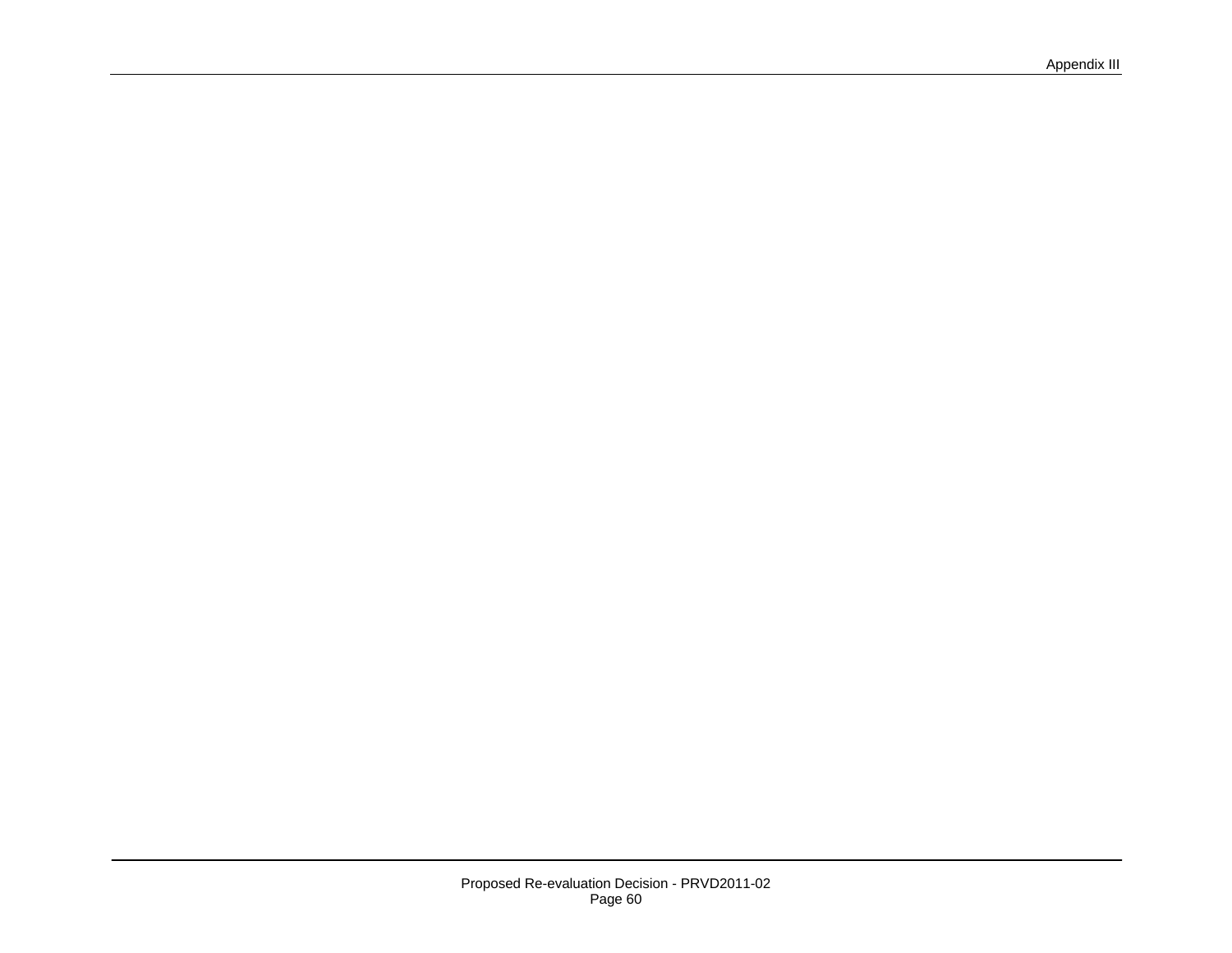# **Appendix IV The USEPA tolerances, Canadian and Codex MRLs for Propiconazole**

| <b>Commodity</b>                           | <b>USEPA</b> tolerance<br>(ppm) <sup>a</sup> | <b>Canadian MRL</b>     | <b>Codex MRL</b> * |
|--------------------------------------------|----------------------------------------------|-------------------------|--------------------|
| Apricots                                   |                                              | 1.0                     |                    |
| Asparagus                                  |                                              | 0.1                     |                    |
| Banana                                     | 0.2                                          |                         | 0.1                |
| Barley, grain                              | $\overline{0.3}$                             | 0.05                    | 0.2                |
| Barley, hay                                | 2.0 <sup>b</sup>                             |                         |                    |
| Barley, straw and fodder, Dry              | 15.0                                         |                         | $\overline{2}$     |
| Beet, garden, roots                        | $0.3^e$                                      |                         |                    |
| Beet, garden, tops                         | $5.5^e$                                      |                         |                    |
| Blackberry                                 |                                              | 0.7                     |                    |
| Blueberry                                  | 1.0 <sup>c</sup>                             | $\overline{0.7}$        |                    |
|                                            | (expired 31/12/07)                           |                         |                    |
| <b>Buckwheat</b>                           |                                              | 0.05 <sup>g</sup>       |                    |
| Canola                                     |                                              | 0.1 <sup>h</sup>        |                    |
| Cattle, fat                                | 0.1                                          | $0.05$ <sup>f</sup>     |                    |
| Cattle, kidney                             | 2.0                                          | 2.0                     |                    |
| Cattle, liver                              | 2.0                                          | $2.0$                   |                    |
| Cattle, meat                               | 0.1                                          | 0.05 <sup>f</sup>       |                    |
| Cattle, meat byproducts, except liver and  | 0.1                                          | 0.05 <sup>f</sup>       |                    |
| kidney                                     |                                              |                         |                    |
| $\overline{C}$ elery                       | 5.0                                          |                         |                    |
| Cherries, sweet, tart                      |                                              | 1.0                     |                    |
| Cilantro, leaves                           | 13 <sup>e</sup>                              |                         |                    |
| Coffee beans                               |                                              |                         | 0.02               |
| Corn, field, forage                        | 12<br>(expired $30/11/08$ )                  |                         |                    |
| Corn, field, grain                         | 0.1<br>(expired $30/11/08$ )                 | 0.05 <sup>g</sup>       |                    |
| Corn, field, stover                        | 12<br>(expired 30/11/08)                     |                         |                    |
| Corn, pop, grain                           | $0.1^{b}$                                    | 0.05 <sup>g</sup>       |                    |
| Corn, pop, stover                          | $12^b$                                       |                         |                    |
| Corn, sweet, forage                        | $12^b$                                       |                         |                    |
| Corn, sweet, kernel plus cob with husks    | 1.0                                          | 0.05 <sup>g</sup>       | 0.05               |
| removed                                    | (expired $30/11/08$ )                        |                         |                    |
| Corn, sweet, stover                        | 12 <sup>b</sup>                              |                         |                    |
| Cranberry                                  | 1.0 <sup>c</sup>                             | 0.1                     | 0.3                |
|                                            | (expired 31/12/07)                           | (covered under<br>FDAR) |                    |
| Currants                                   |                                              | 0.7                     |                    |
| Dry shelled pea/bean; except soybean (crop |                                              | 0.1 <sup>f</sup>        |                    |
| subgroup 6C)                               |                                              |                         |                    |
| Dry bean                                   | $0.5^{\circ}$<br>(expired $31/12/05$ )       |                         |                    |
| Dry bean forage                            | $0.8^\circ$<br>(expired 31/12/05)            |                         |                    |
| Dry bean hay                               | $0.8^\circ$                                  |                         |                    |
|                                            | (expired $31/12/05$ )                        |                         |                    |
| Edible offal (mammalian)                   |                                              |                         | 0.01               |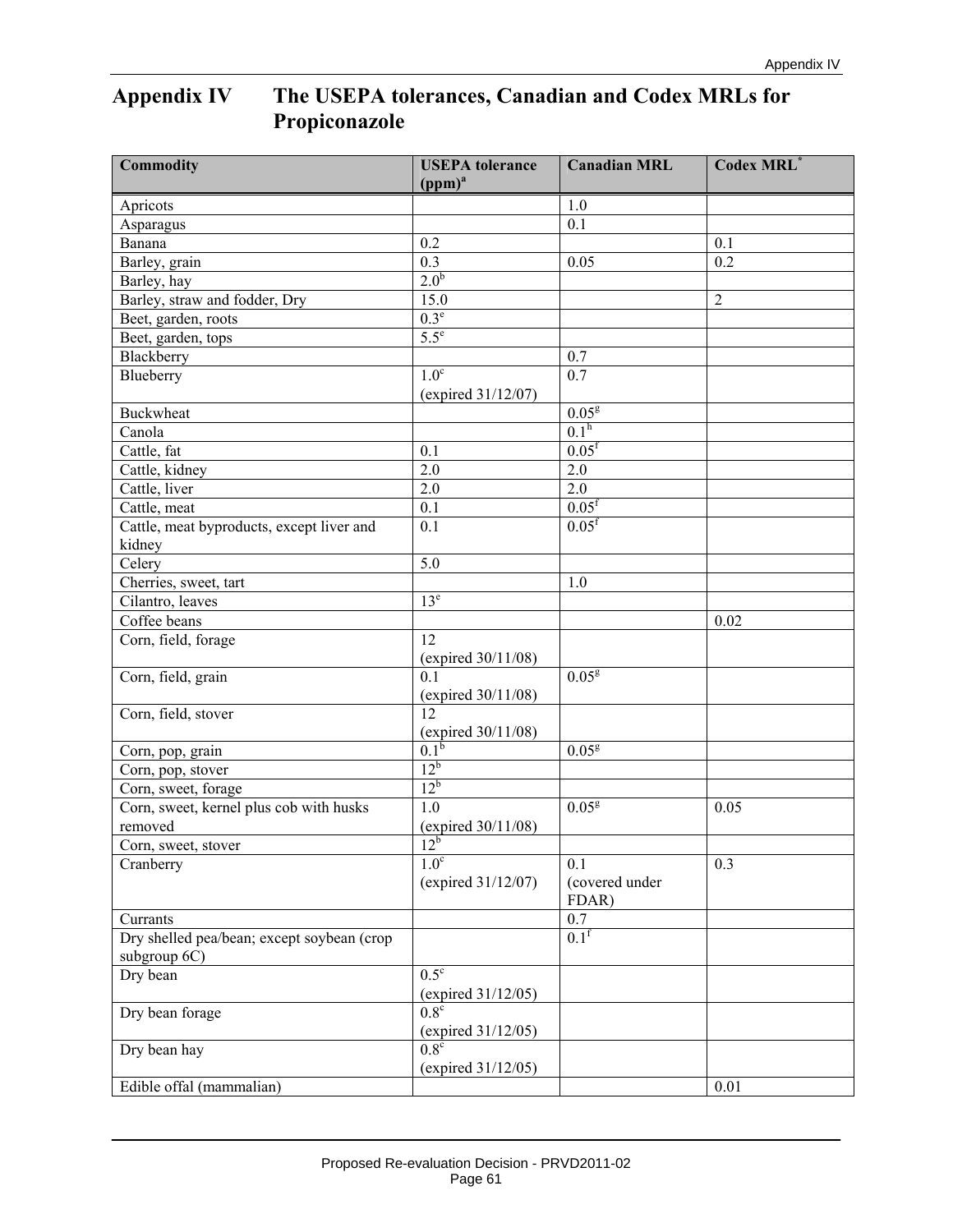| <b>Commodity</b>                           | <b>USEPA</b> tolerance<br>(ppm) <sup>a</sup> | <b>Canadian MRL</b> | Codex MRL*   |
|--------------------------------------------|----------------------------------------------|---------------------|--------------|
| Edible podded legume vegetables (crop      |                                              | $0.25^{\rm f}$      |              |
| subgroup 6A)                               |                                              |                     |              |
| Eggs                                       |                                              | 0.05 <sup>f</sup>   | 0.01         |
| Elderberry                                 |                                              | 0.7                 |              |
| Fruit, stone, group 12                     | 1.0                                          |                     |              |
| Goat, fat                                  | 0.1                                          | 0.05 <sup>f</sup>   |              |
| Goat, kidney                               | 2.0                                          |                     |              |
| Goat, liver                                | 2.0                                          |                     |              |
| Goat, meat                                 | 0.1                                          | $0.05^{\rm f}$      |              |
| Goat, meat byproducts, except liver and    | 0.1                                          | $0.05$ <sup>f</sup> |              |
| kidney                                     |                                              |                     |              |
| Gooseberry                                 |                                              | 0.7                 |              |
| Grain, aspirated grain fractions (sorghum) | $5.0^\circ$                                  |                     |              |
|                                            | (expired 30/06/08)                           |                     |              |
| Grass, forage                              | 0.5                                          |                     |              |
| Grass, hay                                 | 40                                           |                     |              |
| Grass, straw                               | 40                                           |                     |              |
| Hog, liver                                 | 2.0                                          |                     |              |
| Hog, meat byproducts, except liver and     | 0.1                                          | 0.05 <sup>f</sup>   |              |
| kidney                                     |                                              |                     |              |
| Hog, fat                                   | 0.1                                          | 0.05 <sup>f</sup>   |              |
| Hog, kidney                                | 2.0                                          |                     |              |
| Hog, meat                                  | 0.1                                          | 0.05 <sup>f</sup>   |              |
| Horse, fat                                 | 0.1                                          | $0.05$ <sup>f</sup> |              |
| Horse, kidney                              | 2.0                                          |                     |              |
| Horse, liver                               | 2.0                                          |                     |              |
| Horse, meat                                | 0.1                                          | $0.05^{\rm f}$      |              |
| Horse, meat byproducts, except liver and   | 0.1                                          | $0.05$ <sup>f</sup> |              |
| kidney                                     |                                              |                     |              |
| Huckleberry                                |                                              | 0.7                 |              |
|                                            |                                              | 0.7                 |              |
| Loganberry<br>Maize                        |                                              |                     |              |
|                                            |                                              |                     | 0.05<br>0.01 |
| Meat (from mammals other than marine       |                                              |                     |              |
| mammals); fat                              |                                              |                     |              |
| Milk                                       | $0.05\,$<br>0.3 <sup>d</sup>                 | 0.01 <sup>f</sup>   | 0.01         |
| Mint, tops (leaves, stems)                 |                                              |                     |              |
| Mushroom                                   | 0.1<br>0.1 <sup>b</sup>                      |                     |              |
| Nut, tree (includes pecans), Group 14      |                                              |                     |              |
| Oats, forage                               | 10                                           |                     |              |
| Oats, grain                                | 0.1                                          | 0.05                |              |
| Oats, hay                                  | 2.0                                          |                     |              |
| Oats, straw                                | 1.0                                          |                     |              |
| Parsley, dried leaves                      | 35 <sup>e</sup>                              |                     |              |
| Parsley, fresh leaves                      | 13 <sup>e</sup>                              |                     |              |
| Peaches/nectarines                         |                                              | 1.0                 |              |
| Peanut                                     | 0.2                                          |                     |              |
|                                            | (expired $30/11/08$ )                        |                     |              |
| Peanut, hay                                | 20.0                                         |                     |              |
|                                            | (expired $30/11/08$ )                        |                     |              |
| Pearl millet                               |                                              | 0.05 <sup>g</sup>   |              |
| Pecan                                      | 0.1 (reassigned to                           |                     | 0.02         |
|                                            | Nut, tree, Group 14)                         |                     |              |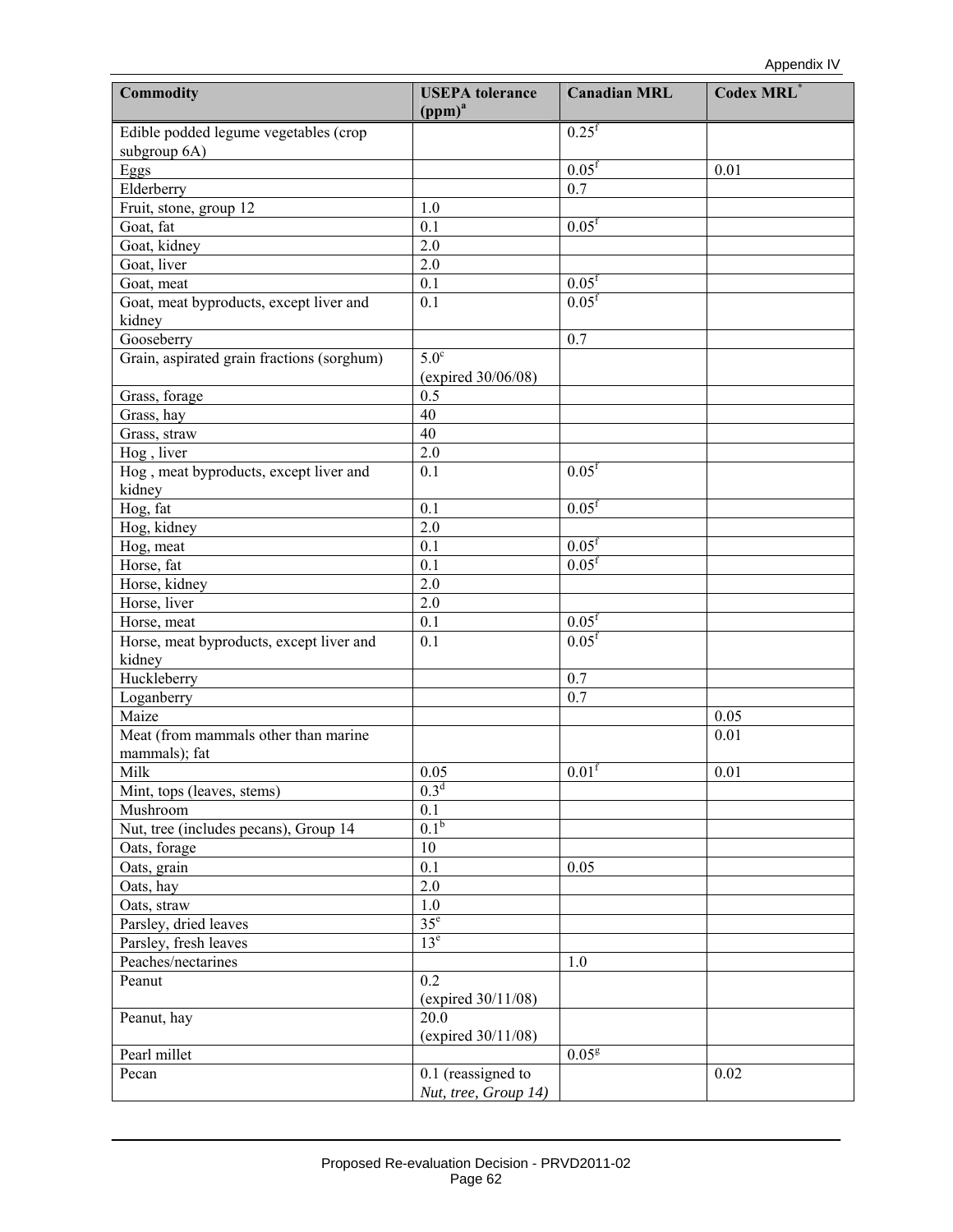| <b>Commodity</b>                                   | <b>USEPA</b> tolerance<br>(ppm) <sup>a</sup> | <b>Canadian MRL</b>            | Codex MRL*       |
|----------------------------------------------------|----------------------------------------------|--------------------------------|------------------|
| Pineapple                                          | $4.5^e$                                      |                                | 0.02             |
| Pineapple, fodder                                  | Revoke<br>(expired 30/11/08)                 |                                |                  |
| Pineapple, process residue                         | 7.0 <sup>e</sup>                             |                                |                  |
| Plum, prune, fresh                                 | Revoke                                       |                                |                  |
|                                                    | (See Fruit, stone,<br>Group 12)              |                                |                  |
| Plums                                              |                                              | 1.0                            |                  |
| Popcorn                                            |                                              |                                | 0.05             |
| Poultry meat; fat                                  |                                              | 0.05 <sup>f</sup>              | 0.01             |
| Proso millet                                       |                                              | 0.05 <sup>g</sup>              |                  |
| Rape seed                                          |                                              |                                | 0.02             |
| Raspberry                                          |                                              | 0.7                            |                  |
| Rice, bran                                         | 1.0 <sup>b</sup>                             |                                |                  |
| Rice, grain                                        | 0.3                                          | 0.05 <sup>g</sup>              |                  |
| Rice, hulls                                        | $1.2^{b}$                                    |                                |                  |
| Rice, straw                                        | 3.0                                          |                                |                  |
| Rutabaga                                           |                                              | 0.1<br>(covered under<br>FDAR) |                  |
| Rye straw and fodder, dry                          | 15.0                                         |                                | $\overline{2}$   |
| Rye, forage                                        | 2.0 <sup>b</sup>                             |                                |                  |
| Rye, grain                                         | 0.3                                          | 0.05 <sup>g</sup>              | 0.02             |
| Saskatoon berries                                  |                                              | 0.1<br>(covered under<br>FDAR) |                  |
| Sheep, fat                                         | 0.1                                          | $0.05$ <sup>f</sup>            |                  |
| Sheep, kidney                                      | 2.0                                          |                                |                  |
| Sheep, liver                                       | $2.0$                                        |                                |                  |
| Sheep, meat                                        | 0.1                                          | $0.05^{\rm f}$                 |                  |
| Sheep, meat byproducts, except liver and<br>kidney | 0.1                                          | $0.05$ <sup>f</sup>            |                  |
| Sorghum, grain, grain                              | $0.2^{\circ}$<br>(expired 30/06/08)          | 0.05 <sup>g</sup>              |                  |
| Sorghum, grain, stover                             | $1.5^{\circ}$<br>(expired 30/06/08)          |                                |                  |
| Soya bean fodder                                   |                                              |                                | 5                |
| Soya bean, dry                                     | $2.0^\circ$<br>(expires 31/12/09)            | 0.2 <sup>f</sup>               | 0.07             |
| Soya bean, forage                                  | $10.0^\circ$<br>(expires $31/12/09$ )        |                                |                  |
| Soya bean, hay                                     | $25.0^\circ$<br>(expires 31/12/09)           |                                |                  |
| Strawberry                                         |                                              | 1.3                            |                  |
| Succulent shelled pea/bean (crop subgroup<br>6B)   |                                              | 0.05 <sup>f</sup>              |                  |
| Sugar beet                                         |                                              | 0.1                            | 0.02             |
| Sugar cane                                         |                                              |                                | 0.02             |
| Sunflower                                          | TBD <sup>d</sup>                             |                                |                  |
| Teosinte                                           |                                              | 0.05 <sup>g</sup>              |                  |
| Triticale                                          |                                              | 0.05 <sup>g</sup>              | 0.02             |
| Triticale straw and fodder, dry                    |                                              |                                | $\boldsymbol{2}$ |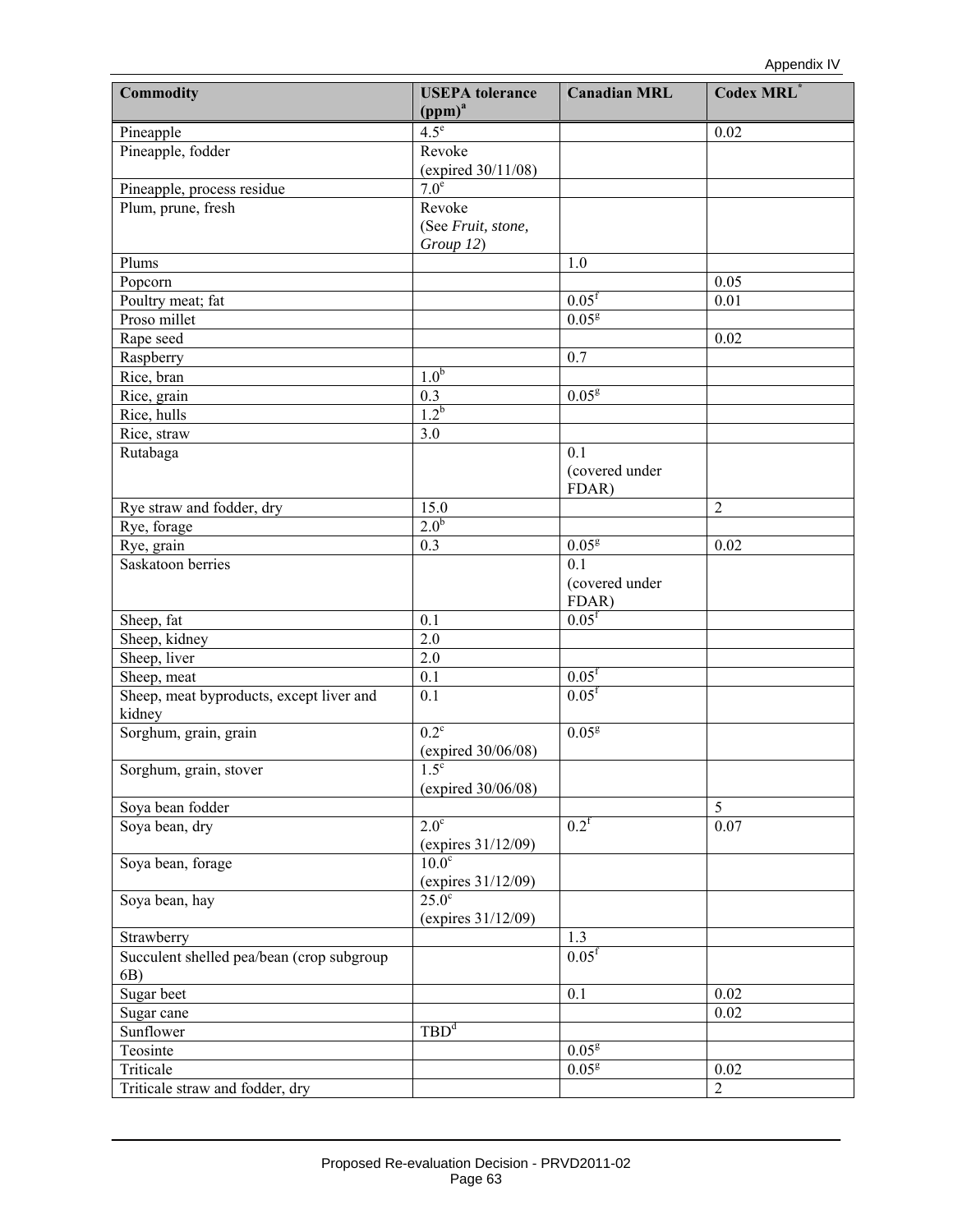| <b>Commodity</b>            | <b>USEPA</b> tolerance<br>(ppm) <sup>a</sup> | <b>Canadian MRL</b> | <b>Codex MRL</b> * |
|-----------------------------|----------------------------------------------|---------------------|--------------------|
| Wheat straw and fodder, dry | 15.0                                         |                     |                    |
| Wheat, bran                 | $.0^{\circ}$                                 |                     |                    |
| Wheat, forage               | $2.0^{6}$                                    |                     |                    |
| Wheat, grain                | 0.3                                          | 0.05                | 0.02               |
| Wheat, hay                  | 2.0 <sup>b</sup>                             |                     |                    |
| Wild rice                   | $0.5^d$                                      | $0.05^{\rm g}$      |                    |
| a<br>$T_{\Omega}$           |                                              |                     |                    |

Tolerances Established Under 40 CFR §180.434(a) for Raw Agricultural Commodities (RACs), unless otherwise indicated.<br>b Tolerances To Be Proposed Under 40 CFB §180.434(a) for Baw Agricultural Commodities

- <sup>c</sup> Time-limited Tolerances Established Under 40 CFR  $\S 180.434(b)$  for FIFRA  $\S 18$  Emergency Exemptions.
- Tolerances Established Under 40 CFR §180.434(c) for Regional Registrations.
- Tolerances established under section 408(d) of FFDCA in response to a petition submitted to the USEPA for combined residues of propiconazole, 1-[[2-(2,4-dichlorophenyl)-4-propyl-1,3-dioxolan-2-yl]methyl]-1H-1,2,4-triazole and its metabolites determined as 2,4,-dichlorobenzoic acid and expressed as parent compound in or on food commodities. See USEPA Federal Register/Vol. 74, No. 56/25 March 2009.
- Canadian MRLs in the process of promulgation (not appearing in Table II), as summarized in the 2008 Dietary Exposure Assessment (PMRA  $# 1729060$ ).<br><sup>g</sup> Proposed Canadian MRI s for cen
- Proposed Canadian MRLs for cereal grains (crop group 15) based on the 2008 Dietary Exposure Assessment (PMRA # 1729060).<br>
In General MRL covered under the Food and Drug Regulations, B.15.002(1).

Codex MRLs as per FAO/WHO Food Standards Codex Alimentarius website, last updated 30 March 2009; http://www.codexalimentarius.net/mrls/pestdes/jsp/pest\_q-e.jsp .

 $\frac{1}{2}$  Tolerances To Be Proposed Under 40 CFR §180.434(a) for Raw Agricultural Commodities.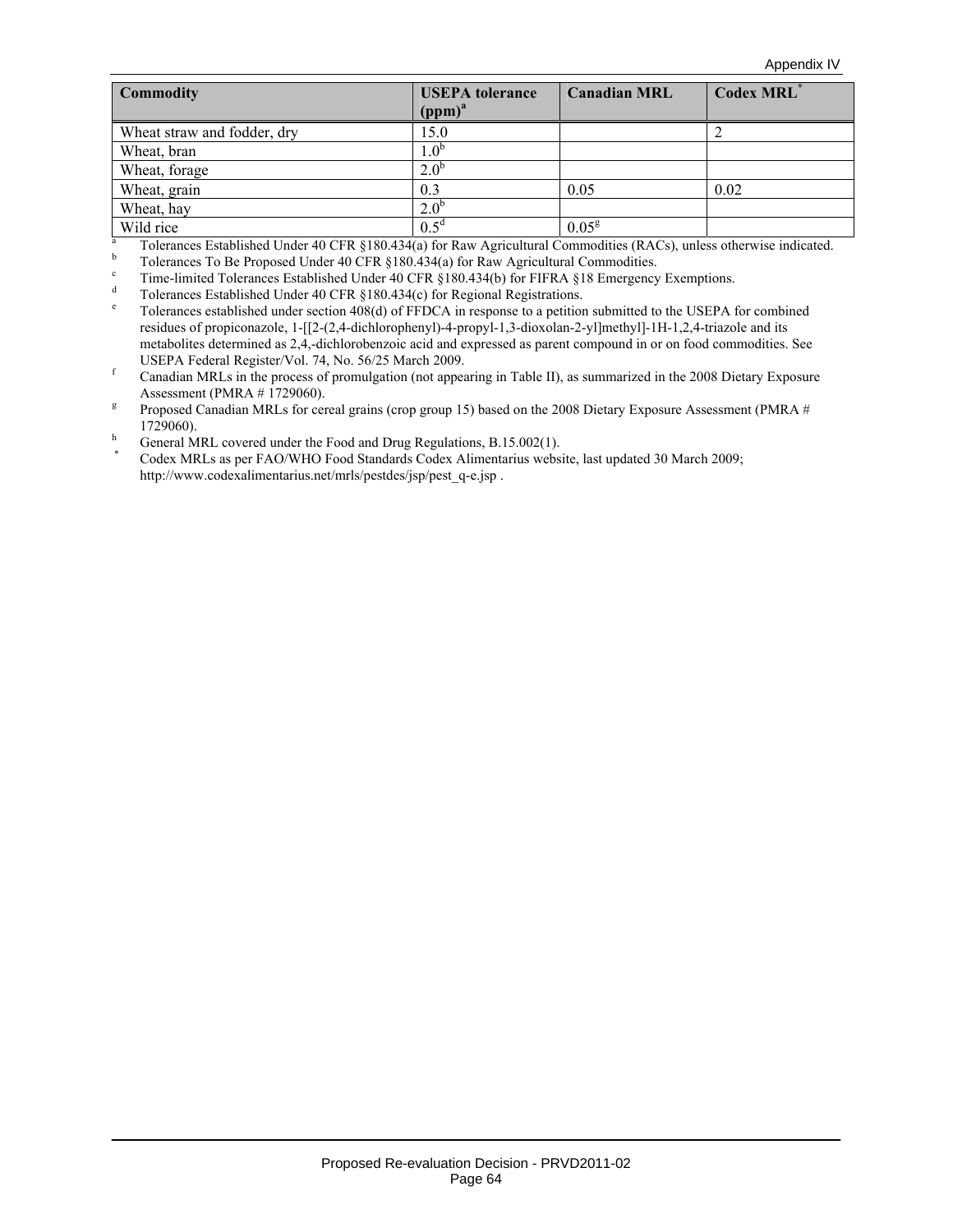# **Appendix V Environmental Fate and Toxicity**

## **Table 1.1 Fate and behaviour in the terrestrial environment**

| <b>Property</b>                        | <b>Test substance</b>                   | Value                                                                                                    | <b>Transformation</b><br>products                                                                                              | <b>Comments</b>                                                                 | PMRA#                           |
|----------------------------------------|-----------------------------------------|----------------------------------------------------------------------------------------------------------|--------------------------------------------------------------------------------------------------------------------------------|---------------------------------------------------------------------------------|---------------------------------|
| <b>Abiotic transformation</b>          |                                         |                                                                                                          |                                                                                                                                |                                                                                 |                                 |
| Hydrolysis                             | propiconazole                           | stable                                                                                                   |                                                                                                                                | Not an important route of<br>transformation                                     | 1236090                         |
| Phototransformatio<br>n on soil        | propiconazole                           | >30 d                                                                                                    | Minor:<br>CGA 91304<br>CGA-91305                                                                                               | Not an important route of<br>transformation                                     | 1236091<br>1623131 (EPA<br>RED) |
| Phototransformatio<br>n in air         | Not required                            |                                                                                                          |                                                                                                                                | Not an important route of<br>transformation                                     |                                 |
| <b>Biotransformation</b>               |                                         |                                                                                                          |                                                                                                                                |                                                                                 |                                 |
| Biotransformation<br>in aerobic soil   | ${}^{14}C$ -trizaole<br>propiconazole   | SFO DT <sub>50</sub> : 78.3 d                                                                            | Major:<br>U1 (CGA 71019, 1,2,4-<br>triazole)<br>U3 (CGA 136735 or other<br>compounds hydoxylated<br>at 4- or 5-position of the | Moderately persistent<br>an important route of<br>transformation                | 1236094<br>1199689<br>1236096   |
|                                        | ${}^{14}$ C-dioxolane<br>propiconazole  | SFO DT $_{50}$ :: 44.5<br>d                                                                              | dioxolane)<br>Minor: a few                                                                                                     |                                                                                 |                                 |
|                                        | ${}^{14}C$ -phenylring<br>propiconazole | SFO DT <sub>50</sub> :: 47.4<br>d                                                                        |                                                                                                                                |                                                                                 |                                 |
|                                        | Triazole                                | 84.6 d                                                                                                   | Major: none                                                                                                                    |                                                                                 | 1205086=114339                  |
| Biotransformation<br>in anaerobic soil | Triazole-<br>labelled<br>propiconazole  | Not calculated                                                                                           | Major: None                                                                                                                    |                                                                                 | 1236094                         |
| <b>Mobility</b>                        |                                         |                                                                                                          |                                                                                                                                |                                                                                 |                                 |
| Adsorption /<br>desorption             | propiconazole                           | Kad: 8.5-59.0<br>Kad oc: 224-611                                                                         |                                                                                                                                | Medium to low mobile                                                            | 1136099                         |
|                                        | propiconazole                           | Kad: 1.2-9.34<br>Koc: 382-1134                                                                           |                                                                                                                                | Medium to low mobile                                                            | 1623131 (EPA<br>RED)            |
|                                        | propiconazole                           | Kad: 455-2279<br>Koc: 382-1789                                                                           |                                                                                                                                | Low mobile                                                                      | 1819978 (EU<br>review)          |
|                                        | Triazole                                | Koc: 43-202                                                                                              |                                                                                                                                | Medium to very high mobile                                                      | 1819978 (EU<br>review)          |
|                                        | CGA 118245                              | Koc: 101-166                                                                                             |                                                                                                                                | Medium mobile                                                                   | 1819978 (EU<br>review)          |
| Soil leaching                          | propiconazole<br>soil column            | Leaching was<br>correlated to<br>organic matter<br>contents                                              |                                                                                                                                | Potential leaching in soil<br>with low organic matter<br>content                | 1236098<br>1244235              |
|                                        | propiconazole<br>aged soil<br>column    | Mainly in top 6<br>cm soil                                                                               |                                                                                                                                | Appears to have a limited<br>leaching                                           | 1244235                         |
| <b>Field studies</b>                   |                                         |                                                                                                          |                                                                                                                                |                                                                                 |                                 |
| Field dissipation                      | propiconazole                           | Applied with<br>trifloxystrobin at<br>125 g a.i./ha in 5<br>sites in Canada<br>DT <sub>50</sub> : 52-364 | Minor:<br>CGA 217495 CGA 91305<br>detected at $\leq$ 30 ppb in<br>surface layer                                                | Moderately persistent to<br>persistent<br>Appears to have a limited<br>leaching | 599920<br>1027377               |
|                                        |                                         | propiconazole                                                                                            |                                                                                                                                |                                                                                 |                                 |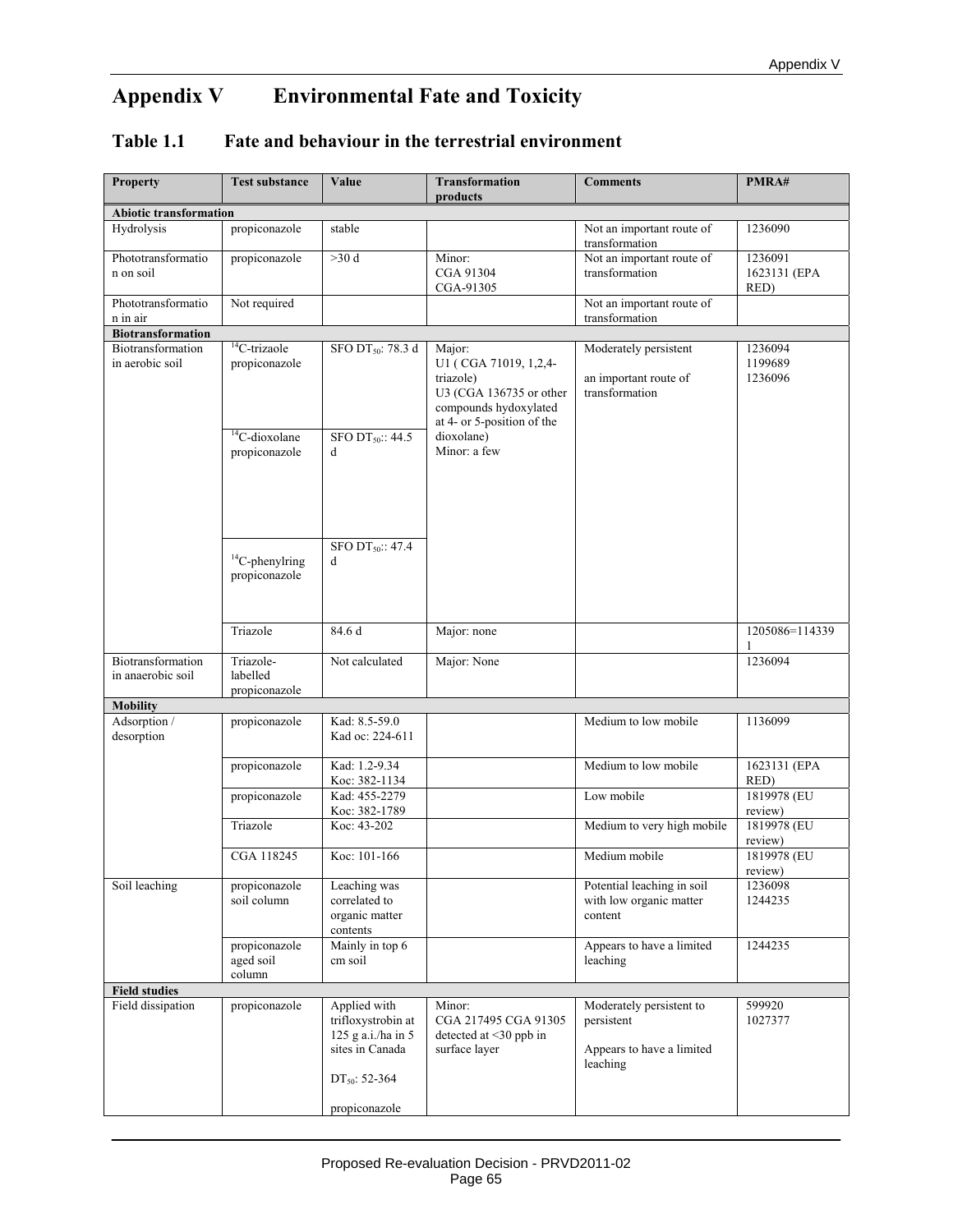| <b>Property</b> | <b>Test substance</b>         | Value                                                                                                                                               | <b>Transformation</b><br>products                                  | <b>Comments</b>                                                              | PMRA#                                               |
|-----------------|-------------------------------|-----------------------------------------------------------------------------------------------------------------------------------------------------|--------------------------------------------------------------------|------------------------------------------------------------------------------|-----------------------------------------------------|
|                 |                               | mainly remaining<br>in top 10 cm soil                                                                                                               |                                                                    |                                                                              |                                                     |
|                 | propiconazole<br>(Tilt 430EC) | Applied at 0.7 or<br>5 kg a.i./ha in<br>south Ontario<br>DT <sub>50</sub> : 34.8-108 d                                                              |                                                                    | Slightly to moderately<br>persistent                                         | 1199700                                             |
|                 | propiconazole<br>(Tilt 250EC) | (SFO)<br>Applied at 125 or<br>$250$ g a.i./ha in<br>Manitoba and<br>Ontario<br>propiconazole<br>detected mainly<br>in top 10 cm soil                | No triazole detected in all<br>samples                             | Appears to have a limited<br>leaching and mobility                           | 1215817<br>1205088<br>1130355<br>1236049<br>1236050 |
|                 | propiconazole                 | Applied at 125 or<br>250 g a.i./ha in<br>Switzerland<br>DT <sub>50</sub> : 31.8 d                                                                   | Major:<br>U1, U3 (CGA 118245)                                      | Slightly persistent                                                          | 1236100                                             |
|                 | propiconazole                 | Applied 4 times<br>at 1.98 kg a.i./ha<br>on bared and turf<br>ground in<br>California, US<br>propiconazole<br>detected mainly<br>in top 15 cm soil. | Transformation products<br>were detected up to 60 cm<br>deep soil  | Appears to have a slow<br>transformation, and a limited<br>leaching mobility | 1623131 (EPA<br>RED)                                |
|                 | propiconazole                 | Applied 4 times<br>at 0.137 kg<br>a.i./ha on bared<br>and turf ground<br>in California, US<br>propiconazole<br>detected mainly<br>in top 15 cm soil | Transformation products<br>were detected only on top<br>15 cm soil | Appears to have a slow<br>transformation, and a limited<br>leaching mobility | 1623131 (EPA<br>RED)                                |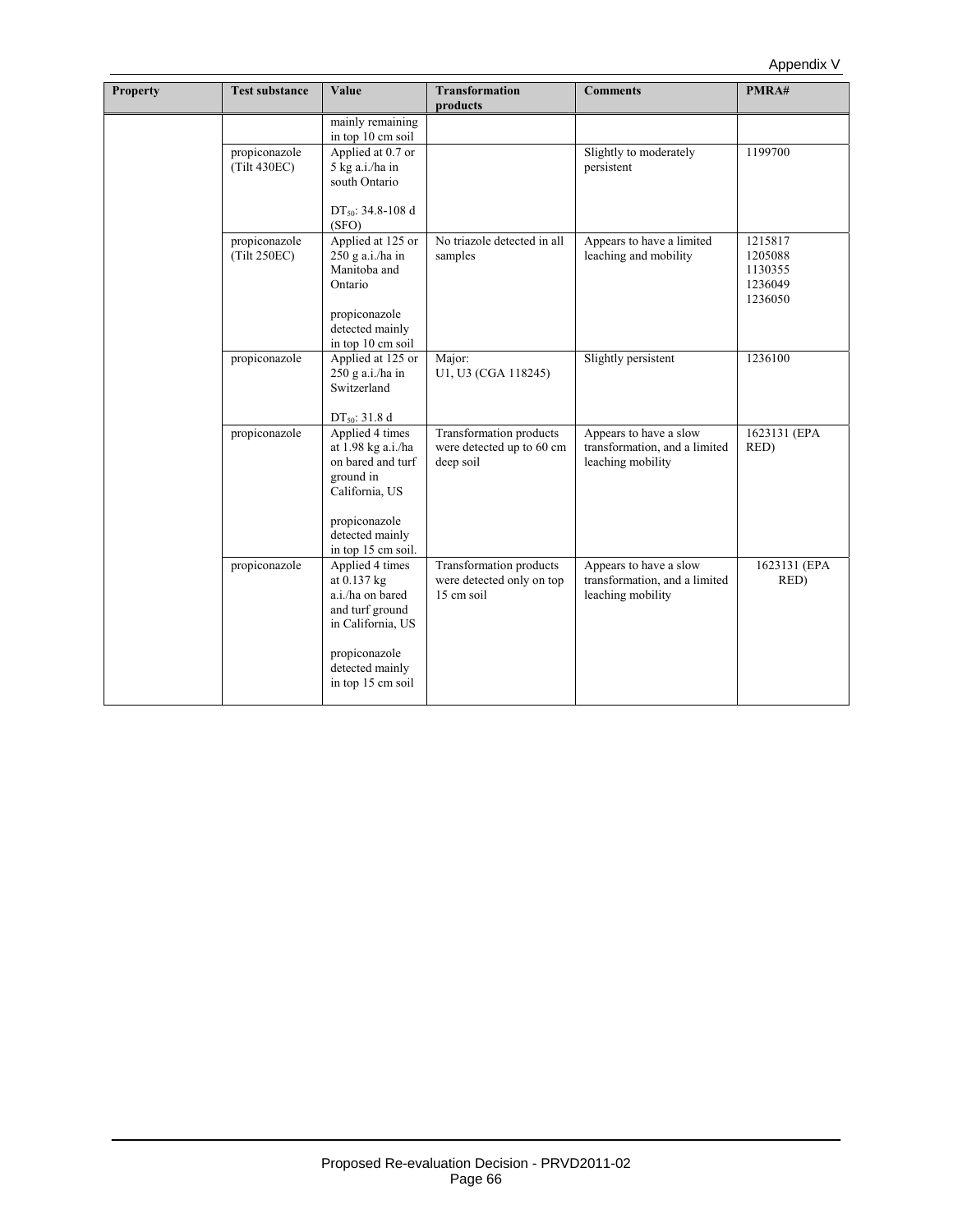| Study type                                          | <b>Test material</b> | Value                                                                                                                                                                                   | <b>Transformation</b><br>products   | <b>Comments</b>                             | PMRA#    |
|-----------------------------------------------------|----------------------|-----------------------------------------------------------------------------------------------------------------------------------------------------------------------------------------|-------------------------------------|---------------------------------------------|----------|
| <b>Abiotic transformation</b>                       |                      |                                                                                                                                                                                         |                                     |                                             |          |
| Hydrolysis                                          | propiconazole        | Stable                                                                                                                                                                                  |                                     | Not an important route<br>of transformation | 1236090  |
| Phototransform<br>ation in water                    | propiconazole        | 251                                                                                                                                                                                     | Minor: 4 unknowns                   | Not an important route<br>of transformation | 1136738  |
| <b>Biotransformation</b>                            |                      |                                                                                                                                                                                         |                                     |                                             |          |
| Biotransformati<br>on in aerobic                    | propiconazole        | $DT_{50}$ (SFO): 423 d                                                                                                                                                                  | Major: none<br>Minor: 5 unknowns    | Persistent                                  | 1139199  |
| water systems                                       | propiconazole        | $DT_{50}$ (SFO): 65 d                                                                                                                                                                   | Major: AQ1, AQ2,<br>Minor: triazole | Moderately persistent                       | 12055087 |
| Biotransformati<br>on in anaerobic<br>water systems | propiconazole        | $DT_{50}$ : 6530 (DFOP)                                                                                                                                                                 | Major: none<br>Minor: 4 unknowns    | Persistent                                  | 1139198  |
| <b>Field studies</b>                                |                      |                                                                                                                                                                                         |                                     |                                             |          |
| Field<br>dissipation                                | propiconazole        | Applied two times at 125 g<br>a.i./ha in Manitoba<br>$DT_{50}$ : 40 d<br>Detected at $\leq 1$ ppm, mainly in<br>surface layer, 4-8%<br>propiconazole remained in<br>suspended sediments |                                     | Slightly persistent                         | 1142651  |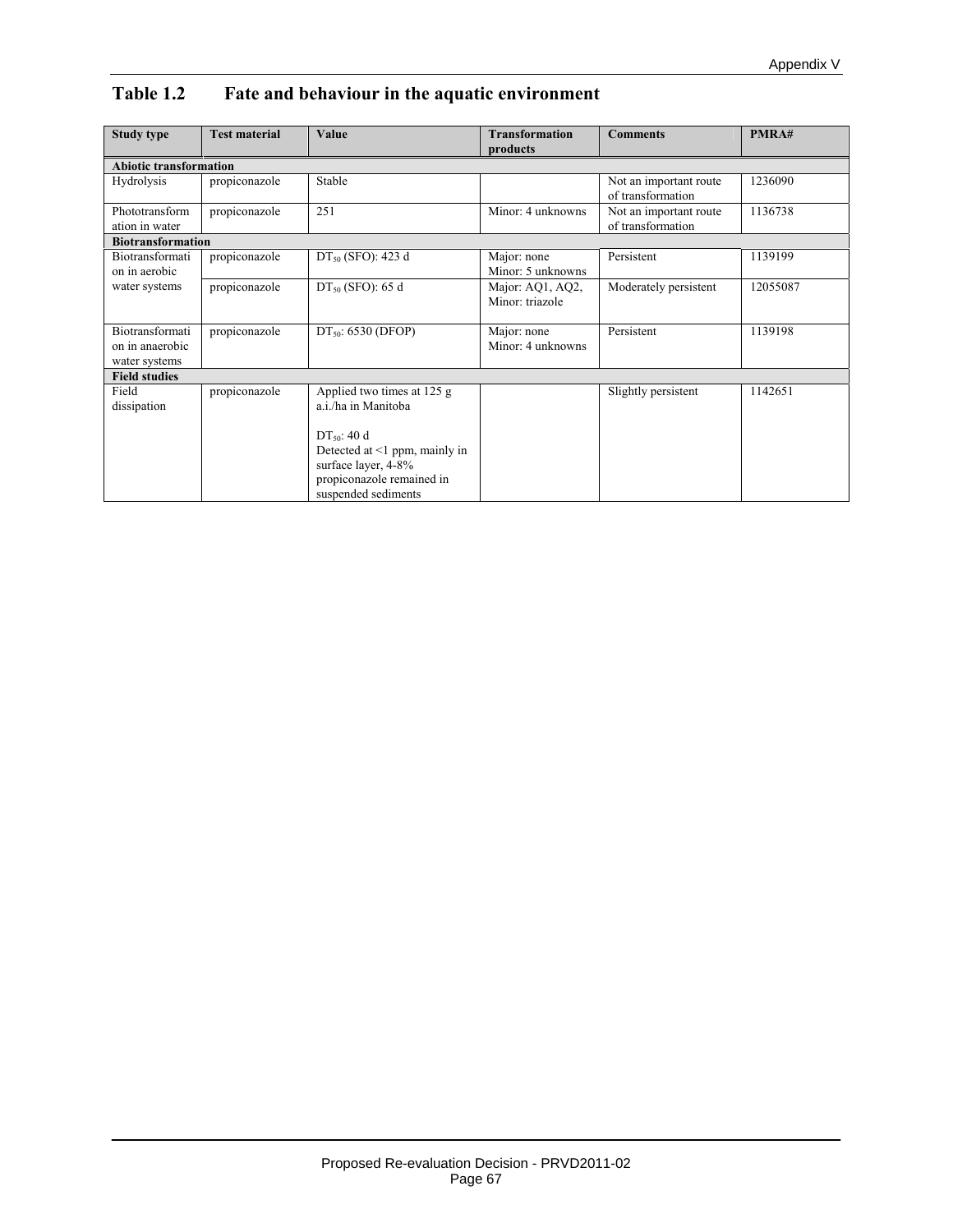| Code                                 | <b>Chemical name</b>                                                                                    | <b>Chemical structure</b> | <b>Study</b>                                                                                                                                   | Max %AR<br>(day)                  | %AR at study end<br>(Study length) | PMRA#                         |  |  |  |  |
|--------------------------------------|---------------------------------------------------------------------------------------------------------|---------------------------|------------------------------------------------------------------------------------------------------------------------------------------------|-----------------------------------|------------------------------------|-------------------------------|--|--|--|--|
|                                      |                                                                                                         | <b>PARENT</b>             |                                                                                                                                                |                                   |                                    |                               |  |  |  |  |
| <b>CGA 64250</b>                     | 1-[[2-(2,4-dichlorophenyl)-<br>4-propyl-1,3-dioxolan-2-<br>yl] methyl]-1H-1,2,4-<br>triazole            | C<br>Cl<br>$C_3H_7$       |                                                                                                                                                |                                   |                                    |                               |  |  |  |  |
| MAJOR (>10%) TRANSFORMATION PRODUCTS |                                                                                                         |                           |                                                                                                                                                |                                   |                                    |                               |  |  |  |  |
| U1<br><b>CGA 71019</b>               | 1,2,4-Triazole                                                                                          |                           | Aerobic soil<br>Anaerobic soil<br>Soil photolysis<br>Aqueous photolysis<br>Hydrolysis<br>Aerobic aquatic<br>Anaerobic aquatic<br>Field studies | $23.6\%$ (364)<br>5.2(84)         | 23.6% (364)<br>5.2(84)             | 1236094<br>1205087            |  |  |  |  |
|                                      |                                                                                                         |                           | Other:                                                                                                                                         |                                   |                                    |                               |  |  |  |  |
| U3<br>CGA 136735                     | $1 - [2 - (2^+, 4^--dichloropheny)] - 4-propanoly1 - 1, 3 -$<br>dioxolan-2-yl-methyl]-1H-1,2,4-triazole |                           | Aerobic soil<br>Anaerobic soil                                                                                                                 | 22.25(84)<br>13.8(24)<br>16.9(24) | 5.4(364)<br>1.2(168)<br>ND (168)   | 1236094<br>1236096<br>1236096 |  |  |  |  |
|                                      |                                                                                                         |                           |                                                                                                                                                |                                   |                                    |                               |  |  |  |  |

# **Table 1.3 Transformation products in environmental fate studies**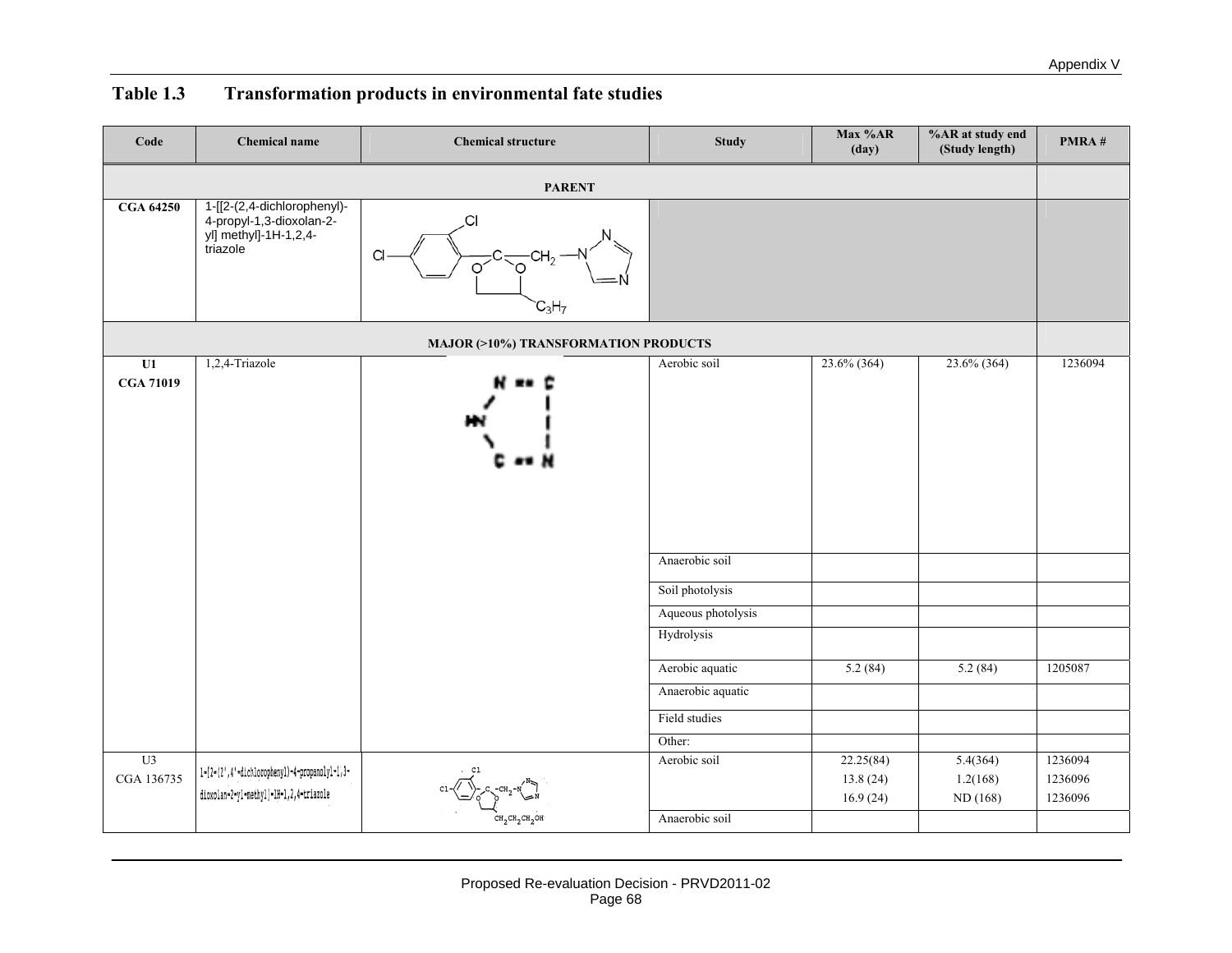| Code              | <b>Chemical name</b> | <b>Chemical structure</b>                            | <b>Study</b>       | Max %AR<br>(day) | %AR at study end<br>(Study length) | PMRA#   |
|-------------------|----------------------|------------------------------------------------------|--------------------|------------------|------------------------------------|---------|
|                   |                      |                                                      | Soil photolysis    |                  |                                    |         |
|                   |                      |                                                      | Aqueous photolysis |                  |                                    |         |
|                   |                      |                                                      | Hydrolysis         |                  |                                    |         |
|                   |                      |                                                      | Aerobic aquatic    |                  |                                    |         |
|                   |                      |                                                      | Anaerobic aquatic  |                  |                                    |         |
|                   |                      |                                                      | Field studies      |                  |                                    |         |
|                   |                      |                                                      | Other:             |                  |                                    |         |
| AQ1<br>CGA 217459 |                      | C1<br>$N =$<br>$-$ CH <sub>2</sub> $-$<br><b>DOH</b> | Aerobic soil       |                  |                                    |         |
|                   |                      |                                                      | Anaerobic soil     |                  |                                    |         |
|                   |                      |                                                      | Soil photolysis    |                  |                                    |         |
|                   |                      |                                                      | Aqueous photolysis |                  |                                    |         |
|                   |                      |                                                      | Hydrolysis         |                  |                                    |         |
|                   |                      |                                                      | Aerobic aquatic    | 35.4(70)         | 34.3(84)                           | 1205087 |
|                   |                      |                                                      | Anaerobic aquatic  |                  |                                    |         |
|                   |                      |                                                      | Field studies      |                  |                                    |         |
|                   |                      |                                                      | Other:             |                  |                                    |         |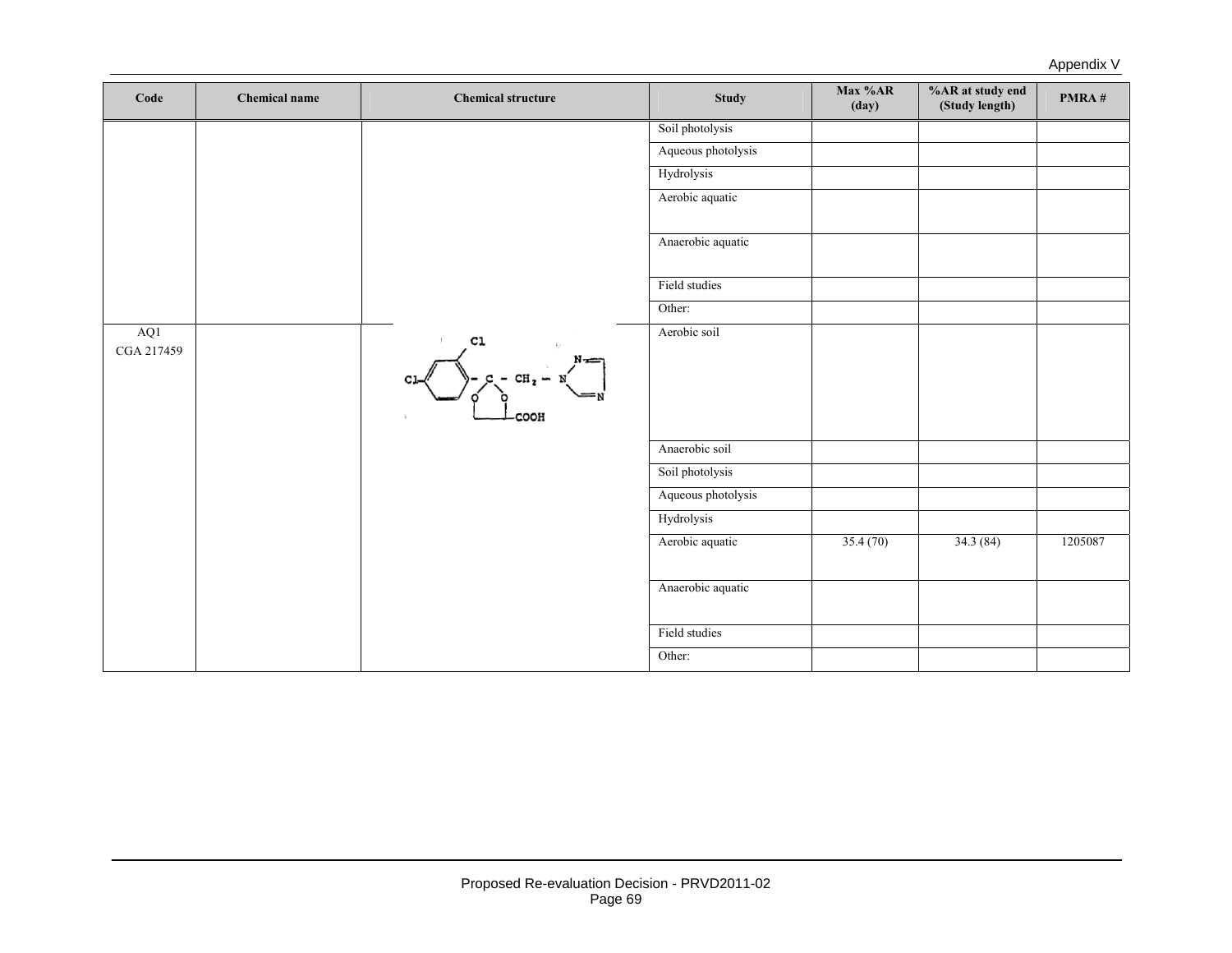Appendix V

| Code                    | <b>Chemical name</b>                    | <b>Chemical structure</b>            | <b>Study</b>                       | Max %AR<br>(day) | $\%$ AR at study end<br>(Study length) | PMRA#                |
|-------------------------|-----------------------------------------|--------------------------------------|------------------------------------|------------------|----------------------------------------|----------------------|
| AQ2                     |                                         |                                      | Aerobic soil                       |                  |                                        |                      |
| Similar to<br>CGA 91305 |                                         |                                      | Anaerobic soil                     |                  |                                        |                      |
|                         |                                         | C1<br>- 012<br>-- œ                  | Soil photolysis                    | <10%             | <10%                                   | 1623131<br>(EPA RED) |
|                         |                                         |                                      | Aqueous photolysis                 |                  |                                        |                      |
|                         |                                         |                                      | Hydrolysis                         |                  |                                        |                      |
|                         |                                         |                                      | Aerobic aquatic                    | 10.2(84)         | 10.2(84)                               | 1205087              |
|                         |                                         |                                      | Anaerobic aquatic                  |                  |                                        |                      |
|                         |                                         |                                      | Field studies                      |                  |                                        |                      |
|                         |                                         |                                      | Other:                             |                  |                                        |                      |
|                         |                                         | <b>Minor transformation products</b> |                                    |                  |                                        |                      |
|                         | $(1H-1, 2, 4-triazol-1-yl)$<br>ethanone |                                      |                                    |                  |                                        |                      |
|                         |                                         |                                      | Anaerobic soil                     |                  |                                        |                      |
|                         |                                         |                                      | Soil photolysis                    | $10\%$           | <10%                                   | 1623131<br>(EPA RED) |
|                         |                                         |                                      |                                    |                  |                                        |                      |
|                         |                                         |                                      | Hydrolysis                         |                  |                                        |                      |
|                         |                                         |                                      | Aerobic aquatic                    |                  |                                        |                      |
|                         |                                         |                                      | Anaerobic aquatic                  |                  |                                        |                      |
| $(CGA-91304)$           | $1-(2,4$ -dichlorophenyl)-2-            |                                      | Aerobic soil<br>Aqueous photolysis |                  |                                        |                      |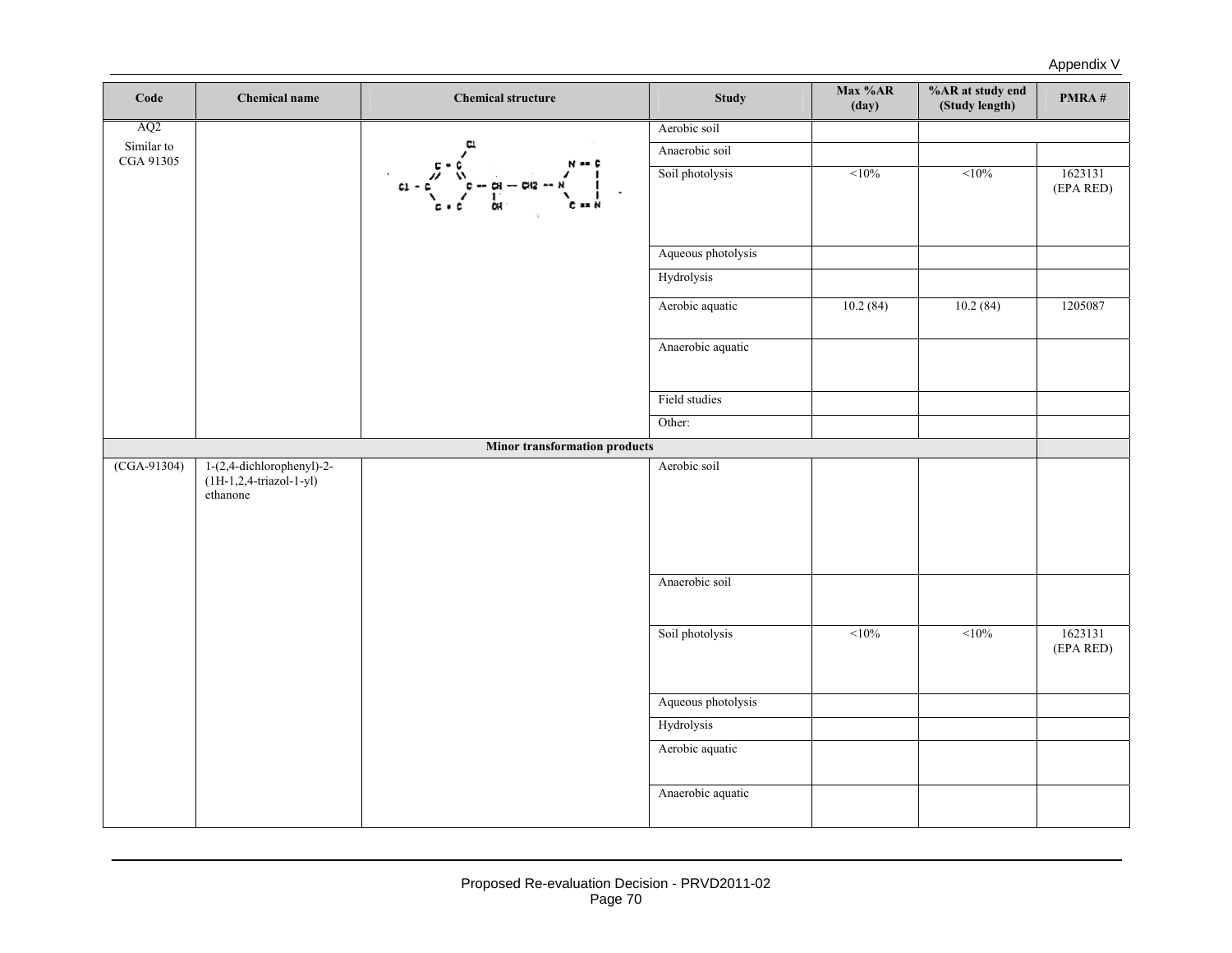Appendix V

| Code      | Chemical name                                          | <b>Chemical structure</b> | <b>Study</b>       | Max %AR<br>(day) | %AR at study end<br>(Study length) | PMRA#                |
|-----------|--------------------------------------------------------|---------------------------|--------------------|------------------|------------------------------------|----------------------|
|           |                                                        |                           | Field studies      |                  |                                    |                      |
| CGA-91305 | 1-(2,4-dichlorophenyl)-1H-<br>1,2,4-triazole-1-ethanol |                           | Aerobic soil       |                  |                                    |                      |
|           |                                                        |                           | Anaerobic soil     |                  |                                    |                      |
|           |                                                        |                           | Soil photolysis    | <10%             | <10%                               | 1623131<br>(EPA RED) |
|           |                                                        |                           | Aqueous photolysis |                  |                                    |                      |
|           |                                                        |                           | Hydrolysis         |                  |                                    |                      |
|           |                                                        |                           | Aerobic aquatic    |                  |                                    |                      |
|           |                                                        |                           | Anaerobic aquatic  |                  |                                    |                      |
|           |                                                        |                           | Field studies      |                  |                                    |                      |
|           | Up to 5 unidentified TP*                               |                           | Other:             |                  |                                    |                      |
|           |                                                        |                           | Anaerobic soil     | $<$ 3%           | $<$ 3%                             | 1236094              |
|           |                                                        |                           | Soil photolysis    |                  |                                    |                      |
|           |                                                        |                           | Aqueous photolysis | $<3.4\%$         | $<3.4\%$                           | 1136738              |
|           |                                                        |                           | Hydrolysis         |                  |                                    |                      |
|           |                                                        |                           | Aerobic aquatic    | <2%              |                                    |                      |
|           |                                                        |                           | Anaerobic aquatic  |                  |                                    |                      |
|           |                                                        |                           | Field studies      |                  |                                    |                      |

\* The unidentified transformation products and the number of unidentified transformation products may different among different studies.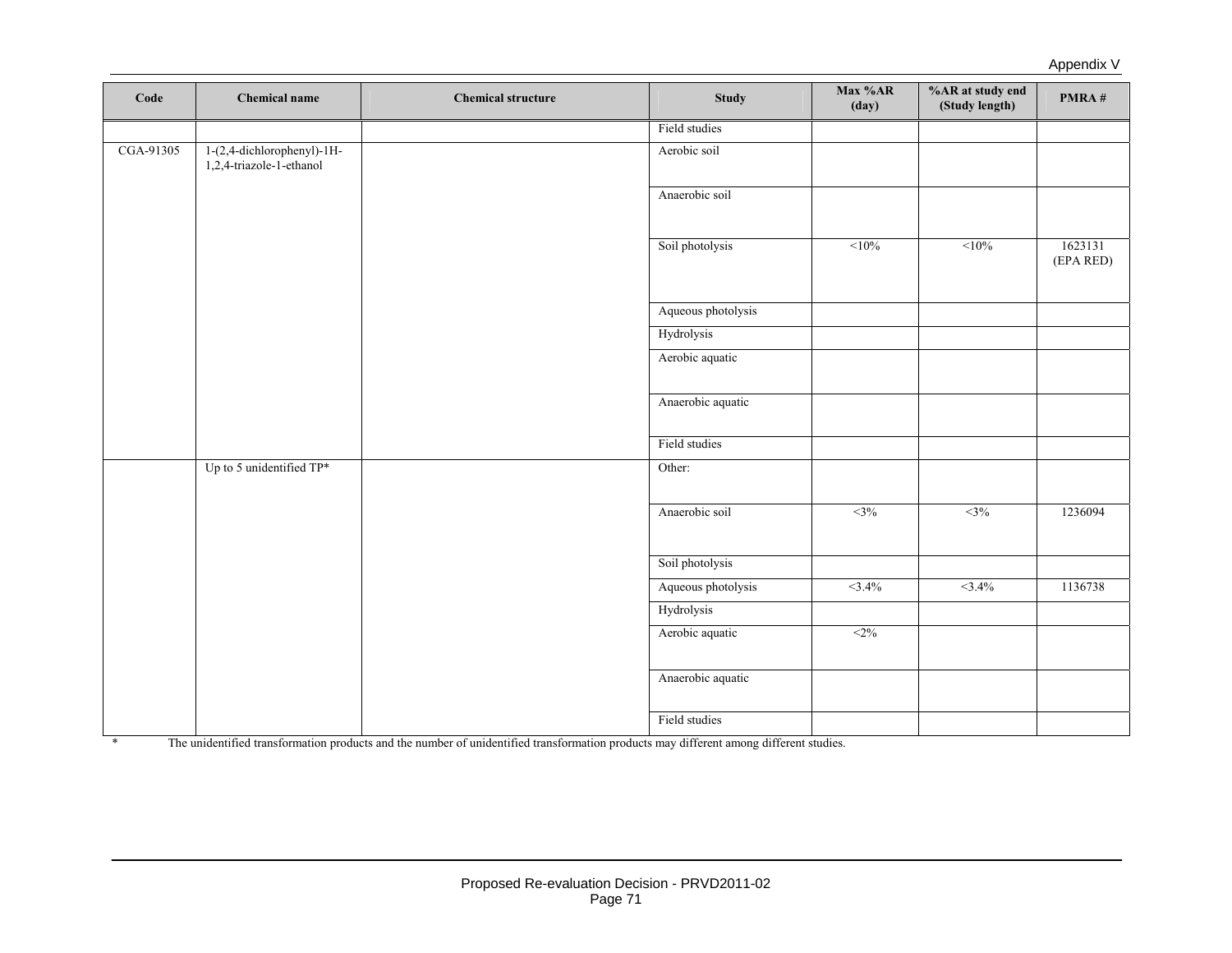| Organism                    | <b>Exposure</b>                                      | <b>Test substance</b>        | Endpoint value <sup>a</sup>                                 | Degree of<br>toxicity <sup>b</sup> | <b>Source</b><br>PMRA# |
|-----------------------------|------------------------------------------------------|------------------------------|-------------------------------------------------------------|------------------------------------|------------------------|
| Invertebrates               |                                                      |                              |                                                             |                                    |                        |
| Earthworm                   | Acute                                                | propiconazole<br><b>TGAI</b> | $LC_{50}$ : 686 mg a.i./ka                                  |                                    | 1819978<br>(EU 2003)   |
|                             | Acute                                                | 1,2,4-triazole               | $>1000$ mg/kg                                               |                                    | 1203963                |
| Bee                         | Oral                                                 | propiconazole<br><b>TGAI</b> | $>100 \mu g$ a.i./bee                                       | Relatively non-<br>toxic           | 1819978<br>(EU 2003)   |
|                             | Contact                                              | propiconazole<br><b>TGAI</b> | $>100 \mu g$ a.i./bee                                       | Relatively non-<br>toxic           | 1819978<br>(EU 2003)   |
| Predatory arthropod         | Contact                                              | EP                           | No endpoint was calculated                                  |                                    | 1819978<br>(EU 2003)   |
| Parasitic arthropod         | Contact                                              | EP                           | No endpoint was calculated                                  |                                    | 1819978<br>(EU 2003)   |
| <b>Birds</b>                |                                                      |                              |                                                             |                                    |                        |
| Japanese quail              | Oral acute                                           | propiconazole<br><b>TGAI</b> | 14-d LD <sub>50</sub> : 2223 mg a.i./kg<br>bw               | Slightly toxic                     | 1236108                |
|                             | Dietary                                              | propiconazole<br><b>TGAI</b> | 5-d LC <sub>50</sub> : >1000 mg a.i./kg<br>diet for dietary | Slightly toxic                     | 123610                 |
| Bobwhite quail              | Acute                                                | propiconazole<br><b>TGAI</b> | LD <sub>50</sub> : 2825 mg a.i./kg bw                       | Slightly toxic                     | <b>EFED</b>            |
|                             | Dietary                                              | propiconazole<br><b>TGAI</b> | $LC_{50}$ : >5620 mg a.i./kg diet                           | Practically non-<br>toxic          | <b>EFED</b>            |
|                             | Reproduction                                         | propiconazole<br><b>TGAI</b> | NOEC: 1000 mg a.i./kg diet                                  |                                    | 1244268                |
| Mallard duck                | Acute                                                | propiconazole<br><b>TGAI</b> | LD <sub>50</sub> : $>2510$ mg a.i./kg bw                    | Slightly toxic                     | <b>EFED</b>            |
|                             | Dietary                                              | propiconazole<br><b>TGAI</b> | $LC_{50}$ : >5620 mg a.i./kg diet                           | Practically non-<br>toxic          | <b>EFED</b>            |
|                             | Reproduction                                         | propiconazole<br><b>TGAI</b> | NOEC: 300 mg a.i./kg diet                                   |                                    | 1244269                |
| <b>Mammals</b>              |                                                      |                              |                                                             |                                    |                        |
| Mouse                       | Acute                                                | propiconazole<br><b>TGAI</b> | $LD_{50}$ : 729 mg a.i./kg diet                             |                                    | 1623131<br>(EPA RED)   |
| Rat                         | 90-d Dietary                                         | propiconazole<br><b>TGAI</b> | NOEC: 16.8 mg a.i./kg diet                                  |                                    | <b>HED</b>             |
|                             | 2-generation<br>Reproduction                         | propiconazole<br><b>TGAI</b> | NOEC: 8 mg a.i./kg diet                                     |                                    | <b>HED</b>             |
| <b>Vascular plants</b>      |                                                      |                              |                                                             |                                    |                        |
| Vascular plant<br>(cabbage) | Seedling emergence                                   | propiconazole<br><b>TGAI</b> | $EC_{25}$ : 0.20 kg a.i./ha                                 |                                    | 1623131<br>(EPA RED)   |
|                             | Vegetative vigour                                    | propiconazole<br><b>TGAI</b> | $EC_{25}$ : 0.04 kg a.i./ha                                 |                                    | 1623131<br>(EPA RED)   |
| $\rm{a}$                    | Endpoints in bold were used for the risk assessment. |                              |                                                             |                                    |                        |

#### **Table 2.1 Effects of propiconazole on terrestrial organisms**

 $\mathbf b$ 

Atkins et al. (1981) for bees and US EPA classification for others, where applicable.

#### **Table 2.2 Effects of propiconazole on aquatic organisms**

| Organism                  | <b>Exposure</b> | <b>Test substance</b>                                                       | Endpoint value <sup>a</sup>                                                                                                 | Degree of<br>toxicity <sup>b</sup> | PMRA#                  |
|---------------------------|-----------------|-----------------------------------------------------------------------------|-----------------------------------------------------------------------------------------------------------------------------|------------------------------------|------------------------|
| <b>Freshwater species</b> |                 |                                                                             |                                                                                                                             |                                    |                        |
| Daphnia magna             | Acute           | <b>TGAI</b>                                                                 | 48-h LC <sub>50</sub> : <b>2.2</b> mg a.i./L                                                                                | Moderately<br>toxic                | 1136742                |
|                           | Chronic         | <b>TGAI</b>                                                                 | 21-d NOEC: $0.31$ mg a.i./L<br>(reproduction)                                                                               | Highly toxic                       | 1136742<br>REG 2000-06 |
|                           | Acute           | EC155.87 (A6780)<br>D)<br>$(152 \text{ g a.}i/L,$<br>density 1.087<br>g/ml) | 48 h EC <sub>50</sub> : 1.19 mg a.i./L (= 8.5 mg<br>EP/L) (immobilization)<br>NOEC: $< 0.66$ mg a.i./L ( $< 4.7$ mg<br>EP/L | Moderately<br>toxic                | 1060797                |
|                           | Chronic         | EP                                                                          | 21-d NOEC: 0.354 mg a.i./L<br>(reproduction)                                                                                |                                    | 1060798                |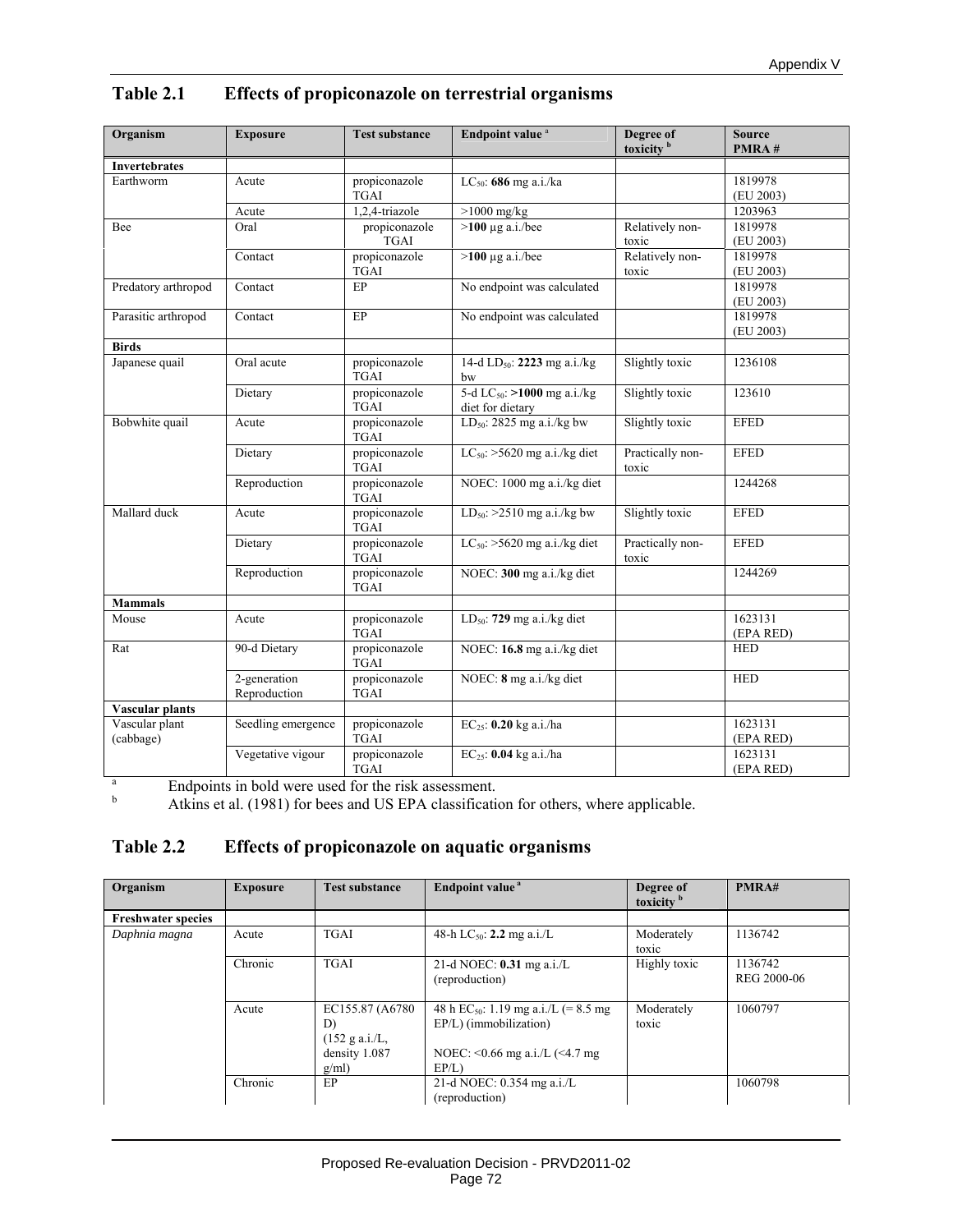| Organism                                                 | <b>Exposure</b> | <b>Test substance</b>              | Endpoint value <sup>a</sup>                                            | Degree of<br>toxicity <sup>b</sup> | PMRA#                                                  |
|----------------------------------------------------------|-----------------|------------------------------------|------------------------------------------------------------------------|------------------------------------|--------------------------------------------------------|
|                                                          | Acute           | 1.2.4-triazole                     | 24-h $EC_{50}$ : 900 mg /L                                             | Practically non-<br>toxic          | 1205092                                                |
| Rainbow trout                                            | Acute           | TGAI (90%)                         | 96-h LC <sub>50</sub> : 0.85 mg a.i./ha                                | Highly toxic                       | 1236113<br><b>EFED</b>                                 |
|                                                          | Chronic         | <b>Banner Maxx</b><br>14.5%        | 28-d NOEC: 0.255 mg a.i./L                                             |                                    | 1060800                                                |
| Bluegill sunfish                                         | Acute           | TGAI (90%)                         | 96-h LC <sub>50</sub> : 1.3 mg a.i./ha                                 | Moderately<br>toxic                | 1236112                                                |
|                                                          | Chronic         | <b>Banner Maxx</b><br>$14.5\%$ w/w | 28-d NOEC: 0.54 mg a.i./L                                              |                                    | 1060802                                                |
| Fathead minnow                                           | Chronic         | TGAI (90.7%)                       | NOEC: 0.095 mg a.i./L (mortality,<br>length and weight)                |                                    | <b>EFED</b>                                            |
| Freshwater diatom<br>(Navicula<br>seminulum)             | Acute           | <b>TGAI</b><br>$(90.7\%)$          | 11-d EC50: 0.093 mg a.i./L                                             |                                    | 1244270<br>REG 2000-06                                 |
| Vascular plant                                           | Dissolved       | TGAI (90.7%)                       | $EC50 = 4.828$ mg a.i./L (frond<br>count)                              |                                    | 1244225<br>1623131<br>(EPA RED)                        |
| Sediment dwelling<br>organisms Hyalella<br>azteca        | Acute           | TGAI (95.3%)                       | 14-d LC <sub>50</sub> : 3.56 mg a.i./L based on<br>water concentration |                                    | 1001975 1001976                                        |
| Sediment dwelling<br>organisms<br>Chironomus<br>riparius | Chronic         | Unknown                            | 28-d NOEC: 4.0 mg a.i./L in water<br>concentration (emergence)         |                                    | 1819978<br>(EU review)                                 |
| <b>Marine species</b>                                    |                 |                                    |                                                                        |                                    |                                                        |
| Fish<br>(Sheepshead<br>minnow)                           | Chronic         | TGAI (91.7%)                       | NOEC: $0.15$ mg a.i./L (hatching)                                      |                                    | 1136740 1136741<br>1623131<br>(EPA RED)<br>REG 2000-06 |
| Marine algae<br>(Skeleetonema<br>costatum)               | Acute           | <b>TGAI</b><br>$(90.7\%)$          | 11-d EC <sub>50</sub> : 0.021 mg a.i./L                                |                                    | 1244271<br>REG 2000-06                                 |

a Endpoints in bold were used for the risk assessment.

 $\mathbf b$ USEPA classification, where applicable

### **Table 3.1 Risks of propiconazole to terrestrial invertebrates**

| Organism  | <b>Exposure</b> | End-<br>point | <b>Test</b><br>substance | End-<br>point<br>values | <b>Application Rate</b><br>$(g \nabla a.i./ha)$ | <b>EEC</b> | Unit             | RQ          | <b>LOC</b><br>exceeded? |
|-----------|-----------------|---------------|--------------------------|-------------------------|-------------------------------------------------|------------|------------------|-------------|-------------------------|
| Earthworm | Acute           | $LC_{50}$     | propiconaz<br>ole TGAI   | 686                     | 925, 1612, and<br>$1612$ g a.i./ha              | 3.19       | mg a.i./kg<br>dw | 0.009       | N                       |
|           |                 |               | $1,2,4-$<br>triazole     | >1000                   | followed by a<br>$3224$ g a.i./ha               | 3.19       | mg a.i./kg<br>dw | < 0.00<br>6 | N                       |
| Bee*      | Contact         | $LD_{50}$     | propiconaz<br>ole TGAI   | >112                    | 7373                                            | 7.37       | kg a.i.//ha      | < 0.06<br>6 | N                       |
| Bee*      | Oral            | $LD_{50}$     | propiconaz<br>ole TGAI   | >112                    | 7373                                            | 7.37       | kg a.i.//ha      | < 0.06<br>6 | N                       |

\* Endpoints for bees were converted with formula:  $kg a.i/ha = 1.12 \times \mu g/bee$ .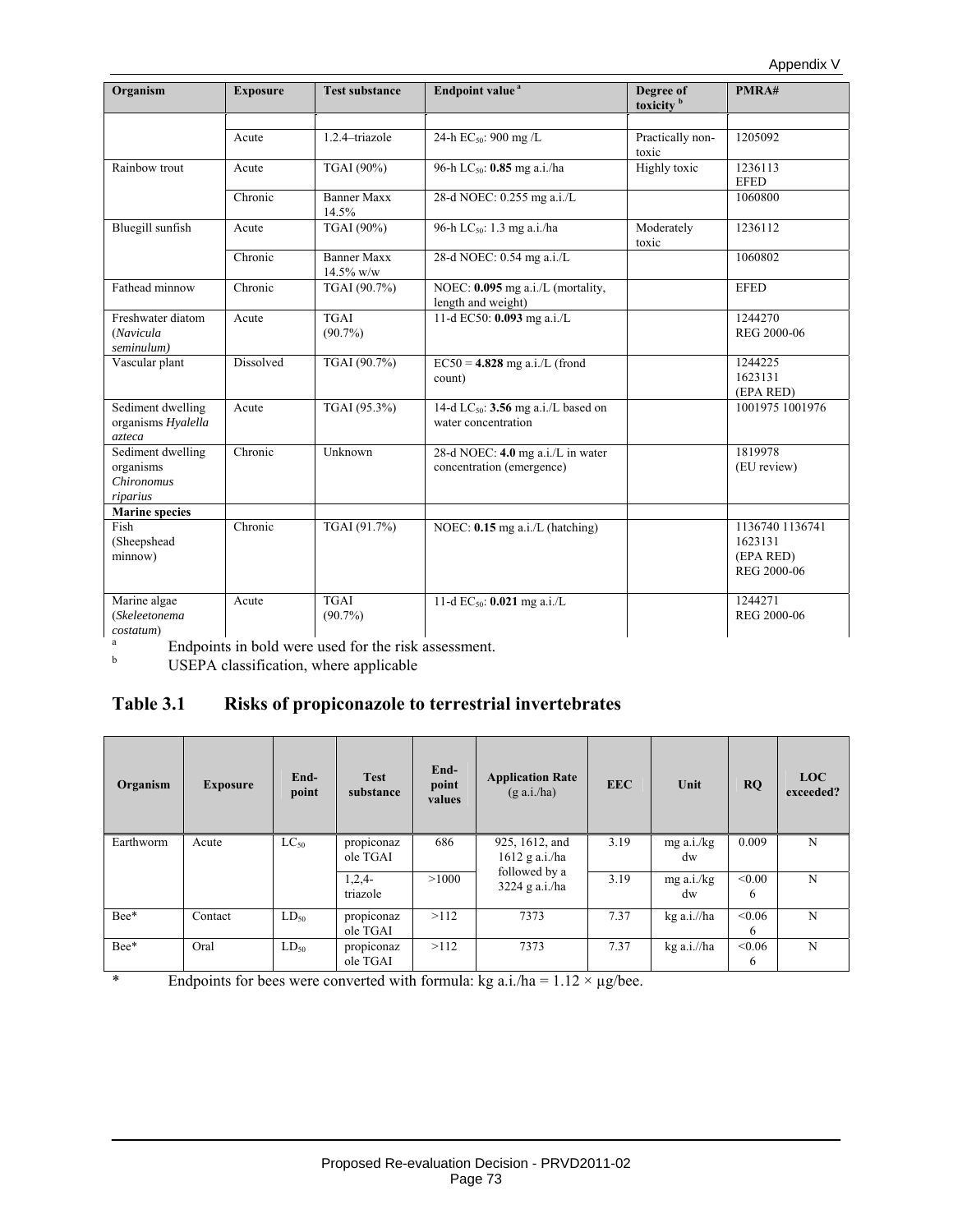# **Table 3.2 Risks of propiconazole to terrestrial plants**

| <b>Exposure</b>       | Endpoint             | <b>Endpoin</b><br>t value<br>(g)<br>a.i/ha) | Uncertainty<br>factor | Level of risk assessment                                                                               | EEC <sup>1</sup><br>$(g \nabla a.i/ha)$ | $\mathbf{R}\mathbf{Q}^2$ | LOC <sup>3</sup><br>exceeded |
|-----------------------|----------------------|---------------------------------------------|-----------------------|--------------------------------------------------------------------------------------------------------|-----------------------------------------|--------------------------|------------------------------|
|                       |                      |                                             |                       | Multiple application at 925, 1612, and 1612 g a.i./ha followed by a 3224 g a.i./ha (Ground boom spray) |                                         |                          |                              |
| Seedling<br>emergence | $EC_{25}$            | 200                                         | 1                     | Screening                                                                                              | 7175.8                                  | 35.9                     | Y                            |
| (cabbage)             |                      | 200                                         | 1                     | Off-field refinement (boom sprayer)                                                                    | 430.6                                   | 2.2                      | Y                            |
| Vegetative vigour     | $EC_{25}$            | 40                                          | $\mathbf{1}$          | Screening                                                                                              | 4116.9                                  | 102.9                    | $\mathbf Y$                  |
| (cabbage)             |                      | 40                                          | 1                     | Off-field refinement (boom sprayer)                                                                    | 247.0                                   | 6.2                      | $\mathbf Y$                  |
|                       |                      |                                             |                       | Multiple application 189 g a.i./ha $\times$ 2 (Ground boom spray and aerial application)               |                                         |                          |                              |
| Seedling<br>emergence | $EC_{25}$            | 200                                         |                       | Screening                                                                                              | 373.03                                  | 1.9                      | Y                            |
| (cabbage)             |                      | 200                                         | 1                     | Off-field refinement (aerial<br>application)                                                           | 85.8                                    | 0.4                      | N                            |
|                       |                      | 200                                         | 1                     | Off-field refinement (boom sprayer)                                                                    | 22.4                                    | 0.1                      | N                            |
| Vegetative vigour     | $EC_{25}$            | 40                                          | $\mathbf{1}$          | Screening                                                                                              | 260.6                                   | 6.5                      | Y                            |
| (cabbage)             |                      | 40                                          | 1                     | Off-field refinement (aerial<br>application)                                                           | 59.9                                    | 1.5                      | $\mathbf Y$                  |
|                       |                      | 40                                          | 1                     | Off-field refinement (boom sprayer)                                                                    | 15.6                                    | 0.4                      | N                            |
|                       |                      |                                             |                       | Multiple application 125.4 g a.i./ha $\times$ 5 (Airblast application)                                 |                                         |                          |                              |
| Seedling<br>emergence | $\overline{EC}_{25}$ | 200                                         |                       | Screening                                                                                              | 610.62                                  | 3.1                      | Y                            |
| (cabbage)             |                      | 200                                         | 1                     | Off-field refinement (airblast<br>application)                                                         | 451.9                                   | 2.3                      | Y                            |
| Vegetative vigour     | $EC_{25}$            | 40                                          | 1                     | Screening                                                                                              | 297.4                                   | 7.4                      | Y                            |
| (cabbage)             |                      | 40                                          | $\mathbf{1}$          | Off-field refinement (airblast<br>application)                                                         | 220.1                                   | 5.5                      | $\mathbf Y$                  |
|                       |                      |                                             |                       | Multiple application 125.4 g a.i./ha $\times$ 4 (Ground boom spray, aerial and airblast application)   |                                         |                          |                              |
| Seedling<br>emergence | $EC_{25}$            | 200                                         | 1                     | Screening                                                                                              | 491.73                                  | 2.5                      | Y                            |
| (cabbage)             |                      | 200                                         | 1                     | Off-field refinement (airblast<br>application)                                                         | 363.9                                   | 1.8                      | $\mathbf Y$                  |
|                       |                      | 200                                         | $\mathbf{1}$          | Off-field refinement (aerial<br>application)                                                           | 113.1                                   | 0.6                      | N                            |
|                       |                      | 200                                         | $\mathbf{1}$          | Off-field refinement (boom sprayer)                                                                    | 29.5                                    | 0.1                      | N                            |
| Vegetative vigour     | $EC_{25}$            | 40                                          | 1                     | Screening                                                                                              | 279.4                                   | 7.0                      | $\mathbf Y$                  |
| (cabbage)             |                      | 40                                          | $\mathbf{1}$          | Off-field refinement (airblast<br>application)                                                         | 206.7                                   | 5.2                      | Y                            |
|                       |                      | 40                                          | $\mathbf{1}$          | Off-field refinement (aerial<br>application)                                                           | 64.3                                    | 1.6                      | $\mathbf Y$                  |
|                       |                      | 40                                          | 1                     | Off-field refinement (boom sprayer)                                                                    | 16.8                                    | 0.4                      | $\mathbf N$                  |
|                       |                      |                                             |                       | Multiple application 125.4 g a.i./ha $\times$ 3 (Airblast application)                                 |                                         |                          |                              |
| Seedling<br>emergence | $EC_{25}$            | 200                                         | 1                     | Screening                                                                                              | 371.24                                  | 1.9                      | Y                            |
| (cabbage)             |                      | 200                                         | 1                     | Off-field refinement (airblast<br>application)                                                         | 274.7                                   | $1.4\,$                  | Y                            |
| Vegetative vigour     | $EC_{25}$            | 40                                          | 1                     | Screening<br>250.1                                                                                     |                                         | 6.3                      | $\mathbf Y$                  |
| (cabbage)             |                      | 40                                          | $\mathbf{1}$          | off-field refinement (airblast<br>application)                                                         | 185.1                                   | 4.6                      | $\mathbf Y$                  |
|                       |                      |                                             |                       | Multiple application 125.4 g a.i./ha $\times$ 2 (Ground boom spray, aerial and airblast application)   |                                         |                          |                              |
| Seedling<br>emergence | $\mathrm{EC}_{25}$   | 200                                         | 1                     | Screening                                                                                              | 248.44                                  | 1.2                      | Y                            |
| (cabbage)             |                      | 200                                         | 1                     | Off-field refinement (airblast                                                                         | 183.8                                   | 0.9                      | N                            |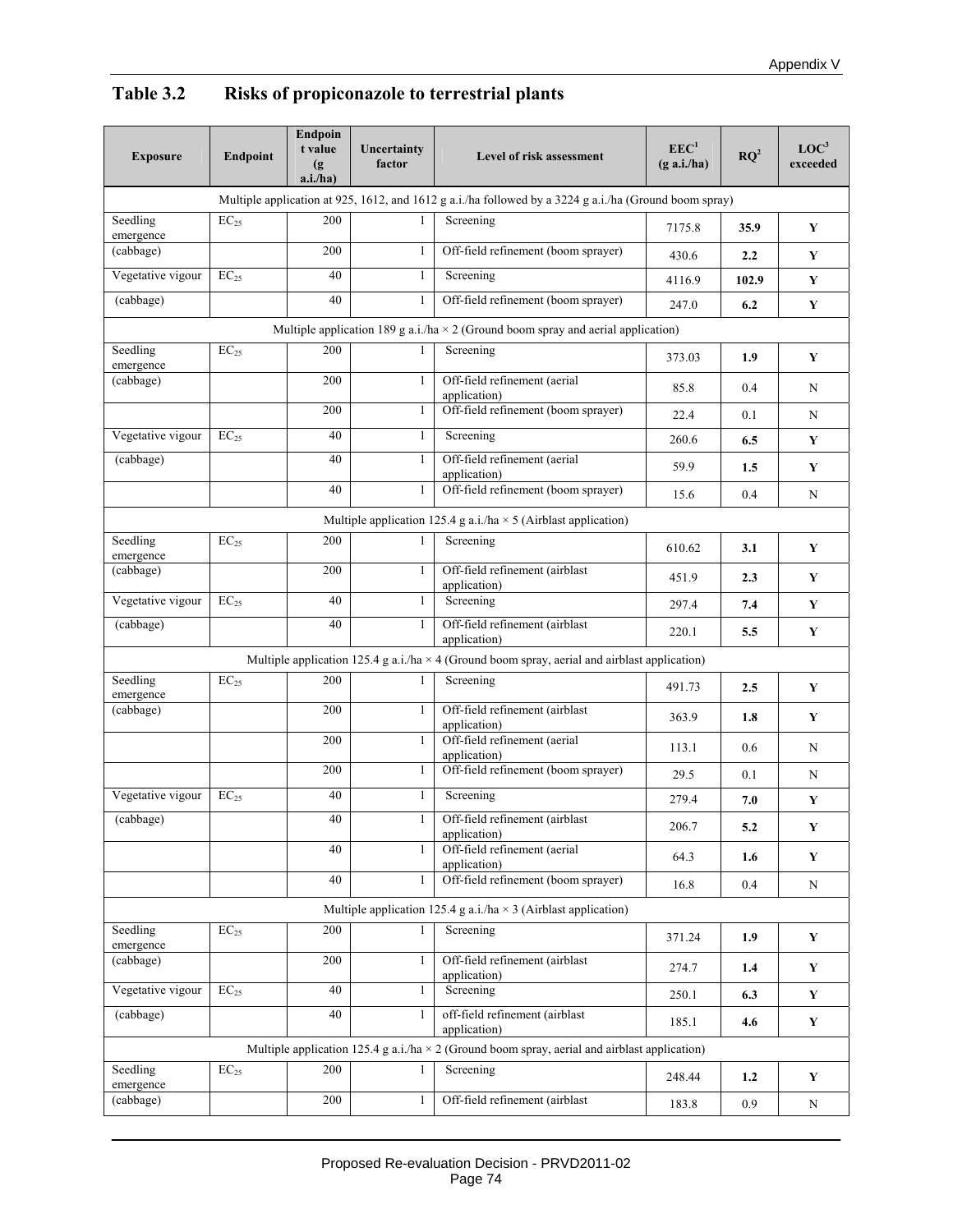| <b>Exposure</b>                                                               | Endpoint  | Endpoin<br>t value<br>$\left( \mathbf{g} \right)$<br>a.i/ha) | Uncertainty<br>factor | Level of risk assessment                                                        | EEC <sup>1</sup><br>$(g \nabla a.i./ha)$ | $\mathbf{RO}^2$ | LOC <sup>3</sup><br>exceeded |
|-------------------------------------------------------------------------------|-----------|--------------------------------------------------------------|-----------------------|---------------------------------------------------------------------------------|------------------------------------------|-----------------|------------------------------|
|                                                                               |           |                                                              |                       | application)                                                                    |                                          |                 |                              |
|                                                                               |           | 200                                                          | $\mathbf{1}$          | Off-field refinement (aerial<br>application)                                    | 57.1                                     | 0.3             | N                            |
|                                                                               |           | 200                                                          | 1                     | Off-field refinement (boom sprayer)                                             | 14.9                                     | 0.1             | N                            |
| Vegetative vigour                                                             | $EC_{25}$ | 40                                                           | 1                     | Screening                                                                       | 188.1                                    | 4.7             | Y                            |
| (cabbage)                                                                     |           | 40                                                           | 1                     | Off-field refinement (airblast<br>application)                                  | 139.2                                    | 3.5             | Y                            |
|                                                                               |           | 40                                                           | $\mathbf{1}$          | Off-field refinement (aerial<br>application)                                    | 43.3                                     | 1.1             | Y                            |
|                                                                               |           | 40                                                           | 1                     | Off-field refinement (boom sprayer)                                             | 11.3                                     | 0.3             | N                            |
| Single application 125.4 g a.i./ha (Ground boom spray and aerial application) |           |                                                              |                       |                                                                                 |                                          |                 |                              |
| Seedling<br>emergence                                                         | $EC_{25}$ | 200                                                          |                       | Screening                                                                       | 125.4                                    | 0.6             | N                            |
| (cabbage)                                                                     |           | 200                                                          | $\mathbf{1}$          | Off-field refinement (aerial<br>application)                                    | 28.8                                     | 0.1             | N                            |
|                                                                               |           | 200                                                          | 1                     | Off-field refinement (boom sprayer)                                             | 7.5                                      | 0.0             | N                            |
| Vegetative vigour                                                             | $EC_{25}$ | 40                                                           | $\mathbf{1}$          | Screening                                                                       | 125.4                                    | 3.1             | Y                            |
| (cabbage)                                                                     |           | 40                                                           | 1                     | Off-field refinement (aerial<br>application)                                    | 28.8                                     | 0.7             | N                            |
|                                                                               |           | 40                                                           | $\mathbf{1}$          | Off-field refinement (boom sprayer)                                             | 7.5                                      | 0.2             | N                            |
|                                                                               |           |                                                              |                       | Single application $93.75$ g a.i./ha (Ground boom spray and aerial application) |                                          |                 |                              |
| Seedling<br>emergence                                                         | $EC_{25}$ | 200                                                          | 1                     | Screening                                                                       | 93.8                                     | 0.5             | N                            |
| (cabbage)                                                                     |           | 200                                                          | 1                     | Off-field refinement (aerial<br>application)                                    | 21.6                                     | 0.1             | N                            |
|                                                                               |           | 200                                                          | 1                     | Off-field refinement (boom sprayer)                                             | 5.6                                      | 0.0             | N                            |
| Vegetative vigour                                                             | $EC_{25}$ | 40                                                           | 1                     | Screening                                                                       | 93.8                                     | 2.3             | Y                            |
| (cabbage)                                                                     |           | 40                                                           | $\mathbf{1}$          | Off-field refinement (aerial<br>application)                                    | 21.6                                     | 0.5             | N                            |
|                                                                               |           | 40                                                           | 1                     | Off-field refinement (boom sprayer)                                             | 5.6                                      | 0.1             | N                            |

1. Environmental exposure concentration (EEC). It is calculated with the seasonal rates proposed for registration in Canada; Off-field EEC is estimated by multiplying the application rate (ASAE, medium droplet) by 6% for boom spray application, 23% for aerial application, or 74% for airblast application. The off-field refined risk assessment is conducted for spray drift scenarios when RQs exceeded the LOC at screening level.

2. Risk Quotient (RQ) = EEC/(Endpoint value /uncertainty factor).

3. Level of Concern (LOC=1); Y indicates that LOC is exceeded; N indicates that LOC is not exceeded.

### **Table 3.3 The refined risks of propiconazole to birds for applications at 925, 1612, and 1612 g a.i./ha followed by a 3224 g a.i./ha (estimated with mean residue values and a foliar half-life of 10 d)\***

|       | <b>Toxicity</b><br>endpoint |                                   |                                | On-field  |                        | <b>Off Field for boom spray</b><br>application (6% drift) |           |                        |
|-------|-----------------------------|-----------------------------------|--------------------------------|-----------|------------------------|-----------------------------------------------------------|-----------|------------------------|
|       | (mg a.i./kg)<br>$b$ w/d)    | <b>Food Guild</b>                 | $EDE$ (mg)<br>$a.i./kg$ bw)    | <b>RQ</b> | <b>LOC</b><br>exceeded | $EDE$ (mg)<br>a.i./kg<br>bw)                              | <b>RO</b> | <b>LOC</b><br>exceeded |
|       |                             |                                   | Small Bird $(0.02 \text{ kg})$ |           |                        |                                                           |           |                        |
| Acute |                             | 222.3 Insectivore (small insects) | 115.7                          | 0.5       | N                      | 6.9                                                       | 0.0       | N                      |
|       |                             | 222.3 Granivore (grain and seeds) | 24.7                           | 0.1       | N                      | 1.5                                                       | 0.0       | N                      |
|       |                             | 222.3 Frugivore (fruit)           | 49.5                           | 0.2       | N                      | 3.0                                                       | 0.0       | N                      |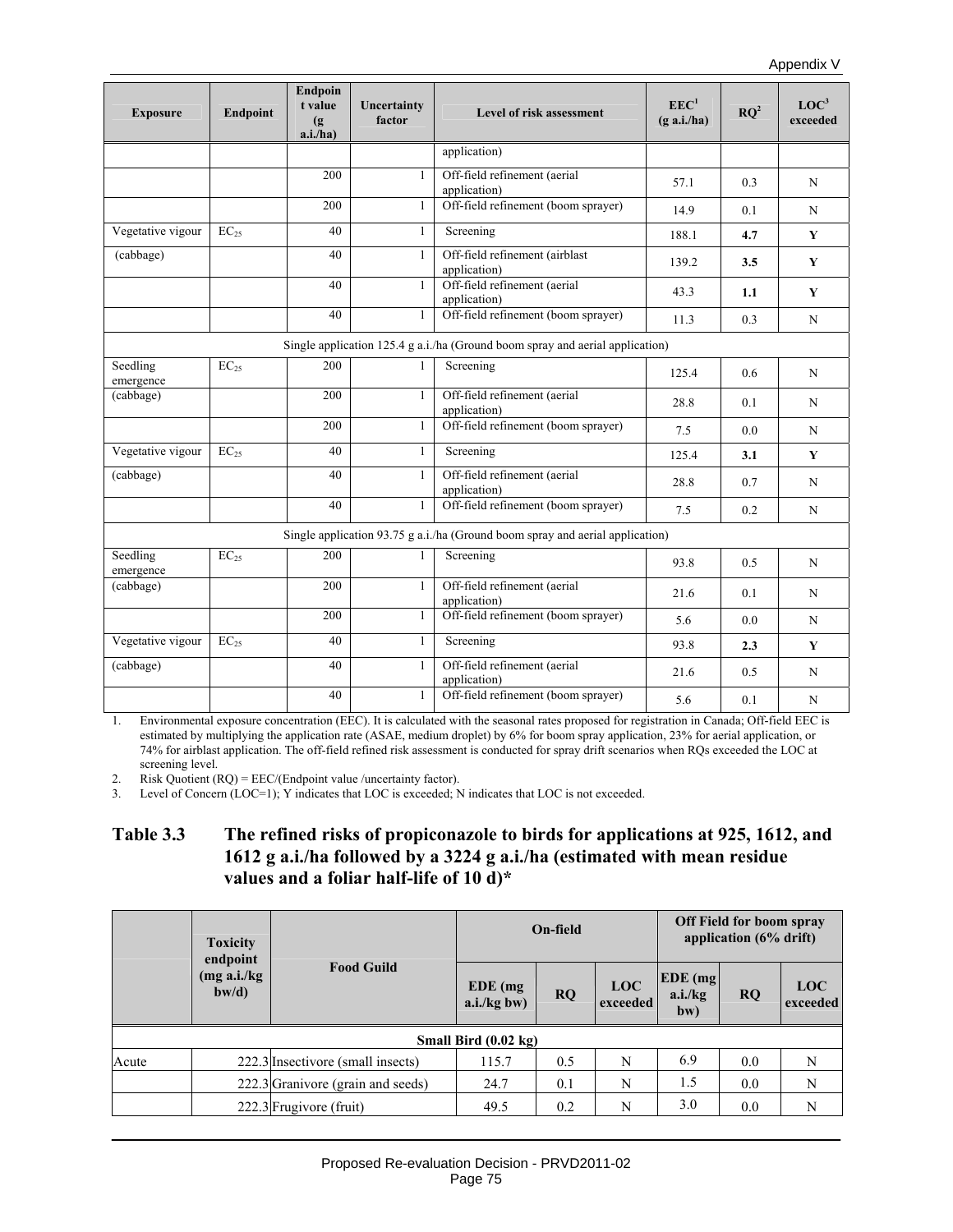|              | <b>Toxicity</b><br>endpoint |                                   |                            | On-field  |                 |                           | <b>Off Field for boom spray</b><br>application (6% drift) |                 |  |
|--------------|-----------------------------|-----------------------------------|----------------------------|-----------|-----------------|---------------------------|-----------------------------------------------------------|-----------------|--|
|              | (mg a.i./kg)<br>$b$ w/d)    | <b>Food Guild</b>                 | $EDE$ (mg<br>a.i./kg bw)   | <b>RQ</b> | LOC<br>exceeded | EDE (mg<br>a.i./kg<br>bw) | <b>RQ</b>                                                 | LOC<br>exceeded |  |
| Dietary      |                             | 13.44 Insectivore (small insects) | 115.7                      | 8.6       | Y               | 6.9                       | 0.5                                                       | N               |  |
|              |                             | 13.44 Granivore (grain and seeds) | 24.7                       | 1.8       | $\mathbf Y$     | 1.5                       | 0.1                                                       | $\mathbf N$     |  |
|              |                             | 13.44 Frugivore (fruit)           | 49.5                       | 3.7       | $\mathbf Y$     | 3.0                       | 0.2                                                       | $\mathbf N$     |  |
| Reproduction |                             | 16.97 Insectivore (small insects) | 115.7                      | 6.8       | Y               | 6.9                       | 0.4                                                       | $\mathbf N$     |  |
|              |                             | 16.97 Granivore (grain and seeds) | 24.7                       | 1.5       | $\mathbf Y$     | 1.5                       | 0.1                                                       | ${\bf N}$       |  |
|              |                             | 16.97 Frugivore (fruit)           | 49.5                       | 2.9       | $\mathbf Y$     | 3.0                       | 0.2                                                       | ${\bf N}$       |  |
|              |                             |                                   | Medium Sized Bird (0.1 kg) |           |                 |                           |                                                           |                 |  |
| Acute        |                             | 222.3 Insectivore (small insects) | 90.3                       | 0.4       | N               | 5.4                       | 0.0                                                       | N               |  |
|              |                             | 222.3 Insectivore (large insects) | 19.3                       | 0.1       | N               | 1.2                       | 0.0                                                       | N               |  |
|              |                             | 222.3 Granivore (grain and seeds) | 19.3                       | 0.1       | ${\bf N}$       | 1.2                       | 0.0                                                       | ${\bf N}$       |  |
|              |                             | 222.3 Frugivore (fruit)           | 38.6                       | 0.2       | N               | 2.3                       | 0.0                                                       | ${\bf N}$       |  |
| Dietary      |                             | 13.44 Insectivore (small insects) | 90.3                       | 6.7       | $\mathbf Y$     | 5.4                       | 0.4                                                       | ${\bf N}$       |  |
|              |                             | 13.44 Insectivore (large insects) | 19.3                       | 1.4       | Y               | 1.2                       | 0.1                                                       | $\mathbf N$     |  |
|              |                             | 13.44 Granivore (grain and seeds) | 19.3                       | 1.4       | Y               | 1.2                       | 0.1                                                       | ${\bf N}$       |  |
|              |                             | 13.44 Frugivore (fruit)           | 38.6                       | 2.9       | $\mathbf Y$     | 2.3                       | 0.2                                                       | $\mathbf N$     |  |
| Reproduction |                             | 16.97 Insectivore (small insects) | 90.3                       | 5.3       | $\mathbf Y$     | 5.4                       | 0.3                                                       | $\mathbf N$     |  |
|              |                             | 16.97 Insectivore (large insects) | 19.3                       | 1.1       | $\mathbf Y$     | 1.2                       | 0.1                                                       | $\mathbf N$     |  |
|              |                             | 16.97 Granivore (grain and seeds) | 19.3                       | 1.1       | $\mathbf Y$     | 1.2                       | 0.1                                                       | $\mathbf N$     |  |
|              |                             | 16.97 Frugivore (fruit)           | 38.6                       | 2.3       | $\mathbf Y$     | 2.3                       | 0.1                                                       | ${\bf N}$       |  |
|              |                             |                                   | Large Sized Bird (1 kg)    |           |                 |                           |                                                           |                 |  |
| Acute        |                             | 222.3 Insectivore (small insects) | 26.4                       | 0.1       | ${\bf N}$       | 1.6                       | 0.0                                                       | N               |  |
|              |                             | 222.3 Insectivore (large insects) | 5.6                        | 0.0       | N               | 0.3                       | 0.0                                                       | ${\bf N}$       |  |
|              |                             | 222.3 Granivore (grain and seeds) | 5.6                        | 0.0       | N               | 0.3                       | 0.0                                                       | $\mathbf N$     |  |
|              |                             | 222.3 Frugivore (fruit)           | 11.3                       | 0.1       | N               | 0.7                       | 0.0                                                       | ${\bf N}$       |  |
|              |                             | 222.3 Herbivore (short grass)     | 60.0                       | 0.3       | N               | 3.6                       | 0.0                                                       | N               |  |
|              |                             | 222.3 Herbivore (long grass)      | 33.7                       | 0.2       | ${\bf N}$       | 2.0                       | 0.0                                                       | ${\bf N}$       |  |
|              |                             | 222.3 Herbivore (forage crops)    | 51.7                       | 0.2       | N               | 3.1                       | 0.0                                                       | N               |  |
|              |                             | 222.3 Herbivore (leafy foliage)   | 105.2                      | 0.5       | N               | 6.3                       | 0.0                                                       | $\mathbf N$     |  |
| Dietary      |                             | 13.44 Insectivore (small insects) | 26.4                       | 2.0       | Y               | 1.6                       | 0.1                                                       | ${\rm N}$       |  |
|              |                             | 13.44 Insectivore (large insects) | 5.6                        | 0.4       | N               | 0.3                       | 0.0                                                       | N               |  |
|              |                             | 13.44 Granivore (grain and seeds) | 5.6                        | 0.4       | N               | 0.3                       | 0.0                                                       | N               |  |
|              |                             | 13.44 Frugivore (fruit)           | 11.3                       | 0.8       | N               | 0.7                       | 0.1                                                       | N               |  |
|              |                             | 13.44 Herbivore (short grass)     | 60.0                       | 4.5       | Y               | 3.6                       | 0.3                                                       | N               |  |
|              |                             | 13.44 Herbivore (long grass)      | 33.7                       | 2.5       | $\mathbf Y$     | $2.0\,$                   | 0.2                                                       | N               |  |
|              |                             | 13.44 Herbivore (forage crops)    | 51.7                       | 3.8       | Y               | 3.1                       | 0.2                                                       | N               |  |
|              |                             | 13.44 Herbivore (leafy foliage)   | 105.2                      | 7.8       | $\mathbf Y$     | 6.3                       | 0.5                                                       | $\mathbf N$     |  |
| Reproduction |                             | 16.97 Insectivore (small insects) | 26.4                       | 1.6       | Y               | 1.6                       | 0.1                                                       | N               |  |
|              |                             | 16.97 Insectivore (large insects) | 5.6                        | 0.3       | N               | 0.3                       | 0.0                                                       | N               |  |
|              |                             | 16.97 Granivore (grain and seeds) | 5.6                        | 0.3       | N               | 0.3                       | 0.0                                                       | N               |  |
|              |                             | 16.97 Frugivore (fruit)           | 11.3                       | 0.7       | N               | 0.7                       | 0.0                                                       | N               |  |
|              |                             | 16.97 Herbivore (short grass)     | 60.0                       | 3.5       | Y               | 3.6                       | 0.2                                                       | N               |  |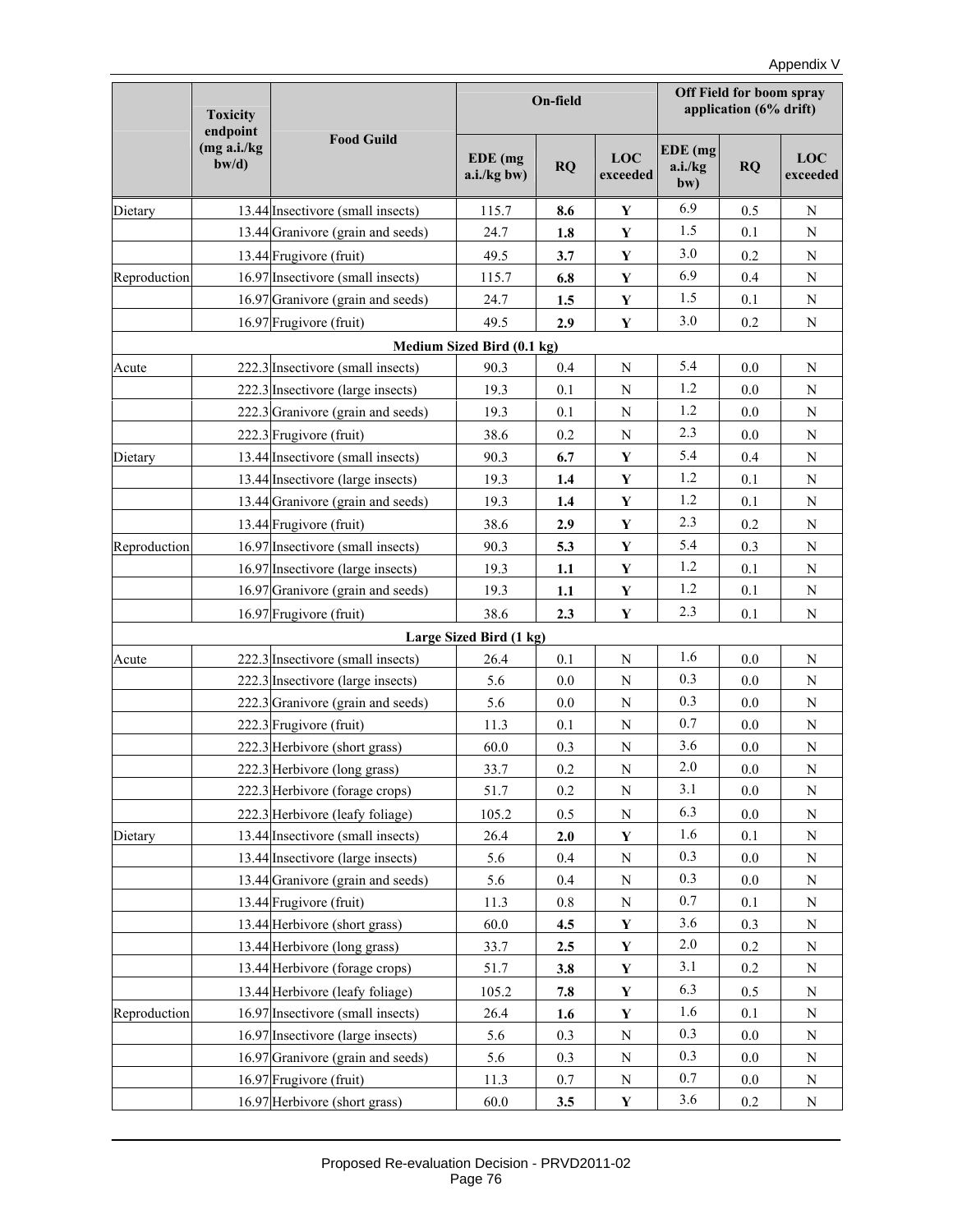| <b>Toxicity</b><br>endpoint |                                 |                             | On-field  |                        | Off Field for boom spray<br>application (6% drift) |           |                        |
|-----------------------------|---------------------------------|-----------------------------|-----------|------------------------|----------------------------------------------------|-----------|------------------------|
| (mg a.i./kg)<br>$b$ w/d)    | <b>Food Guild</b>               | $EDE$ (mg)<br>$a.i./kg$ bw) | <b>RQ</b> | <b>LOC</b><br>exceeded | $EDE$ (mg)<br>a.i./kg<br>bw)                       | <b>RQ</b> | <b>LOC</b><br>exceeded |
|                             | 16.97 Herbivore (long grass)    | 33.7                        | 2.0       | Y                      | 2.0                                                | 0.1       | N                      |
|                             | 16.97 Herbivore (forage crops)  | 51.7                        | 3.0       | Y                      | 3.1                                                | 0.2       | N                      |
|                             | 16.97 Herbivore (leafy foliage) | 105.2                       | 6.2       | v                      | 6.3                                                | 0.4       | N                      |

\* For screening level assessment using maximum residue values in various food sources calculated with a foliar half life of 35 d, the on-field RQs exceeded the LOC for all other proposed application rates (RQ<2.8) except the single application at 125.4 or 93.75 g a.i./ha. For the refined risk assessment using mean residue values in various food sources calculated with a half life of 10 d, all on- and off-field RQs did not exceed the LOCs for any other proposed rates.

#### **Table 3.4 The refined risks of propiconazole to small wild mammals for applications at 925, 1612, and 1612 g a.i./ha followed by a 3224 g a.i./ha**

|                                | <b>Toxicity</b>                   |                             |                                   | On-field |                        |                                   | Off Field (boom spray, 6%) |                        |
|--------------------------------|-----------------------------------|-----------------------------|-----------------------------------|----------|------------------------|-----------------------------------|----------------------------|------------------------|
|                                | endpoint<br>(mg a.i./kg)<br>bw/d) | <b>Food Guild</b>           | <b>EDE</b><br>(mg a.i./kg)<br>bw) | RO       | <b>LOC</b><br>exceeded | <b>EDE</b><br>(mg a.i./kg)<br>bw) | RO                         | <b>LOC</b><br>exceeded |
| Small Mammal (0.015 kg)        |                                   |                             |                                   |          |                        |                                   |                            |                        |
| Acute                          | 72.9                              | Insectivore (small insects) | 66.5                              | 0.9      | $\mathbf N$            | 4.0                               | 0.1                        | $\mathbf N$            |
|                                | 72.9                              | Granivore (grain and seeds) | 14.2                              | 0.2      | $\mathbf N$            | 0.9                               | 0.0                        | $\mathbf N$            |
|                                | 72.9                              | Frugivore (fruit)           | 28.5                              | 0.4      | N                      | 1.7                               | 0.0                        | ${\bf N}$              |
| Dietary                        | 16.8                              | Insectivore (small insects) | 66.5                              | 4.0      | Y                      | 4.0                               | 0.2                        | $\mathbf N$            |
|                                | 16.8                              | Granivore (grain and seeds) | 14.2                              | 0.8      | N                      | 0.9                               | 0.1                        | ${\bf N}$              |
|                                | 16.8                              | Frugivore (fruit)           | 28.5                              | 1.7      | $\mathbf Y$            | 1.7                               | 0.1                        | $_{\rm N}$             |
| Reproduction                   | 8                                 | Insectivore (small insects) | 66.5                              | 8.3      | Y                      | 4.0                               | 0.5                        | $_{\rm N}$             |
|                                | 8                                 | Granivore (grain and seeds) | 14.2                              | 1.8      | $\mathbf Y$            | 0.9                               | 0.1                        | $_{\rm N}$             |
|                                | 8                                 | Frugivore (fruit)           | 28.5                              | 3.6      | Y                      | 1.7                               | 0.2                        | $_{\rm N}$             |
| Medium Sized Mammal (0.035 kg) |                                   |                             |                                   |          |                        |                                   |                            |                        |
| Acute                          | 72.9                              | Insectivore (small insects) | 58.3                              | 0.8      | $\mathbf N$            | 4.0                               | 0.1                        | $_{\rm N}$             |
|                                | 72.9                              | Insectivore (large insects) | 12.5                              | 0.2      | $\mathbf N$            | 0.9                               | 0.0                        | $_{\rm N}$             |
|                                | 72.9                              | Granivore (grain and seeds) | 12.5                              | 0.2      | N                      | 1.7                               | 0.0                        | $\mathbf N$            |
|                                | 72.9                              | Frugivore (fruit)           | 24.9                              | 0.3      | N                      | 4.0                               | 0.2                        | ${\bf N}$              |
|                                | 72.9                              | Herbivore (short grass)     | 132.8                             | 1.8      | Y                      | 0.9                               | 0.1                        | N                      |
|                                | 72.9                              | Herbivore (long grass)      | 74.5                              | 1.0      | $\mathbf{Y}$           | 1.7                               | 0.1                        | N                      |
|                                | 72.9                              | Herbivore (forage crops)    | 114.3                             | 1.6      | $\mathbf Y$            | 4.0                               | 0.5                        | $\mathbf N$            |
|                                | 72.9                              | Herbivore (leafy foliage)   | 232.9                             | 3.2      | Y                      | 0.9                               | 0.1                        | N                      |
| Dietary                        | 16.8                              | Insectivore (small insects) | 58.3                              | 3.5      | $\mathbf Y$            | 1.7                               | 0.2                        | N                      |
|                                | 16.8                              | Insectivore (large insects) | 12.5                              | 0.7      | N                      |                                   |                            |                        |
|                                | 16.8                              | Granivore (grain and seeds) | 12.5                              | 0.7      | $\mathbf N$            | 3.5                               | 0.0                        | N                      |
|                                | 16.8                              | Frugivore (fruit)           | 24.9                              | 1.5      | $\mathbf Y$            | 0.7                               | 0.0                        | N                      |
|                                | 16.8                              | Herbivore (short grass)     | 132.8                             | 7.9      | $\mathbf Y$            | 0.7                               | 0.0                        | $\mathbf N$            |
|                                | 16.8                              | Herbivore (long grass)      | 74.5                              | 4.4      | $\mathbf Y$            | 1.5                               | 0.0                        | $\mathbf N$            |
|                                | 16.8                              | Herbivore (forage crops)    | 114.3                             | 6.8      | Y                      | 8.0                               | 0.1                        | $\mathbf N$            |
|                                | 16.8                              | Herbivore (leafy foliage)   | 232.9                             | 13.9     | Y                      | 4.5                               | 0.1                        | N                      |
| Reproduction                   | 8                                 | Insectivore (small insects) | 58.3                              | 7.3      | $\mathbf Y$            | 6.9                               | 0.1                        | $\mathbf N$            |
|                                | 8                                 | Insectivore (large insects) | 12.5                              | 1.6      | $\mathbf{Y}$           | 14.0                              | 0.2                        | N                      |
|                                | 8                                 | Granivore (grain and seeds) | 12.5                              | 1.6      | $\mathbf Y$            | 3.5                               | 0.2                        | ${\bf N}$              |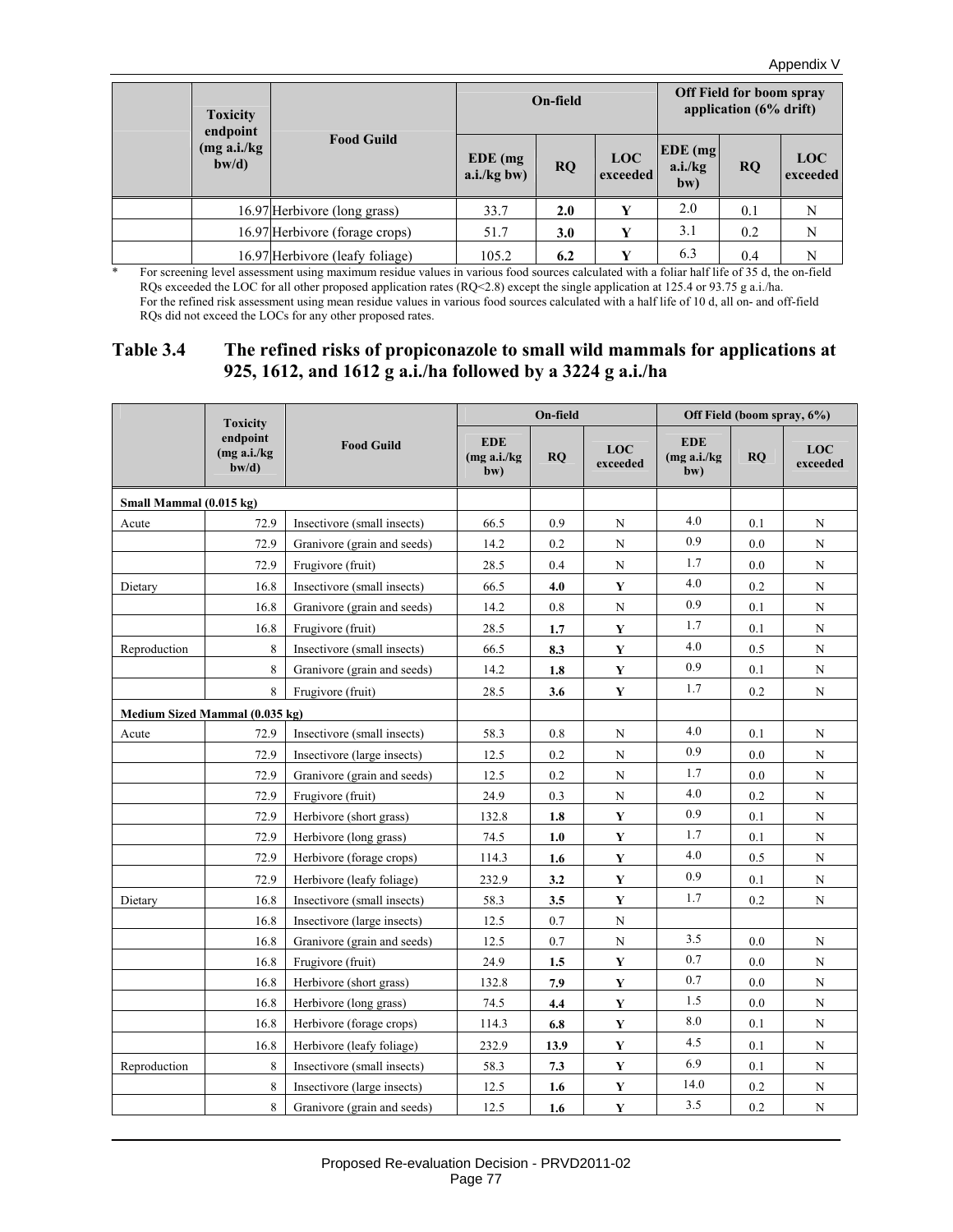|              | <b>Toxicity</b>                     |                             |                                   | On-field  |                 |                                   | Off Field (boom spray, 6%) |                 |
|--------------|-------------------------------------|-----------------------------|-----------------------------------|-----------|-----------------|-----------------------------------|----------------------------|-----------------|
|              | endpoint<br>(mg a.i./kg<br>$b$ w/d) | <b>Food Guild</b>           | <b>EDE</b><br>(mg a.i./kg)<br>bw) | <b>RO</b> | LOC<br>exceeded | <b>EDE</b><br>(mg a.i./kg)<br>bw) | <b>RO</b>                  | LOC<br>exceeded |
|              | 8                                   | Frugivore (fruit)           | 24.9                              | 3.1       | Y               | 0.7                               | 0.0                        | $\mathbf N$     |
|              | 8                                   | Herbivore (short grass)     | 132.8                             | 16.6      | $\mathbf Y$     | 0.7                               | $0.0\,$                    | $\mathbf N$     |
|              | 8                                   | Herbivore (long grass)      | 74.5                              | 9.3       | Y               | 1.5                               | 0.1                        | N               |
|              | 8                                   | Herbivore (forage crops)    | 114.3                             | 14.3      | $\mathbf Y$     | 8.0                               | 0.5                        | $\mathbf N$     |
|              | 8                                   | Herbivore (leafy foliage)   | 232.9                             | 29.1      | $\mathbf Y$     | 4.5                               | 0.3                        | $\mathbf N$     |
|              | Large Sized Mammal (1 kg)           |                             |                                   |           |                 |                                   |                            |                 |
| Acute        | 72.9                                | Insectivore (small insects) | 17.2                              | 0.2       | N               | 1.0                               | 0.0                        | N               |
|              | 72.9                                | Insectivore (large insects) | 3.7                               | 0.1       | $\mathbf N$     | 0.2                               | 0.0                        | $\mathbf N$     |
|              | 72.9                                | Granivore (grain and seeds) | 3.7                               | 0.1       | $\mathbf N$     | 0.2                               | 0.0                        | ${\bf N}$       |
|              | 72.9                                | Frugivore (fruit)           | 31.2                              | 0.4       | $\mathbf N$     | 1.9                               | 0.0                        | $\mathbf N$     |
|              | 72.9                                | Herbivore (short grass)     | 6.7                               | 0.1       | $\mathbf N$     | 0.4                               | 0.0                        | $\mathbf N$     |
|              | 72.9<br>Herbivore (long grass)      |                             | 6.7                               | 0.1       | $\mathbf N$     | 0.4                               | $0.0\,$                    | $\mathbf N$     |
|              | 72.9                                | Herbivore (forage crops)    | 13.3                              | 0.2       | $\mathbf N$     | 0.8                               | 0.0                        | $\mathbf N$     |
|              | 72.9                                | Herbivore (leafy foliage)   | 70.9                              | 1.0       | N               | 4.3                               | 0.1                        | ${\bf N}$       |
| Dietary      | 16.8                                | Insectivore (small insects) | 39.8                              | 0.5       | ${\bf N}$       | 2.4                               | 0.0                        | N               |
|              | 16.8                                | Insectivore (large insects) | 61.1                              | 0.8       | $\mathbf N$     | 3.7                               | 0.1                        | $\mathbf N$     |
|              | 16.8                                | Granivore (grain and seeds) | 124.4                             | 1.7       | $\mathbf{Y}$    | 7.5                               | 0.1                        | $\mathbf N$     |
|              | 16.8                                | Frugivore (fruit)           | 31.2                              | 1.9       | $\mathbf Y$     | 1.9                               | 0.1                        | $\mathbf N$     |
|              | 16.8                                | Herbivore (short grass)     | 6.7                               | 0.4       | $\mathbf N$     | 0.4                               | 0.0                        | ${\bf N}$       |
|              | 16.8                                | Herbivore (long grass)      | 6.7                               | 0.4       | $\mathbf N$     | 0.4                               | 0.0                        | $\mathbf N$     |
|              | 16.8                                | Herbivore (forage crops)    | 13.3                              | 0.8       | N               | 0.8                               | 0.0                        | $\mathbf N$     |
|              | 16.8                                | Herbivore (leafy foliage)   | 70.9                              | 4.2       | $\mathbf Y$     | 4.3                               | 0.3                        | ${\bf N}$       |
| Reproduction | 8                                   | Insectivore (small insects) | 39.8                              | 2.4       | $\mathbf Y$     | 2.4                               | 0.1                        | $\mathbf N$     |
|              | 8                                   | Insectivore (large insects) | 61.1                              | 3.6       | Y               | 3.7                               | 0.2                        | $\mathbf N$     |
|              | 8                                   | Granivore (grain and seeds) | 124.4                             | 7.4       | Y               | 7.5                               | 0.4                        | $\mathbf N$     |
|              | 8                                   | Frugivore (fruit)           | 31.2                              | 3.9       | $\mathbf Y$     | 1.9                               | 0.2                        | $\mathbf N$     |
|              | 8                                   | Herbivore (short grass)     | 6.7                               | 0.8       | $\mathbf N$     | 0.4                               | 0.0                        | $\mathbf N$     |
|              | 8                                   | Herbivore (long grass)      | 6.7                               | $0.8\,$   | ${\bf N}$       | 0.4                               | 0.0                        | $\mathbf N$     |
|              | 8                                   | Herbivore (forage crops)    | 13.3                              | 1.7       | Y               | $0.8\,$                           | 0.1                        | ${\bf N}$       |
|              | 8                                   | Herbivore (leafy foliage)   | 70.9                              | 8.9       | $\mathbf Y$     | 4.3                               | 0.5                        | $\mathbf N$     |

\* For screening level assessment using maximum residue values in various food sources calculated with a foliar half life of 35 d, the on-field RQs exceeded the LOC for all proposed application rates (the maximum RQs = 2.0-123.5). For the refined risk assessment using mean residue values in various food sources calculated with a half life of 10 d, the on-field and off-field RQs for all other proposed rates were less than 2, and are not considered to be of major concern.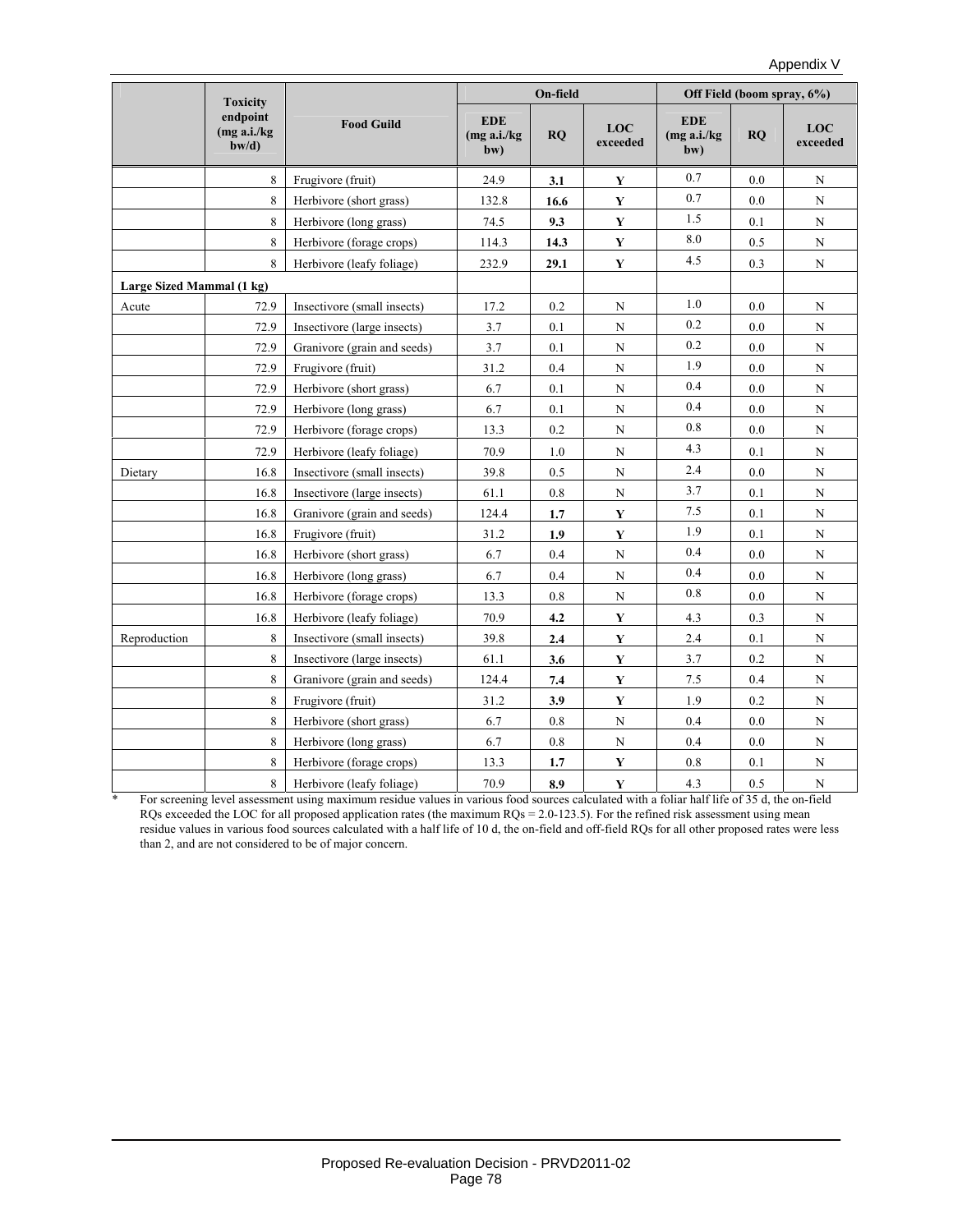# **Table 3.5 Risks of propiconazole to aquatic organisms for applications at 925, 1612, and 1612 followed by 3224 g a.i./ha, and five times at 125.4 g a.i./ha\***

|                                                                              |                      |                  |                 | <b>Endpoint</b>    | Uncertainty      |                             | <b>Screening level assessment</b> |                            |                             | Off field Spray drift for<br>boom spray application* |                     |                      | <b>Runoff</b> |                            |
|------------------------------------------------------------------------------|----------------------|------------------|-----------------|--------------------|------------------|-----------------------------|-----------------------------------|----------------------------|-----------------------------|------------------------------------------------------|---------------------|----------------------|---------------|----------------------------|
| Organism                                                                     | <b>Exposure</b>      | <b>Substance</b> | <b>Endpoint</b> | value(mg<br>a.i/L) | factor           | <b>EEC</b><br>(mg)<br>a.i/L | RO                                | <b>LOC</b><br>exceed<br>ed | <b>EEC</b><br>(mg)<br>a.i/L | RO                                                   | LOC<br>exceed<br>ed | EEC (mg<br>$a.i/L$ ) | RO            | <b>LOC</b><br>excee<br>ded |
| Application rate 925, 1612, and 1612 followed by 3224 g a.i./ha (boom spray) |                      |                  |                 |                    |                  |                             |                                   |                            |                             |                                                      |                     |                      |               |                            |
| <b>Freshwater species</b>                                                    |                      |                  |                 |                    |                  |                             |                                   |                            |                             |                                                      |                     |                      |               |                            |
| Daphnia magna                                                                | Acute                | <b>TGAI</b>      | $LC_{50}$       | 2.20               | $\overline{c}$   | 0.90                        | 0.8                               | N                          | 0.05                        | 0.0                                                  | N                   | 0.02                 | 0.0           | N                          |
|                                                                              | Chronic              | <b>TGAI</b>      | <b>NOEC</b>     | 0.31               | $\mathbf{1}$     | 0.90                        | 2.9                               | Y                          | 0.05                        | 0.2                                                  | $\mathbf N$         | 0.02                 | 0.1           | $\mathbf N$                |
|                                                                              | Acute                | 1,2,4-triazole   | $EC_{50}$       | 900.00             | $\boldsymbol{2}$ | 0.90                        | 0.0                               | $\mathbf N$                | 0.05                        | 0.0                                                  | $\mathbf N$         | 0.02                 | 0.0           | $\mathbf N$                |
| Rainbow trout                                                                | Acute                | <b>TGAI</b>      | $LC_{50}$       | 0.85               | 10               | 0.90                        | 10.6                              | $\mathbf Y$                | 0.05                        | 0.6                                                  | $\mathbf N$         | 0.02                 | 0.3           | $\mathbf N$                |
| Fathead minnow                                                               | Early life-<br>stage | <b>TGAI</b>      | <b>NOEC</b>     | 0.10               | $\mathbf{1}$     | 0.90                        | 9.5                               | Y                          | 0.05                        | 0.6                                                  | N                   | 0.02                 | 0.2           | N                          |
| Amphibian                                                                    | Acute                | <b>TGAI</b>      | $LC_{50}$       | 0.85               | 10               | 4.80                        | 56.5                              | Y                          | 0.29                        | 3.4                                                  | Y                   | 0.12                 | 1.4           | Y                          |
|                                                                              | Early life-<br>stage | <b>TGAI</b>      | <b>NOEC</b>     | 0.10               | $\mathbf{1}$     | 4.80                        | 50.5                              | Y                          | 0.29                        | 3.0                                                  | Y                   | 0.06                 | 0.7           | N                          |
| Freshwater algae<br>(diatom)                                                 | Acute                | <b>TGAI</b>      | $EC_{50}$       | 0.09               | $\overline{2}$   | 0.90                        | 19.4                              | Y                          | 0.05                        | 1.2                                                  | Y                   | 0.02                 | 0.5           | N                          |
| Vascular plants<br>(Duckweed)                                                | Dissolved            | <b>TGAI</b>      | $EC_{50}$       | 4.83               | $\overline{2}$   | 0.90                        | 0.4                               | N                          | 0.05                        | 0.0                                                  | N                   | 0.02                 | 0.0           | N                          |
| Sediment dwelling<br>organisms (Hyalella<br>azteca)                          | Acute                | <b>TGAI</b>      | $LC_{50}$       | 3.56               | $\overline{2}$   | 0.90                        | 0.5                               | N                          | 0.05                        | 0.0                                                  | N                   | 0.02                 | 0.0           | N                          |
| Sediment dwelling<br>organisms<br>(Chironomus<br>riparius)                   | Chronic              | unknown          | <b>NOEC</b>     | 4.00               | $\mathbf{1}$     | 0.90                        | 0.2                               | N                          | 0.05                        | 0.0                                                  | N                   | 0.02                 | 0.0           | N                          |
| <b>Marine species</b>                                                        |                      |                  |                 |                    |                  |                             |                                   |                            |                             |                                                      |                     |                      |               |                            |
| Fish (Sheepsheed<br>minnow)                                                  | Chronic              | <b>TGAI</b>      | <b>NOEC</b>     | 0.15               | 1                | 0.90                        | 6.0                               | Y                          | 0.05                        | 0.4                                                  | N                   | 0.02                 | 0.1           | N                          |
| Marine algae<br>(Skeleetonema<br>costatum)                                   | Acute                | <b>TGAI</b>      | $EC_{50}$       | 0.02               | $\overline{2}$   | 0.90                        | 85.7                              | Y                          | 0.05                        | 5.1                                                  | Y                   | 0.02                 | 2.1           | Y                          |
|                                                                              |                      |                  |                 |                    |                  |                             |                                   |                            |                             |                                                      |                     |                      |               |                            |
| Application rate 5 times at 125.4 g a.i./ha (airblast application)           |                      |                  |                 |                    |                  |                             |                                   |                            |                             |                                                      |                     |                      |               |                            |
| <b>Freshwater species</b>                                                    |                      |                  |                 |                    |                  |                             |                                   |                            |                             |                                                      |                     |                      |               |                            |
| Daphnia magna                                                                | Acute                | <b>TGAI</b>      | $LC_{50}$       | 2.20               | $\overline{c}$   | 0.08                        | 0.1                               | $\mathbf N$                | 0.06                        | 0.1                                                  | N                   | 0.01                 | 0.0           | N                          |
|                                                                              | Chronic              | <b>TGAI</b>      | <b>NOEC</b>     | 0.31               | $\mathbf{1}$     | 0.08                        | 0.2                               | N                          | 0.06                        | 0.2                                                  | N                   | 0.01                 | 0.0           | N                          |
|                                                                              | Acute                | 1,2,4-triazole   | $EC_{50}$       | 900.00             | $\overline{c}$   | 0.08                        | 0.0                               | $_{\rm N}$                 | 0.06                        | 0.0                                                  | N                   | 0.01                 | 0.0           | N                          |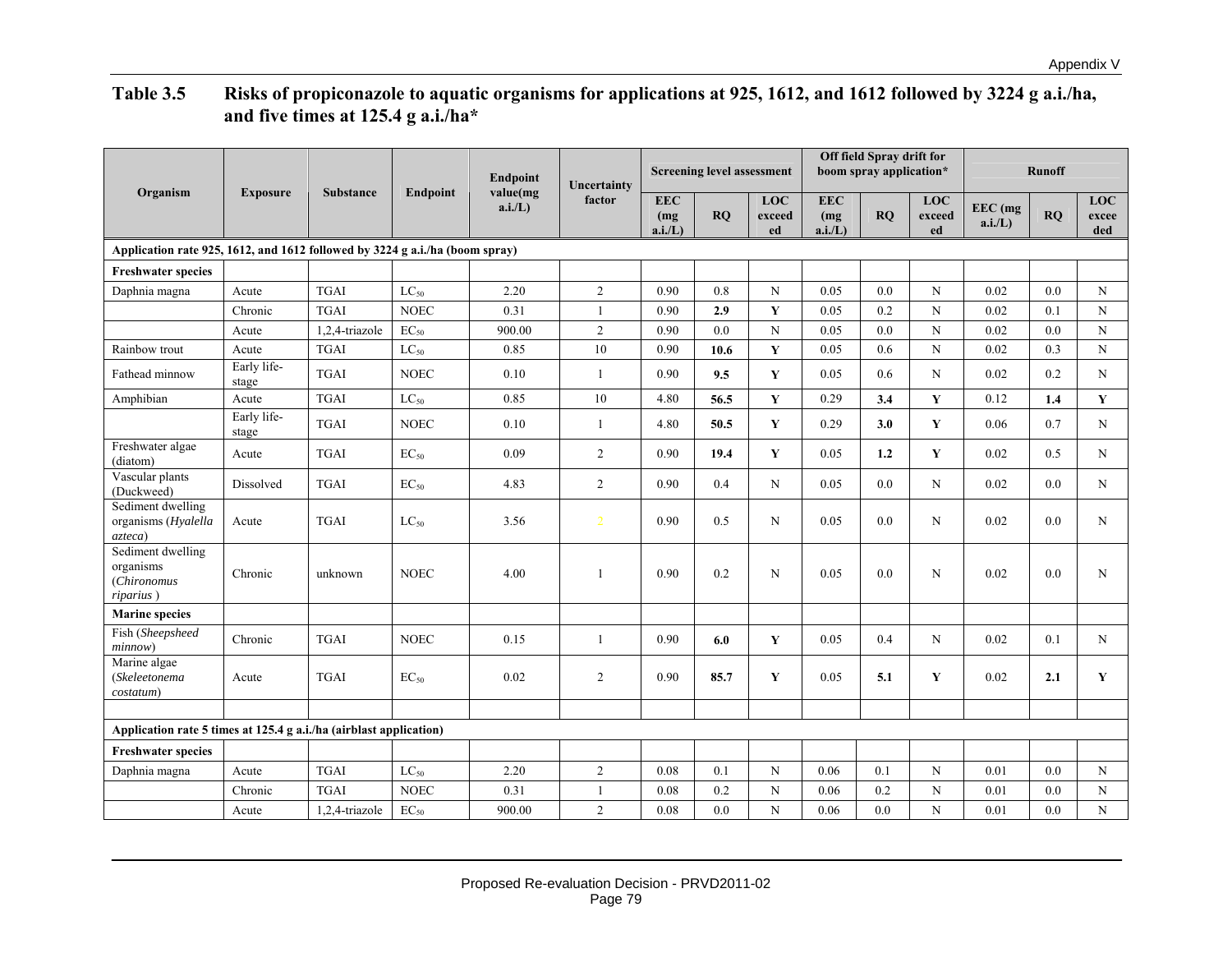| Organism                                                   | <b>Exposure</b><br><b>Substance</b> |             | <b>Endpoint</b> | Uncertainty       |                | <b>Screening level assessment</b> |           |                            | Off field Spray drift for<br>boom spray application* |           | <b>Runoff</b>              |                    |     |                     |
|------------------------------------------------------------|-------------------------------------|-------------|-----------------|-------------------|----------------|-----------------------------------|-----------|----------------------------|------------------------------------------------------|-----------|----------------------------|--------------------|-----|---------------------|
|                                                            |                                     |             | Endpoint        | value(mg<br>a.i/L | factor         | <b>EEC</b><br>(mg<br>a.i/L        | <b>RO</b> | <b>LOC</b><br>exceed<br>ed | <b>EEC</b><br>(mq)<br>a.i/L                          | <b>RO</b> | <b>LOC</b><br>exceed<br>ed | $EEC$ (mg<br>a.i/L | RQ  | LOC<br>excee<br>ded |
| Rainbow trout                                              | Acute                               | <b>TGAI</b> | $LC_{50}$       | 0.85              | 10             | 0.08                              | 0.9       | N                          | 0.06                                                 | 0.7       | N                          | 0.01               | 0.1 | N                   |
| Fathead minnow                                             | Early life-<br>stage                | <b>TGAI</b> | <b>NOEC</b>     | 0.10              |                | 0.08                              | 0.8       | N                          | 0.06                                                 | 0.6       | N                          | 0.01               | 0.1 | N                   |
| Amphibian                                                  | Acute                               | <b>TGAI</b> | $LC_{50}$       | 0.85              | 10             | 0.41                              | 4.8       | Y                          | 0.30                                                 | 3.6       | Y                          | 0.03               | 0.4 | N                   |
|                                                            | Early life-<br>stage                | <b>TGAI</b> | <b>NOEC</b>     | 0.10              |                | 0.41                              | 4.3       | Y                          | 0.30                                                 | 3.2       | Y                          | 0.02               | 0.2 | N                   |
| Freshwater algae<br>(diatom)                               | Acute                               | <b>TGAI</b> | $EC_{50}$       | 0.09              | 2              | 0.08                              | 1.7       | Y                          | 0.06                                                 | 1.2       | Y                          | 0.01               | 0.1 | N                   |
| Vascular plants<br>(Duckweed)                              | Dissolved                           | <b>TGAI</b> | $EC_{50}$       | 4.83              | $\overline{2}$ | 0.08                              | 0.0       | N                          | 0.06                                                 | 0.0       | N                          | 0.01               | 0.0 | N                   |
| Sediment dwelling<br>organisms (Hyalella<br>azteca)        | Acute                               | <b>TGAI</b> | $LC_{50}$       | 3.56              | $\overline{2}$ | 0.08                              | 0.0       | N                          | 0.06                                                 | 0.0       | N                          | 0.004              | 0.0 | N                   |
| Sediment dwelling<br>organisms<br>(Chironomus<br>riparius) | Chronic                             | unknown     | <b>NOEC</b>     | 4.00              |                | 0.08                              | 0.0       | N                          | 0.06                                                 | 0.0       | N                          | 0.004              | 0.0 | N                   |
| <b>Marine species</b>                                      |                                     |             |                 |                   |                |                                   |           |                            |                                                      |           |                            |                    |     |                     |
| Fish (Sheepsheed<br>minnow)                                | Chronic                             | <b>TGAI</b> | <b>NOEC</b>     | 0.15              |                | 0.08                              | 0.5       | N                          | 0.06                                                 | 0.4       | N                          | 0.01               | 0.0 | N                   |
| Marine algae<br>(Skeleetonema<br>costatum)                 | Acute                               | <b>TGAI</b> | $EC_{50}$       | 0.02              | 2              | 0.08                              | 7.3       | Y                          | 0.06                                                 | 5.4       | Y                          | 0.01               | 0.6 | N                   |

Appendix V

\* The calculated off-field RQs for spray drift were based on ground boom spray application (6% drift) for 925, 1612, and 1612 followed by 3224 g a.i./ha, or on airblast application (74% drift) for five times at 125.4 g a.i./ha according to the proposed uses.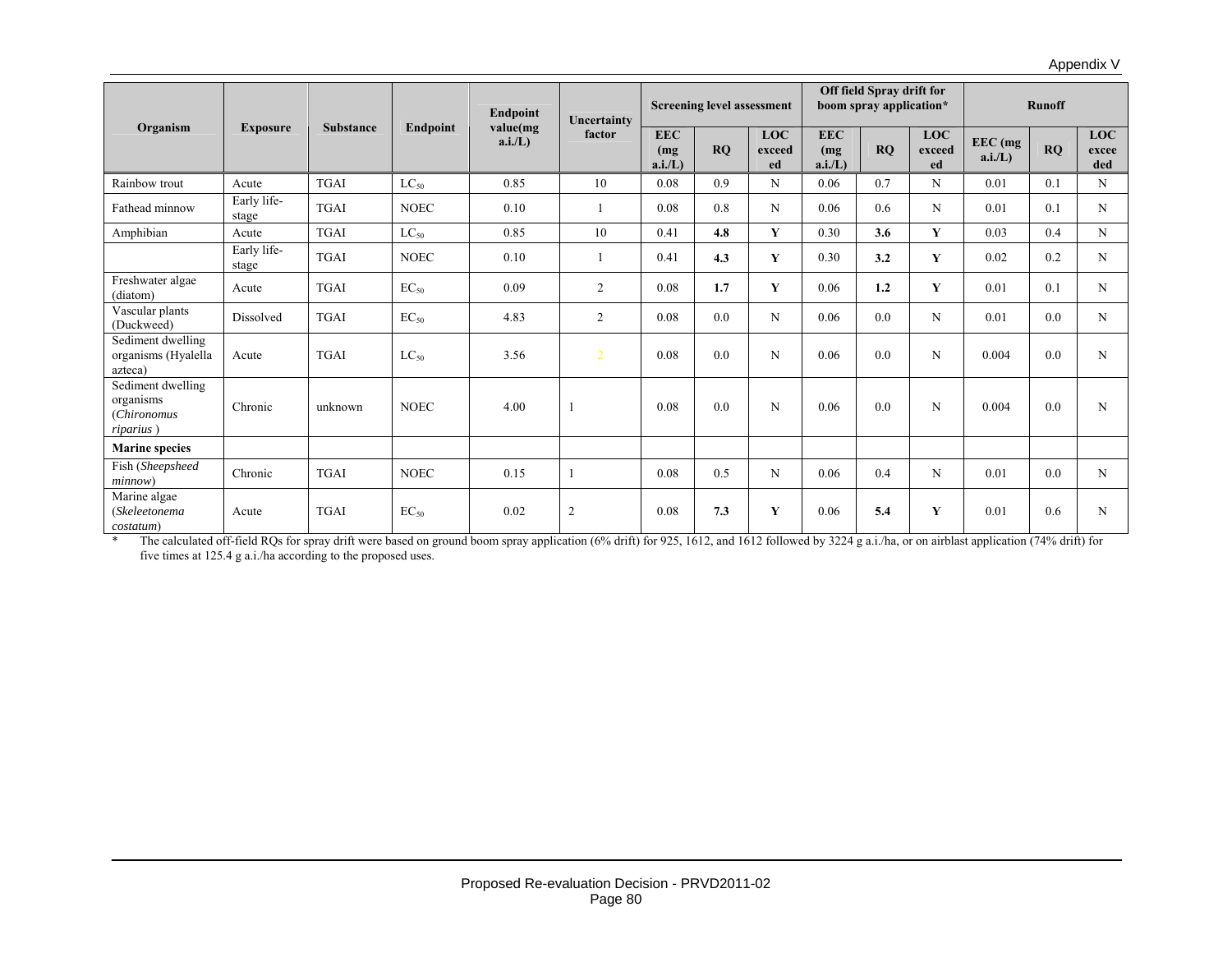| Organism                                                   | <b>Exposure</b>      | <b>Substance</b>             | <b>Endpoint</b> | <b>Endpoint</b><br>value(mg | Uncert<br>ainty<br>factor | <b>Screening level</b><br>assessment |     |                            | Spray drift<br>for airblast      |     |                            | Spray drift<br>for aerial<br>application |     |                     |                                  | Spray drift<br>for boom<br>spray<br>application |                            |
|------------------------------------------------------------|----------------------|------------------------------|-----------------|-----------------------------|---------------------------|--------------------------------------|-----|----------------------------|----------------------------------|-----|----------------------------|------------------------------------------|-----|---------------------|----------------------------------|-------------------------------------------------|----------------------------|
|                                                            |                      |                              |                 | $a.i/L$ )                   |                           | <b>EEC</b><br>(mg)<br>a.i/L          | RQ  | <b>LOC</b><br>exce<br>eded | <b>EEC</b><br>(mg)<br>a.i.<br>L) | RO  | <b>LOC</b><br>exce<br>eded | <b>EEC</b><br>(mg)<br>a.i.<br>L)         | RO  | LOC<br>exce<br>eded | <b>EEC</b><br>(mg)<br>a.i.<br>L) | RO                                              | <b>LOC</b><br>exce<br>eded |
| <b>Freshwater species</b>                                  |                      |                              |                 |                             |                           |                                      |     |                            |                                  |     |                            |                                          |     |                     |                                  |                                                 |                            |
| Daphnia magna                                              | Acute                | propiconazole<br><b>TGAI</b> | $LC_{50}$       | 2.20                        | 2                         | 0.05                                 | 0.0 | N                          | 0.03                             | 0.0 | N                          | 0.01                                     | 0.0 | N                   | 0.00                             | 0.0                                             | N                          |
|                                                            | Chronic              | propiconazole<br><b>TGAI</b> | <b>NOEC</b>     | 0.31                        |                           | 0.05                                 | 0.2 | N                          | 0.03                             | 0.1 | N                          | 0.01                                     | 0.0 | N                   | 0.00                             | 0.0                                             | N                          |
|                                                            | Acute                | 1,2,4-triazole               | $EC_{50}$       | 900.00                      | 2                         | 0.05                                 | 0.0 | N                          | 0.03                             | 0.0 | N                          | 0.01                                     | 0.0 | N                   | 0.00                             | 0.0                                             | N                          |
| Rainbow trout                                              | Acute                | propiconazole<br><b>TGAI</b> | $LC_{50}$       | 0.85                        | 10                        | 0.05                                 | 0.6 | N                          | 0.03                             | 0.4 | N                          | 0.01                                     | 0.1 | N                   | 0.00                             | 0.0                                             | N                          |
| Fathead minnow                                             | Early life-<br>stage | propiconazole<br><b>TGAI</b> | <b>NOEC</b>     | 0.10                        |                           | 0.05                                 | 0.5 | N                          | 0.03                             | 0.4 | N                          | 0.01                                     | 0.1 | N                   | 0.00                             | 0.0                                             | N                          |
| Amphibian ** 15<br>cm water                                | Acute                | propiconazole<br><b>TGAI</b> | $LC_{50}$       | 0.85                        | 10                        | 0.25                                 | 2.9 | $\mathbf{Y}$               | 0.19                             | 2.2 | Y                          | 0.06                                     | 0.7 | N                   | 0.02                             | 0.2                                             | N                          |
|                                                            | Early life-<br>stage | propiconazole<br><b>TGAI</b> | <b>NOEC</b>     | 0.10                        |                           | 0.25                                 | 2.6 | $\mathbf{Y}$               | 0.19                             | 1.9 | Y                          | 0.06                                     | 0.6 | N                   | 0.02                             | 0.2                                             | N                          |
| Freshwater algae<br>(diatom)                               | Acute                | propiconazole<br><b>TGAI</b> | $EC_{50}$       | 0.09                        | $\overline{2}$            | 0.05                                 | 1.0 | $\mathbf{Y}$               | 0.03                             | 0.7 | N                          | 0.01                                     | 0.2 | N                   | 0.00                             | 0.1                                             | N                          |
| Vascular plants<br>(Duckweed)                              | Dissolved            | propiconazole<br><b>TGAI</b> | $EC_{50}$       | 4.83                        | 2                         | 0.05                                 | 0.0 | N                          | 0.03                             | 0.0 | N                          | 0.01                                     | 0.0 | N                   | 0.00                             | 0.0                                             | N                          |
| Sediment dwelling<br>organisms (Hyalella<br>azteca)        | Acute                | propiconazole<br><b>TGAI</b> | $LC_{50}$       | 3.56                        | $\overline{2}$            | 0.05                                 | 0.0 | N                          | 0.03                             | 0.0 | N                          | 0.01                                     | 0.0 | N                   | 0.00                             | 0.0                                             | N                          |
| Sediment dwelling<br>organisms<br>(Chironomus<br>riparius) | Chronic              | unknown                      | <b>NOEC</b>     | 4.00                        |                           | 0.05                                 | 0.0 | N                          | 0.03                             | 0.0 | N                          | 0.01                                     | 0.0 | N                   | 0.00                             | 0.0                                             | N                          |
| <b>Marine species</b>                                      |                      |                              |                 |                             |                           |                                      |     |                            |                                  |     |                            |                                          |     |                     |                                  |                                                 |                            |
| Fish (Sheepsheed<br>minnow)                                | Chronic              | propiconazole<br><b>TGAI</b> | <b>NOEC</b>     | 0.15                        |                           | 0.05                                 | 0.3 | N                          | 0.03                             | 0.2 | N                          | 0.01                                     | 0.1 | N                   | 0.00                             | 0.0                                             | N                          |
| Marine algae<br>(Skeleetonema<br>costatum)                 | Acute                | propiconazole<br><b>TGAI</b> | $EC_{50}$       | 0.02                        | 2                         | 0.05                                 | 4.5 | Y                          | 0.03                             | 3.3 | Y                          | 0.01                                     | 1.0 | Y                   | 0.00                             | 0.3                                             | N                          |

# **Table 3.6 Risks of propiconazole to aquatic organisms for an application rate two times at 189 g a.i./ha**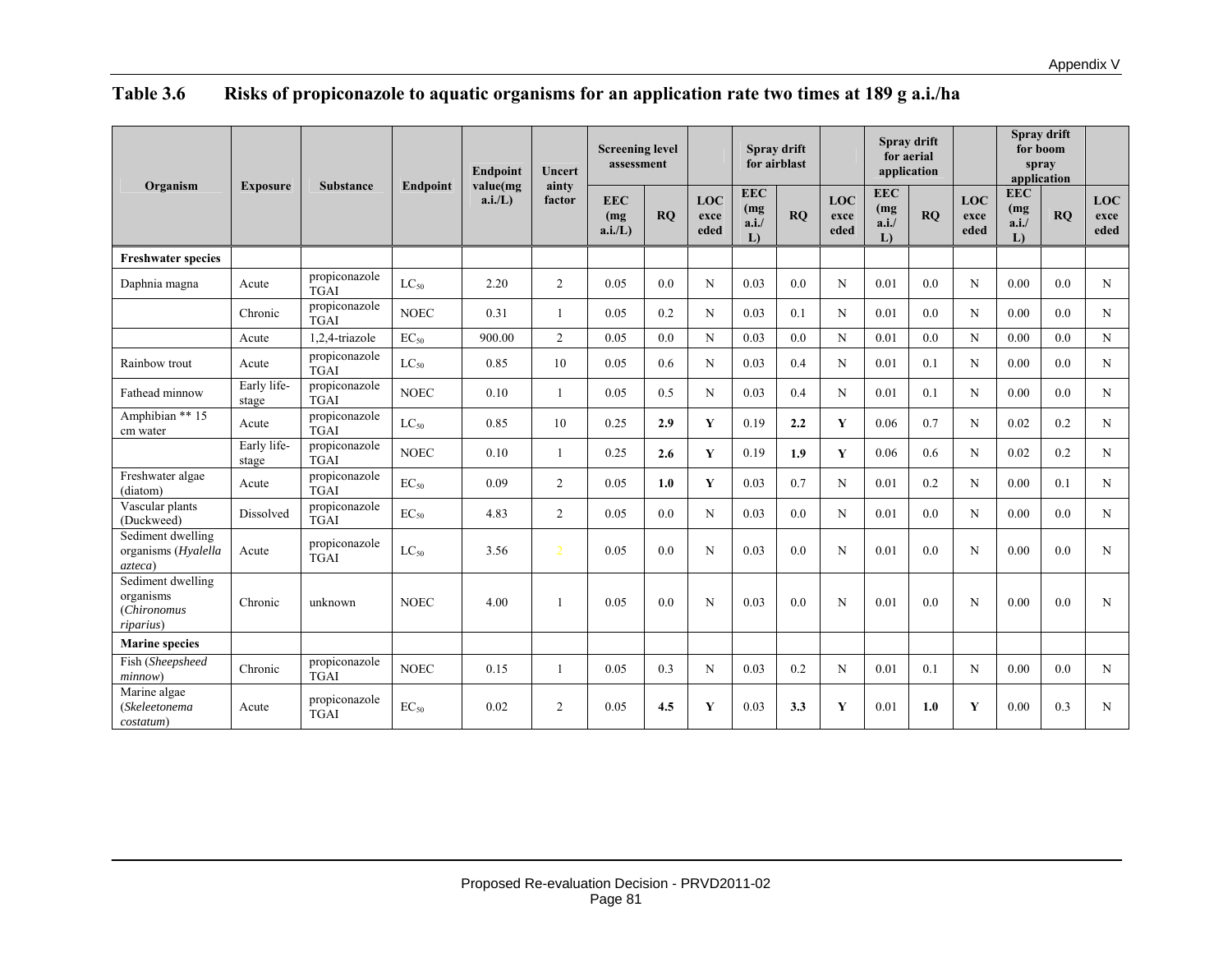| <b>TSMP Track 1 Criteria</b>                    |                                          | <b>TSMP Track 1 Criterion value</b>                            | propiconazole<br>Are criteria met?                                                                                                                                                                                                                                                       |
|-------------------------------------------------|------------------------------------------|----------------------------------------------------------------|------------------------------------------------------------------------------------------------------------------------------------------------------------------------------------------------------------------------------------------------------------------------------------------|
| CEPA toxic or CEPA toxic<br>equivalent          |                                          | Yes                                                            | Yes                                                                                                                                                                                                                                                                                      |
| Predominantly anthropogenic <sup>2</sup>        |                                          | Yes                                                            | Yes                                                                                                                                                                                                                                                                                      |
|                                                 | Soil                                     | Half-life<br>$\geq$ 182 days                                   | 47.4-78.3 days                                                                                                                                                                                                                                                                           |
| Persistence <sup>3</sup>                        | Water                                    | Half-life<br>$\geq$ 182 days                                   | 65.2-423 days                                                                                                                                                                                                                                                                            |
|                                                 | Half-life<br>Sediment<br>$\geq$ 365 days |                                                                | not available                                                                                                                                                                                                                                                                            |
|                                                 | Air                                      | Half-life $\geq$ 2 days or evidence of long<br>range transport | Half-life or volatilization is not an important route of dissipation<br>and long-range atmospheric transport is unlikely to occur based<br>on the vapour pressure $(4.2 \times 10^{-7} \text{ mm Hg})$ and Henry's Law<br>Constant $(9.1 \times 10^{-10} \text{ atm m}^3/\text{mole})$ . |
|                                                 |                                          | Log $K_{\text{ow}} \geq 5$                                     | 3.65                                                                                                                                                                                                                                                                                     |
| Bioaccumulation <sup>4</sup>                    |                                          | $BCF \geq 5000$                                                | $24 - 516 \times$                                                                                                                                                                                                                                                                        |
|                                                 |                                          | $BAF \geq 5000$                                                | not available                                                                                                                                                                                                                                                                            |
| $\mathbf{r}$ and $\mathbf{r}$<br>$T0$ $T0$ $T1$ | $\sim$ 11 $\alpha$                       |                                                                | $\sim$ 11 $\sim$ $\sim$ $\sim$ $\sim$                                                                                                                                                                                                                                                    |

## **Table 3.7 Toxic Substances Management Policy Considerations-Comparison to TSMP Track 1 Criteria**

**Is the chemical a TSMP Track 1 substance (all four criteria must be met)?** No, does not meet all TSMP Track 1 criteria

1 All pesticides will be considered CEPA-toxic or CEPA toxic equivalent for the purpose of initially assessing a pesticide against the TSMP criteria. Assessment of the CEPA toxicity criteria may be refined if required (i.e. all other TSMP criteria are met).

<sup>2</sup> The policy considers a substance "predominantly anthropogenic" if, based on expert judgment, its concentration in the environment medium is largely due to human activity, rather than to natural sources or releases.

 $3$  If the pesticide and/or the transformation product(s) meet one persistence criterion identified for one media (soil, water, sediment or air) than the criterion for persistence is considered to be met.

<sup>4</sup> The log L<sub>ow</sub> and/or BCF and/or BAF are preferred over log  $K_{\text{ow}}$ .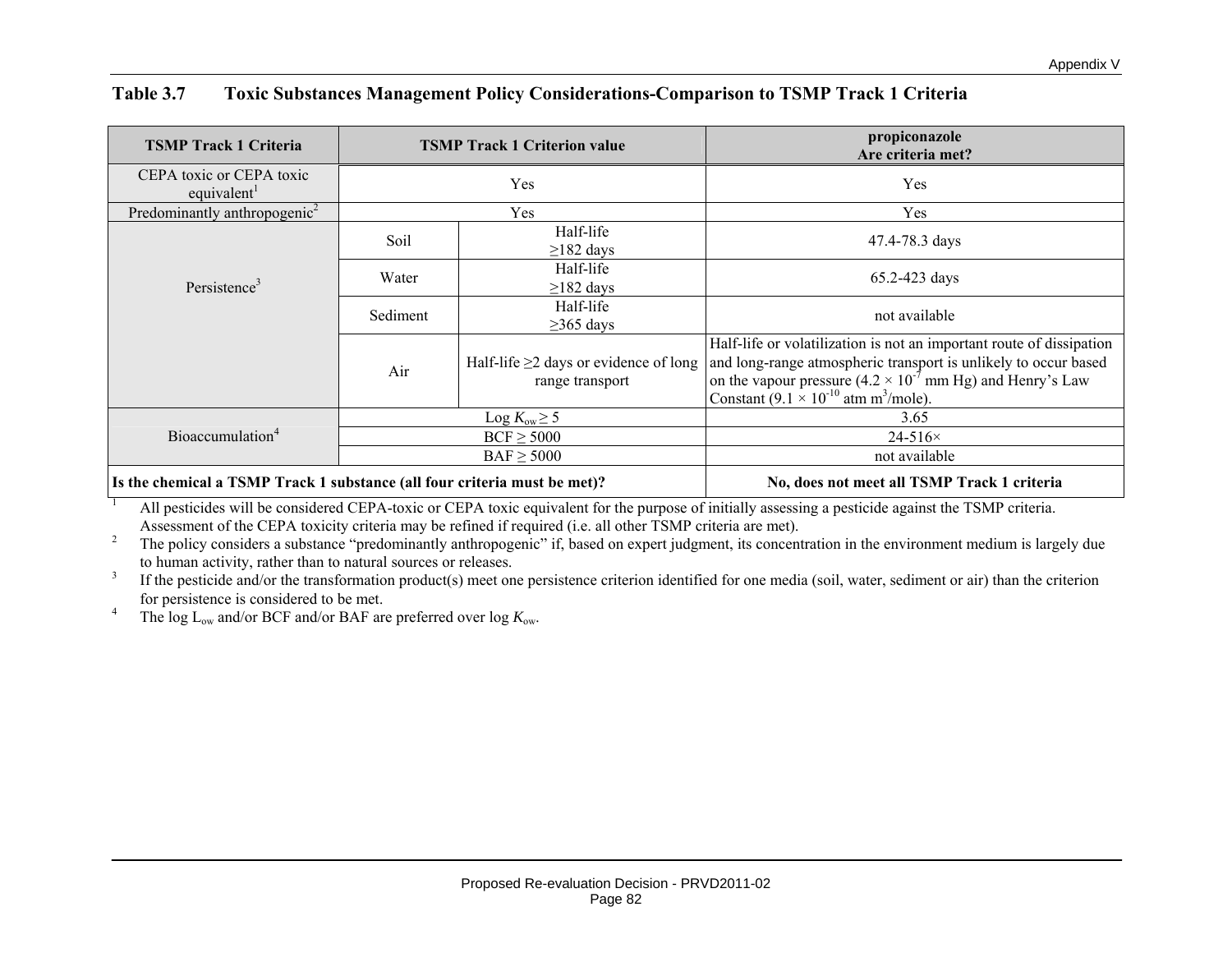# **Appendix VI Monitoring Data**

# **Propiconazole Aquatic Ecoscenario and Drinking Water Assessment**

#### **1.0 Introduction**

The following sections review the estimated environmental concentrations (EECs) of propiconazole resulting from water modelling and the available water monitoring data with respect to environmental exposure and drinking water.

Monitoring data and modelling estimates provide different types of information, therefore are not directly comparable. Pesticide concentrations in water are highly variable in time and location, and Canadian monitoring data usually are sparse, so comparing monitoring results to modelling is not straightforward. Despite this, these two types of data are complementary and should be considered in conjunction with each other when considering the potential exposure of aquatic organisms or to humans through drinking water.

The drinking water portion of the human health risk assessment for propiconazole considered a review conducted by the United States. Thus, concentrations of propiconazole in drinking water sources in Canada were not addressed in this document.

### **2.0 Modelling Estimates**

### **2.1 Application Information and Model Inputs**

Propiconazole is a fungicide used on a variety of cereals, grains, fruits and vegetable crops, as well as on turf on golf courses. The maximum annual application rate is for use on turf (golf courses – greens, tees and fairways only). Three preventative spring applications at a maximum rate of 1612 g a.i./ha each, can be applied to turf at 14-day intervals. Also, a single curative application for snow mold can be made in the fall at a rate of 3224 g a.i./ha. The maximum yearly rate of application of propiconazole on turf is 7373 g a.i./ha. The second highest rate is used on cherries, five applications of 125.4 g a.i./ha at 7-day intervals. The use on blueberries, four applications of 125 g a.i./ha at 10-day intervals, was also modelled. Application information and the main environmental fate characteristics used in the models are summarized in Table 2.1.1.

#### **Table 2.1.1 Major surface water model inputs for Level 1 assessment of propiconazole**

| Type of Input              | Parameter                                               | Value                                                                                                                                        |
|----------------------------|---------------------------------------------------------|----------------------------------------------------------------------------------------------------------------------------------------------|
| Application<br>Information | $Crop(s)$ to be treated                                 | Turf (golf courses), cherries,<br>blueberries                                                                                                |
|                            | Maximum allowable application rate per year (g a.i./ha) | Turf: 7373; cherries: 627;<br>blueberries: 500                                                                                               |
|                            | Maximum rate each application $(g \nabla a.i./ha)$      | Turf: 1612 (preventative spring<br>applications), 3224 (curative<br>fall application for snow mold);<br>cherries: 125.4; blueberries:<br>125 |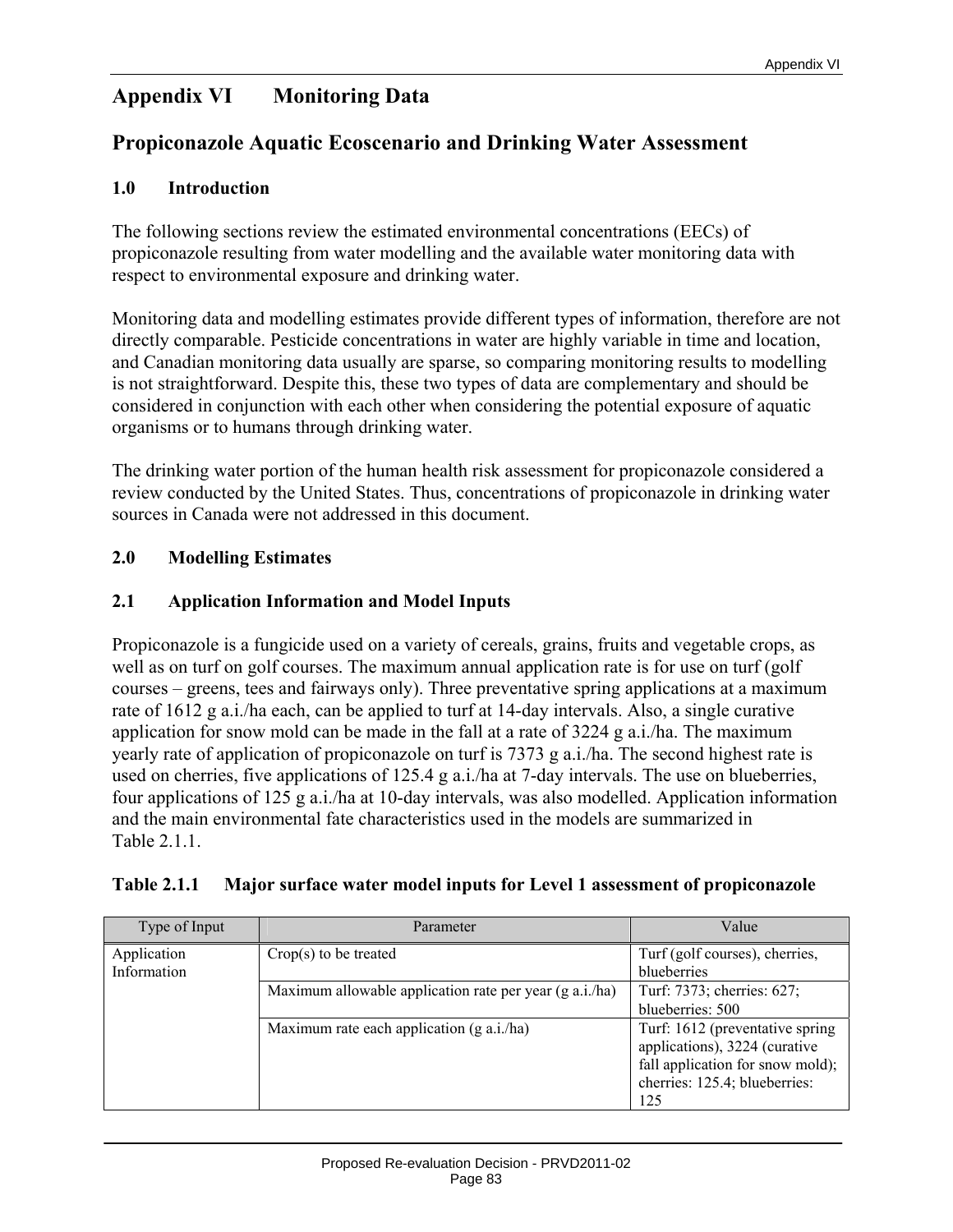| Type of Input             | Parameter                                            | Value                                                           |  |  |
|---------------------------|------------------------------------------------------|-----------------------------------------------------------------|--|--|
|                           | Maximum number of applications per year              | Turf: 4 (3 in the spring $+ 1$ in<br>the fall); cherries: $5$ ; |  |  |
|                           |                                                      | blueberries: 4                                                  |  |  |
|                           | Minimum interval between applications (days)         | Turf: 14; cherries: 7;                                          |  |  |
|                           |                                                      | blueberries: 10                                                 |  |  |
|                           | Method of application                                | Fieldsprayer and airblast                                       |  |  |
|                           |                                                      | (cherries)                                                      |  |  |
| <b>Environmental Fate</b> | Hydrolysis half-life at pH 7 (days)                  | Stable                                                          |  |  |
| Characteristics           | Photolysis half-life in water (days)                 | 251                                                             |  |  |
|                           | Adsorption $K_{\text{oc}}$ (mL/g)                    | 406.1 $(20^{\text{th}})$ percentile of nine                     |  |  |
|                           |                                                      | $K_{OC}$ values for propiconazole)                              |  |  |
|                           | Aerobic soil biotransformation half-life (days)      | 78.3 (longest half-life for two                                 |  |  |
|                           |                                                      | soils)                                                          |  |  |
|                           | Aerobic aquatic biotransformation half-life (days)   | 65.2 (half-life for the more                                    |  |  |
|                           |                                                      | representative of two studies)                                  |  |  |
|                           | Anaerobic aquatic biotransformation half-life (days) | 6530 (slow half-life of a single                                |  |  |
|                           |                                                      | system, DFOP kinetics)                                          |  |  |

### **2.2 Aquatic Ecoscenario Assessment: Level 1 Modelling**

For Level 1 aquatic ecoscenario assessment, estimated environmental concentrations (EECs) of propiconazole from runoff into a receiving water body were simulated using the PRZM/EXAMS models. The PRZM/EXAMS models simulate pesticide runoff from a treated field into an adjacent water body and the fate of a pesticide within that water body. For the Level 1 assessment, the water body consists of a 1 ha wetland with an average depth of 0.8 m and a drainage area of 10 ha. A seasonal water body was also used to assess the risk to amphibians, as a risk was identified at the screening level. This water body is essentially a scaled down version of the permanent water body noted above, but having a water depth of 0.15 m. As propiconazole partitions to the sediment and is likely to persist there, pore water concentrations were generated in water bodies of both 80 cm and 15 cm, to assess the risk to benthic organisms.

Various regional scenarios were modelled to represent uses on turf, cherries and blueberries in different regions of Canada. From one to three initial application dates between April and mid May were modelled, depending on the regional scenario. Table 2.1-1 lists the application information and the main environmental fate characteristics used in the simulations. The EECs are for the portion of the pesticide that enters the water body via runoff only; deposition from spray drift is not included. The models were run for 50 years for all scenarios.

The EECs are calculated from the model output from each run as follows. For each year of the simulation, PRZM/EXAMS calculates peak (or daily maximum) and time-averaged concentrations. The time-averaged concentrations are calculated by averaging the daily concentrations over five time periods (96-hour, 21-day, 60-day, 90-day, and 1 year). The  $90<sup>th</sup>$ percentiles over each averaging period are reported as the EECs for that period.

For overlying water, the largest EECs of all selected runs of a given use pattern and regional scenario are reported in Tables 2.2.1 and 2.2.2. for water bodies 80 cm and 15 cm deep, respectively. For pore water, the largest EECs of all selected runs of a given use pattern and regional scenario are reported in Tables 2.2.3 and 2.2.4 for water bodies 80 cm and 15 cm deep,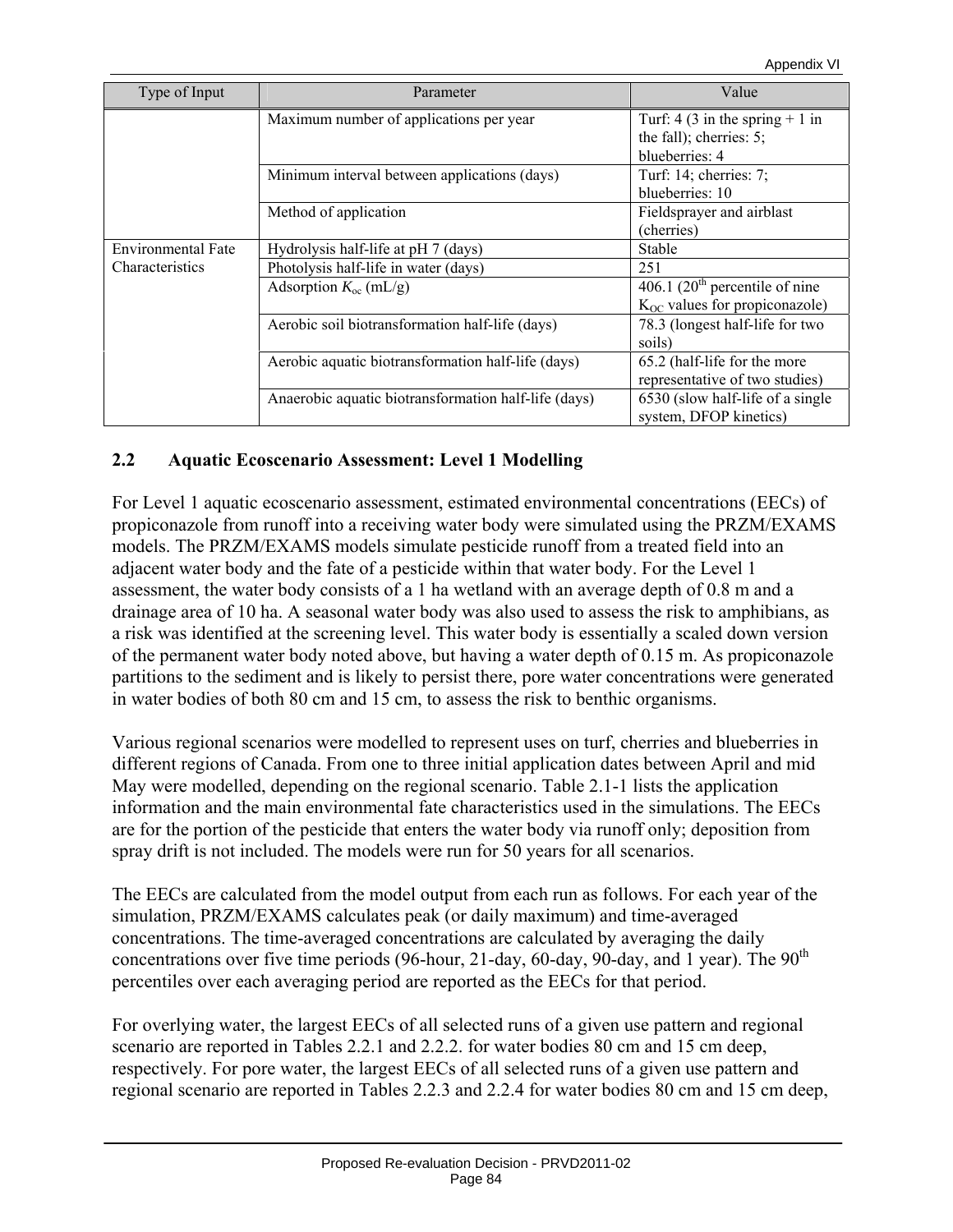respectively. Note that the reported turf EECs do not reflect any golf course adjustment factor to reflect the restricted use to greens, tees and fairways and which could be considered for refinement purposes. The adjustment factor recommended by the US EPA for use on greens, tees and fairways is 0.34 (see

http://www.epa.gov/oppefed1/models/water/golf\_course\_adjustment\_factors.htm)

# Table 2.2.1 Level 1 aquatic ecoscenario modelling  $EECs$  ( $\mu$ g a.i./L) for propiconazole in a **water body 0.8 m deep, excluding spray drift.**

|                                                                                                                                          |      |         | EEC ( $\mu$ g a.i./L) |        |           |        |
|------------------------------------------------------------------------------------------------------------------------------------------|------|---------|-----------------------|--------|-----------|--------|
| <b>Region</b>                                                                                                                            | Peak | 96-hour | $21$ -day             | 60-day | $90$ -day | Yearly |
| Turf, 3 spring applications at 1612, 1612, and 925 g a.i./ha, respectively at 14-day intervals + 1 fall<br>application at 3224 g a.i./ha |      |         |                       |        |           |        |
| Winnipeg                                                                                                                                 | 22   | 20      | 16                    | 12     | 12        | 9.5    |
| Toronto                                                                                                                                  | 16   | 15      | 13                    | 12     | 11        | 7.7    |
| Montreal                                                                                                                                 | 13   | 12      | 9.6                   | 7.7    | 7.6       | 6.1    |
| Charlottetown                                                                                                                            | 22   | 21      | 19                    | 17     | 16        | 12     |
| Cherries, 5 x 125.4 g a.i./ha, at 7-day intervals                                                                                        |      |         |                       |        |           |        |
| British Columbia                                                                                                                         | 0.86 | 0.80    | 0.66                  | 0.56   | 0.51      | 0.32   |
| Ontario                                                                                                                                  | 6.5  | 6.1     | 5.0                   | 4.0    | 3.9       | 2.6    |
| Blueberries, 4 x 125 g a.i./ha, at 10-day intervals                                                                                      |      |         |                       |        |           |        |
| Atlantic                                                                                                                                 | 5.5  | 5.2     | 4.3                   | 3.7    | 3.5       | 2.6    |

#### Table 2.2.2 Level 1 aquatic ecoscenario modelling  $EECs$  ( $\mu$ g a.i./L) for propiconazole in a **water body 0.15 m deep, excluding spray drift.**

|                                                                                                                                          |      |         | EEC ( $\mu$ g a.i./L) |        |        |        |
|------------------------------------------------------------------------------------------------------------------------------------------|------|---------|-----------------------|--------|--------|--------|
| <b>Region</b>                                                                                                                            | Peak | 96-hour | $21$ -day             | 60-day | 90-day | Yearly |
| Turf, 3 spring applications at 1612, 1612, and 925 g a.i./ha, respectively at 14-day intervals + 1 fall<br>application at 3224 g a.i./ha |      |         |                       |        |        |        |
| Winnipeg                                                                                                                                 | 115  | 79      | 48                    | 40     | 39     | 35     |
| Toronto                                                                                                                                  | 67   | 50      | 40                    | 34     | 34     | 28     |
| Montreal                                                                                                                                 | 63   | 46      | 30                    | 27     | 26     | 25     |
| Charlottetown                                                                                                                            | 121  | 91      | 63                    | 58     | 57     | 52     |
| Cherries, 5 x 125.4 g a.i./ha, at 7-day intervals                                                                                        |      |         |                       |        |        |        |
| British Columbia                                                                                                                         | 4.9  | 3.6     | 2.0                   | 1.8    | 1.8    | 1.6    |
| Ontario                                                                                                                                  | 30   | 23      | 15                    | 13     | 12     | 11     |
| Blueberries, 4 x 125 g a.i./ha, at 10-day intervals                                                                                      |      |         |                       |        |        |        |
| Atlantic                                                                                                                                 | 25   | 20      | 14                    | 12     | 12     | 10     |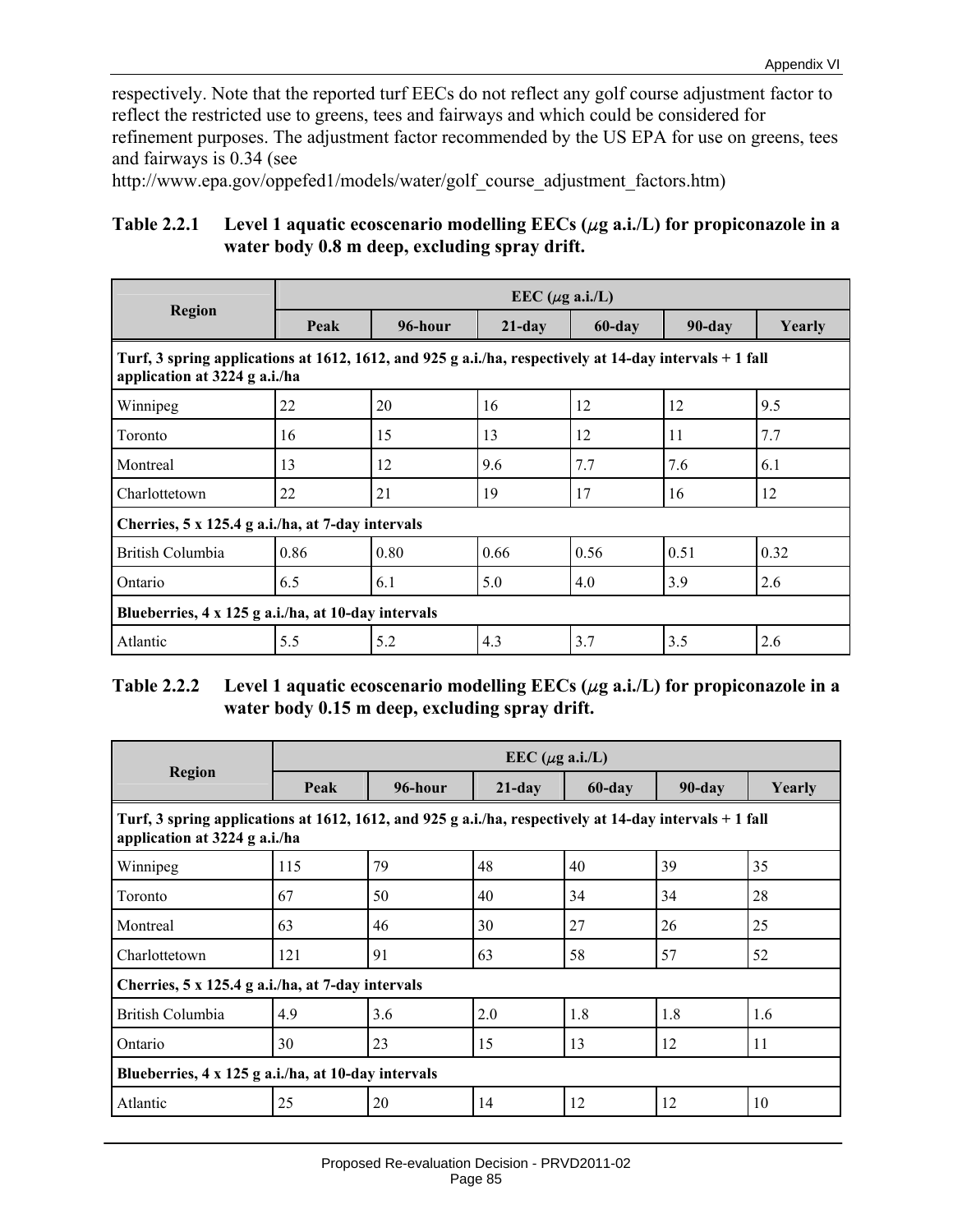# Table 2.2.3 Level 1 aquatic ecoscenario modelling EECs ( $\mu$ g a.i./L) for propiconazole in **pore water of a water body 0.8 m deep, excluding spray drift.**

|                                                                                                                                          |            |         | EEC ( $\mu$ g a.i./L) |        |        |        |
|------------------------------------------------------------------------------------------------------------------------------------------|------------|---------|-----------------------|--------|--------|--------|
| <b>Region</b>                                                                                                                            | Peak       | 96-hour | $21$ -day             | 60-day | 90-day | Yearly |
| Turf, 3 spring applications at 1612, 1612, and 925 g a.i./ha, respectively at 14-day intervals + 1 fall<br>application at 3224 g a.i./ha |            |         |                       |        |        |        |
| Manitoba                                                                                                                                 | 12         | 12      | 12                    | 11     | 11     | 9.3    |
| Ontario                                                                                                                                  | 9.9        | 9.8     | 9.8                   | 9.8    | 9.7    | 7.9    |
| Quebec                                                                                                                                   | 7.7<br>7.7 |         | 7.6                   | 7.5    | 7.5    | 6.2    |
| Atlantic                                                                                                                                 | 16         | 16      | 16                    | 15     | 15     | 12     |
| Cherries, 5 x 125.4 g a.i./ha, at 7-day intervals                                                                                        |            |         |                       |        |        |        |
| British Columbia                                                                                                                         | 0.47       | 0.47    | 0.46                  | 0.45   | 0.44   | 0.31   |
| Ontario                                                                                                                                  | 3.7        | 3.7     | 3.7                   | 3.6    | 3.5    | 2.6    |
| Blueberries, 4 x 125 g a.i./ha, at 10-day intervals                                                                                      |            |         |                       |        |        |        |
| Atlantic                                                                                                                                 | 3.4        | 3.4     | 3.4                   | 3.3    | 3.2    | 2.5    |

# Table 2.2.4 Level 1 aquatic ecoscenario modelling  $EECs$  ( $\mu$ g a.i./L) for propiconazole in **pore water of a water body 0.15 m deep, excluding spray drift.**

|                                                                                                                                           | EEC ( $\mu$ g a.i./L) |         |           |        |        |        |
|-------------------------------------------------------------------------------------------------------------------------------------------|-----------------------|---------|-----------|--------|--------|--------|
| <b>Region</b>                                                                                                                             | Peak                  | 96-hour | $21$ -day | 60-day | 90-day | Yearly |
| Turf, 3 spring applications at 1612, 1612, and 925 g a.i./ha, respectively at 14-day intervals $+1$ fall<br>application at 3224 g a.i./ha |                       |         |           |        |        |        |
| Manitoba                                                                                                                                  | 39                    | 39      | 39        | 39     | 39     | 35     |
| 34<br>Ontario                                                                                                                             |                       | 33      | 33        | 33     | 30     | 27     |
| 27<br>Quebec                                                                                                                              |                       | 27      | 27        | 27     | 26     | 25     |
| Atlantic<br>57                                                                                                                            |                       | 57      | 57        | 56     | 55     | 51     |
| Cherries, 5 x 125.4 g a.i./ha, at 7-day intervals                                                                                         |                       |         |           |        |        |        |
| British Columbia<br>1.7                                                                                                                   |                       | 1.7     | 1.7       | 1.7    | 1.7    | 1.6    |
| Ontario<br>12                                                                                                                             |                       | 12      | 12        | 12     | 12     | 11     |
| Blueberries, 4 x 125 g a.i./ha, at 10-day intervals                                                                                       |                       |         |           |        |        |        |
| Atlantic<br>11                                                                                                                            |                       | 11      | 11        | 11     | 11     | 10     |

# **2.3 Estimated Concentrations in Drinking Water Sources: Level 1 Modelling**

The human health portion of the risk assessment is based on the US EPA RED. Modelling of EECs in drinking water sources was therefore not required.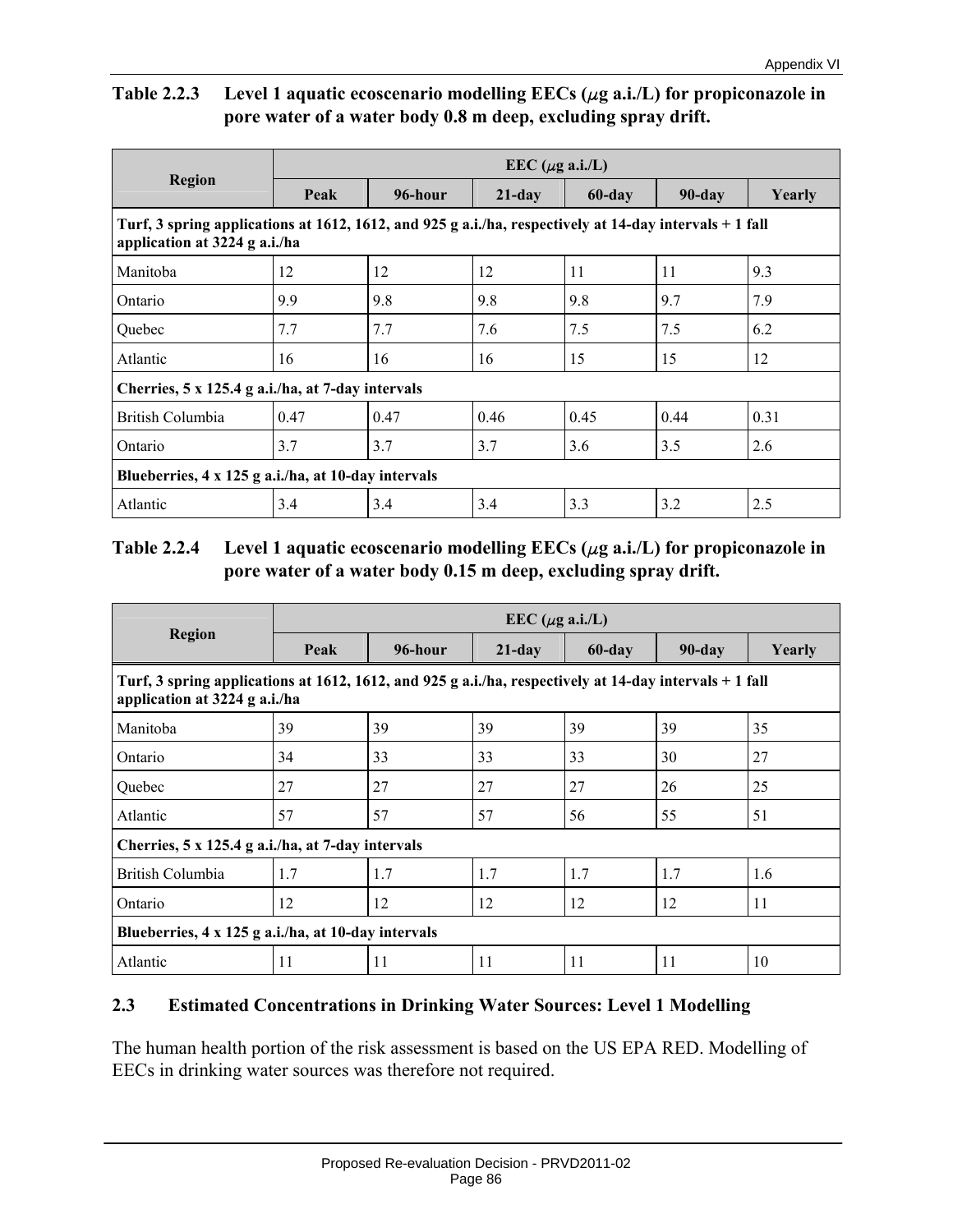### **3.0 Water Monitoring Data**

## **3.1 Sources of Data**

A search for propiconazole water monitoring data in Canada resulted in three datasets being identified. The Federal Provincial and Territorial representatives from all of the provinces and territories in Canada were contacted, requesting water monitoring data for the pesticides that are currently under re-evaluation. In addition, requests were submitted to Environment Canada, the Department of Fisheries and Oceans and the drinking water subcommittee through Health Canada. A response was received by most provinces and territories indicating that either monitoring data were not available or the available data were submitted.

Monitoring data in drinking water sources from the US were not considered in the drinking water assessment, as these data were already considered in the US EPA RED on which the reevaluation of risk to human health is based.

However, for the purposes of the environmental risk assessment of propiconazole, US databases were searched for detections of propiconazole in surface water. Data on residues present in water samples taken in the US are important to consider in the Canadian assessment given the extensive monitoring programs that exist in the US. Runoff events, local use patterns, site specific hydrogeology as well as testing and reporting methods are probably more important influences on residue data rather than Northern versus Southern climate. As for the climate, if temperatures are cooler, residues may break down more slowly, on the other hand if temperatures are warmer, growing seasons may be longer and applications may be more numerous and frequent.

Available monitoring data for propiconazole are summarized in the following section. They provide an indication of the potential impact of propiconazole on Canadian water resources.

#### **3.2 Summary of Available Data**

Only a few monitoring studies were available for propiconazole. A summary of the findings follows. Monitoring data for propiconazole in surface water in the US are included in this summary as they are relevant for the environmental risk assessment. The human health risk assessment of propiconazole is based on the USEPA RED, which would already have considered monitoring data from the US.

Propiconazole was not detected in any of 42 surface water samples from various water body types in Alberta in 2002. The limit of detection was 0.05 µg/L (PMRA 1311118).

As part of the Pesticide Science Fund, monitoring for propiconazole in water was conducted in Ontario by the National Water Research Institute (NWRI) (PMRA 1403269, 1311111). In 2004, a total of 229 samples were analyzed from sites in 18 small tributary streams and 10 amphibian breeding sites (farm ponds and streams). The report only states that propiconazole was detected. The levels detected, the number of detections (detection frequency) and the limit of detection were not reported. In addition, analyses of pesticides including propiconazole in lakes from Ontario were conducted between 2003 and 2005. The number of samples collected, levels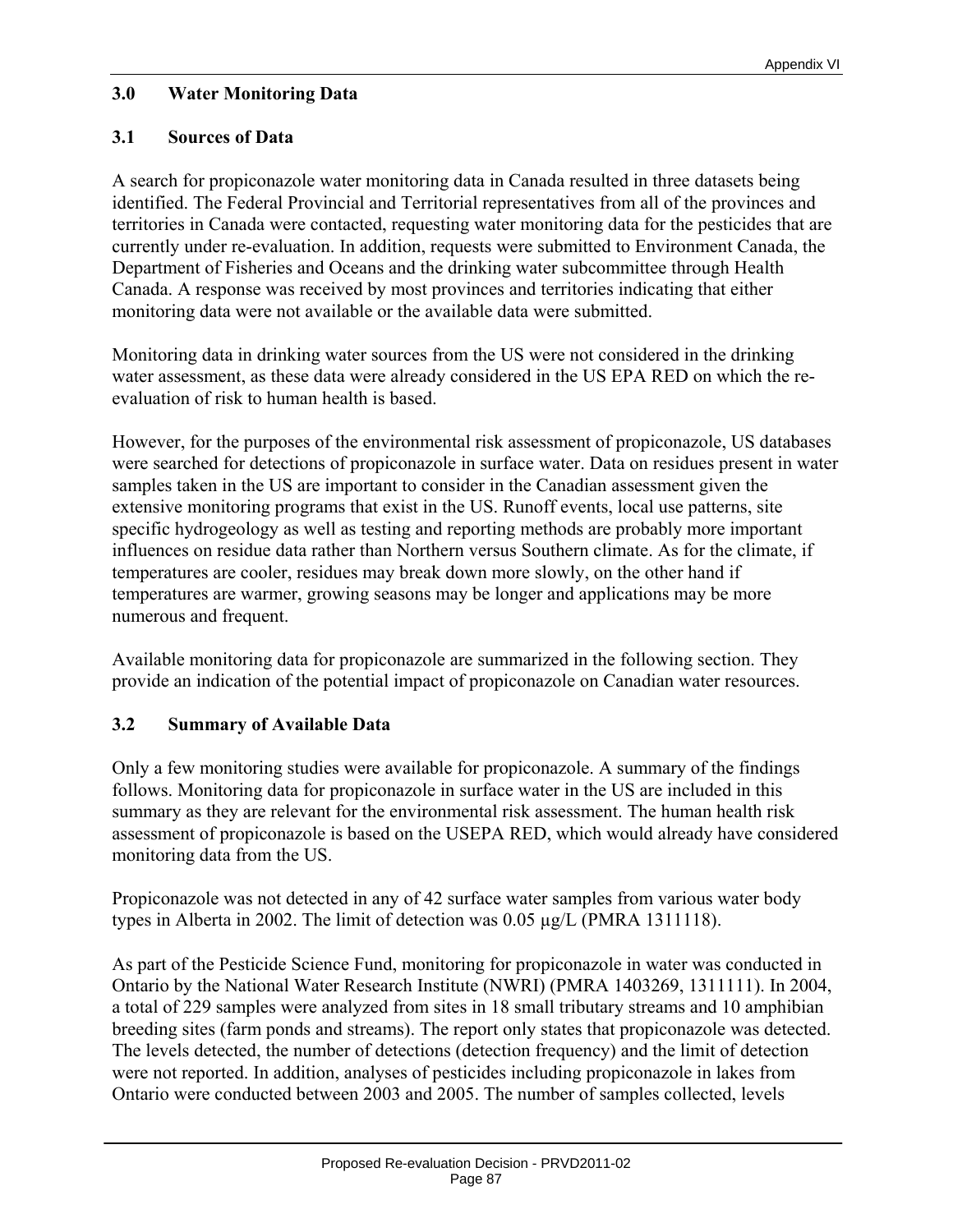detected, detection frequency and the limit of detection were not specified. Based on information presented in figures in the reports, levels of propiconazole in lake water samples were between 0.0001 and 0.001 µg/L.

Data for propiconazole were available in the United States Geological Survey (USGS) National Water Quality Assessment Program (NAWQA) database (PMRA 1795739). The NAWQA dataset encompasses residue detections from 31 integrator sites on large rivers and streams. All samples analyzed in this program are filtered prior to analysis. Propiconazole was detected in 12 of 166 surface water samples collected between the years 2001 and 2009. The maximum concentration was 0.0379 μg/L and the limit of detection ranged from 0.006 to 0.034 µg/L.

### **4.0 Discussion and Conclusions**

#### **4.1 Ecoscenario**

The limited amount of monitoring data available to the PMRA did not allow for an estimation of the residues of propiconazole in surface waters using the monitoring data. The exposure estimates available for use in the environmental assessment are those determined by water modeling (Tables 2.2.1 to 2.2.4).

#### **4.2 Drinking water**

The drinking water portion of the propiconazole human health risk assessment is based on the USEPA RED.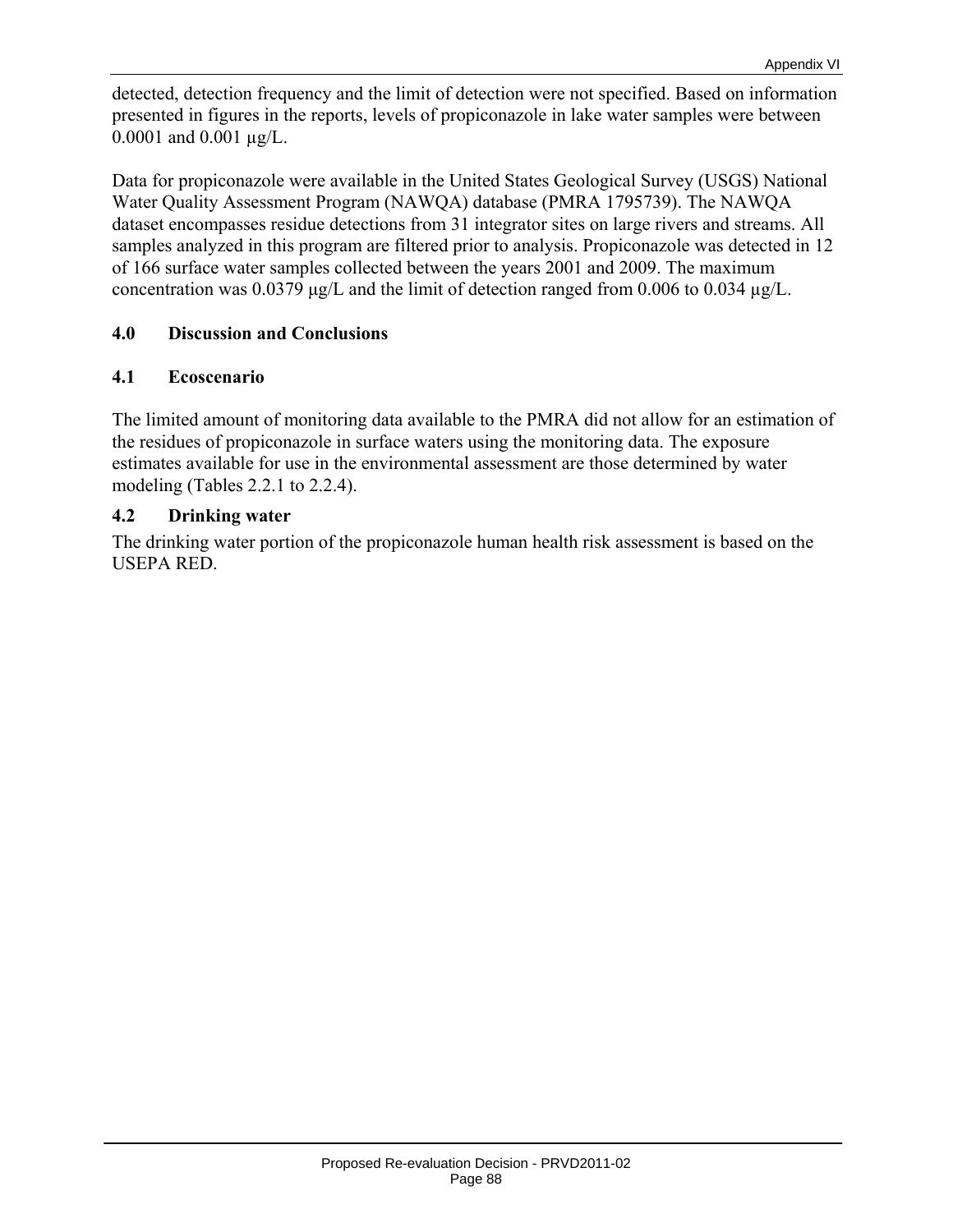# **Appendix VII Label Amendments for Products Containing Propiconazole**

The label amendments presented below do not include all label requirements for individual end-use products, such as first aid statements, disposal statements, precautionary statements and supplementary protective equipment. Additional information on labels of currently registered products should not be removed unless it contradicts the above label statements.

A submission to request label revisions will be required within 90 days of finalization of the re-evaluation decision.

The labels of end-use products in Canada must be amended to include the following statements to further protect workers and the environment.

# **Label Amendments Pertaining to Human Health**

I) For all uses of propiconazole (except for workers handling greater than 78 kg propiconazole per day for turf use):

### **Add to PRECAUTIONS:**

Wear long pants, a long sleeve shirt, shoes and socks and chemical-resistant gloves during mixing/loading, application, clean-up and repair activities.

II) For agricultural uses of propiconazole:

#### **Add to PRECAUTIONS:**

**DO NOT** allow entry into treated area for 12 hours following application. See the **DIRECTIONS FOR USE** section for crop specific restricted entry intervals.

#### **Add to DIRECTIONS FOR USE:**

**DO NOT** use in greenhouses.

A restricted entry interval of 1 day is required for workers hand-harvesting and detasseling treated corn.

A restricted entry interval of 5 days is required for workers hand pruning highbush blueberries.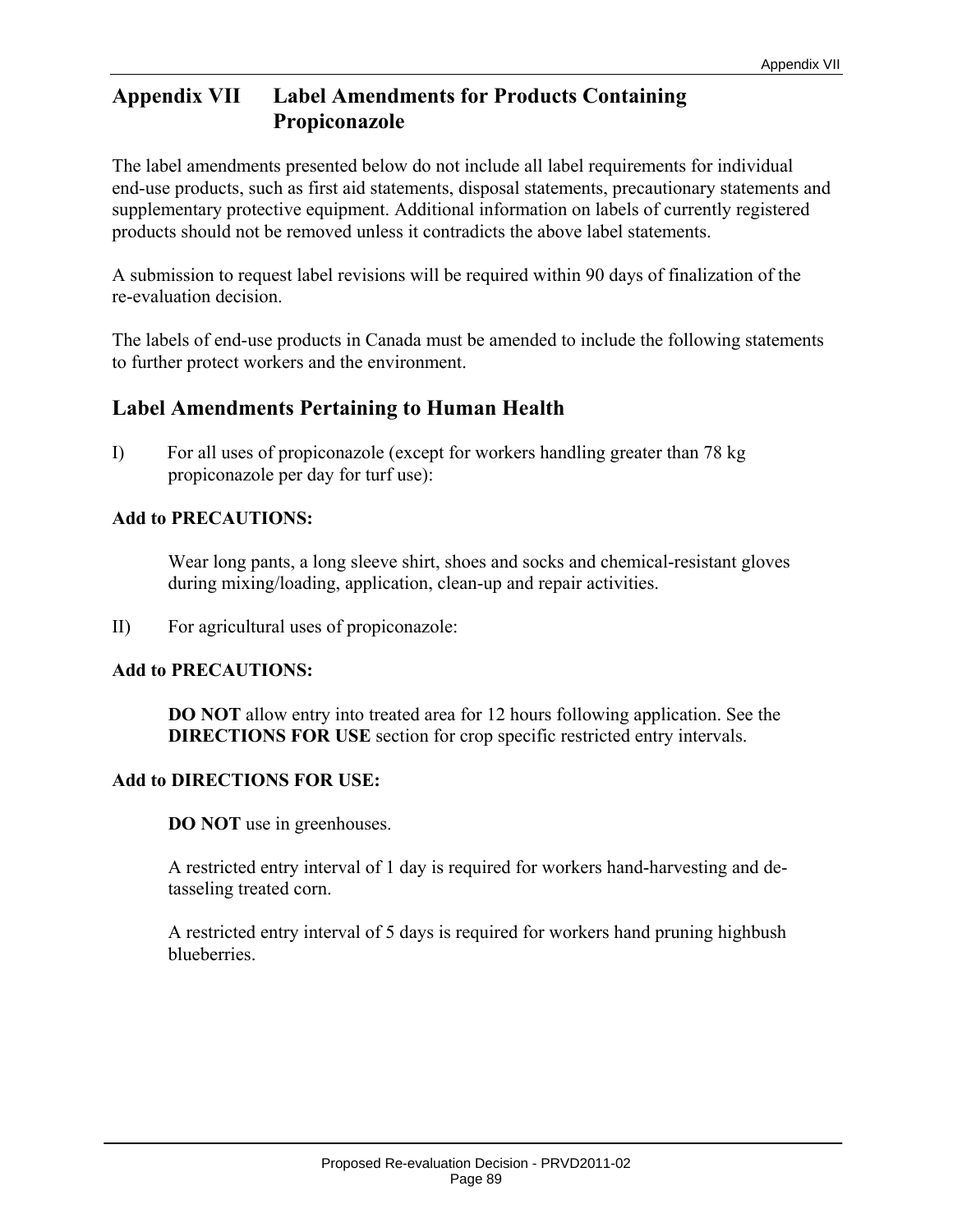III) For turf uses of propiconazole:

#### **Add to PRECAUTIONS:**

For workers handling greater than [X Litres of "Product Name"] (equivalent to 78 kg propiconazole) per day: Wear coveralls over long pants, a long sleeve shirt, shoes and socks and chemical-resistant gloves during mixing/loading/application, clean-up and repair activities.

#### **Add to DIRECTIONS FOR USE:**

This product is not to be used around homes or other residential areas such as parks, school grounds, playing fields. It is not for use by homeowners or other unlicensed users.

**DO NOT** allow entry into treated area until the area is dry.

IV) For remedial wood uses of propiconazole in mushroom houses:

#### **Add to DIRECTIONS FOR USE:**

**DO NOT** apply this product with a high pressure sprayer.

# **Label Amendments Pertaining to the Environment**

I) For all uses of propiconazole:

#### **Add to ENVIRONMENTAL HAZARDS:**

Toxic to aquatic organisms and non-target terrestrial plants.

#### **Add to DIRECTIONS FOR USE:**

As this product is not registered for the control of pests in aquatic systems, **DO NOT** use to control aquatic pests.

**DO NOT** contaminate irrigation or drinking water supplies or aquatic habitats by cleaning of equipment or disposal of wastes.

#### **Add to STORAGE:**

To prevent contamination store this product away from food or feed.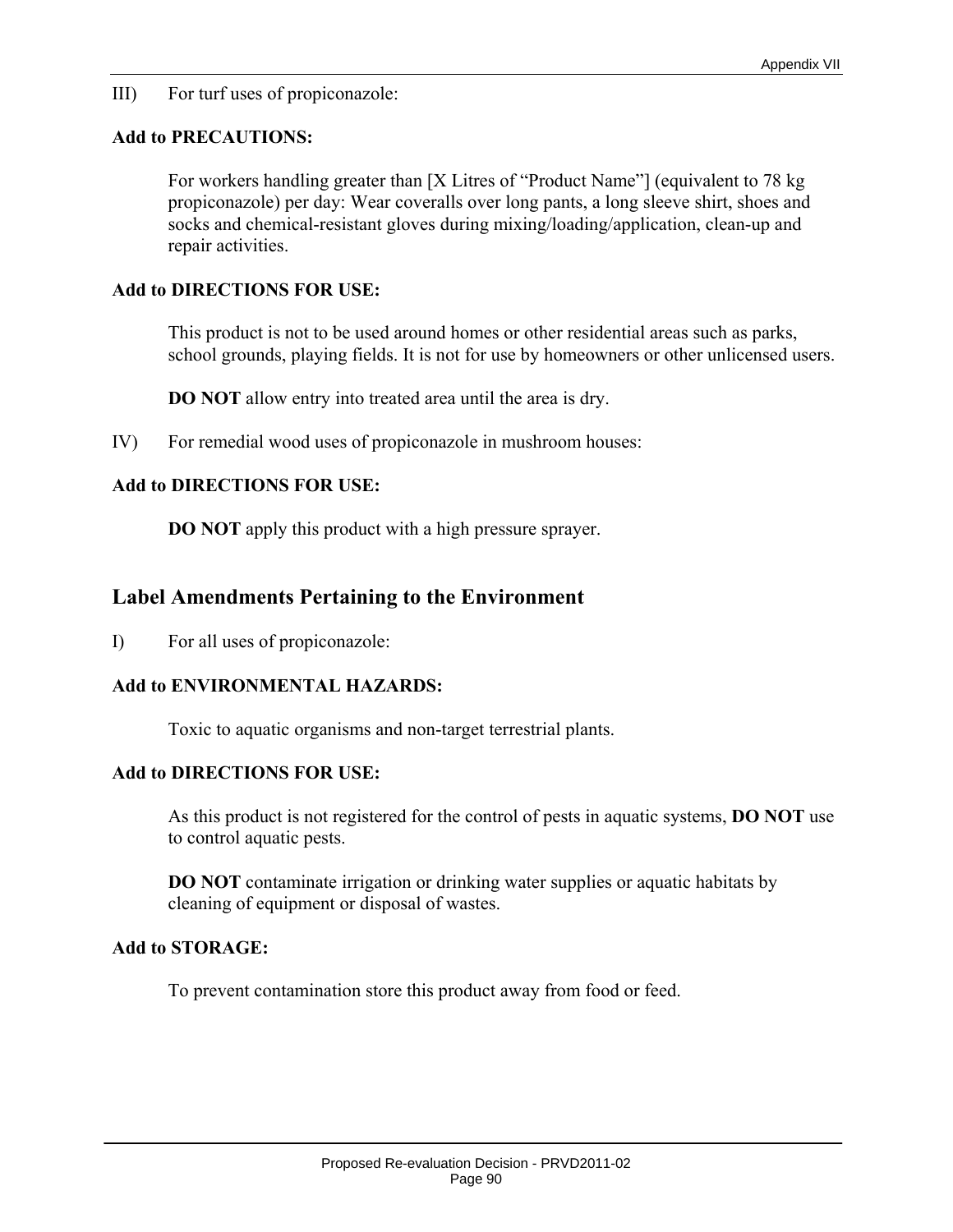#### **Add to DISPOSAL:**

#### **For recyclable container for commercial use**

**DO NOT** reuse this container for any other purpose. This is a recyclable container, and is to be disposed of at a container collection site. Contact your local distributor/dealer or municipality for the location of the nearest collection site. Before taking the container to the collection site:

- 1. Triple- or pressure-rinse the empty container. Dispose of the rinsings in accordance with provincial requirements.
- 2. Make the empty, rinsed container unsuitable for further use.

If there is no container collection site in your area, dispose of the container in accordance with provincial requirements.

For information on disposal of unused, unwanted product, or in the case of a spill or spill clean-up, contact the manufacturer or the provincial regulatory agency.

#### **For returnable containers commercial use**

**DO NOT** reuse this container for any other purpose. This empty container may be returned to the point of purchase (distributor/dealer) for disposal.

For information on disposal of unused, unwanted product, or in the case of a spill or spill clean-up, contact the manufacturer or provincial regulatory agency

II) For wood use of propiconazole in mushroom house:

#### **Add to DIRECTIONS FOR USE:**

**DO NOT** allow effluent or runoff from mushroom houses containing this product to enter lakes, streams, ponds or other waters.

III) For all agricultural and turf uses of propiconazole:

#### **Add to ENVIRONMENTAL HAZARDS:**

The use of this chemical may result in contamination of groundwater particularly in areas where soils are permeable (e.g. sandy soil) and/or the depth to the water table is shallow.

To reduce runoff from treated areas into aquatic habitats avoid application to areas with a moderate to steep slope, compacted soil, or clay.

Avoid application when heavy rain is forecast.

Contamination of aquatic areas as a result of runoff may be reduced by including a vegetative strip between the treated area and the edge of the water body.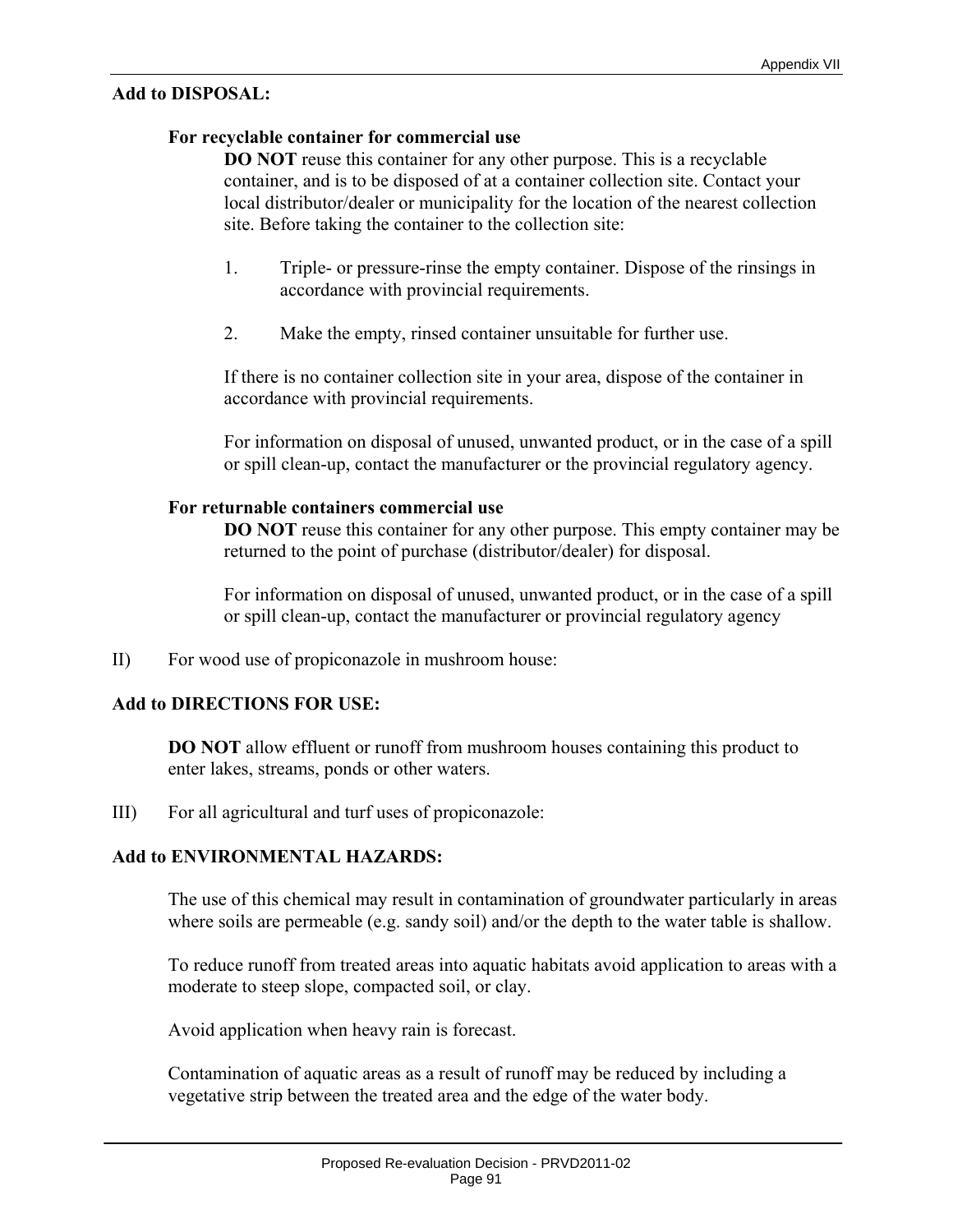Toxic to certain beneficial insects. Minimize spray drift to reduce harmful effects on beneficial insects in habitats next to the application sites such as hedgerows and woodland.

#### **Add to DIRECTIONS FOR USE:**

To minimize surface water contamination when used on cranberries, all effluent water must be impounded and released only when levels of the active ingredient are  $≤850 \mu$ g a.i./L.

Field sprayer application: **DO NOT** apply during periods of dead calm. Avoid application of this product when winds are gusty. **DO NOT** apply with spray droplets smaller than the American Society of Agricultural Engineers (ASAE) medium classification. Boom height must be 60 cm or less above the crop or ground.

Airblast application: **DO NOT** apply during periods of dead calm. Avoid application of this product when winds are gusty. **DO NOT** direct spray above plants to be treated. Turn off outward pointing nozzles at row ends and outer rows. **DO NOT** apply when wind speed is greater than 16 km/h at the application site as measured outside of the treatment area on the upwind side.

 Aerial application: **DO NOT** apply during periods of dead calm. Avoid application of this product when winds are gusty. **DO NOT** apply when wind speed is greater than 16 m/h at flying height at the site of application. **DO NOT** apply with spray droplets smaller than the American Society of Agricultural Engineers (ASAE) medium classification. To reduce drift caused by turbulent wingtip vortices, the nozzle distribution along the spray boom length **MUST NOT** exceed 65% of the wing- or rotorspan.

#### **Buffer zones:**

Use of the following spray methods or equipment. **DO NOT** require a buffer zone: hand-eld or backpack sprayer and spot treatment.

The buffer zones specified in the table below are required between the point of direct application and the closest downwind edge of sensitive terrestrial habitats (such as grasslands, forested areas, shelter belts, woodlots, hedgerows, riparian areas and shrublands), sensitive freshwater habitats (such as lakes, rivers, sloughs, ponds, prairie potholes, creeks, marshes, streams, reservoirs and wetlands) and estuarine/marine habitats.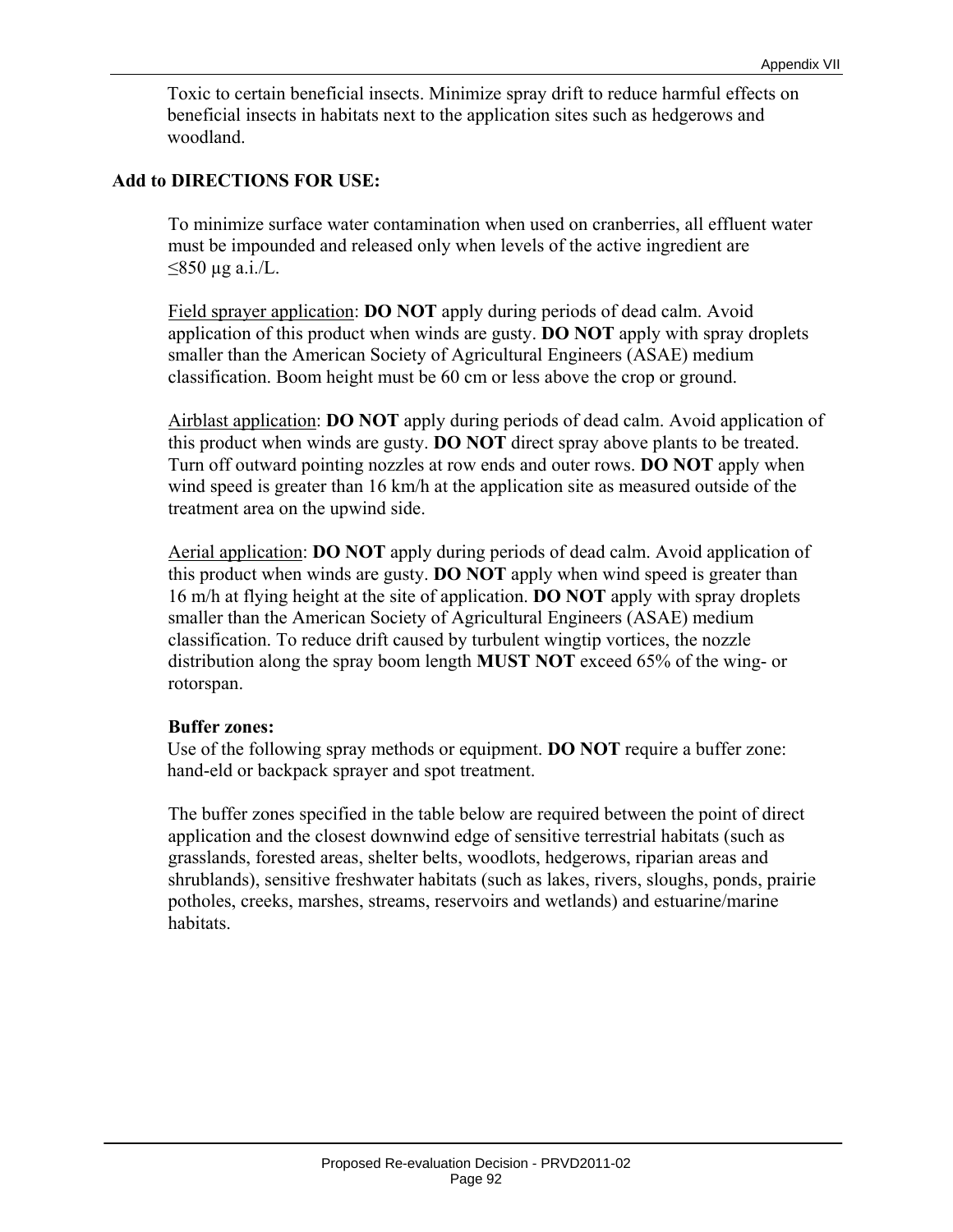| <b>Method of</b><br>application | Crop                                                                                                                                                                                                                          |                          | Buffer Zones (metres) Required for the Protection of: |                                         |                             |                                                       |                               |
|---------------------------------|-------------------------------------------------------------------------------------------------------------------------------------------------------------------------------------------------------------------------------|--------------------------|-------------------------------------------------------|-----------------------------------------|-----------------------------|-------------------------------------------------------|-------------------------------|
|                                 |                                                                                                                                                                                                                               |                          |                                                       | <b>Freshwater Habitat of</b><br>Depths: |                             | <b>Estuarine/Marine</b><br><b>Habitats of Depths:</b> | <b>Terrestrial</b><br>habitat |
|                                 |                                                                                                                                                                                                                               |                          | Less than<br>1 <sub>m</sub>                           | <b>Greater</b><br>than 1 m              | Less than<br>1 <sub>m</sub> | <b>Greater</b><br>than 1 m                            |                               |
| Field<br>sprayer*               | Turf, golf courses                                                                                                                                                                                                            |                          | 3                                                     | $\mathbf{1}$                            | 4                           | $\overline{2}$                                        | $\overline{4}$                |
|                                 | Beans, peas, soybeans<br>chickpeas, corn, wheat,<br>oats, sugarbeets, rutabagas,<br>turnips, cranberries,<br>strawberries, asparagus,<br>Kentucky bluegrass, canary<br>seed, canola, barley, rye,<br>triticale, Western cedar |                          | $\mathbf{1}$                                          | $\boldsymbol{0}$                        | $\mathbf{1}$                | $\mathbf{1}$                                          | $\mathbf{1}$                  |
| Airblast                        | Cherries                                                                                                                                                                                                                      | Early<br>growth<br>stage | 5                                                     | $\boldsymbol{0}$                        | 10                          | $\overline{3}$                                        | 10                            |
|                                 |                                                                                                                                                                                                                               | Late<br>growth<br>stage  | $\overline{2}$                                        | $\mathbf{0}$                            | $\overline{4}$              | 2                                                     | $\overline{4}$                |
|                                 | Blueberries,<br>apricots,<br>nectarines,<br>peaches,<br>plums,<br>Saskatoon<br>berries,<br>blackberries,<br>loganberrie,<br>raspberries,<br>other berries                                                                     | Early<br>growth<br>stage | $\overline{4}$                                        | $\boldsymbol{0}$                        | 5                           | $\overline{2}$                                        | 5                             |
|                                 |                                                                                                                                                                                                                               | Late<br>growth<br>stage  | $\overline{2}$                                        | $\boldsymbol{0}$                        | $\overline{3}$              | $\mathbf{1}$                                          | $\mathfrak{Z}$                |
| Aerial                          | Blueberries,<br>beans, corn,<br>oats, wheat,<br>barley,                                                                                                                                                                       | Fixed<br>wing            | $\mathbf{1}$                                          | $\boldsymbol{0}$                        | $\overline{3}$              | $\mathbf{1}$                                          | $20\,$                        |
|                                 | triticale,<br>Kentucky<br>bluegrass (seed<br>prod.)                                                                                                                                                                           | Rotary<br>wing           | $\mathbf{1}$                                          | $\mathbf{0}$                            | $\mathbf{1}$                | $\mathbf{1}$                                          | $20\,$                        |

\* For field sprayer application, buffer zones can be reduced with the use of drift reducing spray shields. When using a spray boom fitted with a full shield (shroud, curtain) that extends to the crop canopy, the labelled buffer zone can be reduced by 70%. When using a spray boom where individual nozzles are fitted with cone-shaped shields that are no more than 30 cm above the crop canopy, the labelled buffer zone can be reduced by 30%.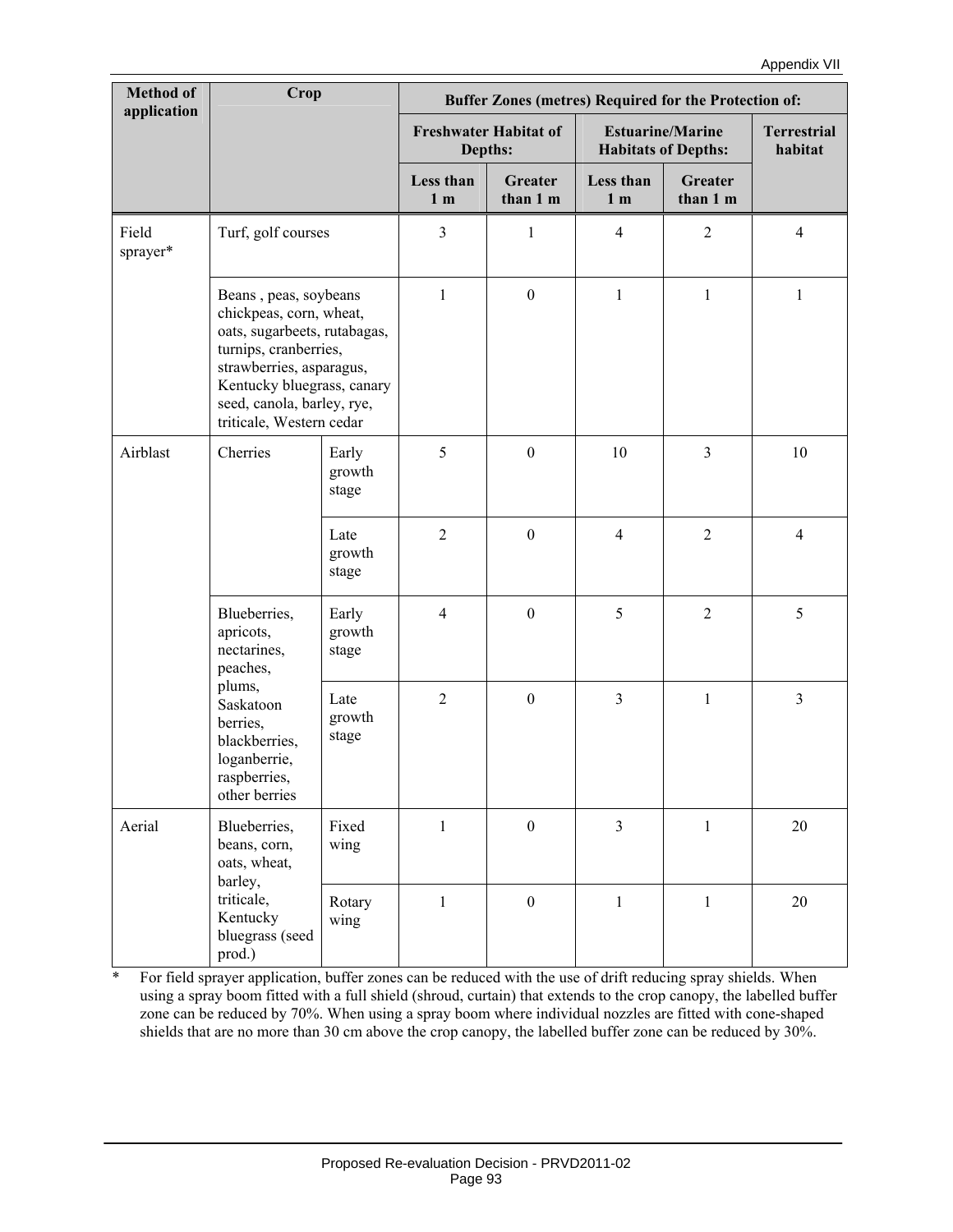For tank mixes, consult the labels of the tank-mix partners and observe the largest (most restrictive) buffer zone of the products involved in the tank mixture and apply using the coarsest spray (ASAE) category indicated on the labels for those tank mix partners.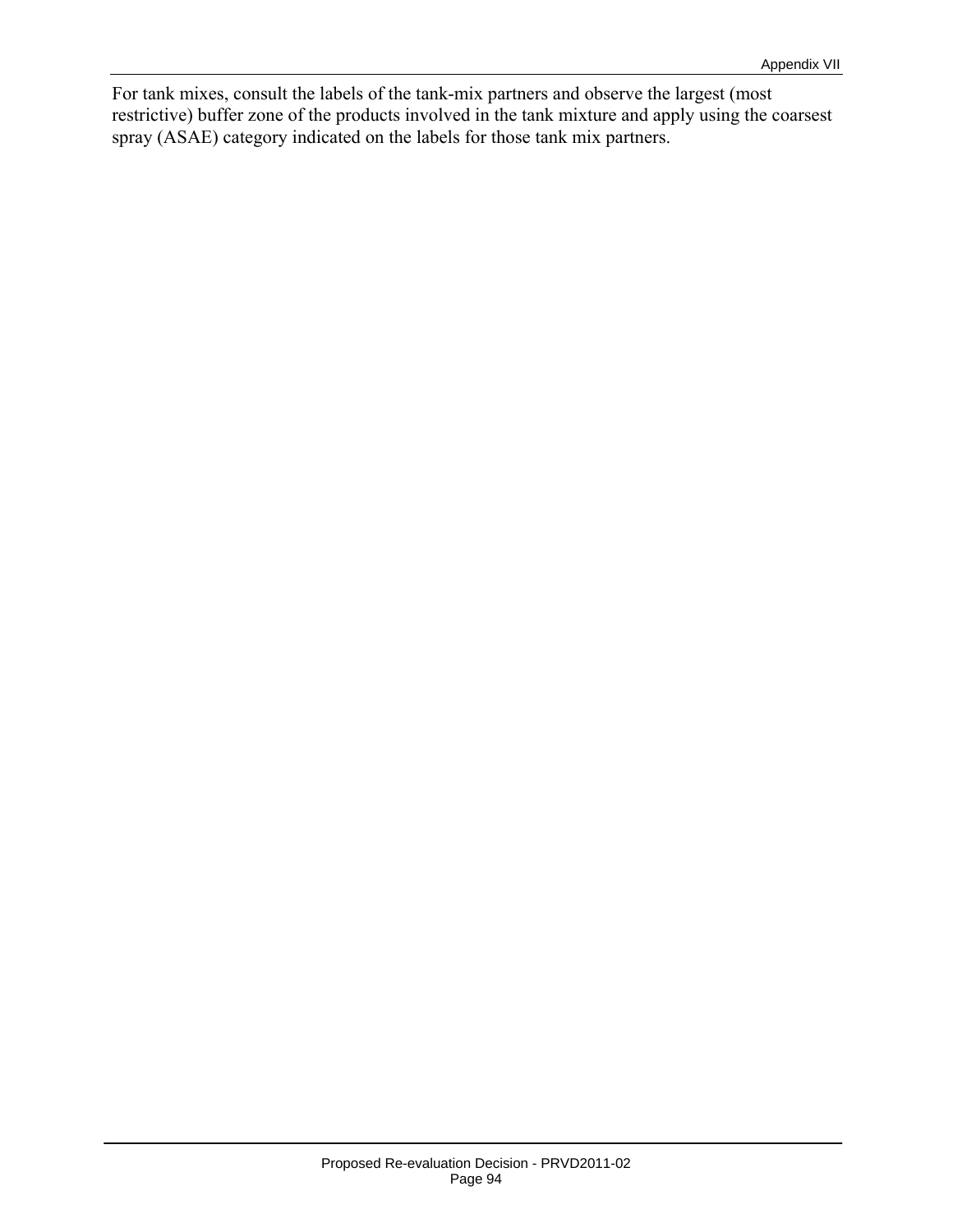# **References**

# **Studies Considered in the Chemistry Assessment**

# **A. LIST OF STUDIES/INFORMATION SUBMITTED BY REGISTRANT**

| PMRA#<br>1074962 | Reference<br>2005, Propiconazole Technical: TGAI Manufacturing Process Summary, DACO:<br>2.11.1                                                                                                               |
|------------------|---------------------------------------------------------------------------------------------------------------------------------------------------------------------------------------------------------------|
| 1074963          | 2005, Propiconazole Technical: TGAI Starting Materials, DACO: 2.11.2                                                                                                                                          |
| 1074964          | 2005, Manufacturing Process: Propiconazole (CGA 64250), DACO: 2.11.3                                                                                                                                          |
| 1074965          | 2005, Propiconazole Technical: Discussion of Formation of Impurities, DACO:<br>2.11.4                                                                                                                         |
| 1268776          | Manufacturing Summary, DACO: 2.11.1                                                                                                                                                                           |
| 1268777          | Description of Starting Materials, DACO: 2.11.2                                                                                                                                                               |
| 1268778          | 1999, Bumper (Propiconazole) Technical Product Chemistry Data & MSDS,<br>DACO: 2.11.3,2.11.4                                                                                                                  |
| 1268781          | 1996, Determination of Active Ingredient and Impurities-Final Report &<br>Confidential Attachment, DACO: 2.13.1,2.13.2,2.13.3                                                                                 |
| 1427458          | Propiconazole Fungicide (CGA 64250). Part 2 Chemistry., DACO: 2.11.1,<br>2.12.2,2.13.1                                                                                                                        |
| 1427463          | 1996, Analysis of 10 consecutive production batches of propiconazole technical,<br>DACO: 2.13.3                                                                                                               |
| 1802341          | In-vitro activity of R 49362 and its isomers, Survey of the purity and by-products<br>of 10 consecutive production batches of WOCOSEN technical, Impurity Profile<br>for R49362: CQC 90-1 (900213), DACO: 2.1 |
| 1074969          | 2005, CGA64250 tech.: Analysis of five representative batches, DACO: 2.13.3                                                                                                                                   |
| 1074968          | 2005, Propiconazole Technical: Confirmation of Identity (Determination of By-<br>Products Associated with Propiconazole Technical), DACO: 2.13.2                                                              |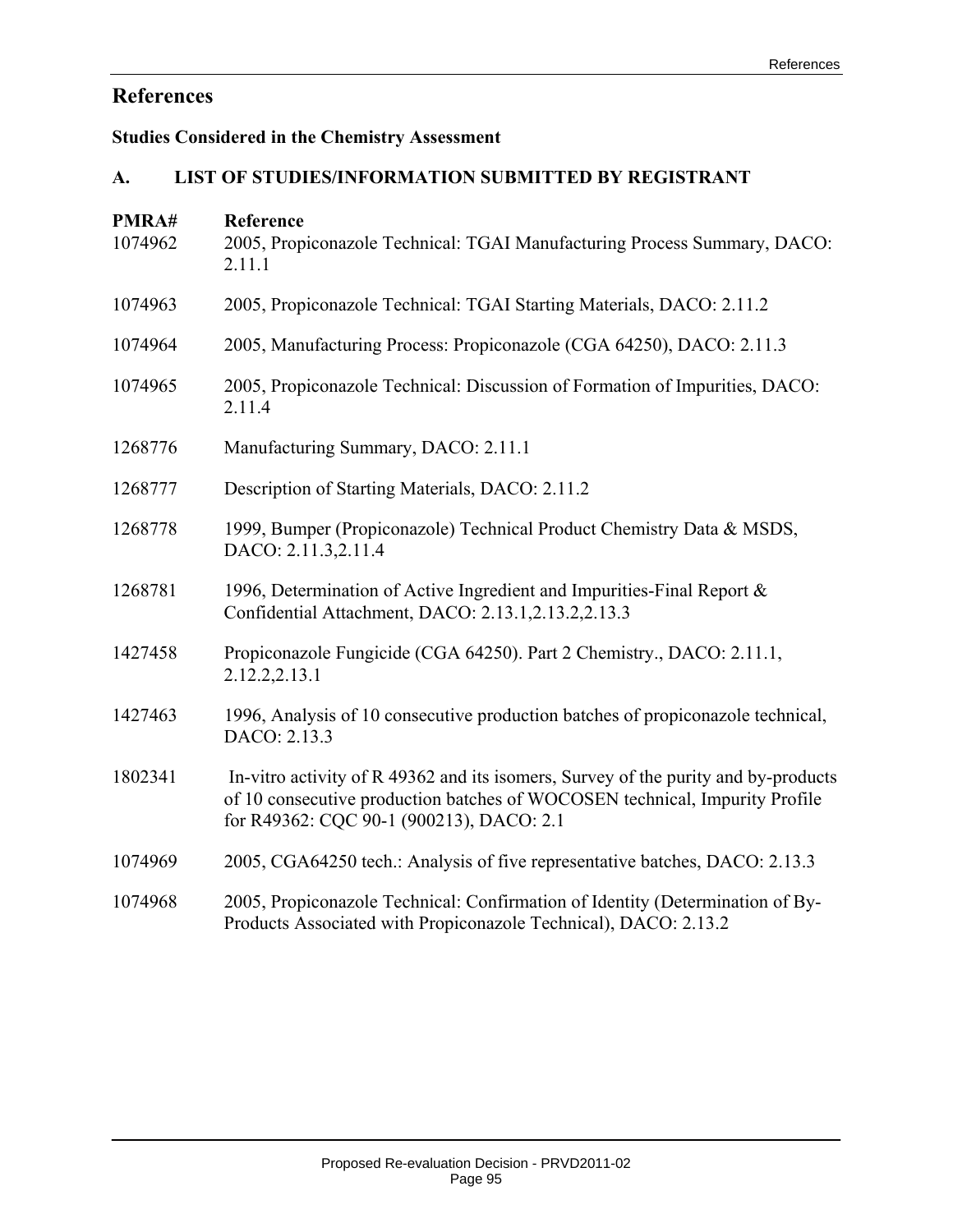# **Studies Considered in the Health Risk Assessment**

# **A. LIST OF STUDIES/INFORMATION SUBMITTED BY REGISTRANT**

| PMRA#<br>1199665 | Reference<br>1984, Teratology Study in Rabbits, DACO: 4.5.2                                                                                    |
|------------------|------------------------------------------------------------------------------------------------------------------------------------------------|
| 1199666          | 1984, Expanded Report on CGA-64250 Technical Teratology Study (seg. II) in<br>rats (test for teratogenic or embryotoxic effects)., DACO: 4.5.2 |
| 1233783          | 1979, Acute Oral LD50 - Mouse, DACO: 4.2.1                                                                                                     |
| 1233784          | 1978, Acute Oral LD0 - Rat, DACO: 4.2.1                                                                                                        |
| 1233785          | 1978, Acute Oral LD50 - Rabbit, DACO: 4.2.1                                                                                                    |
| 1233786          | 1979, Acute Dermal LD50 - Rat, DACO: 4.2.2                                                                                                     |
| 1233787          | 1978, Eye Irritation - Rabbit, DACO 4.2.4                                                                                                      |
| 1233788          | 1978, Skin Irritation - Rabbit, DACO: 4.2.5                                                                                                    |
| 1233789          | 1979, Skin Sensitizing - Guinea Pigs, DACO: 4.2.6                                                                                              |
| 1233793          | 1979, 3 Month Toxicity Study - Rats, DACO: 4.3.1                                                                                               |
| 1233794          | 1980, 21 Day Percutaneous Tox Study - Rabbits, DACO: 4.3.4                                                                                     |
| 1233796          | 1979, 3 Month Toxicity Study On Dogs-Final Report, DACO: 4.3.1                                                                                 |
| 1233797          | 1980, 90 Days Aerosol Inhalation Tox - Rats, DACO: 4.3.6                                                                                       |
| 1236034          | 1979, Dominant Lethal Study - Mouse, DACO: 4.5.4                                                                                               |
| 1236059          | 1982, Potential Tumorgenic And Toxic Effects In Prolonged Dietary Admin To<br>Rats - Cont'd From Roll #90, DACO: 4.4.1,4.4.2                   |
| 1236092          | 1981, Report on CGA 64250 Tech. 2-generation Study In Rats., DACO: 4.5.1                                                                       |
| 1236103          | 1979, Report on CGA 64250 Tech. Teratology Study (seg. II) In Rats., DACO:<br>4.5.2                                                            |
| 1236114          | 1979, Teratology Study (seg II) - Rabbits, DACO: 4.5.2                                                                                         |
| 1236125          | 1979, Salmonella/Mammalian Microsome Mutagenicity Test, DACO: 4.5.4                                                                            |
| 1236136          | 1979, Nucleus Anomaly Test In Somatic Interphase Nuclei - Chinese Hamster,<br>DACO: 4.5.4                                                      |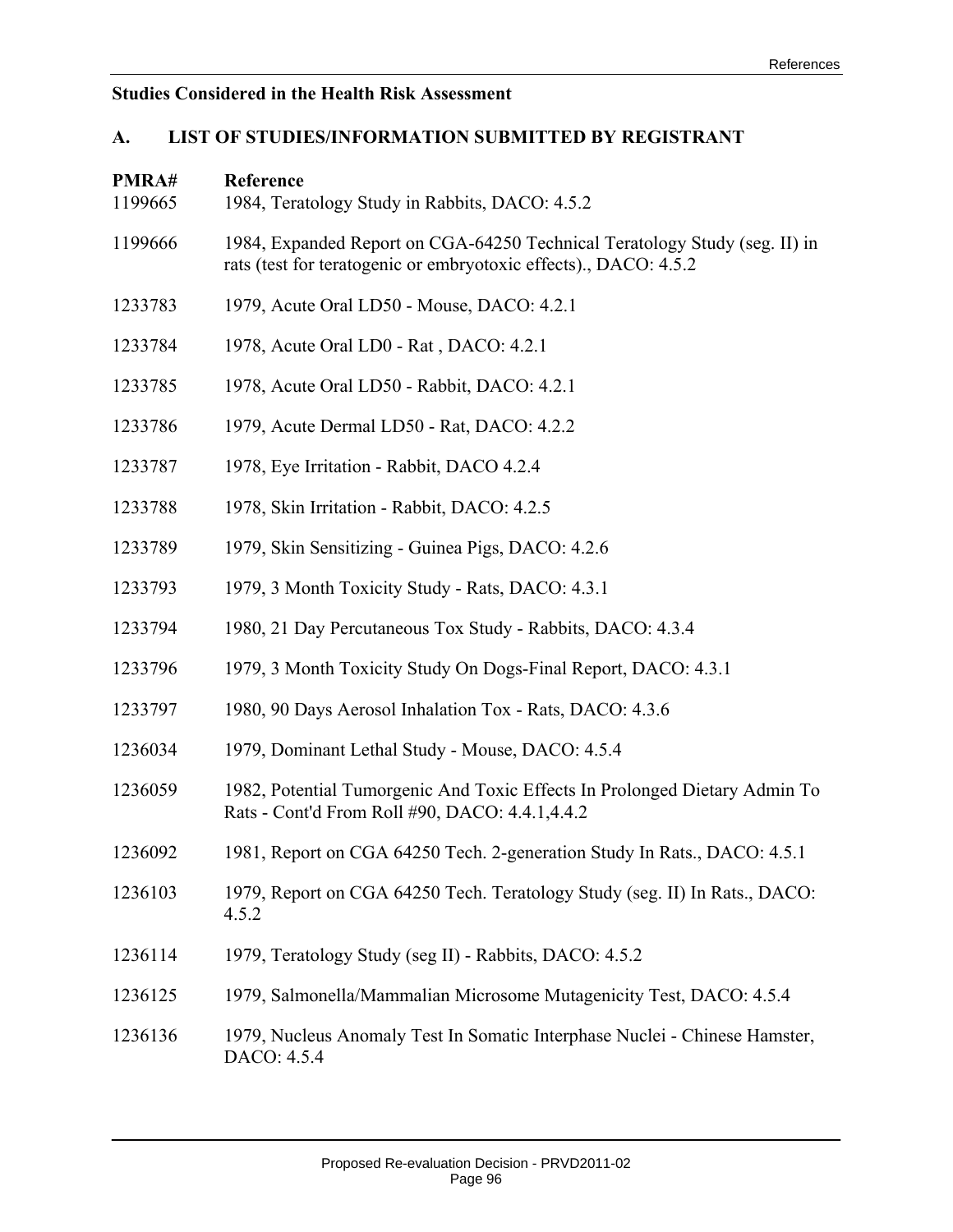| 1236287 | 1982, Potential Tumorgenic & Toxic Effects In Prolonged Dietary Admin To<br>Rats Cont'd On Roll #91 (includes batches 11 and 12), DACO: 4.4.1,4.4.2 |
|---------|-----------------------------------------------------------------------------------------------------------------------------------------------------|
| 1236289 | 1982, Long Term Feeding Study In Mice (final report), DACO: 4.4.1                                                                                   |
| 1236290 | 1982, Long Term Feeding Study In Mice (final report) - Appendices (includes<br>batches 5-8), DACO: 4.4.1                                            |
| 1249223 | 1980, Acute ORAI LD50 in Rat of CGA 93591, DACO: 4.2.1                                                                                              |
| 1249687 | 21-Day dermal toxicity study in rabbits, DACO: 4.3.4                                                                                                |
| 1259461 | 1985, One-year Subchronic Oral Toxicity Study In Beagle Dogs With CGA-<br>64250 technical. Final report. DACO: 4.4.1                                |
| 1259468 | 1985, Two-generation Reproduction Study In Albino Rats With CGA-64250<br>Technical. Final report. DACO: 4.5.1                                       |
| 1259504 | 1982, Point Mutation Assay w/Mouse Lymphoma Cells, DACO: 4.5.4                                                                                      |
| 1259517 | 1982, Autoradiographic DNA Repair Test On Human Fibroblasts, DACO: 4.5.4                                                                            |
| 1259528 | 1982, Autoradiographic DNA Repair Test On Rat Hepatocytes, DACO: 4.5.4                                                                              |
| 1259539 | 1984, Chromosome Studies On Human Lymphocytes In Vitro, DACO: 4.5.4                                                                                 |
| 1259551 | 1984, Promotion Study With CGA 64250, DACO: 4.5.4                                                                                                   |
| 1259562 | 1984, Effect of Propiconazole On Drug Metabolizing Enzymes In The Livers Of<br>Male Rats And Mice, DACO: 4.5.4                                      |
| 1429102 | 2005, CGA 64250: Acute Neurotoxicity Study in Rats., DACO: 4.5.12                                                                                   |
| 1429106 | 2000, The Dermal Absorption Of [Phenyl-U-14) CGA 64250 Formulated As<br>TILT 250 EC (A-6097 K) In The Rat., DACO: 5.8                               |
| 1832136 | 2000, Motor Activity Positive Control Study, DACO: 4.8                                                                                              |
| 1832139 | 2003, Positive Control Study for Grip Strength, DACO: 4.8                                                                                           |
| 1832141 | 2000, Assessment of Sensory Perception: Positive Control Study, DACO: 4.8                                                                           |
| 1832142 | 2003, Positive Control Study: The Effects of Buprenorphine on the Response of<br>Rats in the Tail Flick Test, DACO: 4.8                             |
| 1832158 | 2004, Positive Control Study for Neurotoxicology and Neuropathology in Adult<br>Rats, DACO: 4.8                                                     |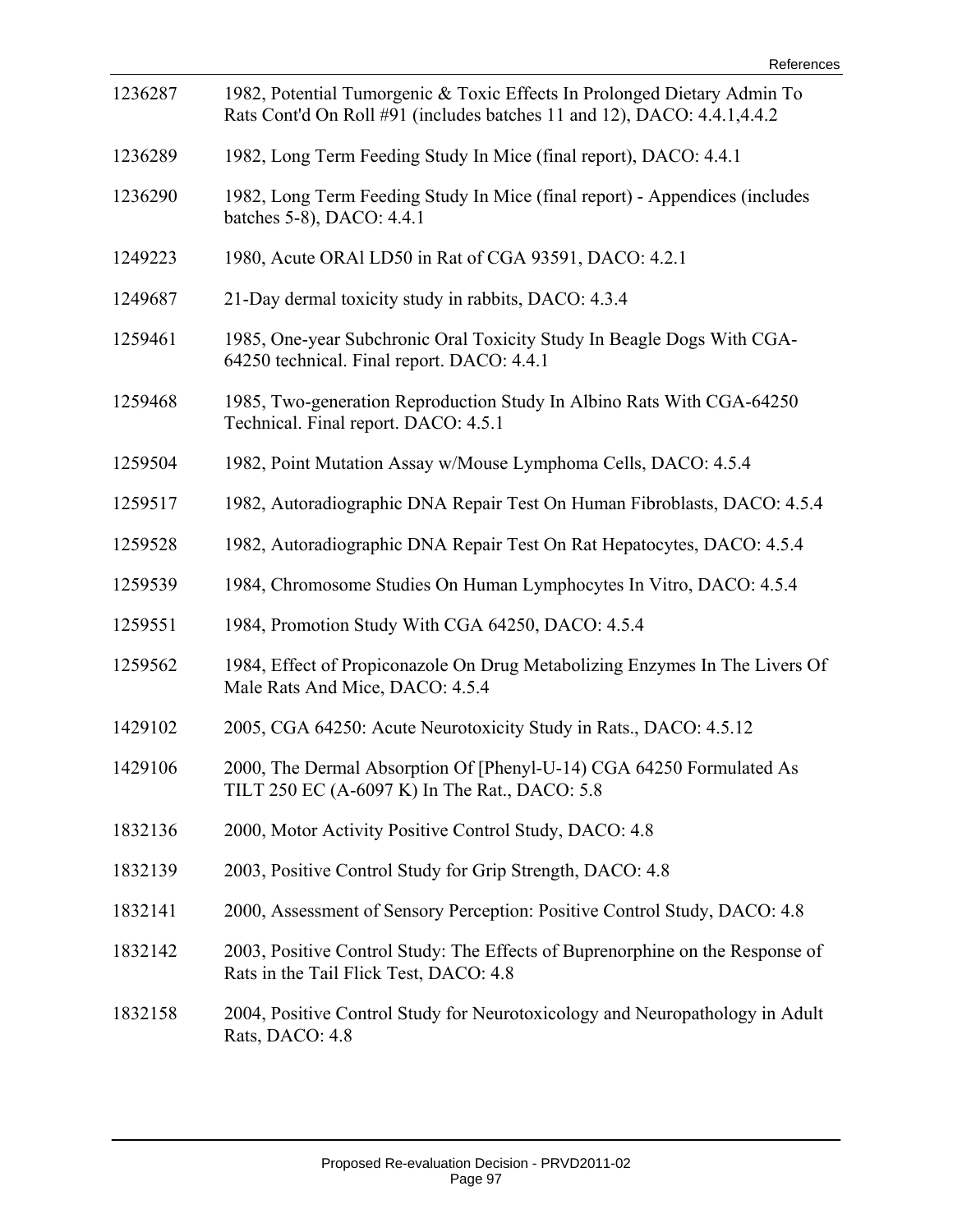## **B. ADDITIONAL INFORMATION CONSIDERED**

# **Published Information**

| PMRA#<br>1927310 | Reference<br>Goetz et al., 2006, Disruption of testosterone homeostasis as a mode of action for<br>the reproductive toxicity of triazole fungicides in the male rat., Toxicological<br>Sciences 2007, 95(1):227-239, DACO: 4.5.1                                |
|------------------|-----------------------------------------------------------------------------------------------------------------------------------------------------------------------------------------------------------------------------------------------------------------|
| 1927312          | Ross et al., 2009, In vivo mutagenicity of conazole fungicides correlates with<br>tumorigenicity, Mutagenesis 2009, 24:149-152, DACO: 4.5.8                                                                                                                     |
| 1927314          | Allen et al., 2006, Toxicity profiles in mice treated with hepatotumorigenic and<br>non-hepatotumorigenic triazole conazole fungicides: propiconazole, triadimefon,<br>and myclobutanil., Toxicologic Pathology 2006, 34:853-862, DACO: 4.8                     |
| 1927315          | Ward et al., 2006, Transcriptional profiles in liver from mice treated with<br>hepatotumorigenic and nonhepatotumorigenic triazole conazole fungicides:<br>propiconazole, triadimefon, and myclobutanil., Toxicologic Pathology 2006,<br>34:863-878., DACO: 4.8 |
| 1927317          | Nesnow et al., 2009, Discrimination of tumorigenic triazole conazoles from<br>phenobarbital by transcriptional analyses of mouse liver gene expression.,<br>Toxicological Sciences 2009, 110(1): 68-83, DACO: 4.8                                               |
| 1927325          | Bruno et al., 2008, Protein carbonyl formation in response to propiconazole-<br>induced oxidative stress., Journal of Proteome Research 2009, 8:2070-2078,<br>DACO: 4.8                                                                                         |
| 1927326          | Goetz, A.K., Dix, D.J., 2009, Mode of action for a reproductive and hepatic<br>toxicity inferred from a genomic study of triazole antifungals., Toxicological<br>Sciences 2009, 110(2):449-462, DACO: 4.8                                                       |
| 1927332          | Goetz, A.K., Dix, D.J., 2009, Toxicogenomic effects common to triazole<br>antifungals and conserved between rats and humans., Toxicology and Applied<br>Pharmacology 2009, 238:80-89., DACO: 4.8                                                                |
| 1927335          | Nesnow, S., Hester, S., 2009, Use of toxico-omics to discriminate conazoles and<br>related chemicals from phenobarbital for human relevancy determinations in<br>cancer risk assessments., Poster presentation, January 13-15, 2009, DACO: 4.8                  |
| 1927345          | Nesnow, S., Thai, S.-F., 2009, Application of toxico-omics to improving risk<br>assessments - mode of action of conazoles., Poster presentation, January 13-15,<br>2009, Research Triangle Park, North Carolina, US EPA, DACO: 4.8                              |
| 1927350          | USEPA, 2010, Application of toxico-omics to improving risk assessments - mode<br>of action of conazoles., Long-term goal 1-01 Research Description. USEPA<br>Human Health Research Program., DACO: 4.8                                                          |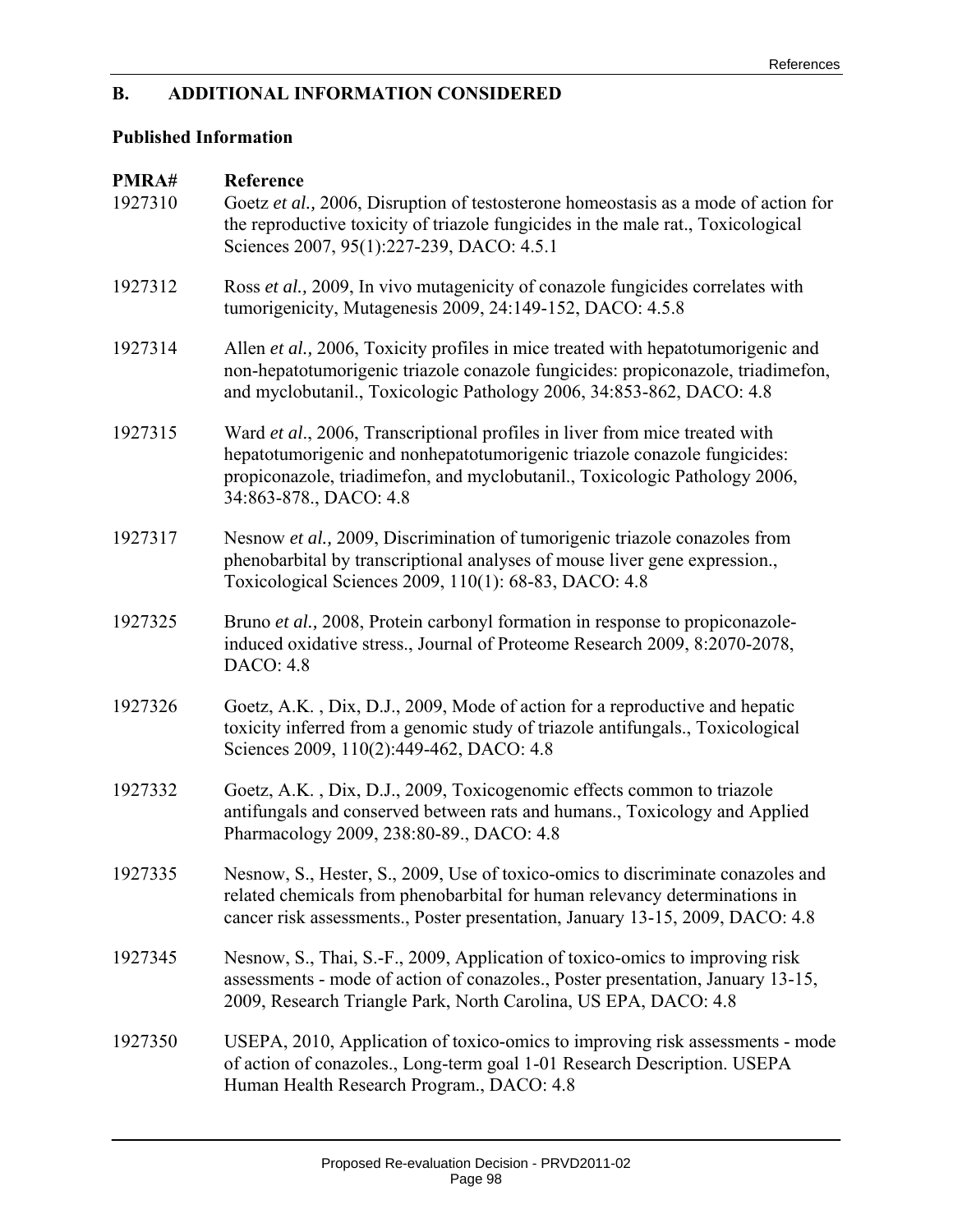| 1927384 | USEPA, 2010, Use of toxico-omics to discriminate conazoles and related<br>chemicals from phenobarbital for human relevancy determinations in cancer risk<br>assessments., Long-term goal 1-02: Research Description. USEPA Human Health<br>Research Program., DACO: 4.8 |
|---------|-------------------------------------------------------------------------------------------------------------------------------------------------------------------------------------------------------------------------------------------------------------------------|
| 1927661 | European Commission, 2003, European Commission review report for the active<br>substance propiconazole., European Commission, 2003. Health & Consumer<br>Protection Directorate-General. SANCO/3049/99-Final., DACO: 12.5                                               |
| 1927669 | JMPR, 2004, Joint Meeting on Pesticide Residues - Review of propiconazole.,<br>JMPR, 2004. Propiconazole 281-323., DACO: 12.5                                                                                                                                           |
| 1927673 | California EPA, 2003, California Environmental Protection Agency Department<br>of Pesticide Regulation. Summary of toxicology data for propiconazole.<br>Toxicology one-liners and conclusions., DACO: 12.5                                                             |
| 1927685 | USEPA, 2006, Propiconazole: Phase 4, HED Chapter of the re-registration<br>eligibility decision document (RED). Toxicology one-liners and conclusions.,<br>USEPA, Office of Prevention, Pesticides, and Toxic Substances. June 28, 2006.,<br>DACO: 12.5                 |
| 1927688 | Moser et al., 2001, 2001, The effects of perinatal tebuconazole exposure on adult<br>neurological, immunological, and reproductive function in rats, Toxicological<br>Sciences 2001, 62: 339-352., DACO: 4.5.14                                                         |
| 1927310 | Rockett et al., 2006, Effect of conazole fungicides on reproductive development<br>in the female rat., Reproductive Toxicology 2006, 22:647-658., DACO: 4.5.1                                                                                                           |

# **Studies Considered in the Environmental Risk Assessment**

# **A. LIST OF STUDIES/INFORMATION SUBMITTED BY REGISTRANT**

# **Environmental Fate**

| PMRA#<br>1244235 | <b>Reference</b><br>1979, Leaching Characteristics Of Aged <sup>14</sup> C -CGA 64250 Residues In 2 Standard<br>Soils., DACO: 8.2.4.1 |
|------------------|---------------------------------------------------------------------------------------------------------------------------------------|
| 1236098          | 1979, Leaching Model Study With CGA 64250 In Four Standard Soils, DACO:<br>8.2.4.1                                                    |
| 1236094          | 1980, Degradation Of CGA 64250 In Soil Under Aerobic, Aerobic/anaerobic And<br>Sterile Aerobic Conditions, DACO: 8.2.3.1              |
| 1236093          | 1980, Photochemistry Of CGA 64250 Submitted To Ciba-geigy, DACO:: 8.2.1                                                               |
| 1236091          | 1980, Photolysis Of CGA 64250 On Soil Surfaces Under Artificial Sunlight<br>Conditions, DACO: 8.2.1                                   |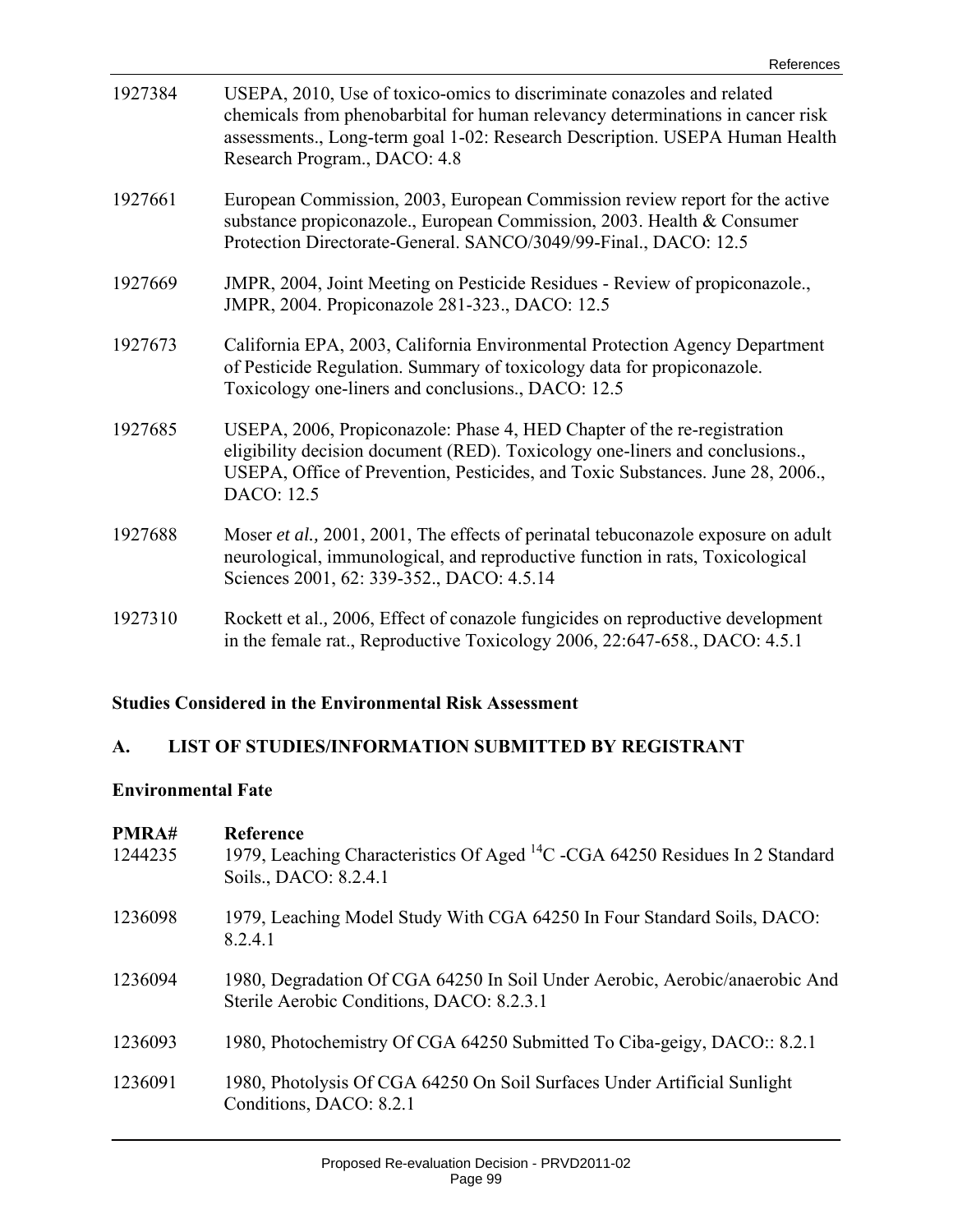| 1236090 | 1980, Rate Of Hydrolysis Of CGA 64250 Under Lab Conditions, DACO: 8.2.1                                                                                                                                                                                                   |
|---------|---------------------------------------------------------------------------------------------------------------------------------------------------------------------------------------------------------------------------------------------------------------------------|
| 1236100 | 1981, Distribution & Degradation Of CGA 64250 In A Field Soil, DACO: 8.3.2.3                                                                                                                                                                                              |
| 1236096 | 1982, Degradation Of <sup>14</sup> C -dioxolane And <sup>14</sup> C -phenyl-ring Labelled CGA 64250<br>In Aerobic Soil, DACO: 8.2.3.1                                                                                                                                     |
| 1236097 | 1983, Degradation Of Propiconazole In Aquatic Systems, DACO: 8.2.3.1                                                                                                                                                                                                      |
| 1215817 | 1987, Interim Report Year 2 Of 3 Soil Dissipation Study Propiconazole, DACO:<br>8.3.2.3                                                                                                                                                                                   |
| 1176619 | Alamo: Laboratory Studies Of Physicochemical Properties. June<br>13,1997.(leaflet#64250-150582/2).[Alamo Fungicide; submitted: June<br>25,1997;subn#97-0935], DACO: 8.2.1                                                                                                 |
| 1205086 | Degradation Of 1,2,4-triazole (CGA 71 019) In Aerobic Soil, DACO: 8.2.3.1                                                                                                                                                                                                 |
| 1143391 | Degradation Of 1,2,4-triazole (CGA 71019) In Aerobic Soil (21/84;5b.1/7;ref17),<br>DACO: 8.2.3.1                                                                                                                                                                          |
| 1205087 | Degradation Of Propiconazole (CGA 64 250) In A Pond System Under Aerobic<br>Conditions, DACO: 8.2.3.1                                                                                                                                                                     |
| 1199700 | Dissipation Of Propiconazole After Spray Application On Honeywood Silt-loam<br>In Southern Ontario, DACO: 8.3.2.3                                                                                                                                                         |
| 1139199 | Metabolism Of [phenyl (u)- $^{14}C$ ] Propiconazole Under Aerobic Aquatic Soil<br>Conditions (90071;86-90;42347901), DACO: 8.2.3.1                                                                                                                                        |
| 1139198 | Metabolism Of [phenyl (u)- $^{14}$ C] Propiconazole Under Anaerobic Aquatic Soil<br>Conditions (90072;87-90;42415702), DACO: 8.2.3.1                                                                                                                                      |
| 1136738 | Photodegradation Of [phenyl (u) - $^{14}$ C] Propiconazole In Aqueous Solution<br>Buffered At Ph 7 Under Artifical Sunlight (m1825;90070;85-90), DACO: 8.2.1                                                                                                              |
| 1698544 | PMRA, 1987, Propiconazole, Discussion Document D87-05, DACO:<br>8.2.3.1, 8.2.4.1, 8.3.1, 9.3.5, 9.5.4, 9.6.4, 9.8.6                                                                                                                                                       |
| 599920  | Purdy, J., 2000, Stratego 250 EC:soil Dissipation Trial To Determine Persistence<br>And Leaching Movement Of CGA 279202 And CGA 64250 And Their<br>Significant Soil Degradation Products After Application Of An Emulsifiable<br>Concentrate Formulation Cont, DACO: 8.3. |
| 1027377 | Purdy, J., 2000, Stratego 250 EC:soil Dissipation Trial To Determine Persistence<br>And Leaching Movement Of CGA 279202 And CGA 64250 And Their<br>Significant Soil Degradation Products After Application Of An Emulsifiable<br>Concentrate Formulation Cont, DACO: 8.3. |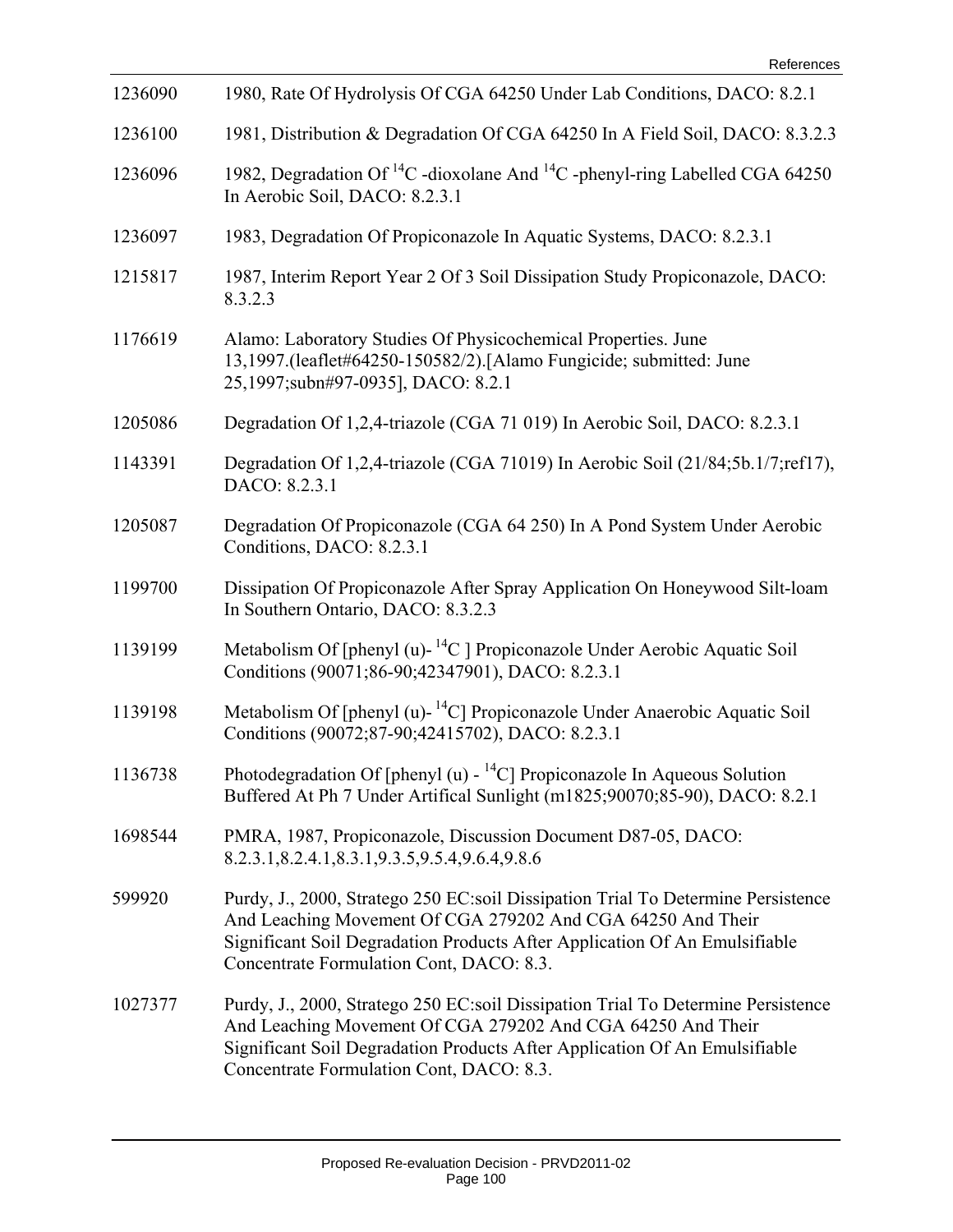| 1130355          | Soil Dissipation Study Final Report Propiconazole As Tilt 250 EC (4212-3-89),<br>DACO: 8.3.2.3           |
|------------------|----------------------------------------------------------------------------------------------------------|
| 1205088          | Soil Dissipation Study-Propiconazole, DACO: 8.3.2.3                                                      |
|                  | <b>Environmental Toxicology</b>                                                                          |
| PMRA#<br>1236109 | Reference<br>1978, 8-day Feeding Tox In The "5-day Old Peking Duck" - Tech CGA 64250,<br>DACO:.6.2.4     |
| 1236110          | 1978, 8-day Feeding Tox In The "adult Japanese Quail" - Tech CGA 64250,<br>DACO: 9.6.2.4                 |
| 1236107          | 1978, Acute Oral LD50 In The "5-day Old Peking Duck" - Tech CGA 64250,<br>DACO:: 9.6.2.1                 |
| 1236108          | 1979, Acute Oral LD50 In The "adult Japanese Quail" - Tech CGA 64250,<br>DACO: 9.6.2.1                   |
| 1236123          | 1979, Lab Test On Bee Toxicity, DACO: 9.2.4.1                                                            |
| 1236112          | 1980, Acute Tox Of CGA 64250 To Bluegill Sunfish, DACO: 9.5.2.1                                          |
| 1236116          | 1980, Acute Tox Of CGA 64250 To Channel Catfish, DACO: 9.5.2.1                                           |
| 1236113          | 1980, Acute Tox Of CGA 64250 To Rainbow Trout, DACO: 9.5.2.1                                             |
| 1236122          | 1980, Tox Of CGA 64250 In Beneficial Insects, DACO: 9.2.5                                                |
| 1236124          | 1980, Tox Of CGA 64250 In Earthworms, DACO: 9.2.3.1                                                      |
| 1236126          | 1981, Acute Tox Of CGA 64250 To Daphnia Magna, DACO: 9.3.1                                               |
| 1244225          | 1981, Effect Of CGA 64250 To Duckweed, Lemna Gibba., DACO: 9.3.1                                         |
| 1244223          | 1981, Effect Of CGA 64250 To The Freshwater Alga Selenastrum<br>Capricornutum, DACO: 9.3.1               |
| 1244272          | 1981, Effect Of CGA-64250 To The Blue-green Alga Anabaena Flos-aquae.,<br>$DACO$ :.3.1                   |
| 1244270          | 1981, Effect Of CGA-64250 To The Freshwater Diatom Navicula Seminulum.,<br>DACO: 9.3.1                   |
| 1244271          | 1981, Effect Of CGA-64250 To The Marine Algae Skeletonema Costatum.,<br>DACO: 9.3.1                      |
| 1244257          | 1981, Subacute Feeding - Reproduction Screening Bioassay - Bobwhite Quail<br>(cga 64250)., DACO: 9.6.3.1 |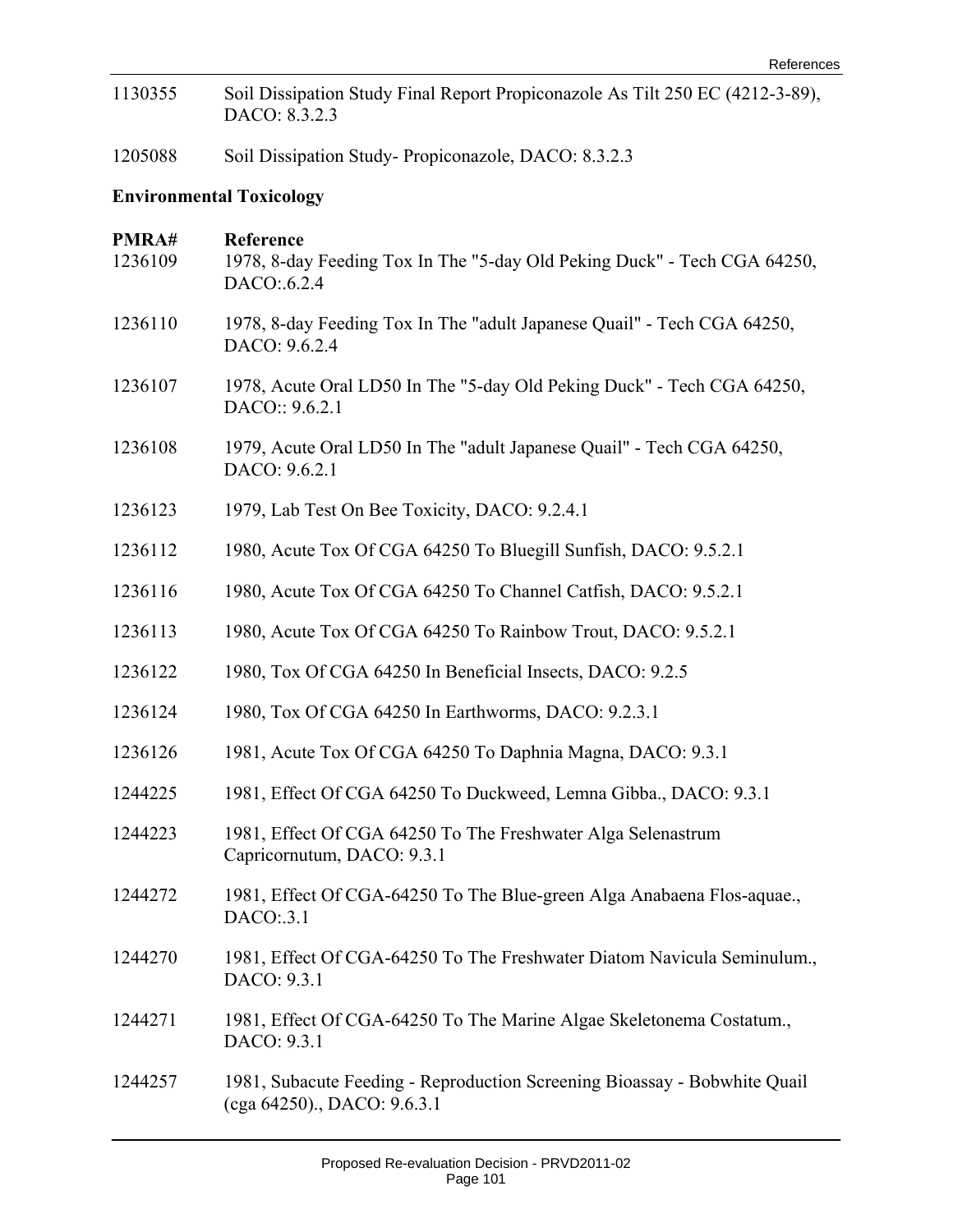| 1236120 | 1982, Acute Tox Of CGA 64250 To Bluegill, DACO: 9.5.2.1                                                                                                                                                                |
|---------|------------------------------------------------------------------------------------------------------------------------------------------------------------------------------------------------------------------------|
| 1236118 | 1982, Acute Tox Of CGA 64250 To Carp, DACO: 9.5.2.1                                                                                                                                                                    |
| 1236117 | 1982, Acute Tox Of CGA 64250 To Catfish, DACO: 9.5.2.1                                                                                                                                                                 |
| 1236115 | 1982, Acute Tox Of CGA 64250 To Rainbow Trout, DACO: 9.5.2.1                                                                                                                                                           |
| 1244224 | 1982, Acute Tox Of CGA 64250 To Spot (leiostomus Xanthurus)., DACO:<br>9.5.2.1                                                                                                                                         |
| 1236119 | 1982, Det Of Lc50 (96 H) - Golden Orfe - CGA 64250, DACO: 9.5.2.1                                                                                                                                                      |
| 1244269 | 1982, One-generation Reproduction - Mallard Duck - CGA 64250 Technical,<br>DACO: 9.6.3.1                                                                                                                               |
| 1244268 | 1982, One-generation Reproduction Bobwhite Quail - CGA 64250 Technical,<br>DACO: 9.6.3.1                                                                                                                               |
| 1199733 | 1983, Acute Toxicity Of Tilt 3.6e To The Water Flea, DACO: 9.3.1, 9.5.2.1                                                                                                                                              |
| 1205091 | 1983, Report On The Test For Acute Toxicity Of CGA 98032 To Algae, DACO:<br>9.5.2.1                                                                                                                                    |
| 1205092 | 1983, Report On The Test For Acute Toxicity Of CGA 98032 To Daphnia<br>Magna, DACO: 9.5.2.1                                                                                                                            |
| 1001975 | 2001, Ecotoxicological Evaluation - Wocosen Technical: Hyalella Azteca<br>Chronic Sediment Toxicity Test, DACO: 9.1, 9.3.1, 9.3.4                                                                                      |
| 1001976 | 2001, Ecotoxicological Evaluation - Wocosen Technical: Hyalella Azteca<br>Chronic Sediment Toxicity Test, DACO: 9.1,9.3.1,9.3.4                                                                                        |
| 1173732 | Accumulation And Elimination Of ${}^{14}C$ -residues By Bluegill Sunfish Exposed To<br><sup>14</sup> C -cga-64250, Research Report, G.a. Leblanc, 80.12 (bw-80-12-789) Regn. #<br>22434 (propiconazole), DACO: 9.5.2.2 |
| 1136743 | Acute Toxicity Of CGA 64250 To Mysid Shrimp In A 96 Hour Flow Through<br>Test (s215;r26;bp-81-8-138-r)(propiconazole), DACO: 9.4.1                                                                                     |
| 1136744 | Chronic Toxicity Of CGA 64250 To Mysid Shrimp (r26;bp-81-9-<br>146;s216)(propiconazole), DACO: 9.4.1                                                                                                                   |
| 1136741 | Fish Full Life-cycle Test With Sheepshead Minnow & CGA 64250 Status Report<br>(1781.6132)(propiconazole), DACO: 9.5.5                                                                                                  |
| 1060802 | Novak, L., 2002, Banner Maxx: Ecotoxicological Evaluation Of "banner Maxx",<br>Bluegill Sunfish (lepomosis Macrochirus) Juvenile Growth Test Study Report,<br>DACO: 9.5.4                                              |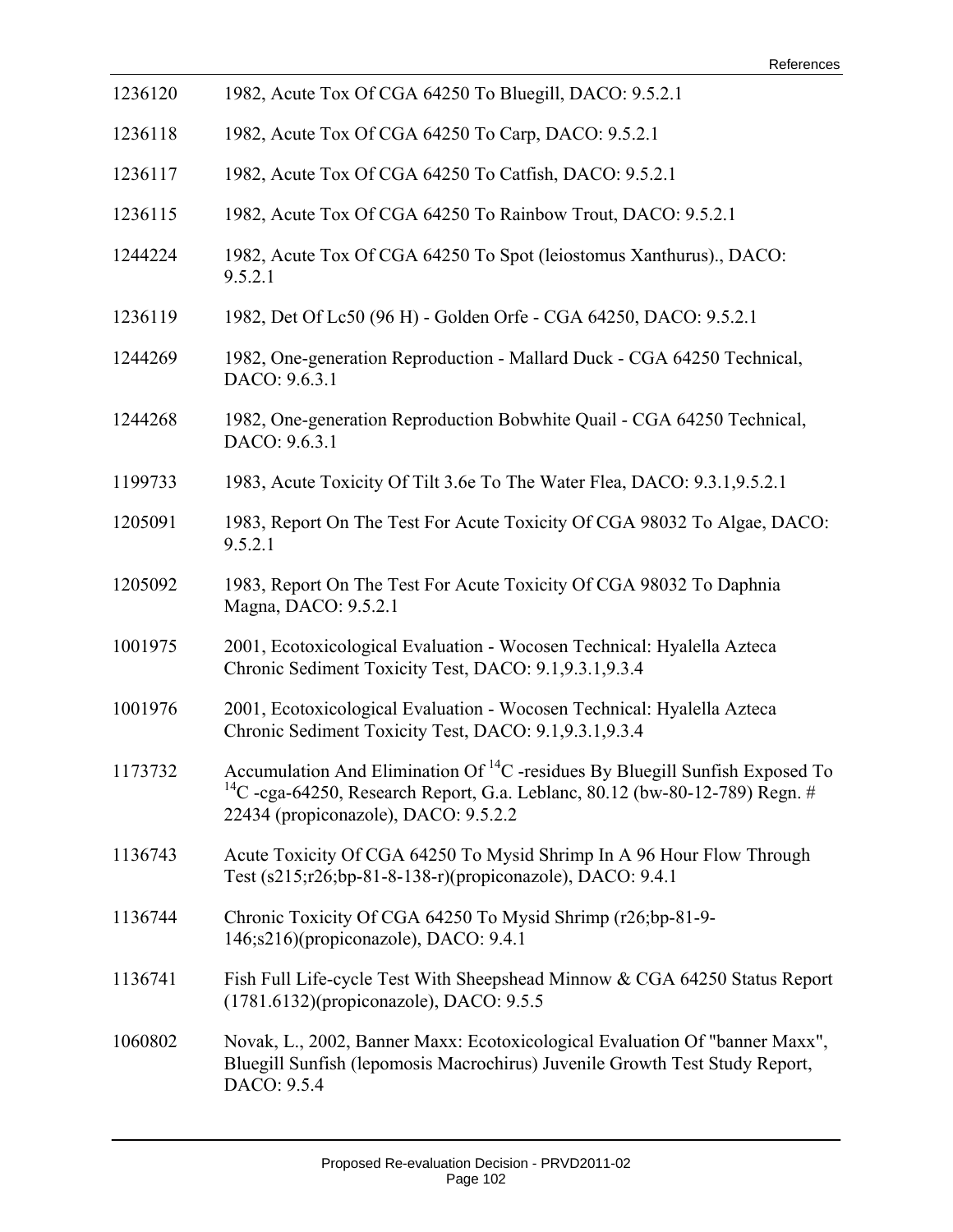| 1060798 | Novak, L., 2002, Banner Maxx: Ecotoxicological Evaluation Of "banner Maxx",<br>Chronic Daphnid (daphnia Magna) Toxicity Study Report, DACO: 9.3.5                    |
|---------|----------------------------------------------------------------------------------------------------------------------------------------------------------------------|
| 1060800 | Novak, L., 2002, Banner Maxx: Ecotoxicological Evaluation Of "banner Maxx",<br>Rainbow Trout (oncorhynchus Mykiss) Juvenile Growth Test Study Report,<br>DACO: 9.5.4 |
| 1060799 | Peter, P., 2001, Acute Toxicity Test Of CGA 64250 EC155.87 (a 6780 D) To<br>Rainbow Trout (oncorhynchus Mykiss) Under Static Conditions, DACO: 9.5.4                 |
| 1236121 | Propiconazole - Environ Tox Summary - Non-target Inverts, DACO: 9.2.1                                                                                                |
| 1205090 | Report On The Test For Acute Toxicity Of CGA 98032 To Rainbow Trout,<br>DACO: 9.5.2.1                                                                                |
| 1136742 | The Chronic Toxicity Of CGA 64250 To The Water Flea (bw-81-11-<br>1043)(propiconazole), DACO: 9.3.1                                                                  |
| 1136740 | The Chronic Toxicity Of CGA-64250 Technical (propiconazole) To Sheepshead<br>Minnow (88-04-2685; s210; 1781.0886.6132.125), DACO: 9.5.5                              |
| 1060797 | Thoma, G., 2001, Acute Toxicity Test Of CGA 64250 EC155.87 (a 6780 D) To<br>The Cladoceran Daphnia Magna Straus Under Static Conditions, DACO: 9.3.5                 |
| 1231583 | Toxicity To The Freshwater Bluegreen Alga (90-04-3276), DACO: 9.8.2                                                                                                  |
| 1231584 | Toxicity To The Marine Diatom (90-1-3193), DACO: 8.3                                                                                                                 |
| 1060801 | Volz, E., 2001, Acute Toxicity Test Of CGA 64250 EC155.87 (a 6780 D) To<br>Bluegill (lepomis Macrochirus) Under Static Conditions, DACO: 9.5.4                       |

# **B. ADDITIONAL INFORMATION CONSIDERED**

#### **Published Information**

# **PMRA# Reference**

- 1311118 Anderson, A.M. (2005) Overview of Pesticide Data in Alberta Surface Waters Since 1995. Environmental Monitoring and Evaluation Branch. Alberta Environment, DACO: 8.6
- 1795739 United States Geological Survey (2009) NAWQA data for propiconazole. The National Water Quality Assessment Program (NAWQA) Surface Water summary data for pesticide occurrence and concentrations in 31 integrator sites on large rivers and streams, DACO: 8.6
- 1819978 European Commission. 2002. Review Report for the Active Substance Propiconazole - Finalised in the Standing Committee on the Food Chain and Animal Heath at its meeting on 15 April 2003 in View of the Inclusion of Propiconazole in Annex I of Directive 91/414/EEC, DACO: 12.5